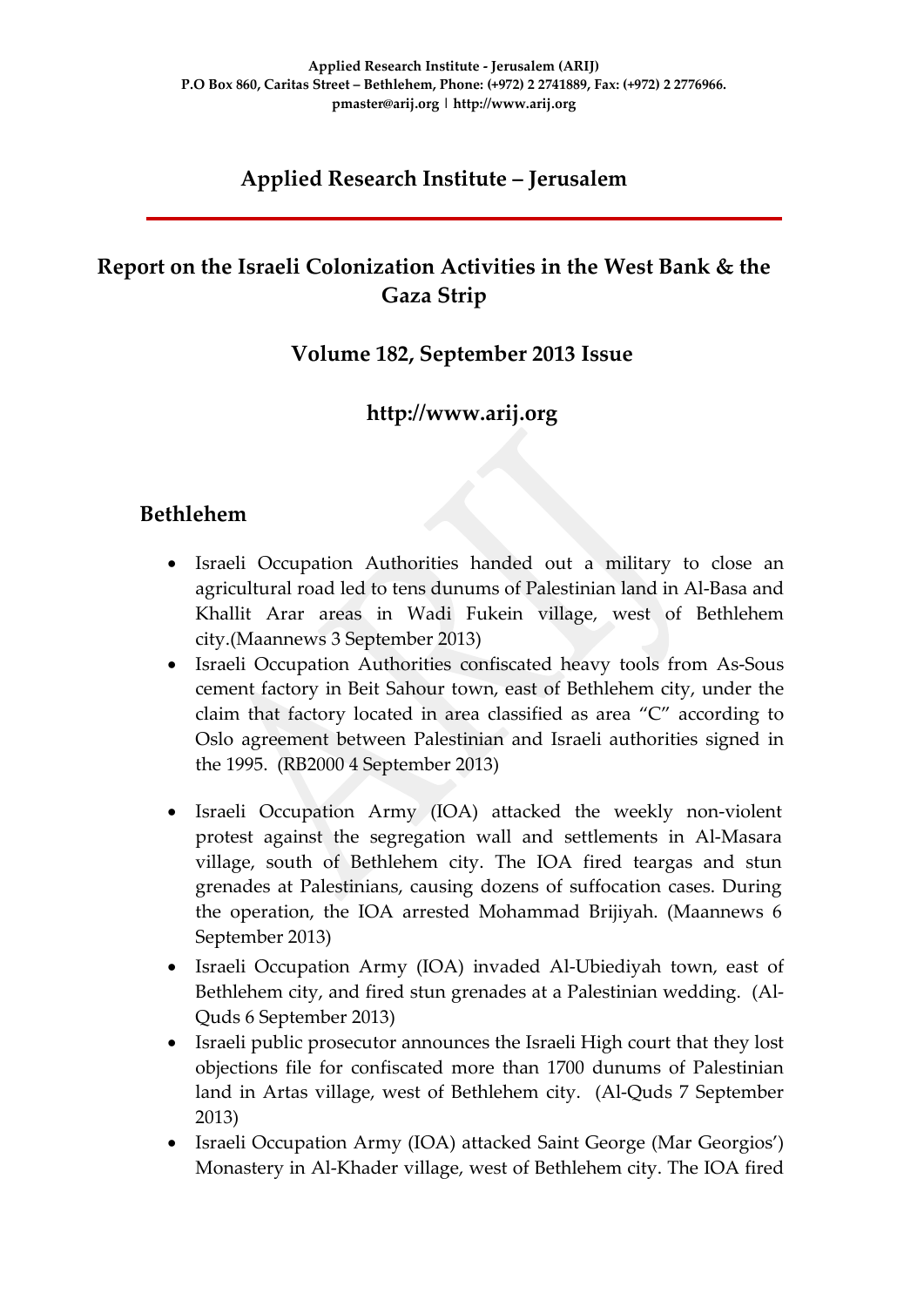teargas and stun grenades at the Monastery, as a result, dozens of olive trees were torched. The IOA also, destroyed the main gate of the Monastery, and warned the Monks from re-building it. (ARN 8 September 2013)

- Israeli Occupation Authorities handed out military order to stop the construction in 60 square meters under construction house and to demolish 30 square meters agricultural room, in Um Rukbah area in Al-Khader village, west of Bethlehem city. The targeted house and room are owned by Nadir Abd Al-Salam Salah. (Wafa 8 September 2013)
- An Israeli settler living in Tekoa settlement let go his dog at a Palestinian worker; Mudafar Talha Da'dou' (22 years) from Al-Khader village, west of Bethlehem city, while he was working near the settlement. Mr. Da'dou' was seriously injured. (ARN 10 September 2013)
- Israeli Occupation Army (IOA) raided and toured in Bethlehem city. (Maannews 11 September 2013)
- Israeli Occupation Army (IOA) invaded Beit Fajjar village, south of Bethlehem city, and fired live bullets at Palestinian houses. (Al- Quds 11 September 2013)
- Three Palestinians were injured after an Israeli vehicle ran over them while they were near Efrat settlement in Bethlehem governorate. (Al-Quds 12 September 2013)
- Israeli Occupation Army (IOA) raided the weekly non-violent protest against the Segregation wall and settlements in Al-Masara village, south of Bethlehem city. The IOA assaulted participants and prevented them from reaching to the segregation wall. (ARN 13 September 2013)
- Israeli settlers living in Efrat settlement pumped wastewater at Palestinian agricultural land planted with grapes trees, in Wadi Al-Abiyar area in Al-Khader village, west of Bethlehem city. The targeted lands are owned by: Hamza Abdalla Yousif, Ibrahim Mohammad Ali Soboh, and Taleeb Ali Soboh. (Sama News 13 September 2013)
- Israeli Occupation Army (IOA) and Israeli Civil Administration stormed Khallit Haja area, east of Beit Fajjar village, south Bethlehem, and closed all the entrances and prevented Palestinians from entering or leaving the village. (Raya 16 September 2013)
- Israeli Occupation Army (IOA) raided and searched several houses in Al-Khader village and Beit Jala town in Bethlehem governorate. The IOA questioned Palestinians and checked their ID cards. (Al-Quds 16 September 2013)
- Israeli settlers stormed Zakndah area in Al-Khader village, west of Bethlehem city, swum in agricultural water well, preformed Talmudic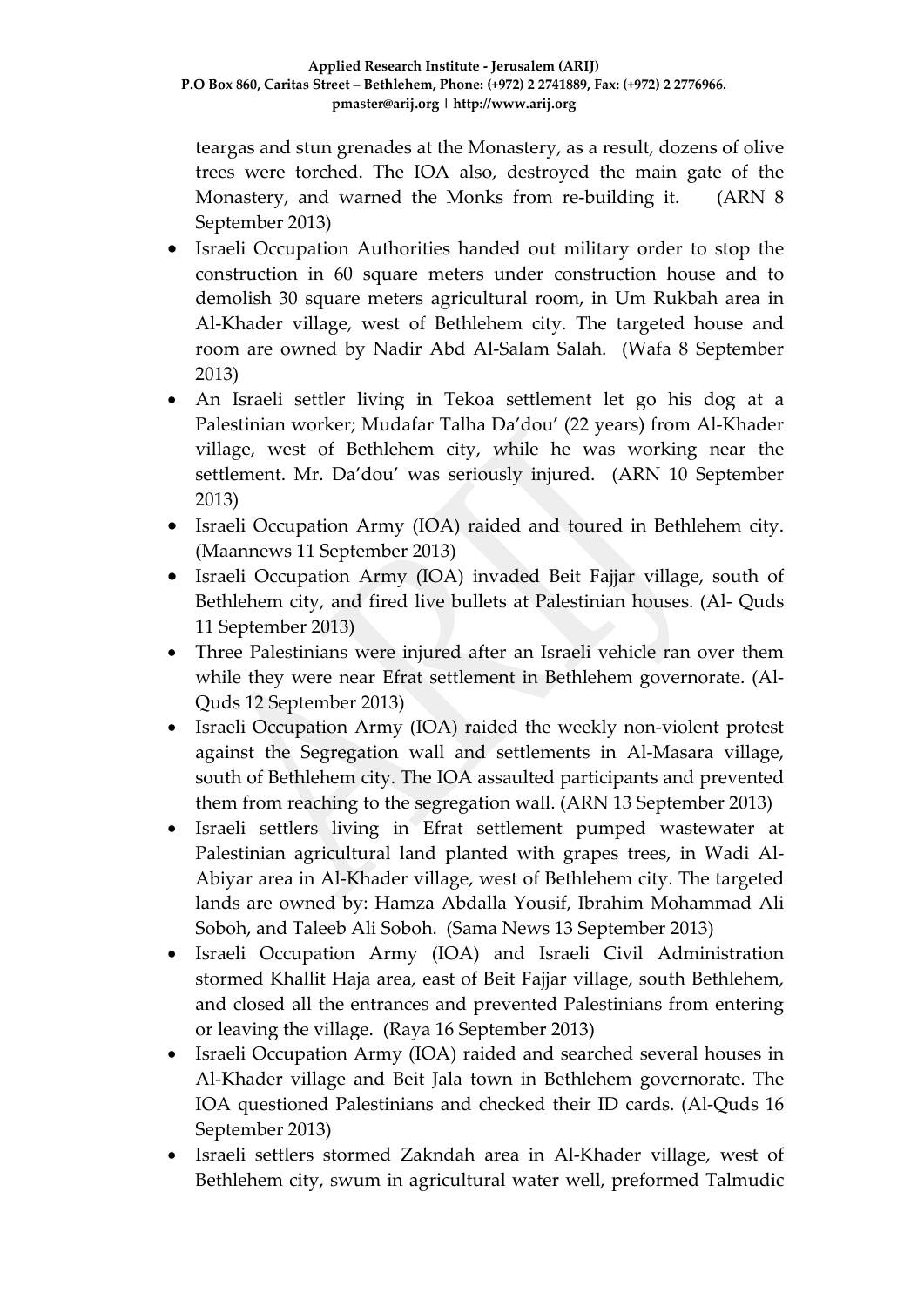rituals, and destroyed the gate of the well. The targeted well is owned by Taha Ahmed Hamad Saleh. (Raya 16 September 2013)

- Israeli settles stormed Khalit Al-Fahem and Az-Zaytouna areas in Al-Khader village, west of Bethlehem city and raised the Israeli flags on Grapes trees and Palestinian lands. (RB2000 18 September 2013)
- An Israeli colonial school "Side Kfar Etzion" decided to organize a tour to Solomon pool in Bethlehem city on the 20<sup>th</sup> of September 2013. (Raya 19 September 2013)
- Israeli Occupation Army (IOA) raided the weekly non violent protest against the Segregation wall and settlements in Al-Masara village, south of Bethlehem city. The IOA assaulted Palestinians and prevented them from leaving the village, after the IOA closed the entrance of the village and declared the area as " close military zone".(PNN 20 September 2013)
- Israeli settlers living in Gush Etzion settlement bloc with military escort stormed Solomon pool area in Artas village, south of Bethlehem city, and preformed Talmudic rituals. During the operation, the Israeli Occupation Army (IOA) intensified its presence in Khalit Al-Fahem area in Al-Khader village and prevented Palestinians from entering the area. (Safa 20 September 2013)
- Israeli Occupation Army (IOA) erected a military checkpoint at the western entrance of Beit Fajjar village, south of Bethlehem city. The IOA stopped and searched Palestinian vehicles and checked ID cards. (Al-Quds 21 September 2013)
- A Palestinian worker was injured and other was arrested after the Israeli Occupation Army (IOA) chased them while they were near the Israeli segregation wall in Dar Salah village, east of Bethlehem city. The IOA transferred the arrestee to unknown location. (RB2000 24 September 2013)
- Israeli Occupation Army (IOA) prevented Palestinian farmers from Al-Jaba' village, west of Bethlehem city, from reaching their 48 dunums land planted with 600 olive trees. The targeted land was isolated by the Israeli segregation wall. Note that after the construction of the Israeli Segregation wall, the Israeli Authorities allowed Palestinian farmers to reach their land to harvest olive trees. (Al-Quds 24 September 2013)
- Clashes erupted between Palestinians and the Israeli Occupation Army (IOA) in Ayda refugee camp, north of Bethlehem city. The IOA fired teargas and stun grenades at Palestinians. (RB2000 24 September 2013)
- Israeli Occupation Army (IOA) stormed and toured in As-Saf, Jamal Ad An-Nasser, and Ajabal streets, Wadi Ma'ale and Bab Zqaz Jabal Hindaza and Jabal Al-Mawaleh areas and Ayda refugee camp in Bethlehem governorate. The IOA erected military checkpoint, stopped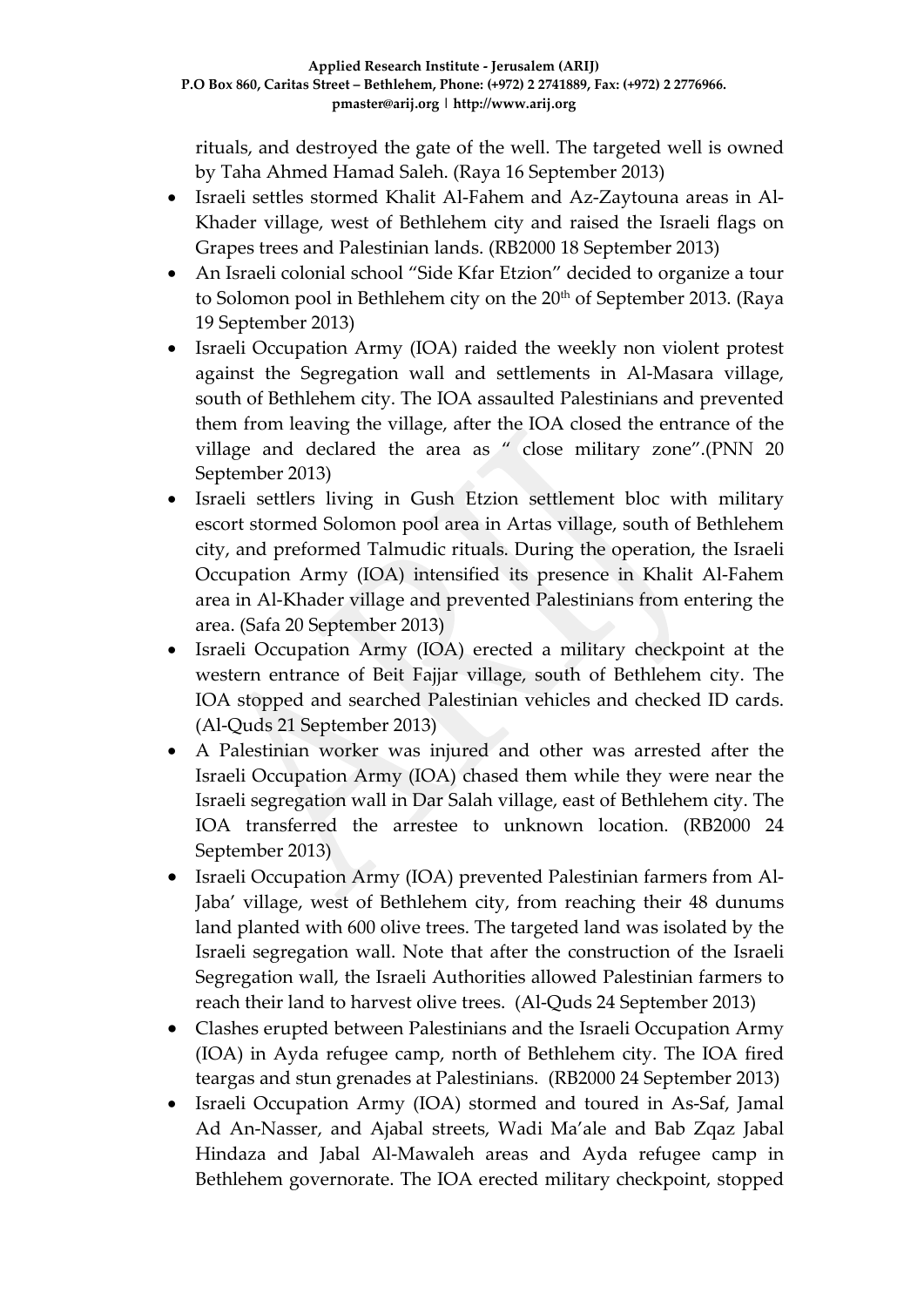and searched Palestinian vehicles and checked ID cards. (Al-Quds 25 September 2013)

- Israeli Occupation Army (IOA) handed out a military order to evacuate Palestinian land, within 45 days, in Khalit Al-Fahem area in Al-Khader village, west of Bethlehem city. The targeted land is owned by Riziq Hussen Salah. (Wafa 25 September 2013)
- Israeli Occupation Army (IOA) assaulted and detained for hours four Palestinian children, while they were at An-Nashash area in Al-Khader village, west of Bethlehem city. The Palestinians were identified as: Huseen Shadi Salah (8 years), Ahmed Wael Salah (9 years), Mutasem Mustafah and his brother Hamza. (Wafa 26 September 2013)
- Israeli Occupation Army (IOA) invaded and toured in Ad-Doha town, west of Bethlehem city. (Safa 26 September 2013)
- The Israeli Occupation Army (IOA) stormed Ayda refugee camp, north of Bethlehem city. The IOA fired teargas and stun grenades at Palestinian houses. Clashes erupted between Palestinians and the IOA where the IOA fired rubber bullets, teargas and stun grenades, causing dozens of suffocation cases and the injury of other, one of them were identified as: Musa Ash-Sha'ir. (Al-Quds 27 September 2013)
- The Israeli Occupation Army (IOA) attacked the weekly non-violent protest against the Segregation wall and settlements in Al-Masara village, south of Bethlehem city. The IOA assaulted participants and fired rubber bullets and teargas grenades. (Al-Quds 27 September 2013)
- Israeli Occupation Army (IOA) stormed and searched a Palestinian house owned by Salam Mohammad Diriya in Beit Fajjar village, south of Bethlehem city. The IOA erected a military checkpoint at the entrance of the village. (Al-Quds 28 September 2013)
- Four Palestinian workers were injured after the Israeli Occupation Army (IOA) assaulted them while they were near the Israeli segregation wall in Dar Salah village, east of Bethlehem city.(RB2000 28 September 2013)
- An Israeli settler ran over a Palestinian worker; Hamdan Diyab (39 years) while he was in area located between Husan and Wadi Fukin villages, west of Bethlehem city. (Wafa 29 September 2013)

# **Jenin**

• Israeli Occupation Army (IOA) intensified its presence around Al-Jalamah checkpoint, north of Jenin city. The IOA stormed and searched several stores in the aforementioned area. (Safa 1 September 2013)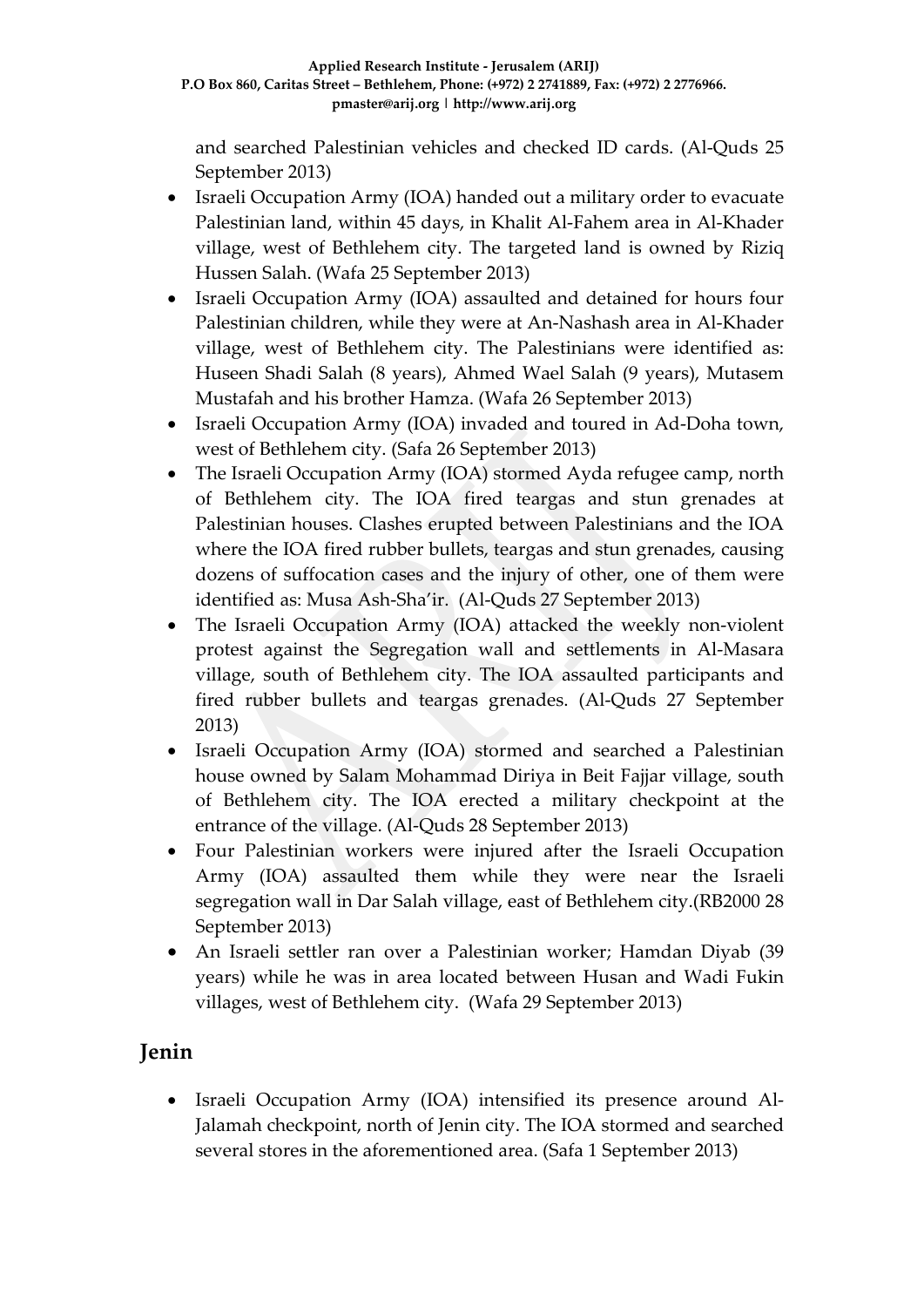- Israeli Occupation jeeps invaded and searched a Palestinian house and a barracks in Jaba village, south of Jenin city. The targeted house and barracks are owned by: Mahmoud Yousif Salatnah and Yahya Kamal Fakhouri. During the operation, the Israeli Army confiscated a personal laptop owned by Mahmoud Salatnah. (Wafa 3 September 2013)
- Clashes erupted between Palestinians and the Israeli Occupation Army (IOA) in Sanur village, south of Jenin city. The IOA fired rubber bullets, teargas and stun grenades at Palestinians, causing dozens of suffocation cases. (Paltoday 3 September 2013)
- Israeli Occupation Army (IOA) invaded and searched several houses and stores in Kufeirit village, west of Jenin city, and summoned Thair Aghbariha and Zuhair Bakir to interview the Israeli Intelligence Police in Salem military base. (Maannews 4 September 2013)
- Israeli Occupation Army (IOA) prevented thousands of Palestinians from leaving or entering Barta'a Ash-Sharqiyah village, east of Jenin city; which the Israeli segregation wall surrounded all of the village. The IOA decided to close the main and only checkpoint in the village, starting from 7:00 p.m. under claim of the Hebrew New year. (Wafa 4 September 2013)
- Israeli Occupation Army (IOA) erected military checkpoints at the entrances of Yabed and Ti'nnik villages in Jenin governorate. The IOA stopped and searched Palestinian vehicles and checked ID cards. (Sama News 6 September 2013)
- Israeli Occupation Army (IOA) sized a Palestinian vehicle in Jaba' village, south of Jenin city, after erecting a military checkpoint at the entrance of the village. (Al-Quds 11 September 2013)
- Israeli Occupation bulldozers demolished an under construction building consist of 10 commercial stores (600 square meters area), two garage and a stones store in Barta'a Ash-Sharqiyah village, west of Jenin city. The targeted stores are owned by: Hamza Ibrahim Qabha, Thair Jaradat, Mohammad Hassan Qabha and Samir Rabah Qabha. Clashes erupted between Palestinians and the Israeli Occupation Army (IOA), where the IOA fired teargas and stun grenades, causing the torch of a store owned by Yousif Sa'abnih. During the operation, the IOA closed the main entrance of the village and prevented Palestinians from leaving or entering the village. (Sama News 12 September 2013)
- Israeli Occupation Army (IOA) stormed and searched more than 25 Palestinian houses in Arraba village, south of Jenin city, and detained tens of Palestinians. During the operation, the IOA erected a military checkpoint at the entrance of the village, where the IOA stopped and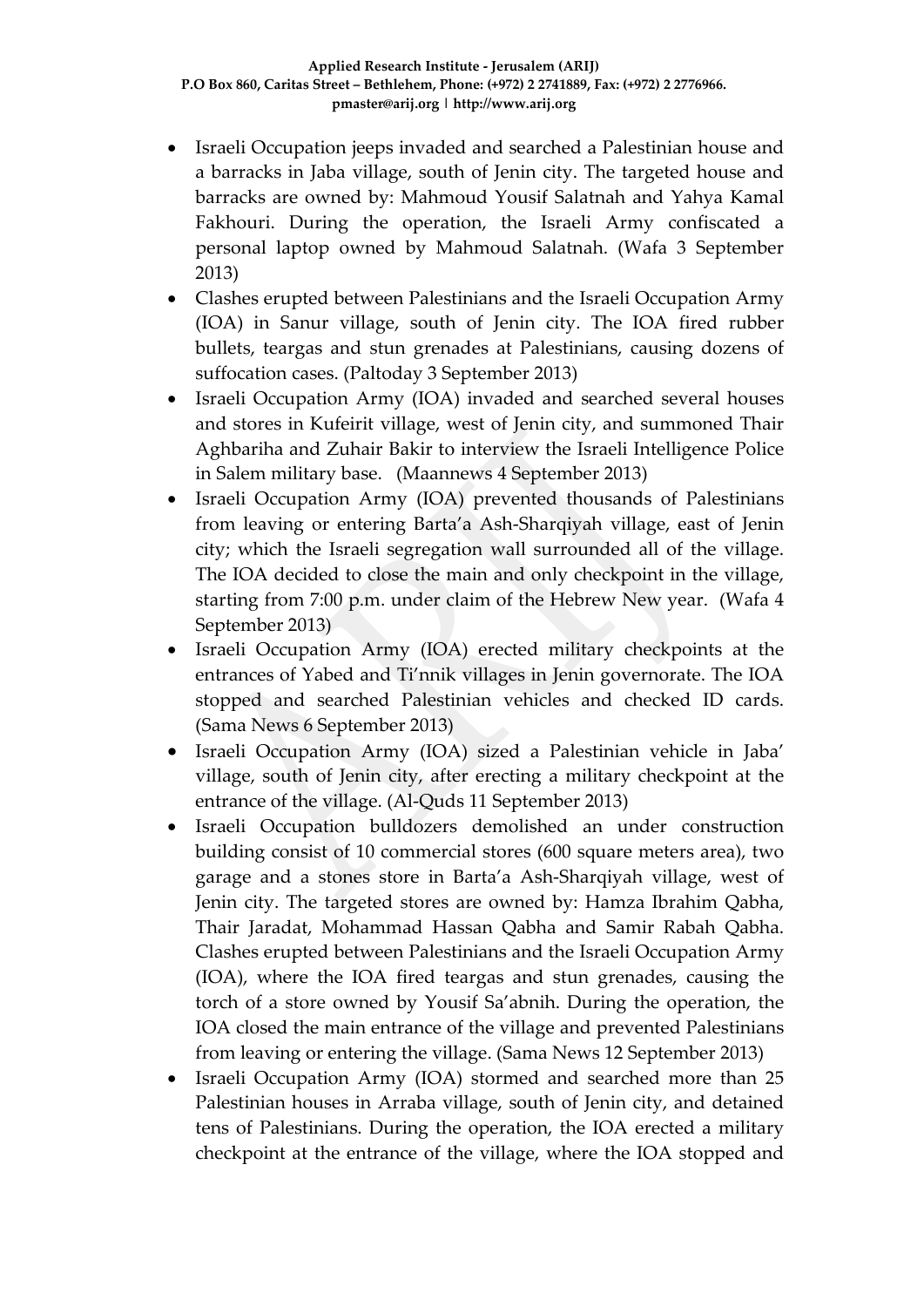searched vehicles and checked ID cards. (Maannews 15 September 2013)

- Israeli Occupation Army (IOA) invaded Al-Yamun village, west of Jenin city. (Raya 16 September 2013)
- Israeli Occupation Army (IOA) erected military checkpoints at the entrances at Kafr Ra'I, Arraba and Fahma villages in Jenin governorate. The IOA stopped and searched Palestinian vehicles and checked ID cards. (Raya 16 September 2013)
- Israeli Occupation Army (IOA) invaded the evacuation settlement site of Homesh, south of Silat Adh Dhahr village in Jenin governorate. (Maannews 17 September 2013)
- Israeli Occupation Army (IOA) stormed and searched Al-Yamun, Sanur, Meithalun, Silat Ash-Dhahr, Tura Al-Gharbiyah, and Siris villages in Jenin Governorate. During the operation, the IOA fired rubber bullets, teargas and stun grenades at Palestinians and houses. (Wafa 17 September 2013)
- Israeli Occupation Army (IOA) invaded a Palestinian house and destroyed its front door in Jenin refugee camp in Jenin city. During the operation, clashes erupted between Palestinians and the IOA, where the IOA fired live bullets, teargas and stun grenades at Palestinians, causing dozens of suffocation cases and the injury of others. One of the injuries was arrested and identified as Islam At-Tubasee (22 years). Later on an Israeli Hospital declared that Mr. at Tubase was killed. (Maannews 17 September 2013)
- Clashes erupted between Palestinians and the Israeli Occupation Army (IOA) in Silat Al- Harithiya village, northwest of Jenin city. The IOA fired teargas and stun grenades at Palestinians and a school, causing dozens of suffocation cases. (Al-Quds 17 September 2013)
- Israeli Occupation Army (IOA) intensified its presence stormed and searched several areas in Jenin city, and erected a military checkpoint at the western entrance of the city. (Wafa 18 September 2013)
- Israeli Occupation Bulldozers demolished a store for the manufacture of coal and confiscated two tucks in Barta'a Ash-Sharqiya village, west of Jenin city. The targeted store and trucks are owned by Mahmoud Sobhe Younis Qabha. (Wattan 18 September 2013)
- Israeli Occupation Army (IOA) intensified its presence in Jenin city, searched several areas, fired light grenades, and erected military checkpoints. (Sama News 19 September 2013)
- Israeli Occupation Authorities prevented Palestinians from Anin village, west of Jenin city, from reaching to their land (11 thousand dunums), which located behind the Israeli segregation wall. (NBPRS 21 September 2013)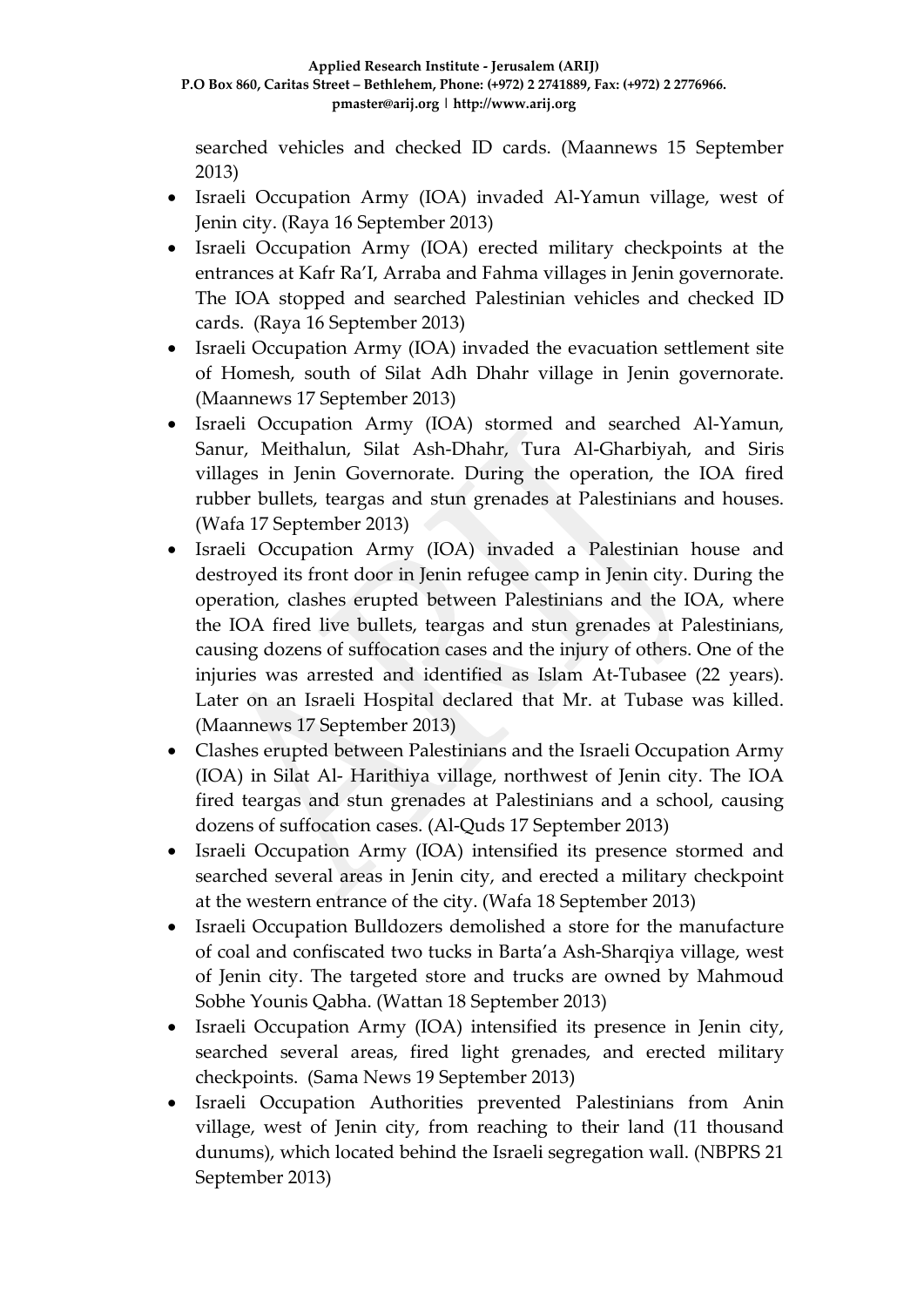- Israeli settlers demonstrated and toured in Sabastiya village and near Shave Shamron settlement, south of Jenin city, and carried out provocative actions. (Sama News 22 September 2013)
- Israeli Occupation Army (IOA) invaded and searched several areas in Jenin city, and Beit Qud village, west of Jenin city. (Wafa 23 September 2013)
- Israeli Occupation Army (IOA) raided Deir Abu Da'if village, east of Jenin city, and destroyed the main eclectic network. (Wafa 23 September 2013)
- Israeli settlers living in Itamar settlement stormed a 12 dunums of Palestinian land planted with olive trees in Jalbun village, east of Jenin city and harvested all of the olive trees. The targeted land and trees are owned by Abd Al-Rahman Mahmoud Abu Al-Rub and his brother Tawfiq. (Wafa 23 September 2013)
- Clashes erupted between Palestinians and the Israeli Occupation Army (IOA) in Jaba village, south of Jenin city. The IOA fired teargas and stun grenades at Palestinians, causing dozens of suffocation cases. During the clashes, the IOA arrested two Palestinians, were identified as: Aziz Anas Khaliliyah (32 years) and Naseem Suliman Alawnah (38 years). (Al-Ayyam 24 September 2013)
- Israeli settlers destroyed a number of olive trees in Jalbun village, east of Jenin city. The targeted trees are owned by: Yousef, Ahmed and Mohammad Abu AlRob, Radwan Abd Al-Raheem Abu Al Rub, Faleh Jetawi and Mahmoud Abd Al-Razeq Abu Al-Rub. (RB2000 24 September 2013)
- Israeli Occupation Army (IOA) erected military checkpoints at the entrance of Ti'nnik and Al-Yamn villages in Jenin governorate. The IOA stopped and searched Palestinian vehicles and checked ID cards. (Wafa 24 September 2013)
- Israeli Occupation Army (IOA) invaded and searched several areas in Yabad village, west of Jenin city. (Maannews 25 September 2013)
- Israeli settlers with military escort invaded and toured in Jabal Al-Houfrah area, south of Jenin city. The Israeli Occupation Army (IOA) prevented Palestinians from reaching to the aforementioned area. (Maannews 25 September 2013)
- Israeli Occupation Army (IOA) closed the main entrance of Yabad village, west of Jenin city, stopped and searched Palestinian vehicles and checked ID cards. During the operation, the IOA stormed the village and fired stun grenades at houses. (Wafa 29 September 2013)

## **Jerusalem**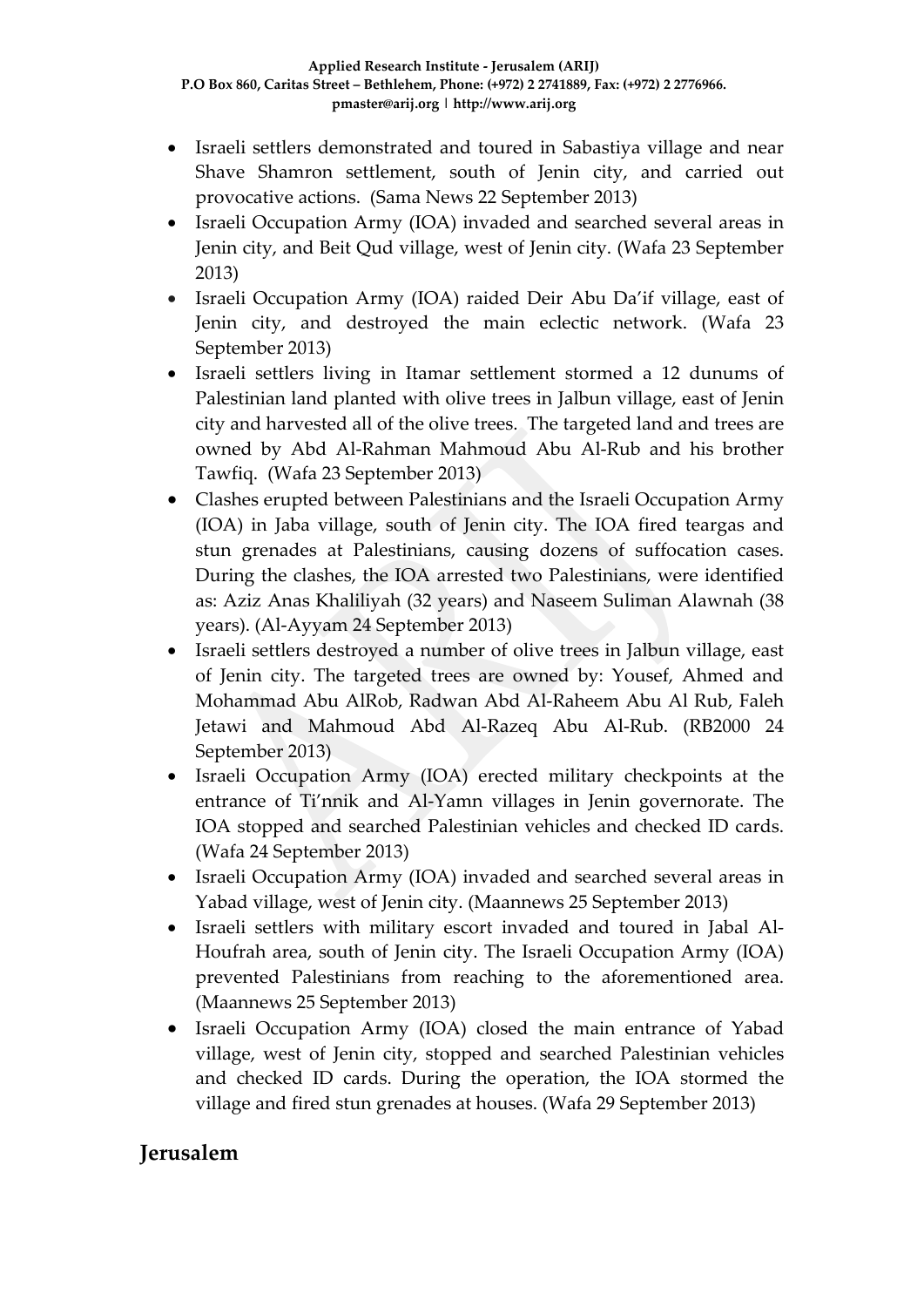- Israeli settlers with military escort stormed from Bab Al-Magharbah Al-Aqsa mosque in Jerusalem city and toured in the court yard of the mosque. The Israeli settlers preformed Talmudic rituals. During the operation, the Israeli Occupation Army (IOA) prevented Palestinians from entering Al-Aqsa mosque. (Safa 1 September
- Al-Aqsa Foundation for Al-Wqaf and Heritage declared that the Israeli Occupation Authorities started new digging under Al-Aqsa Mosque in Jerusalem city. These dig discovered two new tunnels; one started from Ein Silwan to the southwest part of Al-Aqsa mosque and under Bab Al-Magharba to the Israeli outpost, visitor center in David city. The second tunnel, started from the northwest part of Al-Aqsa mosque to the northern part of it. (Safa 1 September 2013)
- Israeli Occupation Army (IOA) sized two Palestinian commercial stores in Al-Hakari neighborhood in Aqaba Al-Khalidiya in the old city of Jerusalem. The targeted stores owned by Al-Khateeb family. (Al-Quds 2 September 2013)
- Clashes erupted between Palestinians and the Israeli Occupation Army (IOA) in Abu Dis town, east of Jerusalem city. The IOA fired teargas and stun grenades at Palestinians causing dozens of suffocation cases. (Maannews 2 September 2013)
- Israeli settlers with military escort, stormed Al-Aqsa Mosque from Bab Al-Magharbah in Jerusalem city, and performed Talmudic rituals. (Paltoday 2 September 2013)
- New Report by ACRI and Ir Amim Reveals: 2,200 Classrooms Still Missing in East Jerusalem: Only 150 Classrooms Built Over Past Five Years**.** Despite a High Court ruling that the Jerusalem Municipality and Ministry of Education have until 2016 to rectify the shortage of missing classrooms, only 150 classrooms have been built over the past five years. The new report reveals that despite an overall 13% dropout rate, there are no dropout prevention programs in one third of Arab secondary schools in Jerusalem. Grave discrimination in allocation of professional school staff persists: roughly 250 school counselor's work in West Jerusalem as compared to only 29 in East Jerusalem. With the start of the new school year, today (2.9.2013) The Association for Civil Rights in Israel (ACRI) and Ir Amim published an [annual update on](http://www.acri.org.il/en/wp-content/uploads/2013/09/EJ-edu-report-2013.pdf)  [the dire state of education in East Jerusalem,](http://www.acri.org.il/en/wp-content/uploads/2013/09/EJ-edu-report-2013.pdf) revealing deep gaps between the two parts of the city. The report concludes that the Jerusalem Municipality and state authorities are failing to meet a High Court ruling that ordered the completion of all missing classrooms in East Jerusalem by 2016. Faced with a shortage of 2,200 missing classrooms in the official Arab school system in Jerusalem, the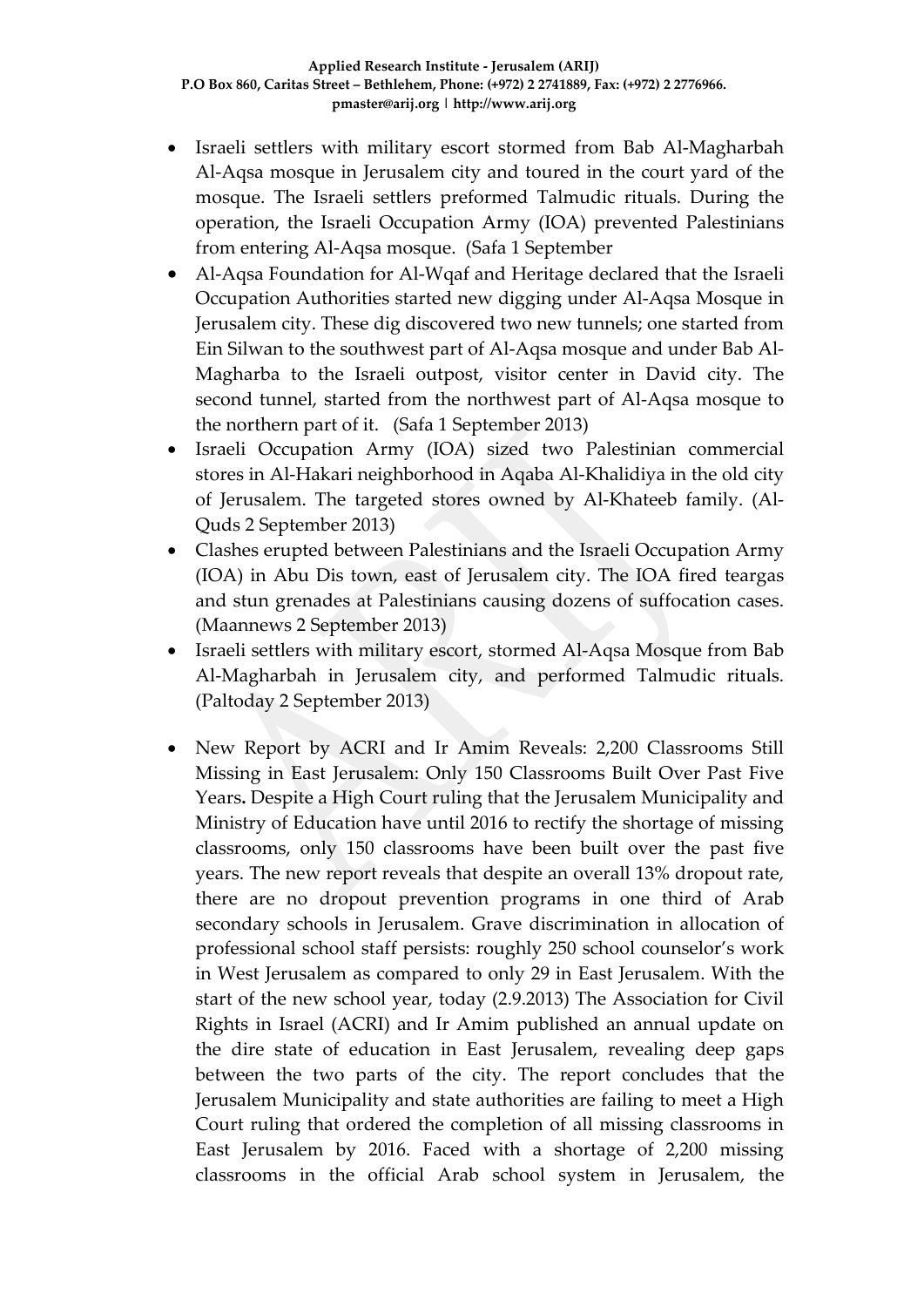authorities are doing too little to close this intolerable gap. The report reveals that despite Jerusalem Mayor Nir Barkat's public statements, according to which under his leadership the Municipality has invested significantly more than previous administrations in improving the educational system in East Jerusalem, the pace of building new classrooms has remained slow. During the current term of the mayor and city council, from 2009 onwards, only 150 new classrooms were built in East Jerusalem and 332 additional classrooms are in various stages of planning. While the authorities maintain that a lack of suitable vacant lands in East Jerusalem is the main hurdle for the construction of new schools for Palestinian children, they are continuously advancing new building plans for Israeli purposes on the scarce available land remaining in East Jerusalem. The total Palestinian dropout rate in Jerusalem, across all ages is 13%; in comparison, notes the report, "in 2011, the dropout rate in Hebrew secondary schools nationwide was 2.6%; in Arab secondary schools nationwide it was 4.6%; and in West Jerusalem, only 1%." Dropout occurs mainly during secondary: In the 2012-2013 school year 10% of Arab children in 8th and 9th grade were not enrolled in any educational institution. For 10th grade, this figure doubled to 20% and by 11th grade, 30% of the students did not attend school. The report concludes: "The result is that 36% of children in East Jerusalem fail to complete a full 12 years of school." According to figures compiled by the Jerusalem Education Administration (MANHI), in 30% of the high schools in East Jerusalem MANHI does not operate any dropout prevention program and in 44% it runs only one program. While 225 students in Jerusalem's Hebrew education benefited from a national dropout prevention program in 2012, there were only 100 beneficiaries in East Jerusalem. Meanwhile, Palestinian students comprise 56% of the student body that MANHI oversees (the remaining 44% study in Jewish secular schools and Jewish national-religious schools). Another chapter in the report describes the tremendous disparities in the allocation of professional personnel positions between the educational systems in West and East Jerusalem. Only five inspectors are employed in the East Jerusalem educational system while in West Jerusalem there are 18 inspectors. The disparities are even greater in the case of school counselors, whose role is critical in providing psychological support and preventing dropout. Only 29 school counselors operate in East Jerusalem compared to some 250 counselors in East Jerusalem, despite the harsh socioeconomic conditions that many Palestinian families face and the dire need for school personnel to support students. [\(ACRI](http://www.acri.org.il/en/2013/09/02/ej-edu-report-13/) 2 September 2013)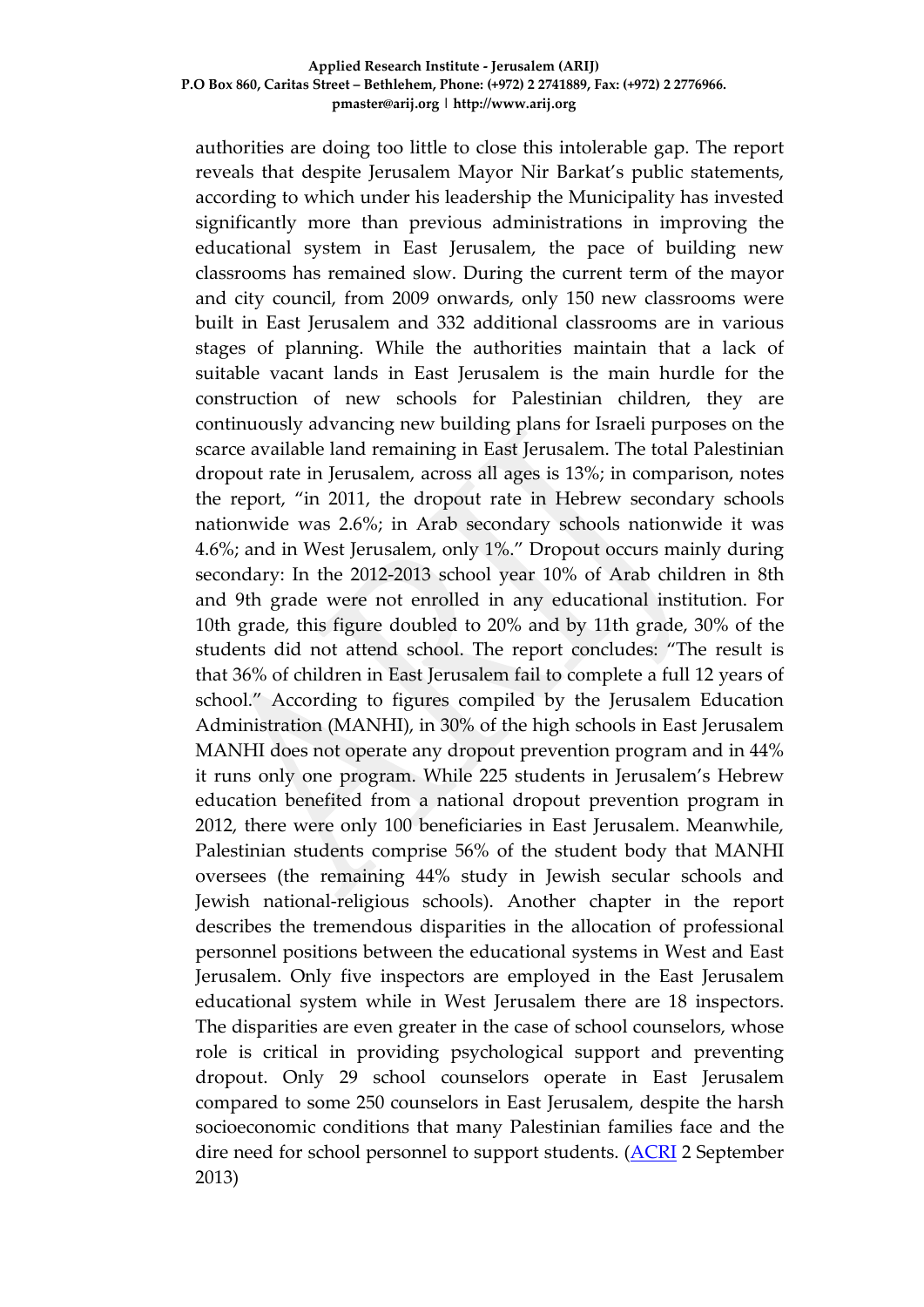- Israeli settlers with military escort stormed and toured in the court yard of Al-Aqsa Mosque in Jerusalem city and performed Talmudic rituals. (Safa 3 September 2013)
- Clashes erupted between Palestinians and the Israeli Occupation Army (IOA) near Al-Quds University in Abu Dis town, east of Jerusalem city, after the IOA stormed the town and stationed near the University. The IOA fired teargas and stun grenades at Palestinians causing dozens of suffocation cases. (Maannews 4 September 2013)
- Israeli Occupation Army (IOA) stormed the court yard of Al-Aqsa Mosque in Jerusalem city, surrounded the Palestinians and sprayed pepper gas at them, causing dozens of suffocation cases. During the operation, the IOA escorted the storming of a group of Israeli settlers to the court yard of Al-Aqsa Mosque. As a result, clashes erupted between Palestinians and the IOA, where the latter fired teargas and stun grenades at Palestinians, causing dozens of suffocation cases. (SilwanIC 4 September 2013)
- Israeli Occupation Army (IOA) intensified its presence in the old city of Jerusalem and at all the entrance of Al-Aqsa mosque. The IOA set up several checkpoints, and prevented thousands of Palestinians from entering Al-Aqsa Mosque. (SilwanIC 4 September 2013)
- Mayor says Jerusalem can't be split. In AP interview, Barkat says capital can only function as 'united city which treats all residents and visitors honestly and equally'. Jerusalem's mayor said Tuesday that any partition of the city as part of a future peace agreement will not work, insisting only a united city could function and thrive. In a wideranging interview with The Associated Press, Nir [Barkat](http://www.ynetnews.com/articles/0,7340,L-4369851,00.html) said his administration has treated the city's Arab residents honestly and equally. Israeli and Palestinian negotiators recently resumed peace negotiations after a five-year lull. The Palestinians demand the eastern sector of the city as their future capital and consider any Israeli construction there illegal settlements that hinder the prospect of [peace.](http://www.ynetnews.com/articles/0,7340,L-4425920,00.html) Barkat said thoughts of dividing the city should be off the table. "It will never function, it will never work. It is a bad deal," the former hightech entrepreneur told The Associated Press. "Doing a bad deal is worse than no deal." [Israel](http://www.ynetnews.com/articles/0,7340,L-4425820,00.html) captured east [Jerusalem,](http://www.ynetnews.com/articles/0,7340,L-4416512,00.html) home to key [Jewish,](http://www.ynetnews.com/home/0,7340,L-3443,00.html) Muslim and Christian holy sites, from Jordan in the 1967 Mideast war and annexed the area in a move that has not been recognized internationally. The combined population of east and west - - 800,000 -- makes Jerusalem Israel's largest city. That is split almost evenly into thirds between secular and modern Orthodox residents, Muslim Palestinians, and ultra-Orthodox Jews. Over the years, the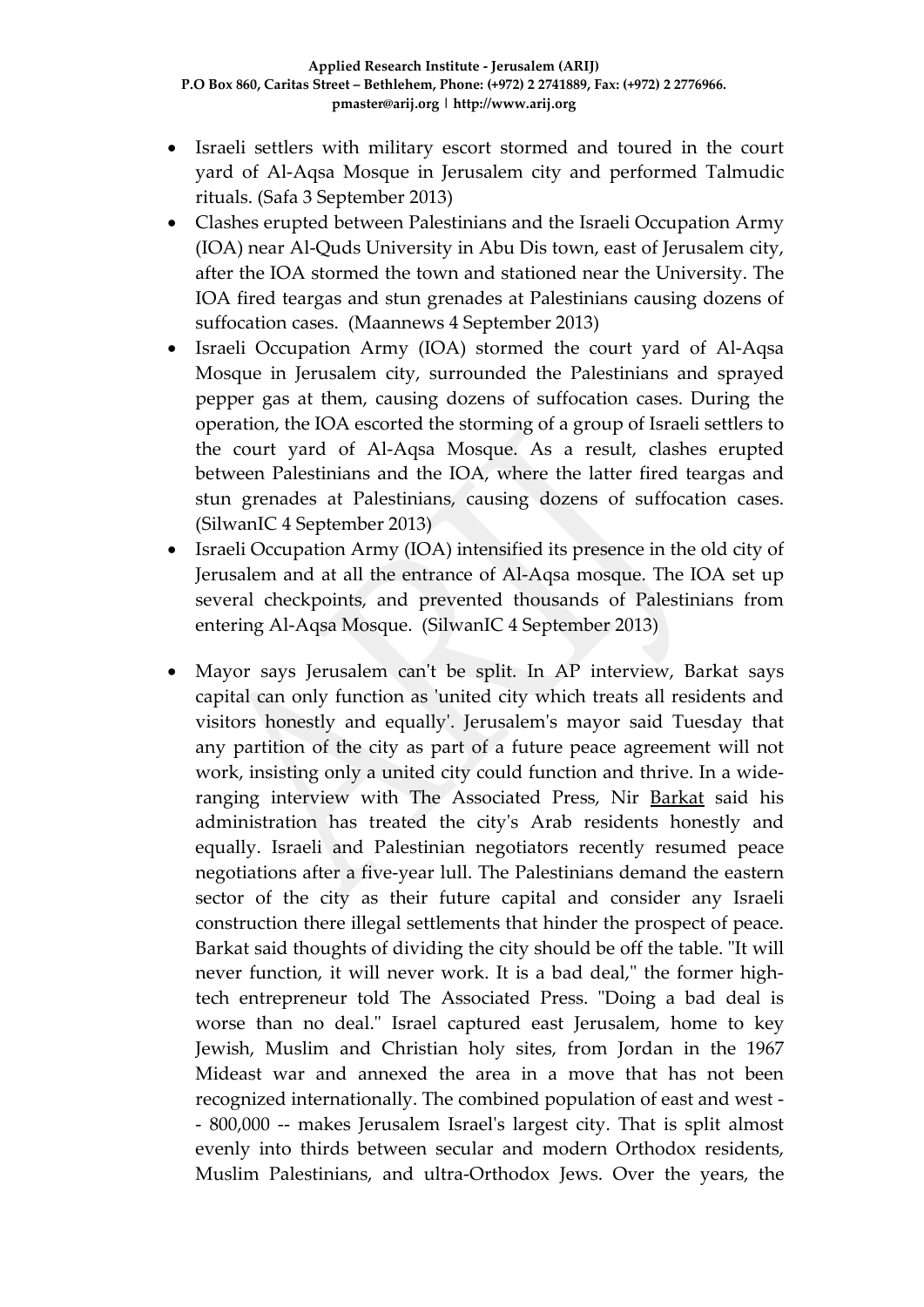growing religious influence, coupled with a high cost of living, has pushed tens of thousands of secular Jerusalemites to leave the city. Barkat was elected in 2008 promising to reverse the trend and has attempted to revive secular life in the city without alienating the ultra-Orthodox. Barkat has increased the city's culture budgets and has given the city a boost with high-profile events like concerts, street festivals, marathons and other sporting events. At the same time, he has outspoken in his belief that Israel must retain control over east Jerusalem. The fate of the city remains at the heart of the Israeli-Palestinian conflict. The Israeli government is responsible for peace talks with the Palestinians, and the mayor of Jerusalem has no say in the city's political future. But as chief executive he can affect the delicate balance between Arab and Jew, especially in regards to building permits, construction, education and public services. Drawing on the city's ancient history, Barkat said Jerusalem has always been at its finest when it was undivided and allowed all those who entered its gates to feel equality and a sense of belonging. "Jerusalem of 3,000 years ago was not divided into tribes. All people that came to worship ... at the Temple felt that Jerusalem belonged to them as much as it belongs to everyone else and that feeling created a very special atmosphere of belonging," he said. "There is only one way this city can function -- it is a united city that all residents and visitors are treated honestly and equally. It is the only model." Barkat is seeking reelection to a second five-year term in October. [\(Ynetnews](http://www.ynetnews.com/articles/0,7340,L-4425951,00.html) 4 September 2013)

• Housing Minister: Temple Mount must be open to Jews at all times. Ariel plans to continue visiting holy site to "strengthen our sovereignty" over the Mount. Jews must be able to pray on the Temple Mount whenever they want, Housing and Construction Minister Uri Ariel said on a visit to the holy site Wednesday morning. Ariel ascended the Mount on the eve of Rosh Hashanna, and expressed hope that one day Jewish worshipers would be able to do the same on the holiday. "The Temple Mount is the holiest place for the Jewish people, and must be open for prayer at every hour to every Jew," Ariel stated. The Bayit Yehudi minister added that he "plans to continue to go up [to the Mount] and strengthen the State of Israel's sovereignty in the site." "The Temple Mount is ours, and it cannot be argued about or negotiated," Ariel emphasized. Earlier this year, Ariel launched virtual, online tours of the Temple Mount on Tisha Be'av, the day that, according to tradition, the Messiah will return and the Holy Temple will be rebuilt in Jerusalem. "[Secular people] aren't taught, so they don't know anything about the destruction of the Temple. They think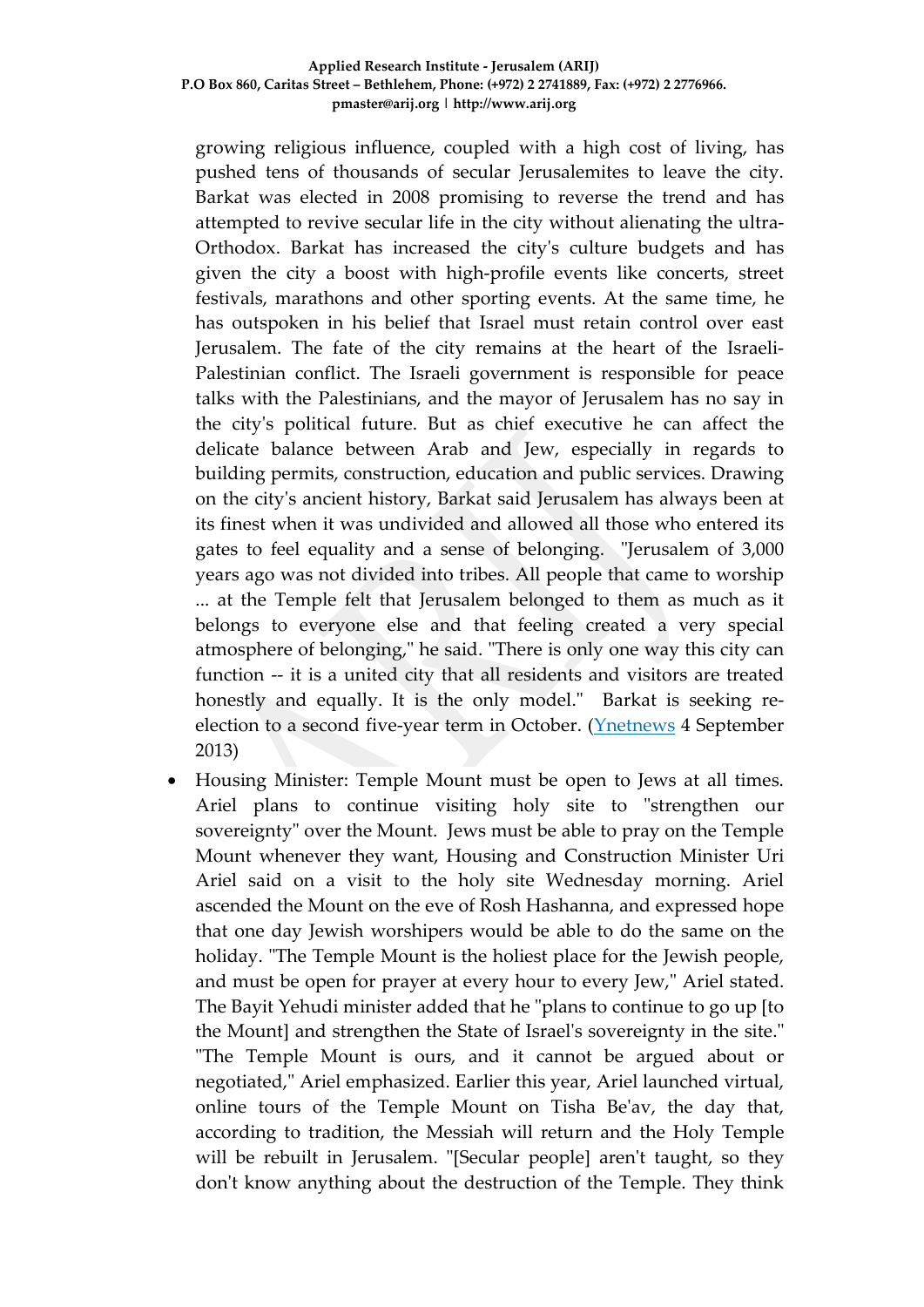the Temple Mount is a place where rocks are thrown and right wing people make provocations," Ariel quipped. (*JPOST* 4 September 2013)

- Israeli settlers and a group of Jewish rabbis with military escort, stormed and toured in the court yard of Al-Aqsa mosque in Jerusalem city, and presented a lecture about the mosque. (Paltoday 4 September 2013)
- Israeli settlers living in French hill settlement in Jerusalem city demanded the Israeli governorate to establish a channel between the settlement and Al-Issawiya town, to separate the Israeli settlers from Palestinians. (Al-Quds 5 September 2013)
- Israeli Occupation Authorities forced Shakir Naeef Ja'abees to demolish his 100 square meters house in Jabal Al-Mukaber neighborhood in Jerusalem city. (Wafa 5 September 2013)
- Clashes erupted between Palestinians and the Israeli Occupation Army (IOA) at the court yard of Al-Aqsa Mosque in Jerusalem city. The IOA fired rubber bullets, teargas and stun grenades at Palestinians, causing 30 of suffocation cases and the injury of 20 people. During the clashes, the IOA arrested 15 Palestinians; seven of the arrestees were identified as: Loay An-Natsha, Ahmed Al-Fakhouri (18 years), Arfat Al-Fakhuri, Hithem Diyab, Ahmed Jalad, Hamid Qiresh and Firas Toutah. The IOA assaulted and injured Palestinian journalists. (SilwanIC 6 September 2013)
- Israeli settles invaded and toured in Silwan town in Jerusalem city, and attacked Palestinian children. The Israeli settlers reached to Ein Silwn area and performed Talmudic rituals to celebrate the Hebrew New year. (SilwanIC 6 September 2013)
- Israeli Occupation Army (IOA) stormed and searched several Palestinian houses in Bab Al-Hadid neighborhood in the old city of Jerusalem. During the operation, the IOA assaulted and injured Um Ala', and Iyad Juijan. (SilwanIC 8 September 2013)
- Israeli Occupation Army (IOA) raided and searched two Palestinian houses owned by Al-'Awar family in Ein Al-Louz neighborhood in Silwan town in Jerusalem city. (SilwanIC 8 September 2013)
- Israeli Occupation Army (IOA) invaded Abu Dis town, east of Jerusalem city, and stationed near Al-Quds University, the IOA stopped Palestinian students and checked their ID cards. Clashes erupted between Palestinians and the IOA, where the latter fired rubber bullets, teargas and stun grenades, causing more than 30 suffocation cases. (Safa 8 September 2013)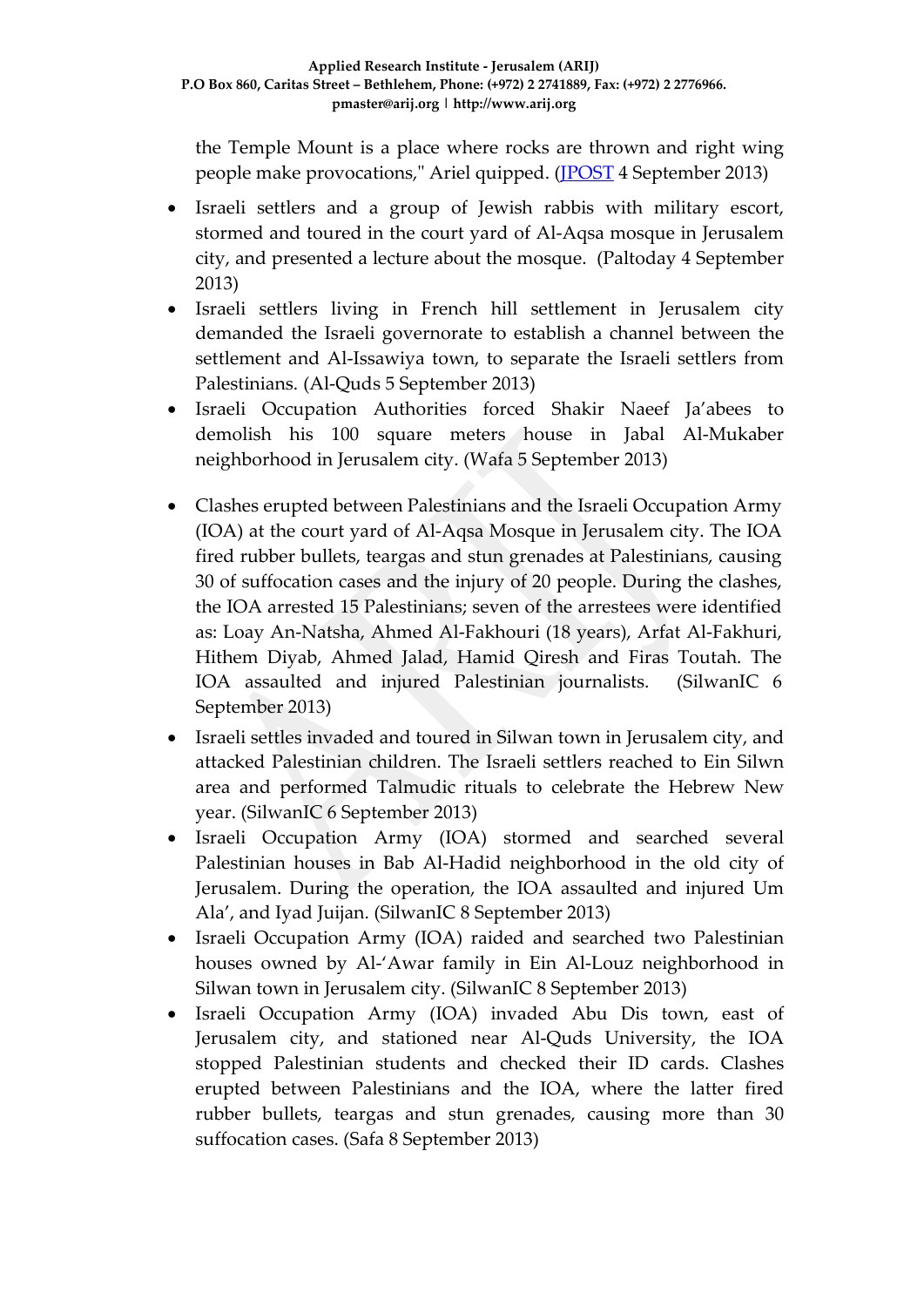- Israeli Municipality of Jerusalem escorted by Israeli Occupation Army (IOA) stormed Silwan town in Jerusalem city and handed out administrative orders to demolish a stadium (total area 850 square meters) which included a barracks and three stable, and three commercial stores owned by Qarra'en family, three bird's barracks, and under construction house. (SilwanIC 8 September 2013)
- Israeli Occupation Authorities have embarked on the implementation of infrastructure work to expand the settlement of "Pisgat Ze'ev"; whish established on Palestinian land in Beit Hanina town in Jerusalem city. The Israeli municipality of Jerusalem started to level and excavations in the area, and preparing the infrastructure of streets, sanitation networks, electricity, water and communications, to move forward with the settlement plan structural No.11647, to the expansion of the settlement of" Pisgat Ze'ev " by adding 620 housing units. (Al-Quds Net 8 September 2013)
- Israeli Police Commissioner Yohanan Danino said that the Israeli Police agreed the entry of Jews to the Temple Mount, as the court yard of "Temple Mount", considered that "the guaranteed right of the Jew. Danino said in an interview "every Jew wants to pray on the Temple Mount (the Al-Aqsa Mosque), and wants to reach there, and we must ensure this right, within specified times for that." (Safa 9 September 2013)
- Israeli Occupation bulldozers started the construction of 10 meters channel on Palestinian land. The establishment of this channel will separate Al-Issawiya town and French hill settlement in Jerusalem city. Note that the Israeli settlers living in French Hill demined the Israeli Occupation Authorities the establishment of this channel. (Maannews 9 September 2013)
- Israeli settlers wrote anti-Palestinian slogans and punctured tires of three buses owned by Ath-Thauri – Silwan buses Company and Bethlehem Buses Company while they were in Ath-Thauri neighborhood, south of Al-Aqsa Mosque in Jerusalem city (Al-Quds Net 10 September 2013)
- Israeli settlers with military escort invade and toured in the court yard of Al-Aqsa Mosque in Jerusalem city. (Paltoday 10 September 2013)
- Israeli Ministry of Housing; Oreh Ariel along with a group of Israeli settlers with military escort stormed and toured in the court yard of Al-Aqsa Mosque in Jerusalem city. (Al-Quds 11 September 2013)
- Israeli Occupation Authorities demolished ten residential structures (inhabited by 35 Palestinians) and ten structures for animals in Ash-Sheikh Anbar neighborhood in Az Za'em village, east of Jerusalem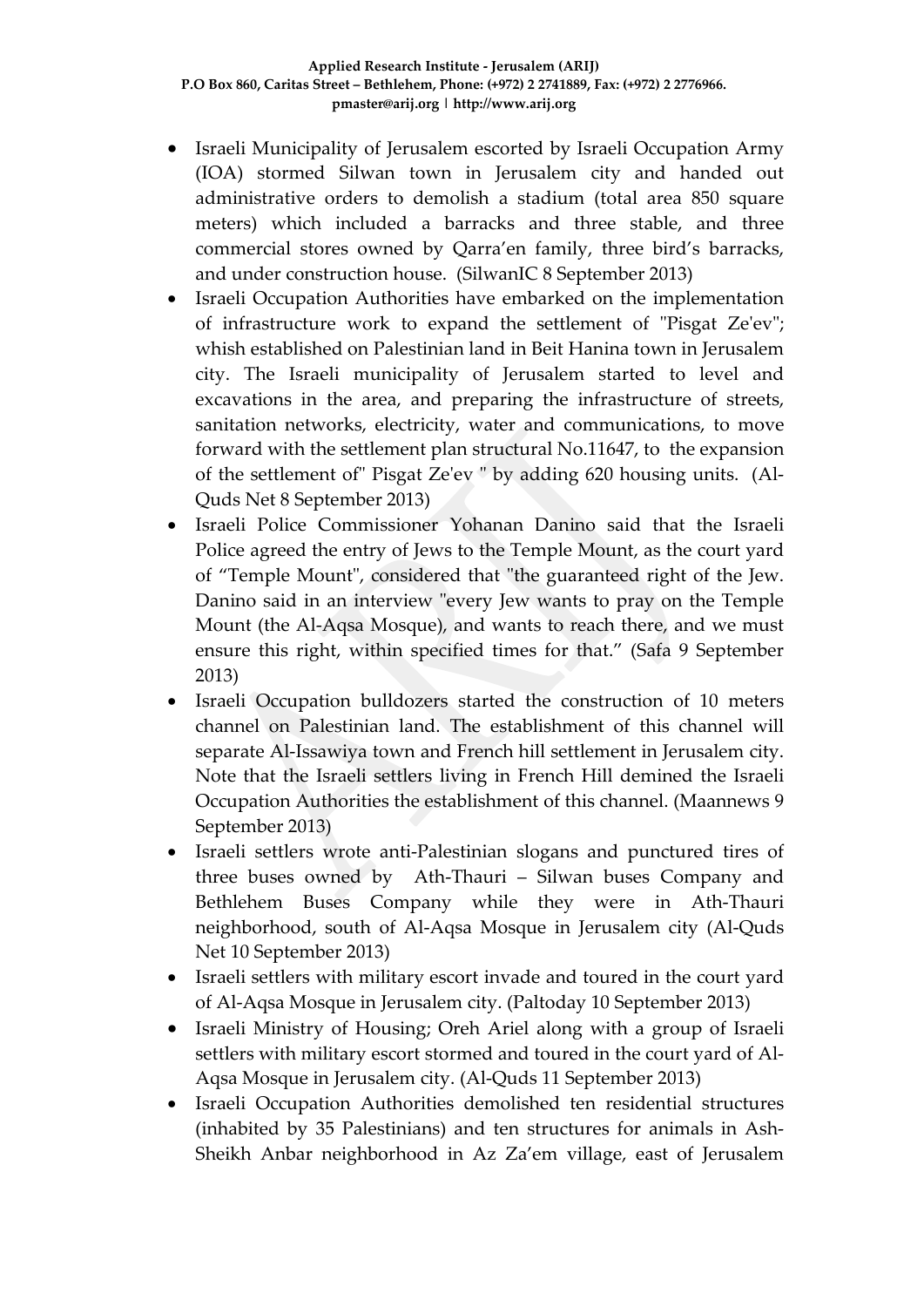city. The targeted structures are owned by As-Sa'eedi family. (Al-Quds 11 September 2013)

- Israeli Occupation Army (IOA) demolished two houses (inhabited by 17 family members) and an animal barracks in Al-Khan Al Ahmer area, east of Jerusalem city. The targeted houses are owned by Salim and Ibrahim Al-Jahaleen. (Al-Ayyam 11 September 2013)
- Absentee Property Law in East Jerusalem | | Israeli court may suspend law used to take over Palestinian land in Jerusalem. Judges worry that such a ruling would have far-reaching consequences, if applied to every case since 1967; Justice Elyakim Rubinstein calls idea a 'Pandora's box' that could cause legal and practical chaos. Supreme Court justices indicated on Tuesday they want to stop invoking the controversial Absentee Property Law in East Jerusalem, which has been used often to transfer property from the Palestinian owners into the hands of Israeli Jews. However, the judges said they were worried about opening a "Pandora's box" of legal problems. During a hearing before an expanded panel of seven Supreme Court justices, the judges and state prosecutors pressed attorneys for Palestinians whose property had been confiscated to reach a settlement for return of their property or compensation in return for dropping the appeal, which would spare the Supreme Court having to decide if the law applies in East Jerusalem. Under that law, any person who lived in a hostile country or in the area of "the Land of Israel" that was not under the State of Israel's control, and owned property within the state, is considered an absentee owner and his property can be transferred to the state's Custodian of Absentee Property. The primary purpose of this law was to enable use of lands belonging to Arabs who fled during the War of Independence. After the Six-Day War, which saw the extension of Jerusalem's municipal boundaries into the West Bank, Palestinians with assets in Jerusalem suddenly found themselves considered "absentee" owners, even though they hadn't gone anywhere. Sometimes they were living only a few hundred meters away, but outside the Jerusalem city limits and officially in the West Bank, and found their property confiscated only because Israel drew the new municipal border between them and their property, making them no longer residents of Jerusalem. "If there is a practical solution, the practical solution is preferable," said court President Asher Grunis. But Avigdor Feldman, the lawyer representing two of the Arab families whose property was confiscated, objected to the return of the properties without a decision on the principle of the matter. "There is no reason to release the property except for the desire to dismiss this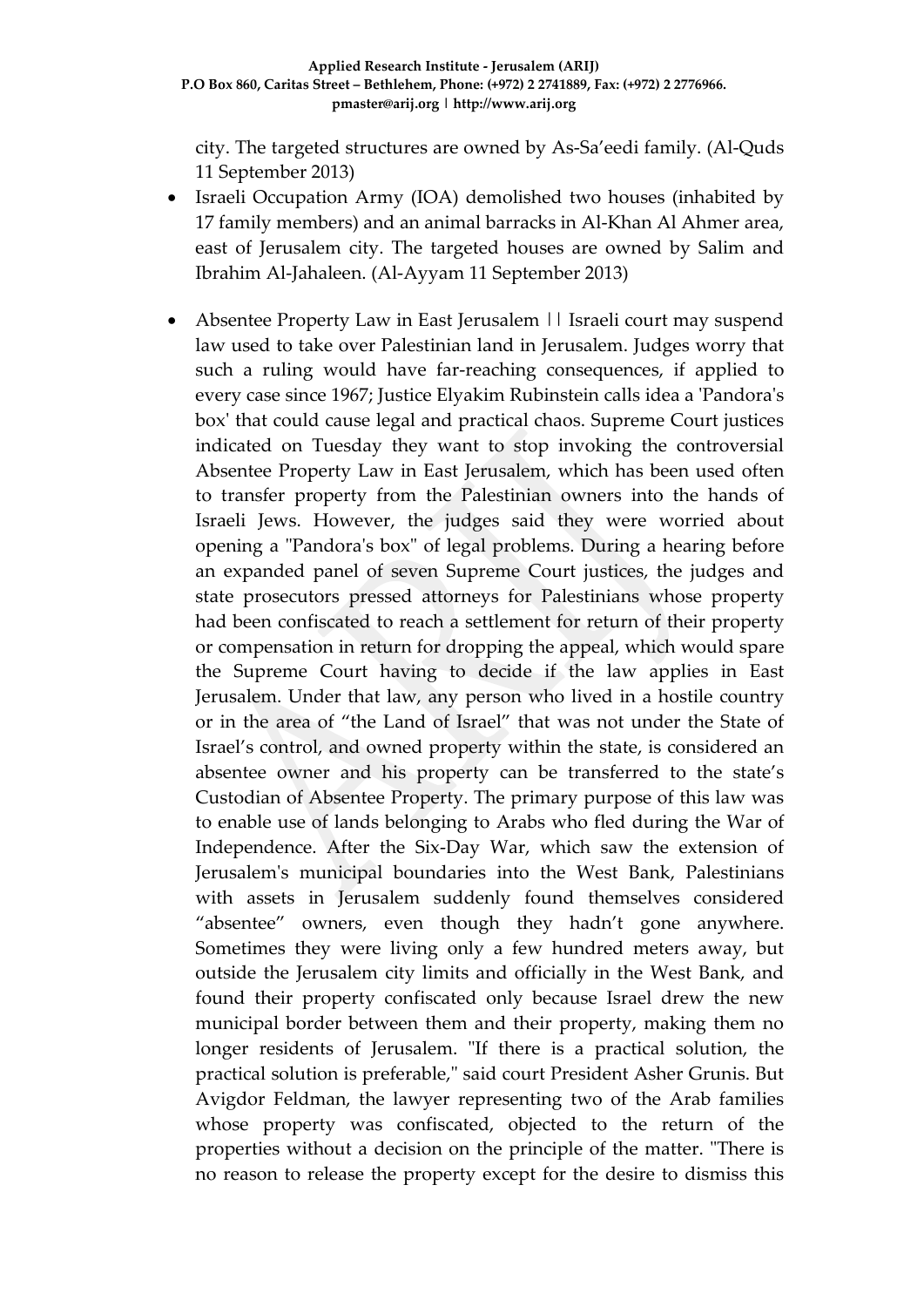appeal and to prevent the discussion of the question of the absenteeism," said Feldman. In the four cases being heard, the appeal claims the application of the Absentee Property Law inside East Jerusalem contradicts the purpose of the original law: Allowing the use of the property left behind by refugees who fled in the War of Independence. It is no longer possible to classify the territories, which have been controlled by Israel for 45 years, as "enemy territory" any longer, attorneys for the Palestinians argued. Feldman that by the current application of the law, West Bank settlers who leave property behind in Israel are absentees whose property could be - but isn't confiscated by the state. [\(Haaretz](http://www.haaretz.com/news/diplomacy-defense/.premium-1.546307) 11 September 2013)

- A number of Palestinian families (about 240 Palestinians) forced to evacuate their houses in Al-Qarmi neighborhood in the old city of Jerusalem because of the Israeli excavations under the neighborhood, which causing damaged in their houses. (SilwanIC 12 September 2013)
- An Israeli woman tried to storm Al-Aqsa Mosque while she was wearing an Islamic traditional clothe. (SilwanIC 12 September 2013)
- Israeli settlers escorted by Israeli Occupation Army (IOA) invaded Al-Aqsa mosque from Bab Al-Magharbah in Jerusalem city and toured in its court yard. The IOA prevented Palestinians from entering Al-Aqsa Mosque, and assaulted a number of Palestinians and journalists. During the operation, the IOA set up several checkpoints in the old city of Jerusalem. (Al-Quds & Paltoday 12 September 2013)
- Clashes erupted between Palestinians and the Israeli Occupation Army (IOA) at the entrance of Al-Issawiya town in Jerusalem city, after the IOA closed one of Al-Issawiya entrance. (Safa 13 September 2013)
- Jerusalem digs ditch to separate Jewish, Palestinian neighborhoods Ditch necessary to deter violence and crime, Jewish residents and city officials say; Critics maintain separation will only further alienation and neglect. The Jerusalem municipality dug a separation ditch this week between Jewish and Palestinian neighborhoods of Jerusalem as a security measure after repeated complaints of violence against Jewish residents. Neighbors and city officials say physical separation between the French Hill neighborhood and the Palestinian village of Isawiyah in East Jerusalem is an appropriate deterrent against crime and terror attacks. Isawiyah residents and critics in city hall say, however, that the ditch only serves to stoke animosity and perpetuate neglect of the village. Personal safety in the French Hill neighborhood has in recent weeks become a central issue in the race for Jerusalem municipal office. A number of parties have criticized the municipality and Mayor Nir Barkat, for failing to provide residents protection from acts of terrorism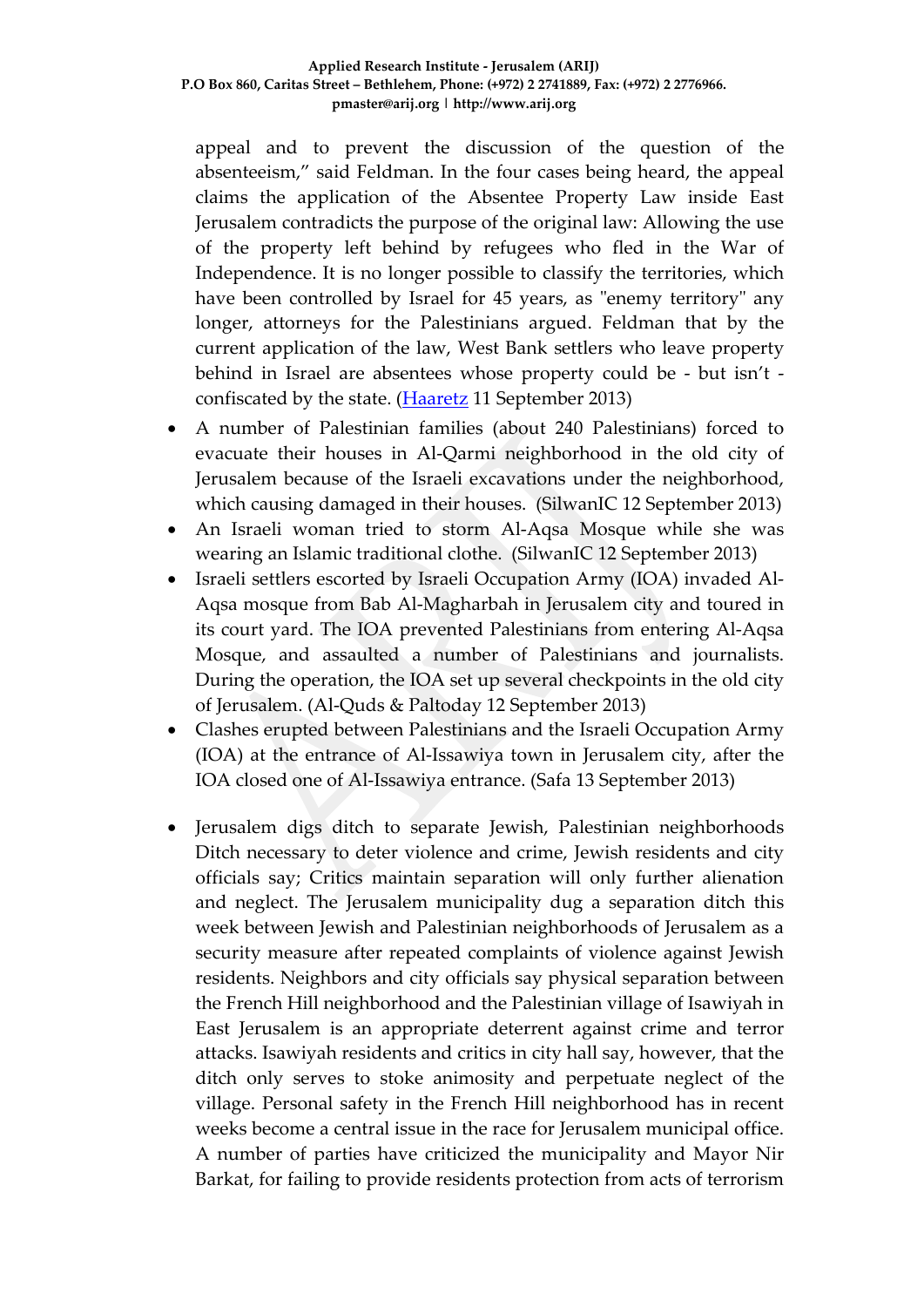such as firebombing and criminally motivated burglaries and car theft, believed to originate in adjacent Isawiyah. Female students living in the neighborhood have also complained of sexual harassment by Palestinians. "We have a real problem. There is no physical separation and the level of hostility is very high," said Avner Blankstein, a member of the board of the French Hill Community Council. City officials have coordinated with police to implement several security measures such as new security cameras and increased street lighting. The city has also allocated a budget to set up a neighborhood patrol. This week the city stepped up efforts further. Jerusalem City Manager Yossi Hyman had proposed deepening an existing ditch between Nahagei HaPradot Street and Isawiyah. In recent days the ditch was dug. It stretches for a few hundred meters, and the earth removed has been used to build a an embankment besides the ditch. The goal of the ditch is to block entrance for off-road vehicles and cars from the village to the neighborhood, Blankstein said. In the past, French Hill residents proposed building a fence between the neighborhoods, and one resident even built a private fence that was then dismantled by the authorities. "We realize that building a fence is a decision even the prime minister can't make, that's at the level of the Americans," a resident said. "It's true that a ditch won't stop a 17-year-old, but it does create an obstacle. It also won't stop a resident of the village coming to the post office. We've given a lot of thought to the ethical aspect of the ditch and to neighborly relations and we're also worried about the neighborhood's image, but there seems to be a real, objective problem." The gesture of building a ditch and not a fence might have been lost on the Palestinians neighbors. "This proves that there is great hatred for Isawiyah in French Hill," said Darwish Darwish, the mukhtar of Isawiyah village. "Isawiyah was here before French Hill, and the neighborhood was built on village land. In the past, the residents were friendly, but today they've changed and they're no longer interested in maintaining good relations with their neighbors." Deputy Mayor Yosef (Pepe) Alalu, Chairman of the Meretz faction who is running for mayor, has blasted the city over the separation ditch. "An embankment and ditch cannot solve safety problems; Just the opposite," he said. "The village residents feel insulted time and time again and they ask themselves if after the mound of dirt there will be a separation fence, and another separation fence. The embankment only invited more violence. It's too bad the tractor, instead of digging a ditch, didn't enter the village and carry out trash and provide debris hauling removal jobs that the residents have been demanding from the municipality for a long time." The Jerusalem Municipality stated in response: "As part of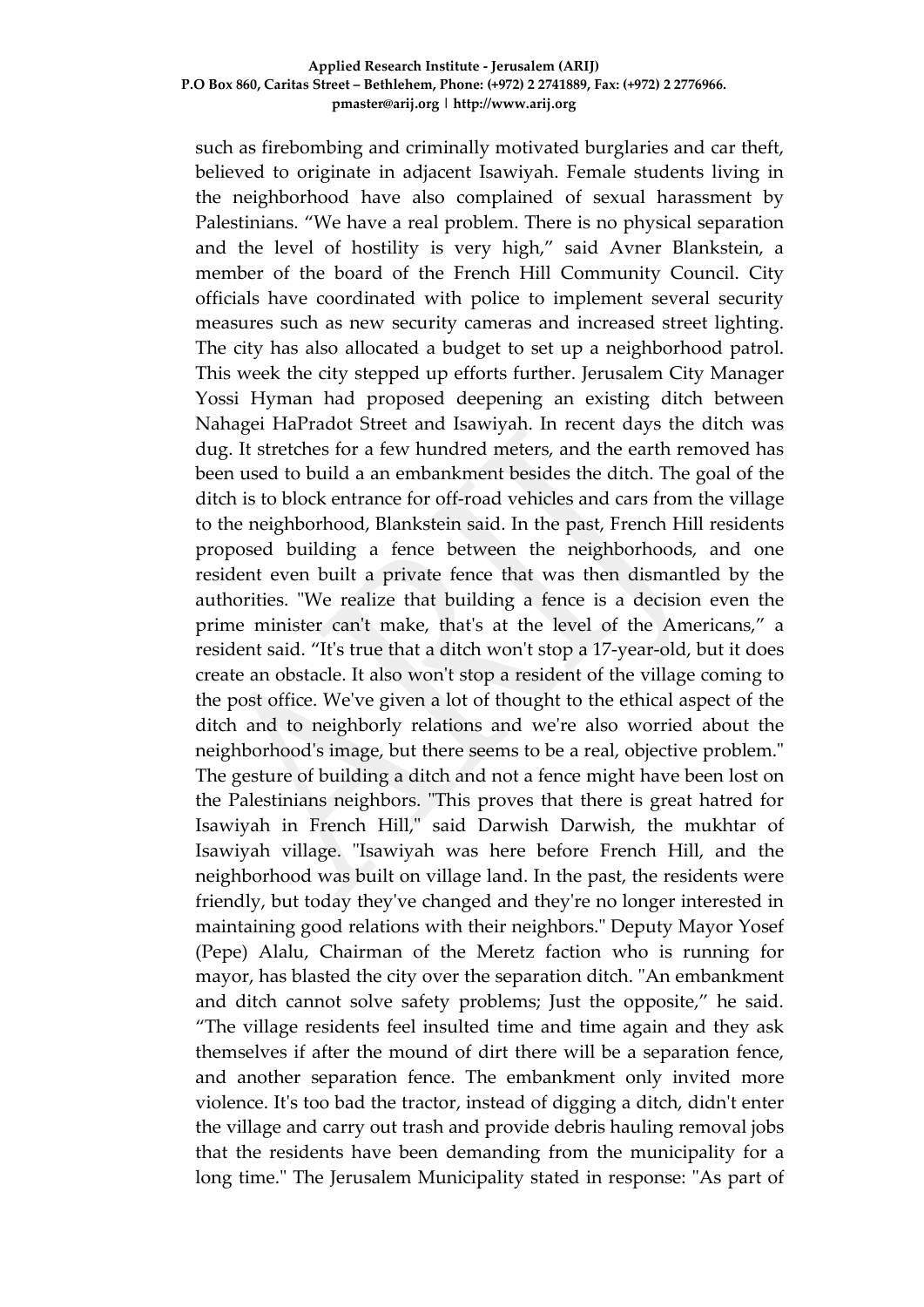the security committee set up in the community council, it was decided to perform a number of operations by the municipality to increase security and assist the police in reducing the number of violent incidents in the neighborhood. The mayor has already visited the neighborhood personally to investigate this matter, and together with police officials has met with representatives of the community council a number of times, including in recent weeks. [\(Haaretz](http://www.haaretz.com/news/national/.premium-1.546801) 13 September 2013)

- Israeli settlers assaulted and injured Nicola Qaqish (15 years) and seized his bicycle while he was in An-Nasara neighborhood in the old city of Jerusalem. (Safa 14 September 2013)
- Israeli settlers with military escort stormed Al-Aqsa Mosque in Jerusalem city and toured in its court yard. During the operation, the Israeli settlers preformed a presentation about the "Temple Tomb". (Wafa 15 September 2013)
- Israeli settlers assaulted and injured Mahir Abdalla Abu Lil (48 years) from Al-Issawiya town in Jerusalem city; while he was trying to help Palestinian children from an Israeli settler attacked. (Quds Net 15 September 2013)
- Israeli settlers with military escort raided and toured in the court yard of Al-Aqsa Mosque in Jerusalem city. During the operation, the IOA stained at the entrance of Al-Aqsa Mosque, stopped and searched Palestinians and checked their ID cards. (Sama News 16 September 2013)
- Israeli Occupation Army (IOA) intensified its presence at all the entrances of Al-Aqsa Mosque in Jerusalem city and at the court yard it, to escort Israeli settlers while invading the mosque. Note that Kneeest interior committee decided to allow Israeli settlers to storm Al-Aqsa Mosque, and to performed Talmudic rituals. (Paltoday 17 September 2013)
- Israeli settlers with military escort stormed and toured in the court yard of Al-Aqsa Mosque in Jerusalem city. (Safa 17 September 2013)
- Israeli Occupation Army (IOA) raided Abu Dis town, east of Jerusalem city and surrounded Abu Dis High School for boys. Clashes erupted between Palestinians and the IOA, where the IOA fired teargas and stun grenades at Palestinians and a school, causing dozens of suffocation cases. (Safa 18 September 2013)
- Israeli Municipality of Jerusalem along with the Israeli Occupation Army (IOA) stormed a Palestinian house owned by Jawad Siyam in Silwan town in Jerusalem city, under the claim that the house build without license. Mr. Siyam declared that he restored the roof of his house. (SilwanIC 18 September 2013)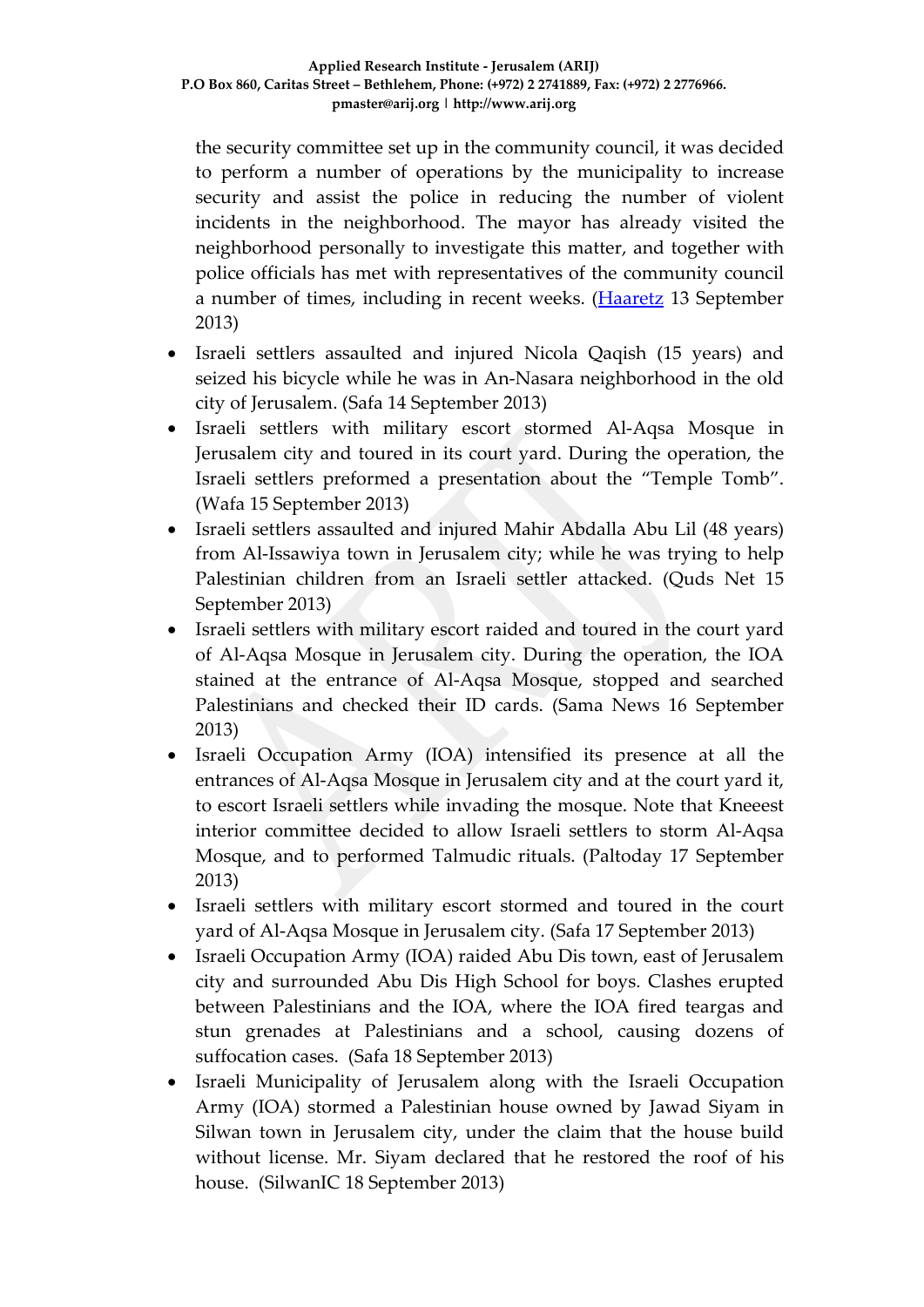- Israeli Occupation Army (IOA) stormed Al-Aqsa Mosque in Jerusalem city from Al-Magharba and As-Salsla gates, closed Al-Qabali mosque doors and assaulted Palestinians. During the operation, Israeli settlers stormed Al-Aqsa Mosque to celebrate Sukkot day. As a result, clashes erupted between Palestinians and the IOA, where the IOA fired pepper gas, and arrested three Palestinians, one of the arrestees was identified as: Tamir Shalita. (SilwanIC 18 September 2013)
- Israeli Occupation Authorities handed out a military order to demolish a Palestinian building (consist of 2 floors) in Abu Dis town, east of Jerusalem city, under the claim that the building is illegal and build without license. The targeted building is owned by Mutaz Badir. The IOA notified Mr. Badir to demolish his own building within a week. (Quds News 18 September 2013)
- Israeli Occupation authorities issued orders to evacuate 28 Palestinian families from al-Qarmi neighborhood in the old city of Jerusalem. Israeli municipality staff posted orders reading "Beware, building at risk, do not enter" on three building in the neighborhood. Three staff members from Israel's Gihon water company were also present, and took pictures of damaged water pipes around the properties. Israeli authorities gave the home-owners 30 days to repair the buildings, after which time they will be fined 150 shekels (\$42) per day. (Maannews 18 September 2013)
- Israeli Occupation Authorities closed Al-Aqsa Mosque in Jerusalem city and prevented Palestinians from entering it. The IOA surrounded the Mosque and assaulted Palestinians by spray pepper gas on their faces. (Quds News 18 September 2013)
- Israeli settlers with military escort stormed Suq Al-Qattaneen and gathered at the entrance of Al-Aqsa Mosque in Jerusalem city and performed Talmudic rituals to celebrate Sukkot day. In the same time, a group of Israeli settlers with military escort raided and toured in the court yard of Al-Aqsa Mosque and preformed Talmudic rituals. Note that the Israeli Authorities set up a number of stages in An-Nassara neighborhood in the old city of Jerusalem, for settlers to celebrate Sukkot day. (Sama News 19 September 2013)
- The Israeli excavations under the old city of Jerusalem causing damaged in a Palestinian house owned by Al-Zarba family. The targeted house consists of 3 storeys and inhabited by 10 family members. (Al-Quds 20 September 2013)
- Israeli settlers assaulted and injured two Palestinians while they were in front of their house in the Old city of Jerusalem. Clashes erupted between Palestinians and Israeli settlers. (SilwanIC 20 September 2013)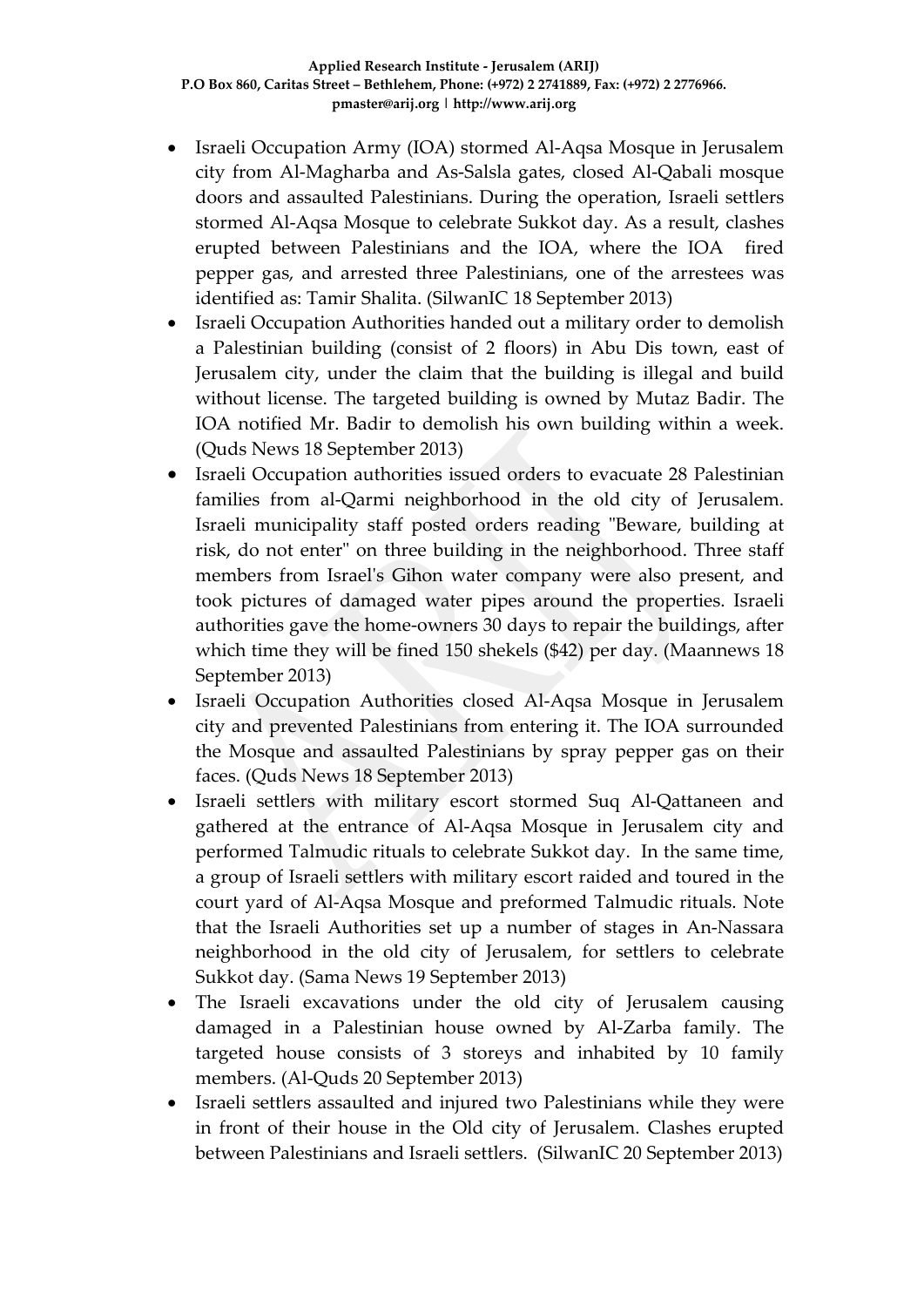- A Palestinian; Hesham Saleh Al-Abasi (28 years), was injured after an Israeli settler hit him by his vehicle near Al-Magharba gate in Silwan town in Jerusalem city. (SilwanIC 20 September 2013)
- Clashes erupted between Palestinians and the Israeli Occupation Army (IOA) in Abu Dis town, east of Jerusalem city. The IOA fired rubber bullets, teargas and stun grenades at Palestinians, causing dozens of suffocation cases and the injury of 15 people. (Safa 22 September 2013)
- Israeli settlers stormed and toured in the old city of Jerusalem, gathered at the Western wall, and performed Talmudic rituals to celebrate Sukkot day. (Wafa 22 September 2013)
- Israeli settlers punctured the tires of 6 Palestinian vehicles and wrote anti-Palestinian slogans on them in Ash-Sheikh Jarrah neighborhood in Jerusalem city. The targeted vehicles are owned by Muhseen Al-Kaswani, and Haja, Shamasnah, Zahran and Salem families. (SilwanIC 22 September 2013)
- Israeli settlers with military escort stormed and toured in the court yard of Al-Aqsa Mosque in Jerusalem city. (SilwanIC 22 September 2013)
- Five new lines planned in J'lem light rail expansion. With new stops, rail is expected to have 250,000 travelers a day, up from the current 140,000. The Jerusalem light rail system will be expanded to include another five lines over the next 20 years, under a plan being drafted by city hall and the Transportation Ministry. The capital's light rail currently includes one line, operated by tender holder CityPass. The company is still supposed to extend that line to include more stops. The first part of the long-term plan for the light rail, to finish by 2020, calls for expanding the existing red line. Initially the line would be expanded from Pisgat Ze'ev up to Neveh Yaakov in the north, and from Mount Herzl to Tahun Junction in the south by 2016, and later from Tahun to Ora Junction. It also calls for beginning a line from Herzl Boulevard to the Givat Ram campus via the government compound (the "campus line"). Ultimately, the red line is to end at Hadassah University Hospital, Ein Karem, by 2019. The campus line is to be completed by 2020, passing through Hebrew University's Mount Scopus campus via Hadassah Mount Scopus and linking up to the red line. These expansions to the red line will take it from the existing 9 kilometers up to 23 kilometers, at an expected cost of NIS 2.5 billion. All the extensions to the red line have statutory approval with the exception of the Mount Scopus stops. With the new stops, the light rail is expected to have 250,000 travelers a day, up from the current 140,000. Work on additional lines would begin in the decades that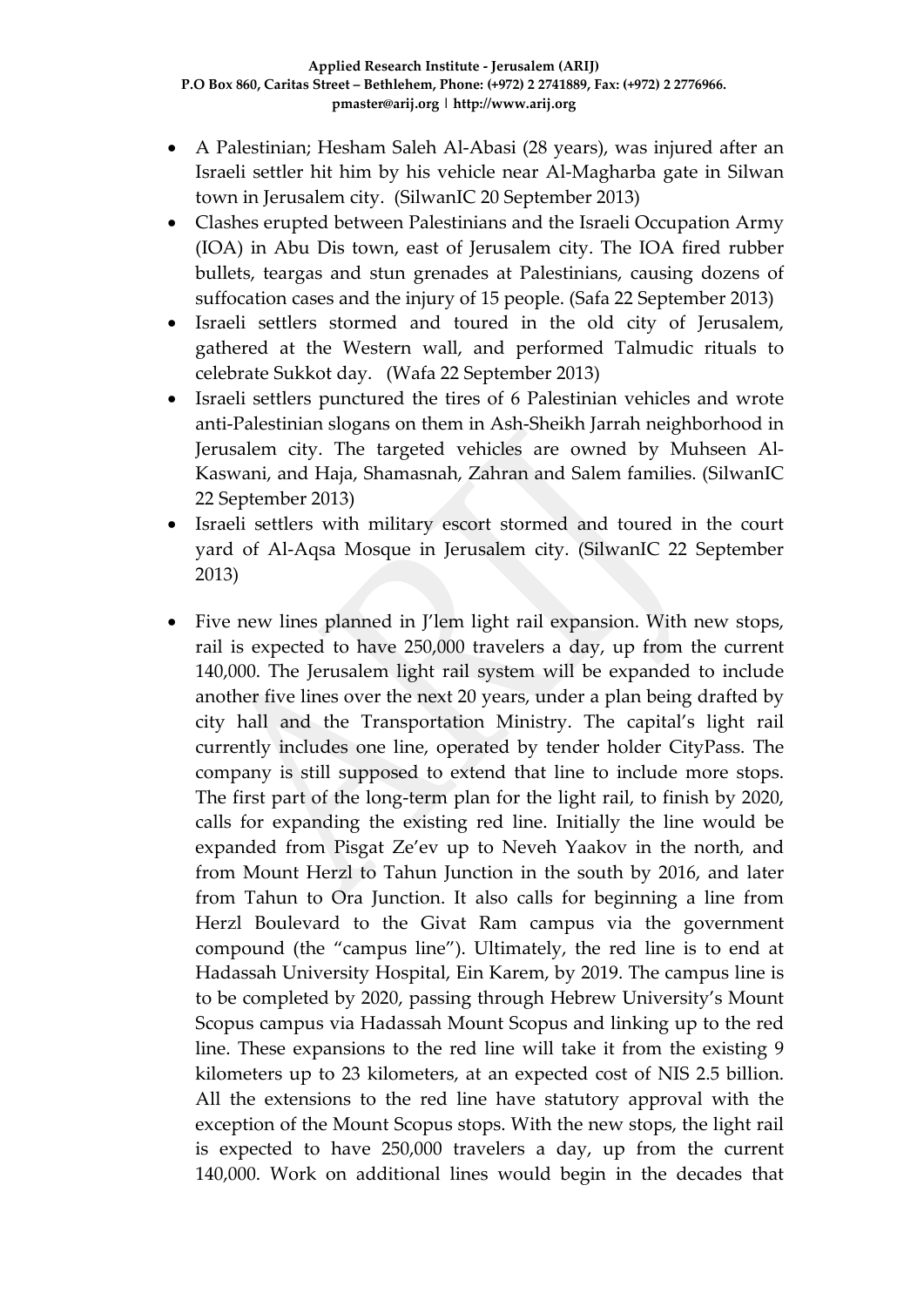follow. The green line would go from the Mount Scopus campus via French Hill, Eshkol Boulevard, the central bus station and Givat Ram, ending in Gilo. Statutory planning for this line is expected to begin at the end of 2013. The blue line will go from Ramot to Gilo, with a fork out to Malha. These two lines are supposed to be completed by 2025, at an investment of NIS 12 billion. The final part of the plan is still being reviewed, and calls for adding another three lines – a brown line in East Jerusalem, a purple line from Ein Karem to Talpiot via Malha, and another line from the Kotel to Givat Ram via the city center. These lines would cost an estimated NIS 8.5 billion to build. [\(Haaretz](http://www.haaretz.com/business/.premium-1.548128) 22 September 2013)

- Israeli settlers with military escort invade and toured in the court yard of Al-Aqsa Mosque in Jerusalem city and preformed Talmudic rituals. Clashes erupted between Palestinians and the Israeli settlers. (Paltoday 23 September 2013)
- In the last 7 months, the Israeli Occupation Authorities handed out more than 50 military orders to demolish Palestinian houses in Kafr Aqab village, north of Jerusalem city, under the claim that the houses were build without licenses. (NBPRS 23 September 2013)
- Clashes erupted between Palestinians and the Israeli Occupation Army (IOA) at Kabsah area, located between Al-Eizariyah and Abu Dis town, east of Jerusalem city. The IOA fired teargas and stun grenades at Palestinians, causing dozens of suffocation cases and the injury of a Palestinian. During the clashes, the IOA arrested five Palestinians. (Quds Net & Raya 24 September 2013)
- Israeli Occupation Army (IOA) assaulted and injured two Palestinians while they were walking at Al-Wad Street in the old city of Jerusalem. (SilwanIC 24 September 2013)
- Israeli Occupation Army (IOA) assaulted and injured five Palestinians and detained for hours one of them, while they were near An Israeli Police center in Jabal Al-Mukaber neighborhood in Jerusalem city. One of the Palestinians was identified as Sohaeb Baseem Abu Jamal (22 years),(SilwanIC 24 September 2013)
- Israeli Occupation Army (IOA) closed Al-Magharba and Al-Hadid gates in the old city of Jerusalem and prevented Palestinians from entering Al-Aqsa Mosque. (Raya 24 September 2013)
- Traditional Jerusalem Marches and Parade Tuesday. The traditional international marches for the intermediate days of the Sukkot (Tabernacles) holiday are scheduled for Tuesday from various spots in the Judean Hills to Sacher Park in Jerusalem. Tens of thousands of marchers from about 30 countries are expected to take part on the various march routes which got underway between 7:00 and 8:00 a.m.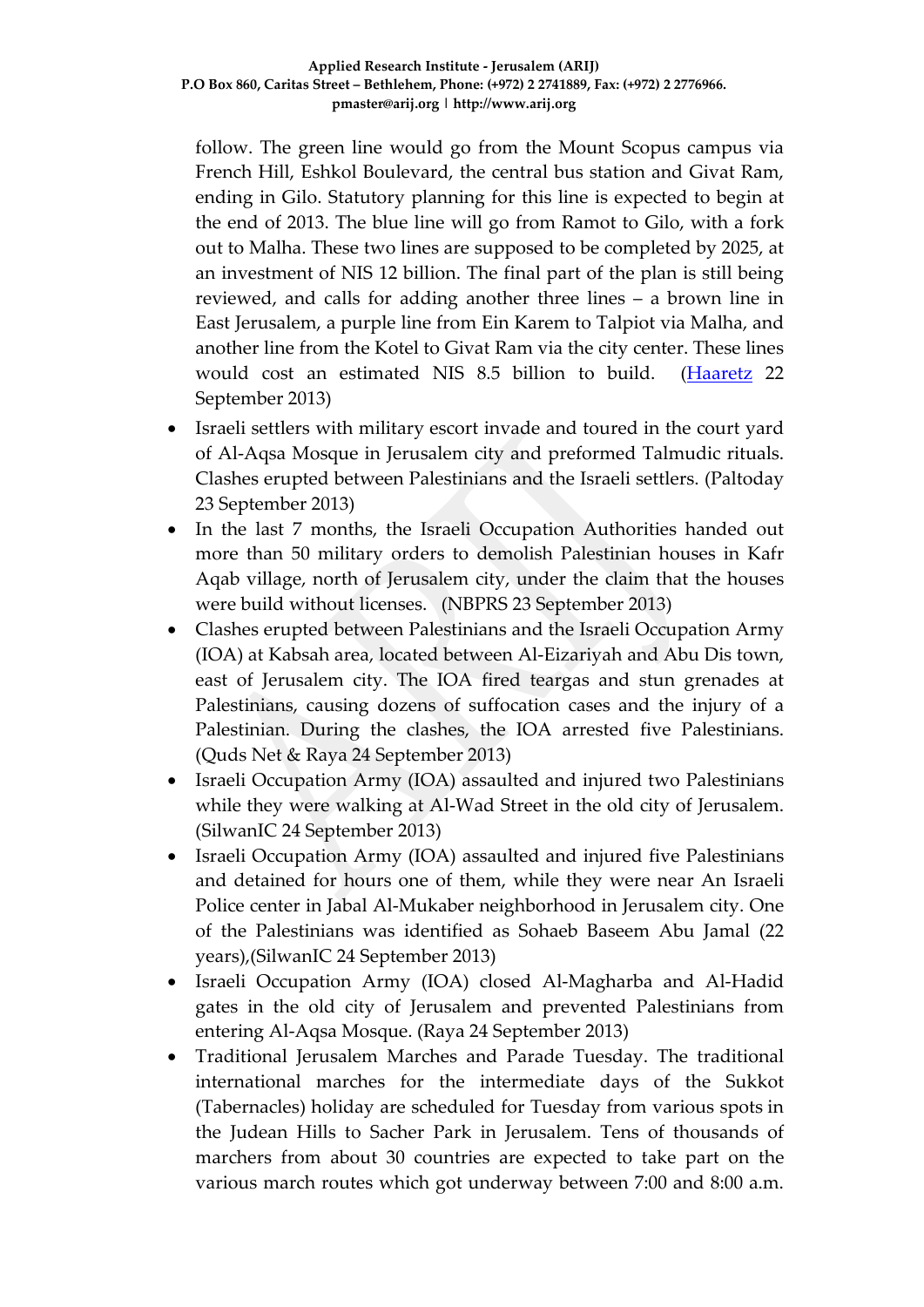leading a festive parade starting at 3:30 p.m. will be giant figures representing Noah's Ark, Popeye, Pluto and other surprises, including floats and performers. The parade route is along Betzalel and Hillel Streets, ending up at King David Street. [\(Israel National News](http://www.israelnationalnews.com/News/Flash.aspx/276898) 24 September 2013)

• Jerusalem's Old City buildings crumbling, yet residents stay. The 29 families living in the two buildings blame water leaks for undermining the foundations. Jerusalem Water Company rejects the charges. Twenty-eight Palestinian families and one Jewish family are living in adjoining buildings in Jerusalem's Old City that have been deemed too dangerous to inhabit. For the past two weeks, the families have had to contend with huge cracks in their walls, shifting doorposts and sinking floors. The residents claim that water leaks and infrastructure work by Gihon, Jerusalem's water company, is at fault, but the company denies this. To add insult to injury, the residents say, emergency repairs they've made on the buildings have drawn the wrath of the Israel Antiquities Authority, which has warned them against harming the old buildings, which are slated for preservation. Although the municipality has condemned some parts of the two- and three-storey structures, located on Al-Qirami Street in the Muslim Quarter, and has issued evacuation orders to the residents, all are still living there because they have no place to go. Two weeks ago, as 12-year-old Ismail Asmar was leaving his home, a large stone fell from the lintel at the entrance and just missed injuring him. He called his parents and asked them to come down. When his father, Hitam Asmar, began descending the stairs, "I felt as if they weren't the same stairs. I started to look around and saw cracks everywhere," he said. Soon cracks began to appear throughout the Asmars' apartment, and the floor in the front of the home sank more than 15 centimeters. The arched entranceway also began to crack, and only the swift erection of a metal and wood construction prevented it from totally collapsing and trapping them in the apartment. The Asmar family soon learned they were not alone and that all of their immediate neighbors were suffering similar problems. In the apartment on top of them, the sky is visible through large cracks that have opened in the ancient, vaulted ceiling, while, in an adjacent apartment that was recently renovated, stairs have broken, the angle of the walls has changed, plaster is peeling, the doorposts are crooked and the doors no longer close. At first the residents thought there had been an earthquake, but that possibility was quickly dismissed. They then considered whether the homes were being affected by archeological digs in the area, but discovered that no digs were going on anywhere near them. The residents now say that there had been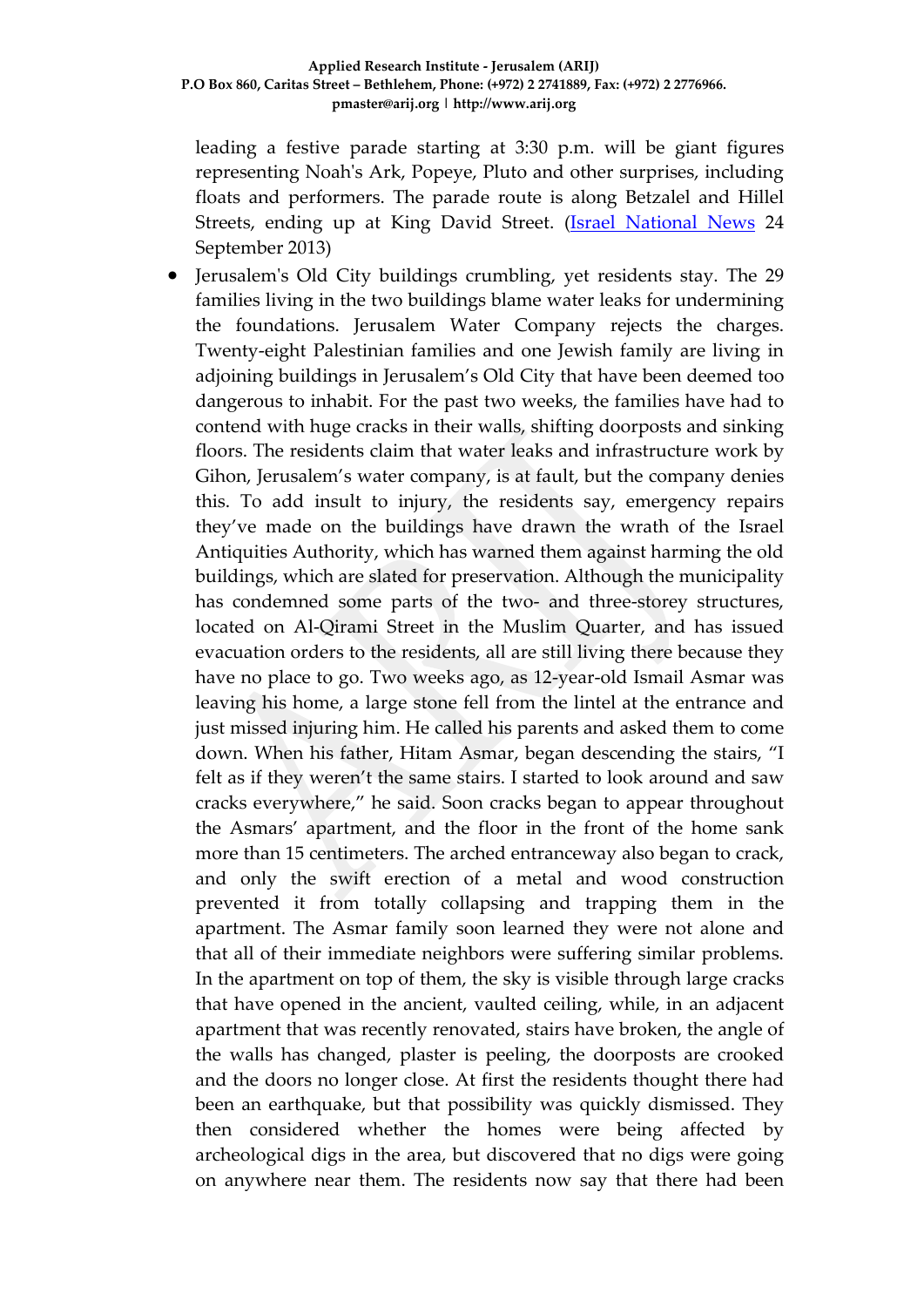several bursts in the water pipes that run under their street. Because their buildings are some hundreds of years old and were built without concrete or foundations, the water has swept away soil under the buildings and severely undermined their stability, they say. The Gihon water company denies any connection between the pipes and what has happened to the houses. The company has repaired pipes in Al-Qirami Street, but the shifting continues and new cracks appear in the structures every day. Despite the bleak situation, all the residents are remaining in their apartments, though some families have abandoned the rooms where the largest cracks have appeared. Asmar has opened another exit to his house, "as an emergency exit, so that if there's a collapse we'll have where to run," he said. "It's scary to live here, but we are laborers earning NIS 5,000 [a month] said Asmar's neighbor, Mohiv Hijazi. "We have nowhere to go." One homeowner, an elderly carpentry owner named Sadi Sa'id Ahmed, said that for two years he has been hearing water bubbling under his floor, but he was treated contemptuously when he called Gihon. The residents have also noticed escalating water bills over the past two years. Repairing the homes will require their partial demolition and very careful work, since the houses have historic value and are marked for preservation. Days after the cracks started to appear, the residents, at their own expense, erected a metal scaffold to help stabilize the buildings. This brought Antiquities Authority inspectors to the area who warned them against harming the historic stones. "They're coming down on us from all directions – from the municipality, from Gihon, from the Antiquities Authority," said Asmar. "We're in danger here and nobody cares. We're orphans." The Jerusalem Municipality said in response: "In this case, teams of Jerusalem Municipality employees examined all the buildings on Haladiyeh and Qirami streets in the Old City. The findings showed that in some of the buildings cracks were created because of sinking foundations. Given this, a number of rooms were condemned in three different apartments, two of which are occupied. "In one apartment, there are other rooms that were certified safe and are serving as the family residence, while in the second, who houses a family of 13 people, an offer was made to move the family to a nearby hotel, but they refused. In addition, the owners of the dangerous buildings on these streets were sent notices warning them of the risks posed by their structures and demanding that they repair the buildings and strengthen the foundations so as to remove the danger." Gihon responded by saying, "The cracks in buildings are not related to the leak dealt with in the middle of the street by a Gihon team. The cracks have existed for some time and are in the back of the building, where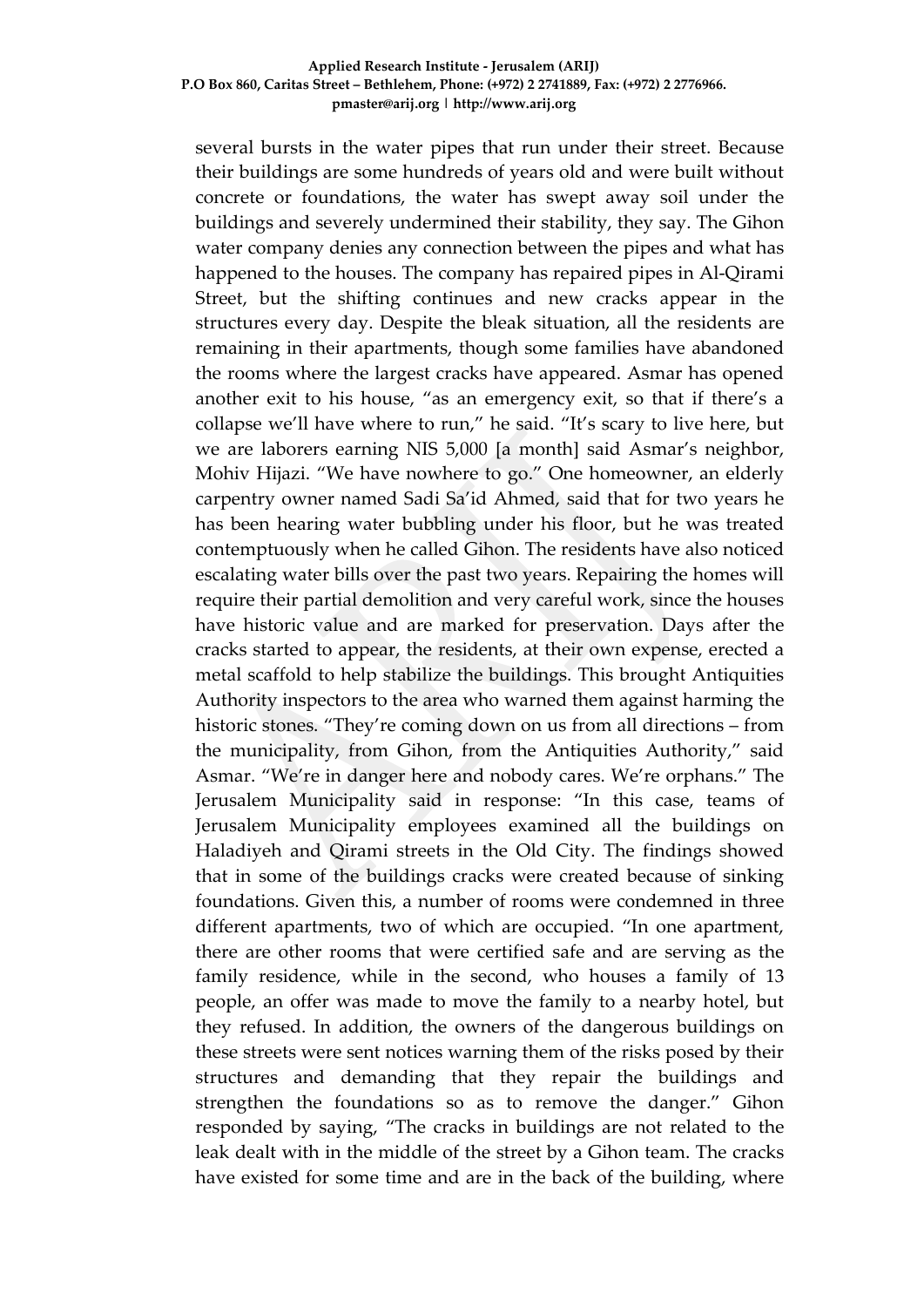there is no water pipe infrastructure at all." [\(Haaretz](http://www.haaretz.com/news/national/.premium-1.548585) 24 September 2013)

- Israeli Occupation Army (IOA) stormed a Palestinian school in the old city of Jerusalem and tried to arrest Palestinian students. The IOA erected a checkpoint at Al-Wad Street in the city. (Paltoday 25 September 2013)
- The Israeli Occupation Army (IOA) attacked a non-violent protest at Bab Al-Amoud area in Jerusalem city. The IOA closed the area, and prevented Palestinians from entering the old city of Jerusalem. Clashes erupted between Palestinians and the IOA, where the IOA assaulted Palestinians causing the injury of four people, and arrested ten others (Maannews 25 September 2013)
- Israeli Occupation Army (IOA) stormed the court yard of Al-Aqsa Mosque in Jerusalem city, fired teargas and stuns grenades at Palestinians and assaulted them. The IOA evacuated Palestinians from the court yard of the mosque and allowed Israeli settlers to storm and tour in the mosque. (Sama News 25 September 2013)
- Israeli settlers set up a number of tents and containers on Palestinian land in Al-Jabal area in Abu Dis town, east of Jerusalem city, and raised Israeli flags. (Al-Quds 25 September 2013)
- More than 400 Israeli settlers toured in Al-Qarmi neighborhood in the old city of Jerusalem, and performed Talmudic rituals. As a result, clashes erupted between Palestinians and the Israeli settlers. (SilwanIC 26 September 2013)
- Israeli settlers with military escort stormed Al-Aqsa Mosque in Jerusalem city from Bab Al-Magharbah, and performed Talmudic rituals. (Sama News 26 September 2013)
- Israeli Occupation bulldozers razed Palestinian land around Clef hotel in Abu Dis town, east of Jerusalem city. The targeted land is owned by Ayad family. (Al-Quds 26 September 2013)
- Israeli Occupation Army (IOA) stormed and searched a Palestinian house owned by Yassin As-Silwadi in Batten Al-Hawa neighborhood in Silwan town in Jerusalem city. The IOA assaulted and injured Yahya As-Silwadi (SilwanIC 27 September 2013)
- Israeli Occupation Army (IOA) assaulted a Palestinian journalist while he was in Al-Issawiya town in Jerusalem. (SilwanIC 27 September 2013)
- Clashes erupted between Palestinians and the Israeli Occupation Army (IOA) in Qalandyia refugee camp, north of Jerusalem city. The IOA fired live bullets, teargas and stun grenades at Palestinians, causing dozens of suffocation cases. (Wafa 27 September 2013)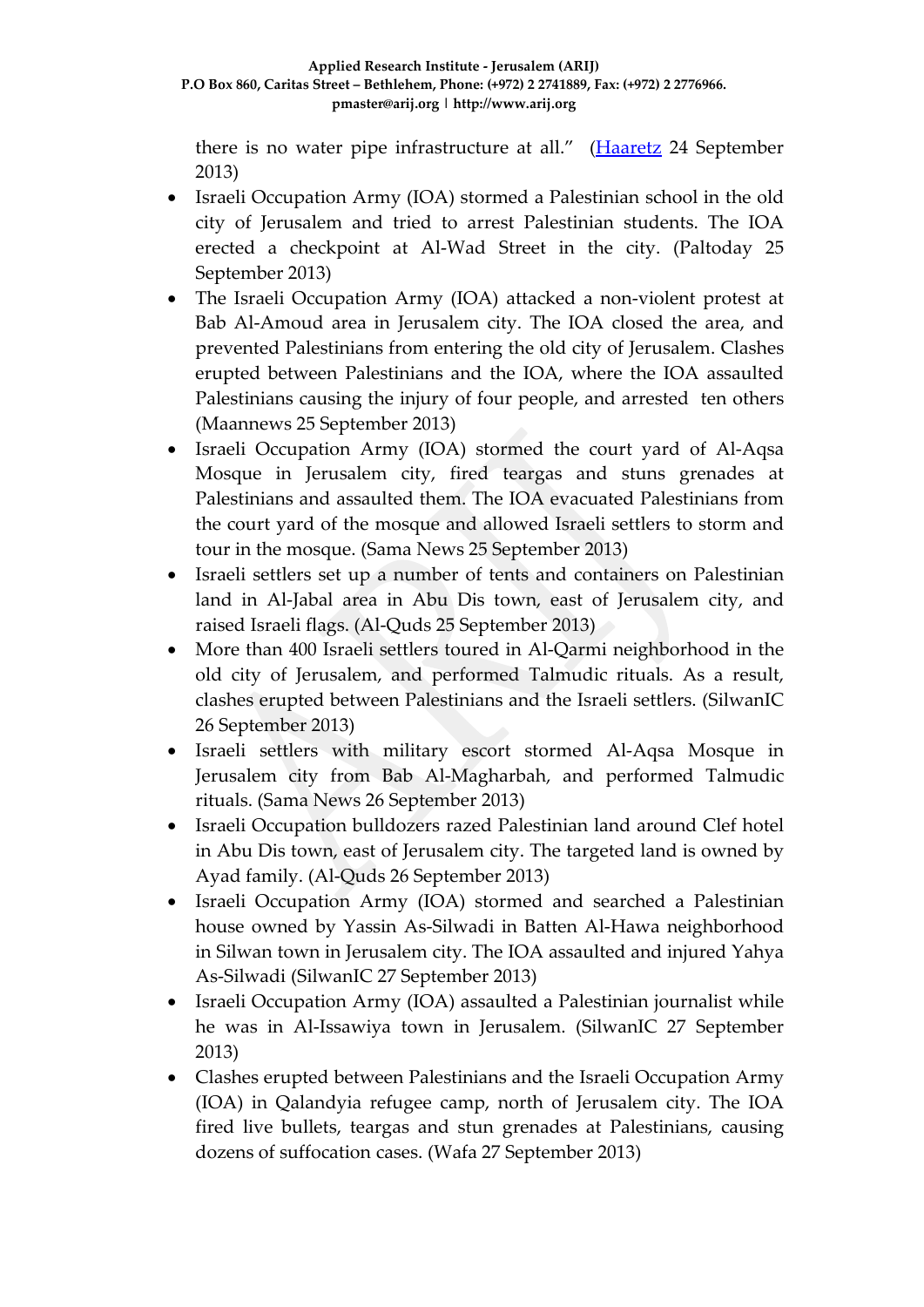- Clashes erupted between Palestinians and the Israeli Occupation Army (IOA) at the northern entrance of Ar-Ram town, north of Jerusalem city. (Wafa 27 September 2013)
- Two Palestinians were injured and dozens suffered gas inhalation during clashes that erupted between Palestinians and the Israeli Occupation Army (IOA) in Al-Eizariya town, east of Jerusalem city. The IOA fired rubber bullets, wastewater, teargas and stun grenades at Palestinians. (Paltoday 27 September 2013)
- Clashes erupted between Palestinians and the Israeli Occupation Army (IOA) in Abu Dis town, after a group of Palestinians destroyed a part of the Israeli Segregation wall. The IOA fired rubber bullets, teargas and stun grenades, causing dozens of suffocation cases. (Maannews 27 September 2013)
- Clashes erupted between Palestinians and the Israeli Occupation Army (IOA) in Jabal Al-Mukabir neighborhood in Jerusalem city. (Maannews 27 September 2013)
- Clashes erupted between Palestinians and the Israeli Occupation Army (IOA) at Bab Al-Amoud area in Jerusalem city. The IOA fired rubber bullets, teargas and stun grenades at Palestinians, causing dozens of suffocation cases and the injury of a Palestinian journalist, identified as: Ahmed Gharabla. (Maannews 27 September 2013)
- More than 25 Palestinians were injured and dozens suffered gas inhalation, during clashes that erupted between Palestinians and the Israeli Occupation Army (IOA) in Shufat refugee camp in Jerusalem city. The IOA fired rubber and live bullets, teargas and stun grenades at Palestinians. During the clashes, undercover Israeli Army kidnapped four Palestinians; three of the arrestees were identified as: Mohammad Da'ini, Azz Ad-Diyn Al-Kari and Mohammad Al-Faqih. (Maannews 27 September 2013)
- Israeli settlers assaulted two Palestinian school girls from Silwan town in Jerusalem city, while they were in Ash-Sharaf neighborhood in the old city of Jerusalem. The Palestinians were identified as: Ghada Abu Rmilah and Thikra Abu Rmilah. (RB2000 28 September 2013)
- Clashes erupted between Palestinians and the Israeli Occupation Army (IOA) in Abu Dis town, east of Jerusalem city. The IOA fired teargas and stun grenades at Palestinians, causing dozens of suffocation cases. (Quds Net 29 September 2013)
- Israeli settlers destroyed 8 Palestinian vehicles in Ash-Sheikh Jarrah neighborhood in Jerusalem city. (Wafa 29 September 2013)
- Israeli settlers living in Ramot settlement destroyed a Palestinian carwash and stole its tools in An-Nabi Samuil village, north of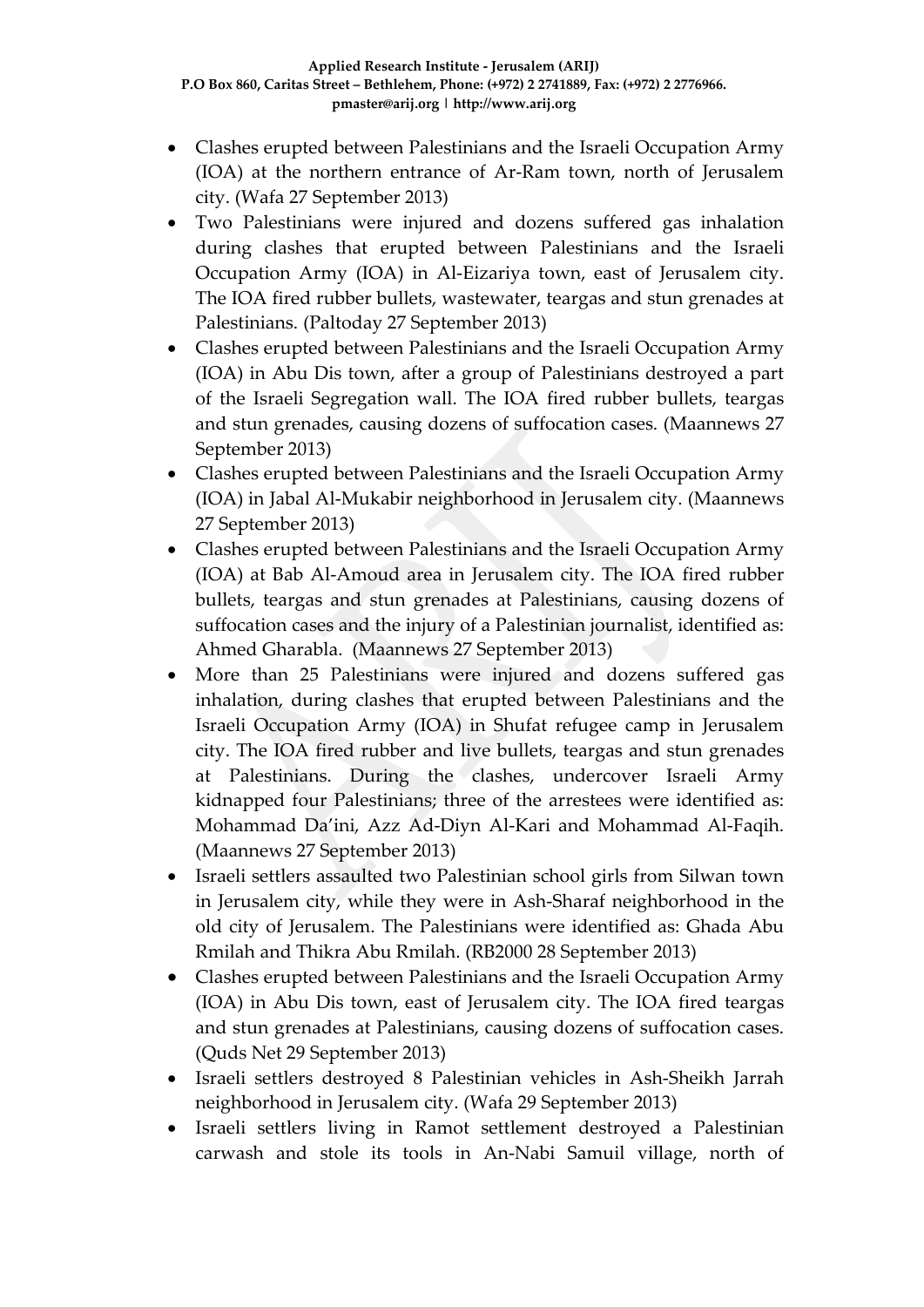Jerusalem city. The targeted carwash is owned by Anas Abed. (Wafa 29 September 2013)

- Israeli settlers with military escort invaded and toured in the court yard of Al-Aqsa Mosque in Jerusalem city. During the operation, the Israeli Occupation Army (IOA) at the entrance of Al-Aqsa Mosque, stopped Palestinians and checked their ID cards. (Quds Net 29 September 2013)
- Israeli settlers stormed a Christian Cemetery in An-Nabi Daoud village, southwest of the Old city of Jerusalem, and destroyed 15 gravestones. (Quds Net 29 September 2013)
- Caught on tape || Recording reveals East Jerusalem park is about politics, not environment. Parks Authority staff member was recorded as saying that the Mount Scopus Slopes Park, between the Palestinian neighborhoods of Isawiyah and A-Tur, is meant to prevent construction in the area rather than protect nature. An Israel Nature and Parks Authority staff member was recorded as saying that the main reason for the establishment of the Mount Scopus Slopes Park in East Jerusalem is to prevent construction in the area and not to protect nature. Although the park has not yet been officially established, over the past year the INPA has been carrying out a number of activities in the area, including razing agricultural structures and fences belonging to Palestinians and building roads. During the Sukkot holiday, the authority also put up an information booth about the future park at the Mount Scopus lookout. A visitor recorded an INPA employee at the booth saying: "The idea is to protect all the slopes as open space. Especially to block construction so the city does not expand to [the open space], so the communities do not expand to it." The staffer said the area "is a habitat for all kinds of animals. It creates a corridor that leaves us the view of the whole ascent to Jerusalem. From a historical point of view this is a pilgrimage road." The controversial park is to extend between the Palestinian neighborhoods of Isawiyah and A-Tur, in areas slated for the expansion of those neighborhoods. According to the Palestinians and leftist activists, the only purpose of the new park is to stop plans to expand Palestinian communities and the park will leave them almost no room to build. The area planned for the national park is now used mainly as grazing land and activists say it contains no valuable natural or archaeological elements worthy of protection. The area includes rocky slopes on both sides of the new road to Ma'aleh Adumim, only one small, insignificant archaeological site and no special species of plants or animals. However, the INPA claims that there are many elements of the area that should be protected. The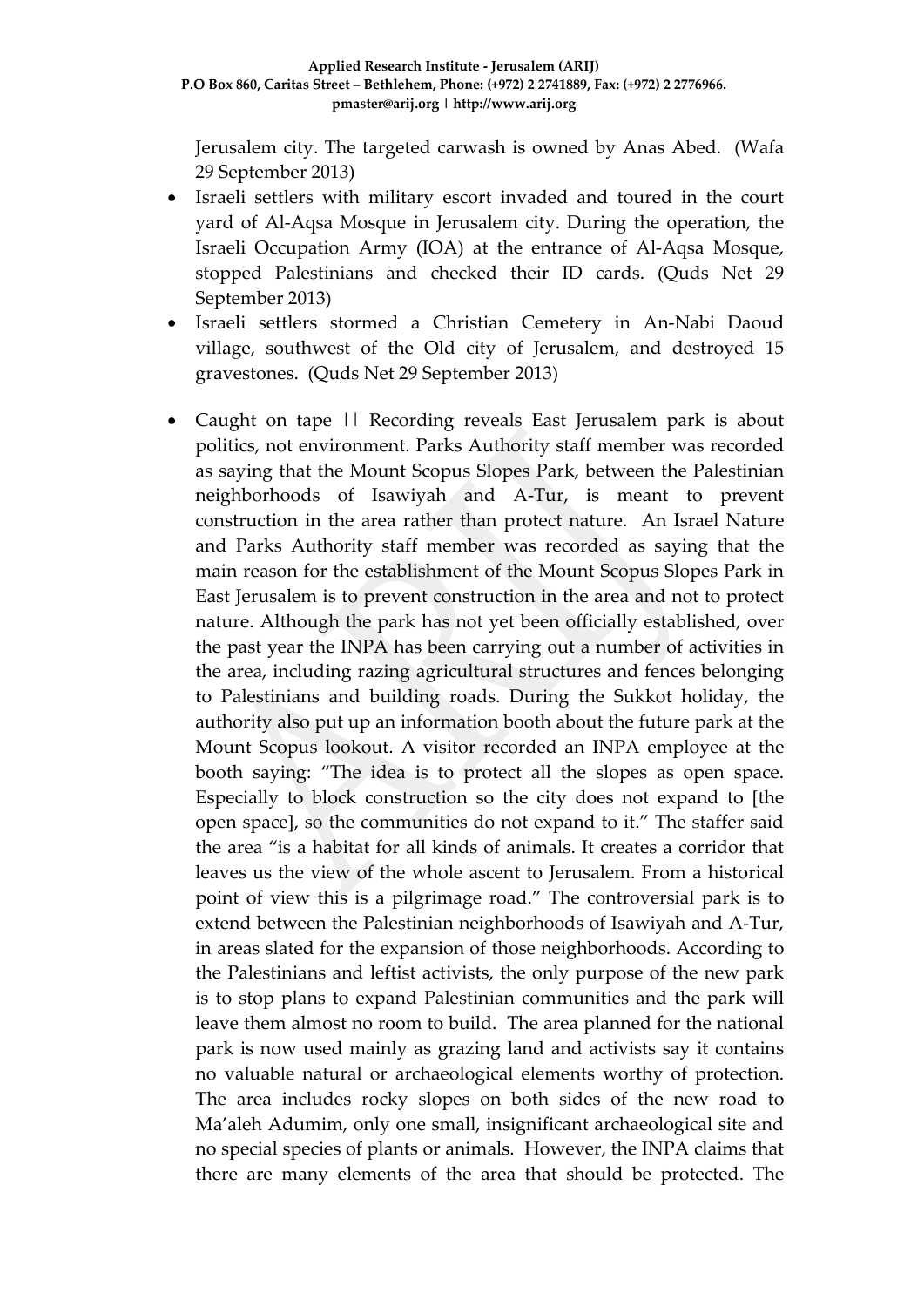former environmental protection minister Gilad Erdan said at the time that the park was needed to protect "archaeological findings, rare plants and valuable heritage elements found in it." Archaeologist Yoni Mizrahi, of Emek Shaveh, an organization that opposes the establishment of the park, says of the employee's statements: "She says what she sees. She sees that there is nothing there; if there were something there would be no need to ask. Nobody asks 'why is a national park at Masada needed.' There are antiquities in Pisgat Ze'ev [a Jewish neighborhood east of Jerusalem] and the Malha Mall and nobody goes and declares them a national park. The authorities find it convenient to declare it a national park to avoid political criticism, but in the end this is a political park." The INPA responded: "Jerusalem is located geographically between the woodlands and the Judean Desert. In Emek Tzurim [a national park on the west side of Mount Scopus] millions of shekels have been invested in caring for the terraced landscape, ancient trails and olive trees, all in order to restore an ancient landscape to the park and also to allow people to live in an open area. National parks or nature reserves are declared throughout the country and one of the purposes is to preserve nature and not to allow construction, as was done for example on the Carmel, Mount Meron and elsewhere. This is the case throughout the country and not only in Jerusalem. We reiterate that one of the goals of the INPA is to identify areas with valuable nature and heritage resources and prevent construction there, as was done at Khirbet Qeiyafa above the Elah Valley, where a national park was declared that will obviate the construction of more than 1,200 housing units at Ramat Beit Shemesh. The same law [applies] for everyone." [\(Haaretz](http://www.haaretz.com/news/diplomacy-defense/.premium-1.549586) 29 September 2013)

- Israeli settlers with military escort stormed and toured in the court yard of Al-Aqsa Mosque in Jerusalem city. (Wafa 30 September 2013)
- The Israeli Occupation forces handed a order to several residents in Al-Sa'dyeh neighborhood in the old city of Jerusalem that enables them to break in the houses and ascend the roofs when necessary and threatened to arrest and assault anybody that objects the order. Locals explained that they were surprised when the Israeli forces and intelligence broke into several houses in Oqbat Darwish in Al-Sa'dyeh neighborhood and handed out an order that enables the forces to break in the locals' houses at any time, and without having the right to object. The Israeli Occupation forces are ascending the roofs of the houses in the old city and turning them into military points whenever [clashes](http://silwanic.net/?tag=clashes) erupted in the neighborhoods in the old city of Jerusalem. (SilwanIC 30 September 2013)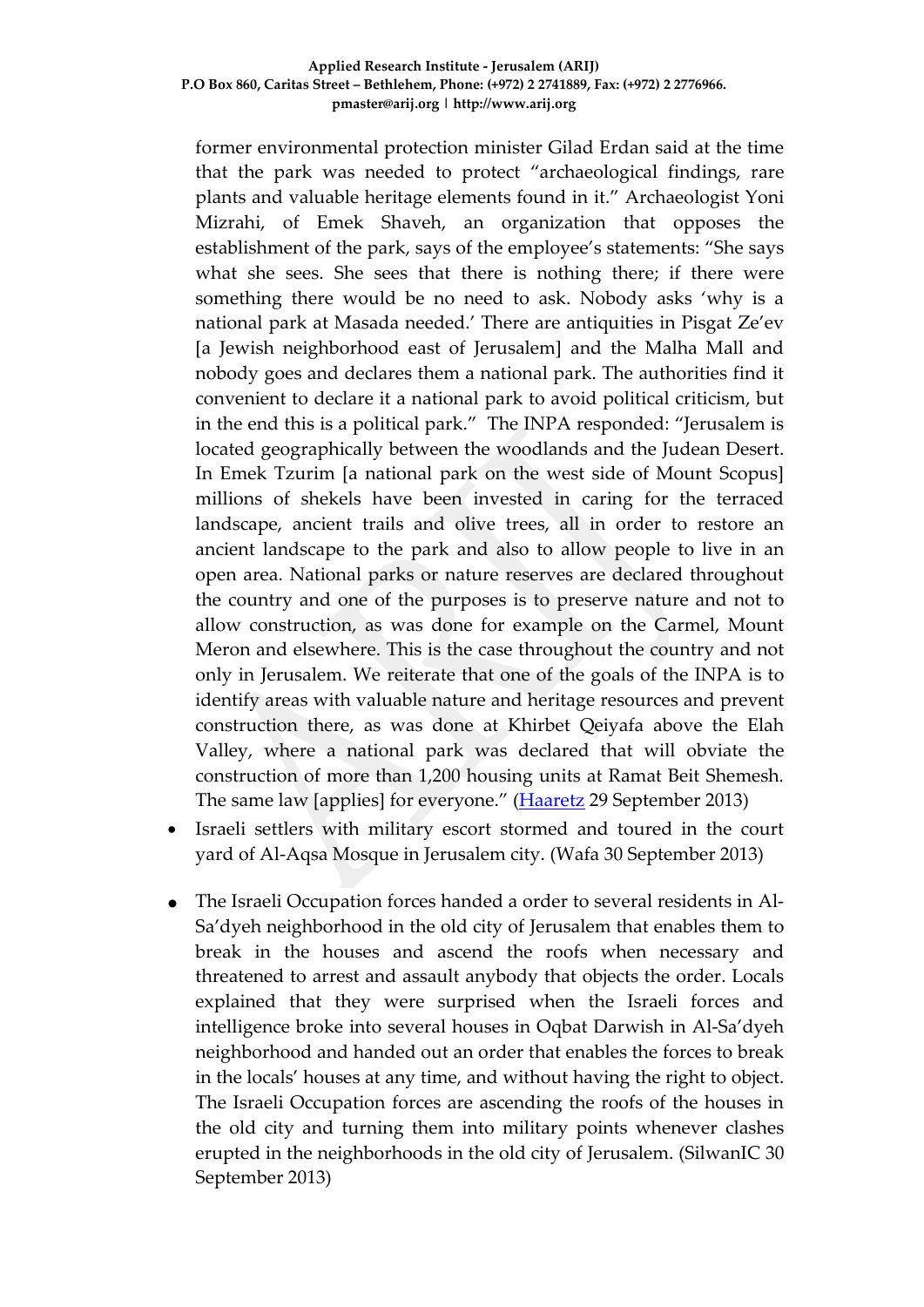### **Hebron**

- Israeli Occupation Army (IOA) prevented Palestinian activists from reaching to Al-Rajabee building in the old city of Hebron, and assaulted them. (Wattan 1 September 2013)
- Israeli Occupation Army (IOA) attacked Palestinian farmers, and destroyed and confiscated their vegetables stalls at the bypass road which link between Bethlehem and Hebron governorates. (PNN 1 September 2013)
- Israeli Occupation Authorities started the expansion of Negohot settlement by adding 250 new housing units to the southern part of the settlement. This aimed to link Negohot settlement with the Israeli cities inside the Green line, and this will isolate Dura town from Hebron governorate. (ARN 1 September 2013)
- Israeli Occupation Authorities handed out military orders to stop the construction in four Palestinian houses and an agricultural barracks in Ma'ala area, east of Ad-Dhahiriya town, south of Hebron city, under the claim that the houses build with licenses. The targeted houses and barracks are owned by: Fakhri Izzat Abu Sharakh, Jamel Sadiq At-Tal, Amjad Arif Abu Sharakh, Talal Fathi Abu Sharakh and Suliman Abu Sharakh. (Maannews 2 September 2013)
- Israeli Occupation Authorities handed out military order to demolish a number of barracks, agricultural and animal structures in Al-Basa area, west of Idhna town, west of Hebron city. The targeted structures are owned by Khalil Yousif An-Nattah. (RB2000 2 September 2013)
- The excuses Israel comes up with to destroy Palestinian villages. The absence of a Palestinian human right to have two domiciles will be one of the arguments to be presented to Supreme Court justices by state attorneys on Monday, in an attempt to uphold the destruction of eight villages south of Hebron. "Our Bibi has three houses, three houses does our Bibi have," sang social protest demonstrators two years ago, paraphrasing a well-known children's song in reference to his villa in Caesarea and two apartments in Jerusalem. No one is arguing that the Netanyahu family's house in Caesarea obviates their right to live in Jerusalem or, conversely, that the Jerusalem apartments negate their Caesarea-ness. No lawyer would present a baseless claim stating that there is a conflict between Netanyahu's rights of residence and the number of locations at which he owns real estate. However, according to state attorneys, a photo of a house or an address in the town of Yatta negates the right to continue living in a cave or a small tent in the small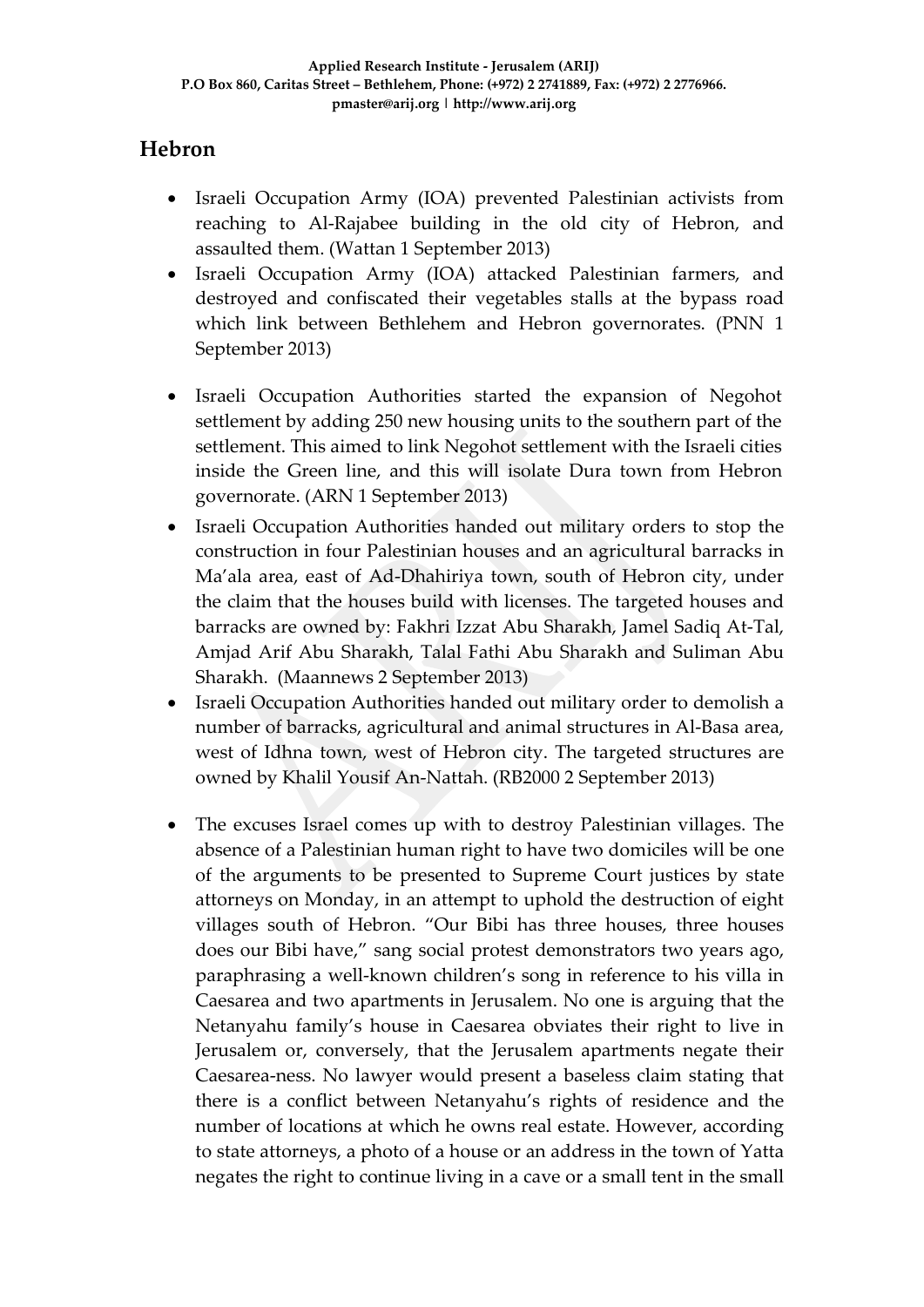village of Al Markaz, in the southern part of the West Bank. The absence of a Palestinian human right to have two domiciles will be one of the arguments to be presented to Supreme Court justices by state attorneys on Monday, in an attempt to uphold the destruction of eight villages south of Hebron: Mjaz, Taban, Spay, Fakhit, Hallawa, Al Markaz, Jinba and Kharuba. This point will be concealed behind the pretense that the main issue underlying the petition filed with the High Court of Justice is which came first, the human beings and their villages or an army firing range. Aner Helman and Yitzhak Bart, two lawyers from the State Prosecutor's Office, are signed on the response to the two petitions against the destruction of these villages and the expulsion of their residents - one by the Association for Civil Rights in Israel (ACRI) and the other by attorney Shlomo Lecker. They have produced aerial photographs, research and reports by the Civil Administration in the attempt to prove that the plaintiffs are not only a bunch of invaders into an area that was designated by the army as a firing range, but liars as well. Attorney Tamar Feldman from ACRI disputes the argument that the core issue of the petition revolves around the truth or falsity of the facts. In a preliminary response to the state's arguments that were presented to the court, Feldman wrote that "the crux of the issue is whether the respondents to the petition have the authority to expel the plaintiffs and their families from their homes, and if so, whether implementation of this authority is reasonable under the circumstances." Nevertheless, it is fascinating to read how Feldman uses the very material brought by the state to demonstrate that the truth is exactly the opposite of what the state claims, and that in fact these shepherd-farmer villages preceded the firing range by dozens of years. The presence there of these inhabitants was not seasonal, as argued by the state. [\(Haaretz](http://www.haaretz.com/news/middle-east/.premium-1.544788) 2 September 2013)

- Israeli Occupation Army (IOA) invaded several neighborhoods in Hebron city, and Ad-Dhahiriyah, Ash-Shioukh and Sa'ir towns in Hebron governorate. (Safa 3 September 2013)
- Israeli Occupation Authorities handed out a military order to demolish 170 square meters house inhabited by 6 family members, in Jourit Salem area, north of Idhna town, west of Hebron city. The targeted house is owned by Hani Khalil Awawdah. (Maannews 3 September 2013)
- Israeli Occupation Army (IOA) set up sudden checkpoints at the entrances of Hebron city and Al-Fawar refugee camp in Hebron Governorate. (Safa 3 September 2013)
- Israeli Occupation Authorities decided to close Al-Ibrahimi mosque in the old city of Hebron, on the  $4<sup>th</sup>$  and  $5<sup>th</sup>$  of September 2013, in the face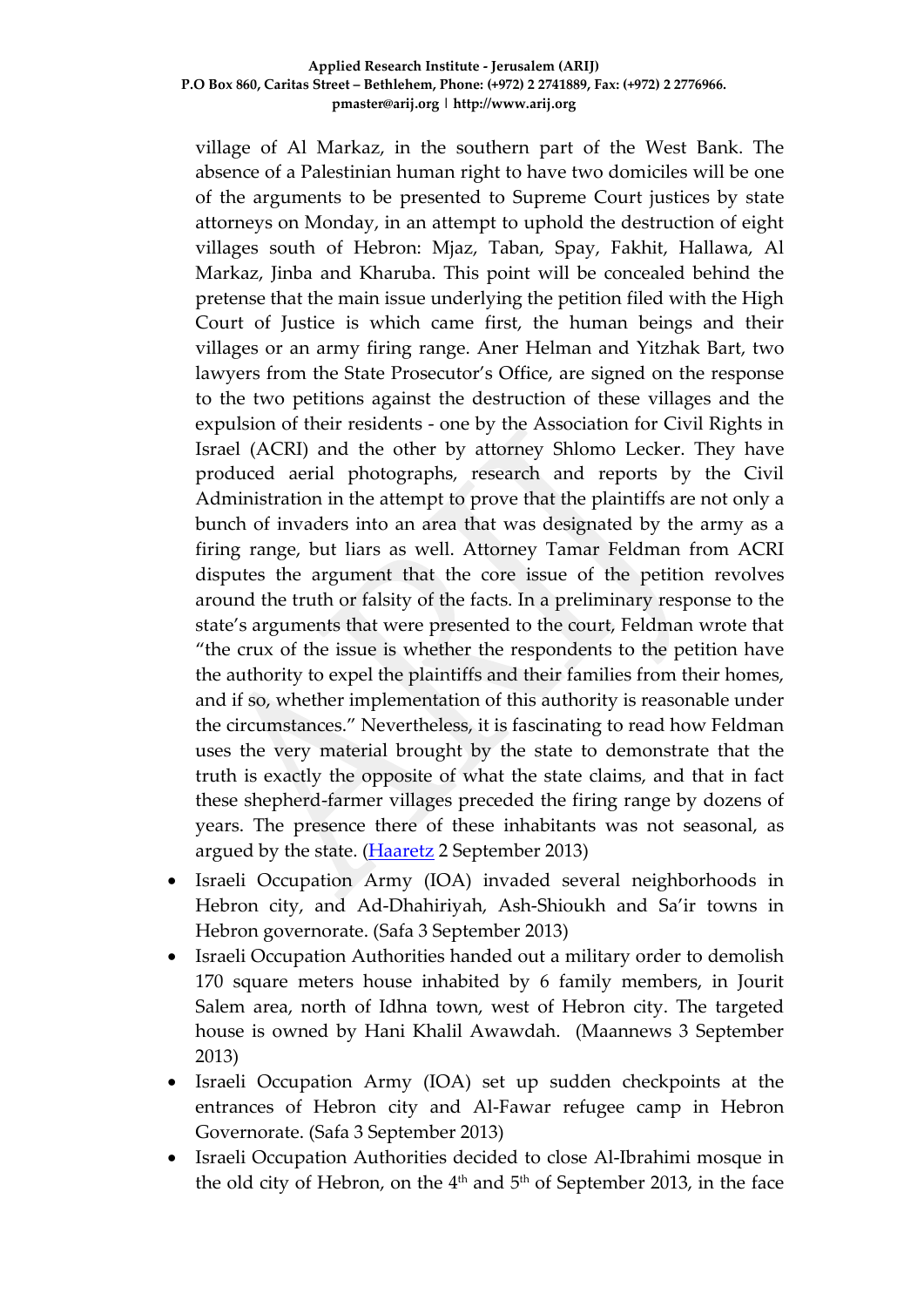of Palestinians, under the claim that in these days Jewish will celebrate the Hebrew New Year. (Maannews 3 September 2013)

• Israel should seek mediation on expelling Palestinians in firing zone, High Court says. Eight West Bank villages have been in guns' sights for more than a decade; state to respond to the proposal after Sukkot. The Israeli government should engage in mediation with Palestinians threatened with evacuation from their West Bank homes rather than continue presenting its case in court, Supreme Court President Asher Grunis proposed Monday, in the latest round of a dispute that has been underway for more than a decade. Grunis suggested that retired Supreme Court Justice Yitzhak Zamir serve as mediator between the state and the Palestinians living in an area in the southern Hebron Hills that the army wants to use as a firing zone. The state said it would respond to the proposal after the Sukkot holiday in late September. "We're talking about 1,000 people, 170 families who are living in eight historic villages," said Tamar Feldman, counsel for the Association for Civil Rights in Israel. "These families live in caves or beside them, on private land that belonged to their ancestors. The petitioners, who live a lifestyle of livestock grazing and agriculture, are asking the court for a simple thing – to stay in their villages." The courtroom was packed with the petitioners themselves, who want the army to drop its plan to evict them and close off the area to civilians, as well as activists on their behalf and reporters and diplomats who are monitoring developments in the case. The state's attorneys reiterated their arguments from last month as to why the area is needed for training, saying the decision to demolish the eight villages in the area designated by the army as Firing Zone 918 was made by the defense minister. The state also wanted to make a presentation showing that the petitioners had not lived at the site before it was declared a firing zone in 1980, but Grunis suggested that instead the state go to mediation because this was "a special case." Last month, as part of its response to the High Court petitions filed in January, the state wrote that one reason the Israel Defense Forces wants to expel the residents is to save time and money. Leaving the villagers there, the state said, "means doing away with the firing zone. As a result, units that come for training at the Nahal Brigade training base will be forced to train in firing zones far from the base, which will significantly undermine the effectiveness of the exercises, involve extremely high costs and lead to a loss of precious training time." The petitions in this case were originally filed in 2000 by residents of the eight villages currently fighting to live in the army-designated firing zone, in addition to residents of four more villages who were recently informed they could stay in their homes. The court said the remaining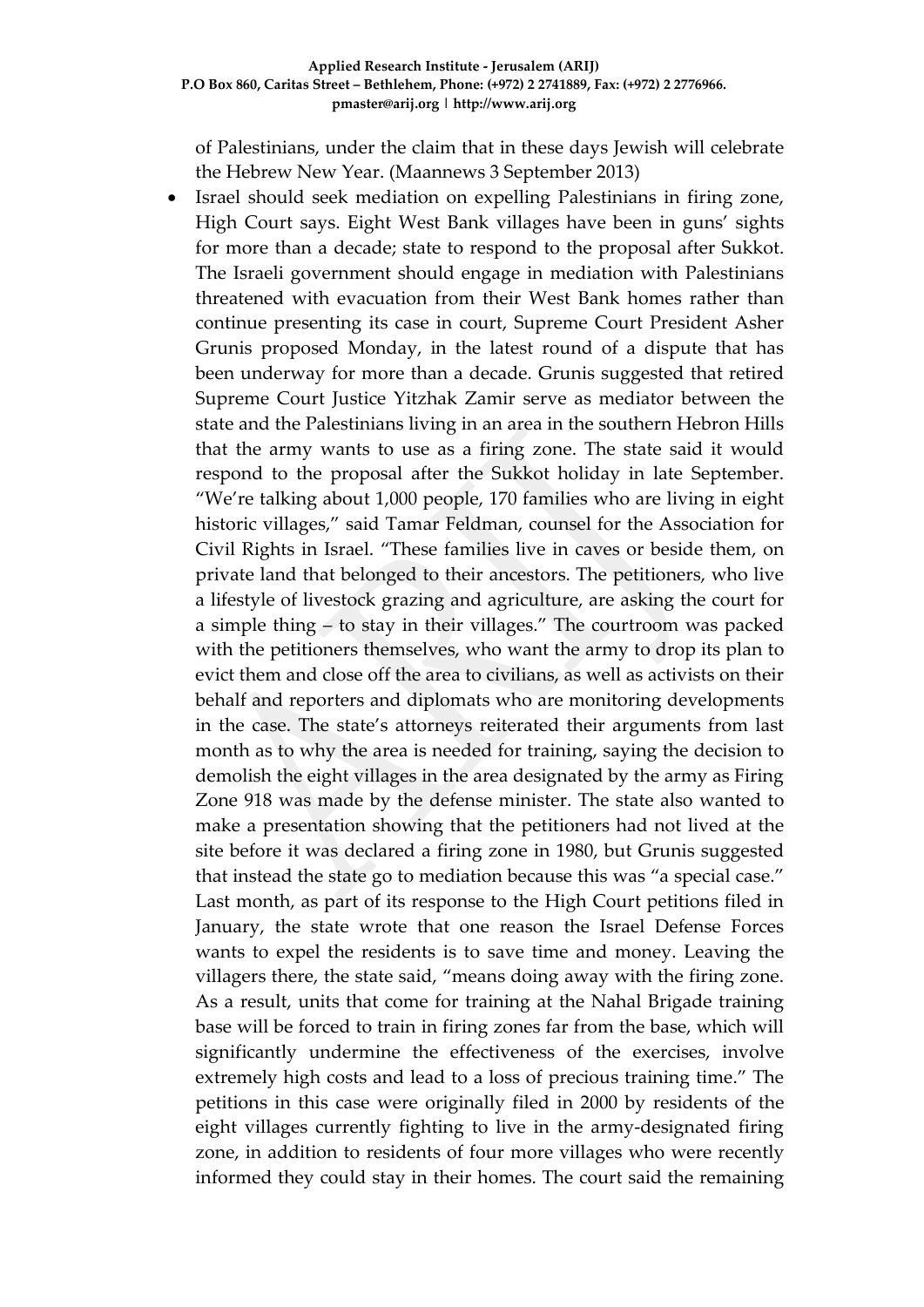eight villages had to file their petitions again, which they did in January of this year. [\(Haaretz](http://mail.arij.org/service/home/%7E/KairosStatement.pdf?auth=co&loc=en_US&id=2727&part=2) 3 September 2013)

- Clashes erupted between Palestinians and the Israeli Occupation Army (IOA) in Al-Fawar refugee camp, south of Hebron city. The IOA fired teargas grenades at Palestinians. (PNN 4 September 2013)
- Israeli Occupation Authorities expressed its intention to size a room in Al-Anbar area in Al-Ibrahimi mosque in Hebron city, under the claim that the IOA planned to put electronic doors in this room. (Raya 4 September 2013)
- Israeli settlers with military escort assaulted and injured a Palestinian child; Shatha Ishaq Ramadan (12 years) and his father, in Tal Al-Ramidiyah neighborhood in Hebron city. (NBPRS 4 September 2013)
- Israeli Occupation Army (IOA) set up military checkpoints at Halhul Bridge and at the southern entrance of Hebron city near Beit Haje settlement. The IOA stopped and searched Palestinian vehicles and checked ID cards. (PNN 4 September 2013)
- Israeli Occupation Army (IOA) set up a military checkpoint at Halhul Bridge, north of Hebron city. The IOA stopped and searched Palestinian vehicles and checked ID cards. (Safa 5 September 2013)
- Israeli Occupation Army (IOA) invaded Al-Fawwar refugee camp, south of Hebron city, and clashed erupted between Palestinians and the IOA. The IOA fired rubber bullets, teargas and stun grenades at Palestinians and houses causing dozens of suffocation cases. In related news, the IOA installed a sudden roadblock near bypass road #60, north of Hebron, stopped and searched Palestinian vehicles, and interrogated the residents before kidnapping a college student identified as Sobhi Ali Jawabra (20 years). The army also installed a roadblock in Tarama area, south of Hebron, and also searched dozens of vehicles and interrogated the residents. (IMEMC 6 September 2013)
- Two Palestinian workers were injured after the Israeli Occupation Army (IOA) opened fire at them while they were near the segregation wall in the southern part of Hebron governorate. The Palestinians were identified as: Ali Farhan Abu Zahra (19 years) and Nour Ad-Diyan Nabel Abu Ali (21 years). (ARN 8 September 2013)
- Israeli Settlers living in Maon settlement uprooted 40 olive trees in At-Tawani village, east of Yatta town, south of Hebron city. The targeted trees are owned by Rabeei' family. (Maannews 8 September 2013)
- Israeli Occupation Authorities decided to close Al-Ibrahimi Mosque in Hebron city, on the  $10<sup>th</sup>$  of September 2013, to allow Israeli settlers the celebration of Repentance holiday. (Sama News 9 September 2013)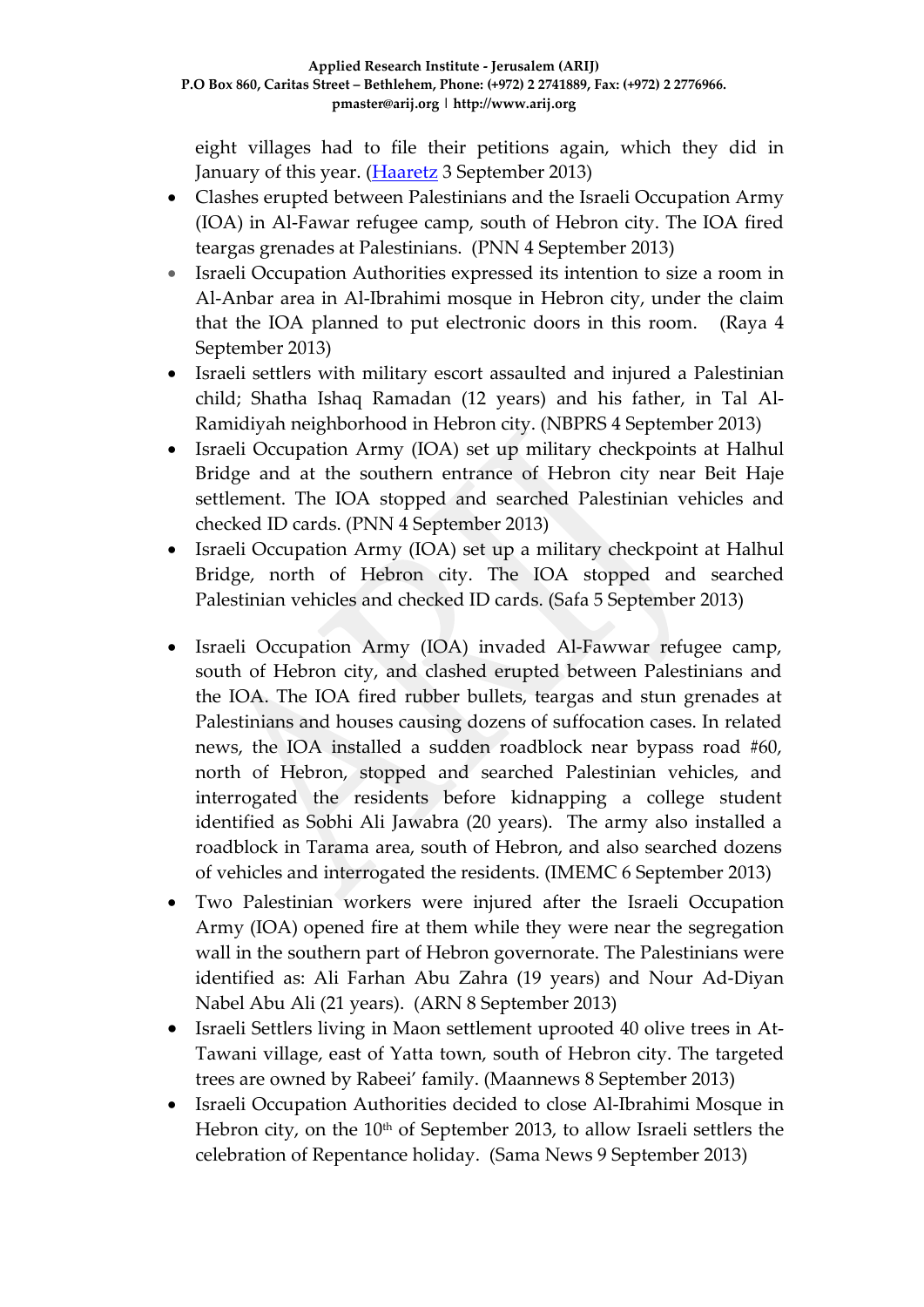- Israeli Occupation Army (IOA) prevented Palestinian workers from rebuilding a house owned by Mufid Al-Sharbit in Ash-Shuhada' Street in the central of Hebron city, and prevented building materials from accessing to the area. During the operation the IOA assaulted and injured Imad Al-Atrash and arrested Mufid Al-Sharbati, after forcing his to demolish a bathroom. (Maannews 10 September 2013)
- Israeli Occupation Authorities handed out a military order to demolish a Palestinian house in Wadi An-Naqa area in Idhna town, west of Hebron city. The targeted house is owned by Ziad Abd Al-Aziz Mohammad Al-Batran. (Maannews 10 September 2013)
- Israeli Occupation Army (IOA) handed out a military order to remove fence surrounded a Natural reserve located between Al-Fakhit, Halawah and Janba villages, east of Yatta town south of Hebron city. The fence was established and funded by Organization of the United Nations Food and Agriculture (FAO). (PNN 11 September 2013)
- Israeli Occupation Army (IOA) erected military checkpoints at the entrances of Dura, Yatta, Halhul and Sair villages and in several neighborhoods in Hebron city. The IOA stopped and searched Palestinian vehicles and checked ID cards. (Al-Quds 11 September 2013)
- Clashes erupted between Palestinians and the Israeli Occupation Army (IOA) in Beit Ummer town, north of Hebron city. The IOA fired metal bullets, teargas and stun grenades at Palestinians, causing dozens of suffocation cases and the injury of two people. The IOA also, assaulted and injured Palestinians, and destroyed vehicles. During the clashes, and Israeli settler opened fire at Palestinians. (Wafa 12 September 2013)
- Israeli Occupation Army (IOA) erected military checkpoints in several neighborhoods in Hebron city and at the entrance of Halhul town. The IOA stopped and searched Palestinian vehicles and checked ID cards. (Wafa 12 September 2013)
- Israeli Occupation Army (IOA) decided to close the Ibrabimi Mosque in Hebron city on the  $13<sup>th</sup>$  and  $14<sup>th</sup>$  of September 2013, to allow the Israeli settlers to celebrate Kippur day. (Sama News 12 September 2013)
- Israeli Occupation Army (IOA) assaulted and injured Nabela Abu Dayah (29 years) after storming her house in Beit Ummer town, north of Hebron city. The IOA fired stun grenade inside the house to prevent residents from helping her. (Maannews 13 September 2013)
- Clashes erupted between Palestinians and the Israeli Occupation Army (IOA) at the entrance of Al-Fawwar refugee camp, south of Hebron city. The IOA fired rubber bullets, teargas and stun grenades at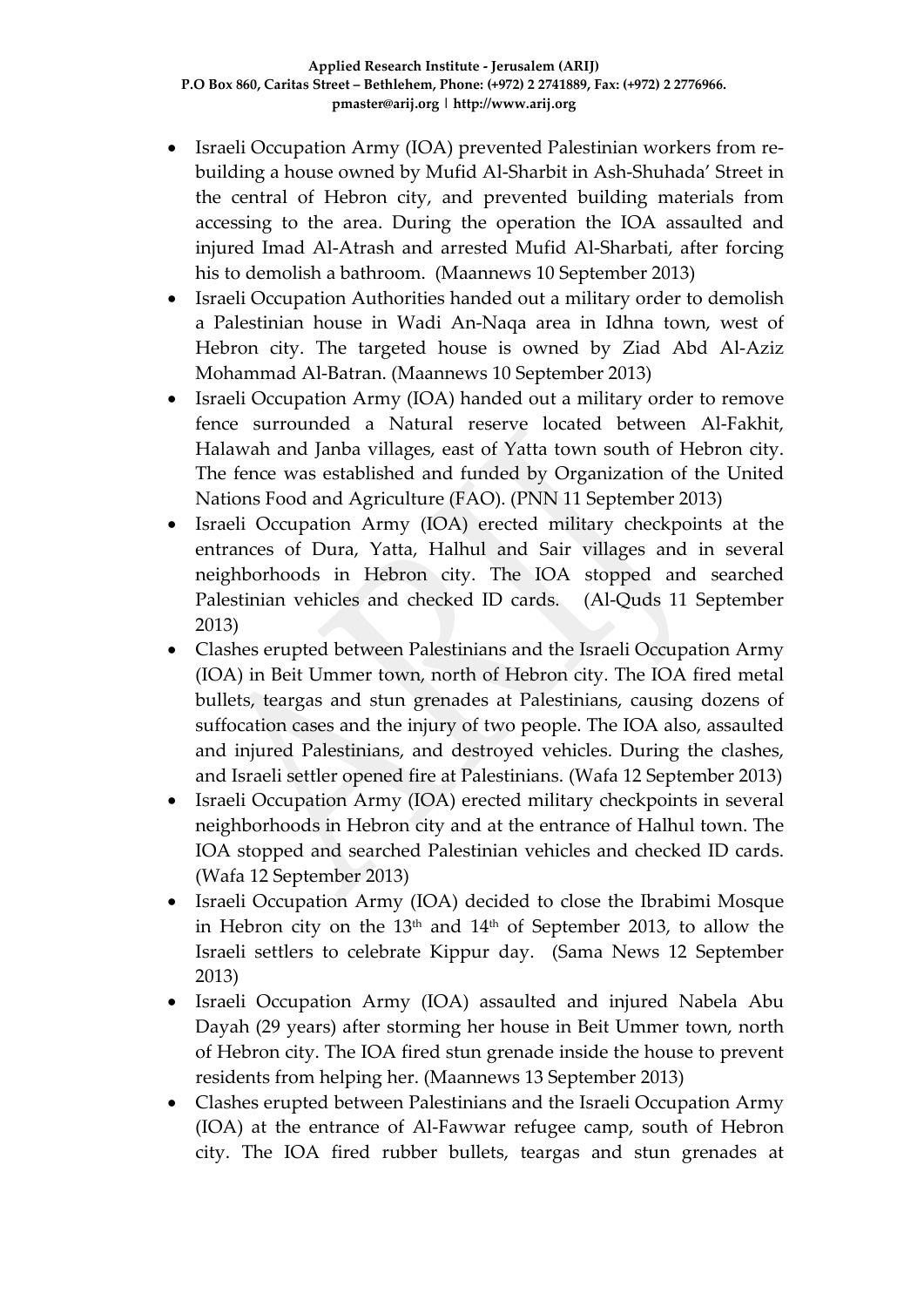Palestinians causing dozens of suffocation cases. (Sama News 13 September 2013)

- Clashes erupted between Palestinians and the Israeli Occupation Army (IOA) in Beit Ummer town, north of Hebron city. The IOA fired teargas and stun grenades causing dozens of suffocation cases. (Sama News 13 September 2013)
- Israeli Occupation Authorities started to expand Eshtemoa outpost by put fence around 5 dunums of Palestinian land in As-Samu' town, south of Hebron city. (Al-Quds Net 13 September 2013)
- Israeli Occupation Authorities issued military orders to evacuate 218 dunums of Palestinian land in several areas in Kharas village, northwest of Hebron city, under the claim that the land was classified as "State Land". (Al-Quds 13 September 2013)
- Israeli Occupation Army (IOA) prevented Palestinian farmers and international activists from reaching to their land in Wadi Al-Rakhim area near Susiya settlement, south of Hebron city, under the claim that the IOA declared the area as "close military zone". (Al-Ayyam 14 September 2013)
- Two Palestinian workers were seriously injured after the Israeli Occupation Army (IOA) fired a bomb at them while they were in Al-Ramadeen area, south of Hebron city. The injury Palestinians were identified as: Nash'at Nimir Suliman Bashir (23 years) and Sari Khalid Nimir Suliman Bashir (21 years). (Wafa 15 September 2013)
- Israeli Occupation Army (IOA) stormed and searched several Palestinian houses in Yatta town, south of Hebron city. (Paltoday 18 September 2013)
- Israeli Occupation Army (IOA) stormed and searched a Palestinian house in Beit Ula town, northwest of Hebron city, and destroyed the furniture. The IOA detained all the residents in a small room and assaulted them. During the operation, the IOA summoned Ahmed Abd Al-Rahman to interview the Israeli Intelligence Police in Gush Etzion settlement bloc. (Al-Quds 18 September 2013)
- Israeli Occupation Army (IOA) erected military checkpoints at the entrances of Sair, Halhul towns, Al- Fawar refugee camp and Hebron city. The IOA stopped and searched Palestinian vehicles and checked ID cards. (Paltoday 18 September 2013)
- Israeli Occupation Army (IOA) stormed and searched Al-Mahed Company for car maintenance in Fursh Al-Hawa area, west of Hebron city. (Safa 19 September 2013)
- Clashes erupted between Palestinians and the Israeli Occupation Army (IOA) in Al-Fawwar refugee camp, south of Hebron city. The IOA fired teargas and stun grenades at Palestinians. (Safa 19 September 2013)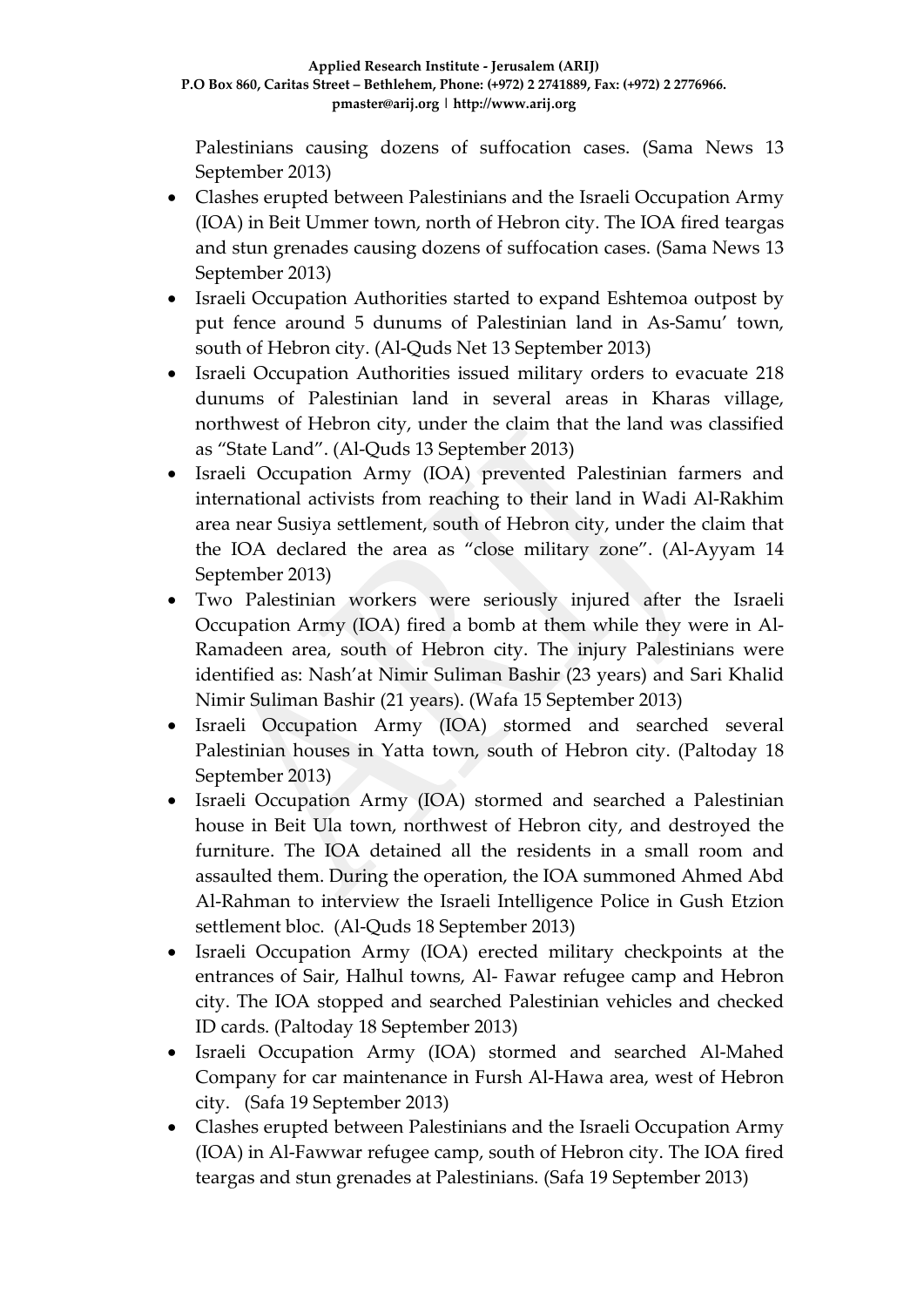- Israeli Occupation Army (IOA) occupied and seized a Palestinian house consist of 4 storey near the Ibrahimi mosque in Hebron city, and prevented the owners from entering the house, and transferred it to military base. The targeted house is owned by Issa Abu Mayallah. (Sama News 19 September 2013)
- Clashes erupted between Palestinians and the Israeli Occupation Army (IOA) in Hebron city. The IOA fired rubber bullets, teargas and stun grenades at Palestinians causing dozens of suffocation cases. (Wafa 19 September 2013)
- Palestinian child; Janan Makram Al-Rajabi (6 years) was injured after an Israeli settler ran over her in Hebron city. (Safa 19 September 2013)
- Israeli Occupation Army (IOA) erected military checkpoints at the entrances of Hebron city and at Halhul Bridge. The IOA stopped and searched Palestinian vehicles and checked ID cards. (Safa 19 September 2013)
- Israeli Occupation Authorities decided to close Al-Ibrahimi Mosque in Hebron city on the  $23<sup>rd</sup>$  and  $24<sup>th</sup>$  of September 2013, in the face of Palestinians, to allow the Israeli settlers to stormed the mosque and to celebrate Sukkot day. (Paltoday 19 September 2013)
- Israeli settlers with military escort stormed Beir Haram Al-Rami area in Hebron city, and preformed Talmudic rituals. (Safa 20 September 2013)
- Israeli settlers with military escort gathered at the entrance of Al-Arroub refugee camp, south of Hebron city and preformed Talmudic rituals and chanted anti Palestinian slogans. Clashes erupted between Palestinians and the Israeli Occupation Army (IOA), where the IOA fired teargas and stun grenades. (Paltoday 20 September 2013)
- Israeli Occupation Army (IOA) invaded and searched several areas in Hebron city. The IOA intensified its presence around the Ibrahimi Mosque in the old city of Hebron. (Safa 21 September 2013)
- Israeli Occupation Army (IOA) erected military checkpoints at the entrances of Sair, Halhul, Bani Naim towns in Hebron governorate. The IOA stopped and searched Palestinian vehicles and checked ID cards. (Safa 21 September 2013)
- Clashes erupted between Palestinians and the Israeli Occupation Army (IOA) at Bab Az-Zawiya area in the central of Hebron city. The IOA fired rubber bullets, teargas and stun grenades at Palestinians, causing dozens of suffocation cases and the injury of 17 people, one of them was identified as Nimir Mohammad Salimah (22 years). (Maannews 22 September 2013)
- Israeli Occupation Army (IOA) occupied a Palestinian house in Al-Baq'a area, in Hebron city and transformed it to a military base. The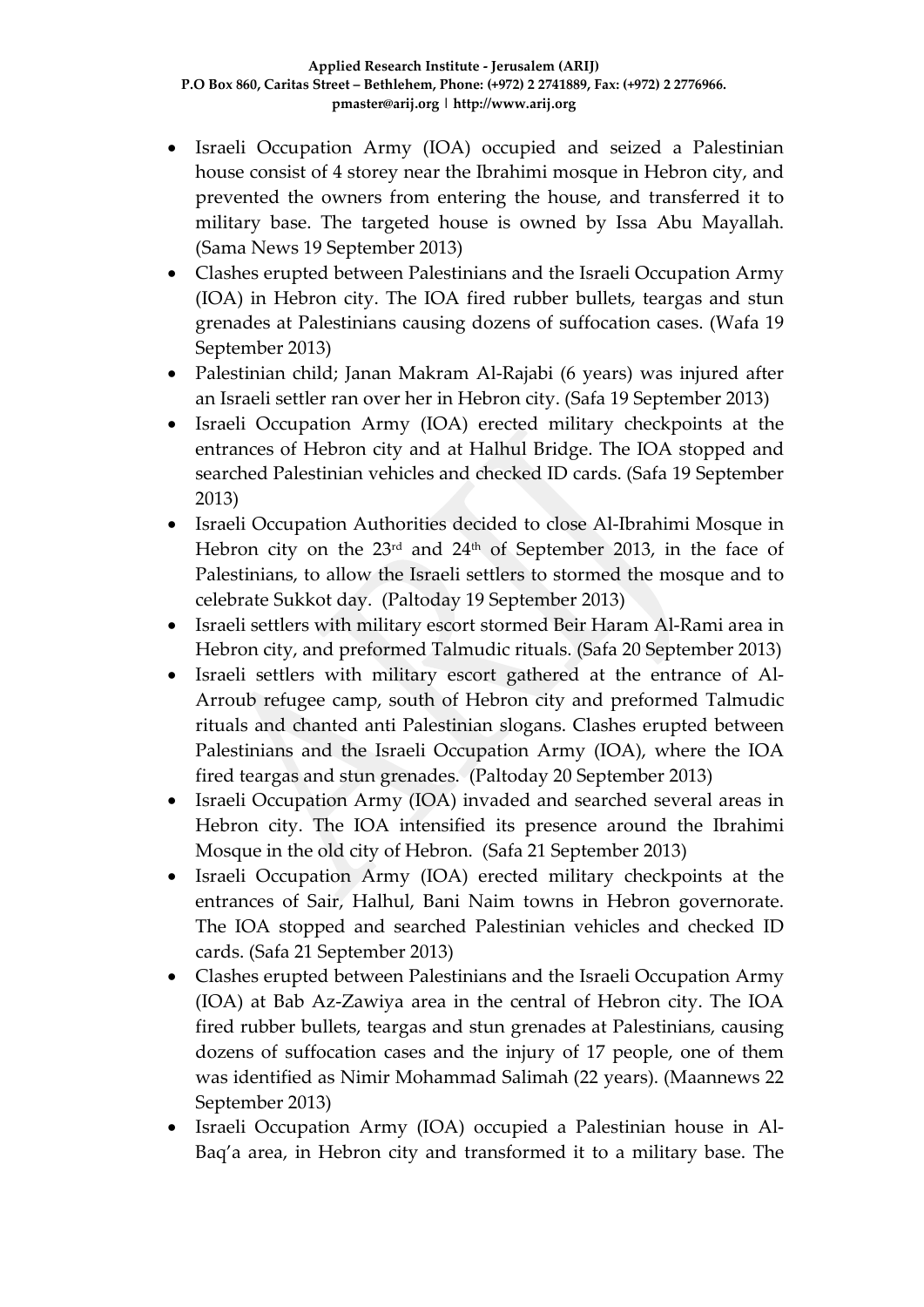targeted house is owned by Salem As-Salimah. (Al-Quds 22 September 2013)

- Israeli settlers living in Kiryat Arba' settlement attacked and hurled stones at Palestinian houses in Hebron city. (Safa 22 September 2013)
- Israeli settlers living in Maon settlement uprooted 10 olive trees in Al-Hamra area in At-Tawani village, east of Yatta town south of Hebron city, and chanted anti Palestinian slogans. The targeted trees are owned by Fadil Jubrail Rabee' (50 years). (Wattan 22 September 2013)
- Israeli Occupation Army (IOA) erected military checkpoints at the southern entrance of Hebron city and at the entrance of Al-Fawwar refugee camp. The IOA stopped and searched Palestinian vehicles and checked ID cards. (Al-Quds 22 September 2013)
- Clashes erupted between Palestinians and the Israeli Occupation Army (IOA) in Hebron city. The IOA fired rubber bullets, teargas and stun grenades at Palestinians, causing dozens of suffocation cases and the injury of 11 people. During the clashes, the IOA stormed and searched several houses near the Ibrahimi mosque in Hebron city, and detained Palestinians. (Wafa 23 September 2013)
- Israeli Occupation Army (IOA) assaulted and injured Hussen Al-Shawaheen (25 years) from Al-Karml village, east of Yatta town, south of Hebron city. During the operation, the Israeli settlers with military escort toured in the village and chanted anti Palestinian slogans. (Raya 23 September 2013)
- Israeli Occupation Army (IOA) closed the main entrance of Beit Einun village, north of Hebron city. (Wafa 23 September 2013)
- Clashes erupted between Palestinians and the Israeli Occupation Army (IOA) at Ash-Shalal area in the central of Hebron city, and near the Ibrahimi mosque in the old city of Hebron. The IOA fired ruber bullets, teargas and stun grenades at Palestinians, causing dozens of suffocation cases. (Paltoday 24 September 2013)
- Israeli settlers assaulted and injured Awni Imad Aby Shamsiyah (13 years) in Tal Al-Ramidiya neighborhood in Hebron city. (Wattan 24 September 2013)
- Israeli settlers occupied a Palestinian house owned by Abu Rajab family near the Ibrahimi Mosque in the old city of Hebron. (Maannews 24 September 2013)
- Israeli settlers with military escort stormed An-Nabi Saleh Tomb in Idhna town, west of Hebron city, and preformed Talmudic rituals. (Paltoday 24 September 2013)
- Israeli Occupation Army (IOA) closed the main entrance of Beit Ummer town, north of Hebron city. The IOA stormed and searched several houses, and arrested a Palestinian. (Wattan 25 September 2013)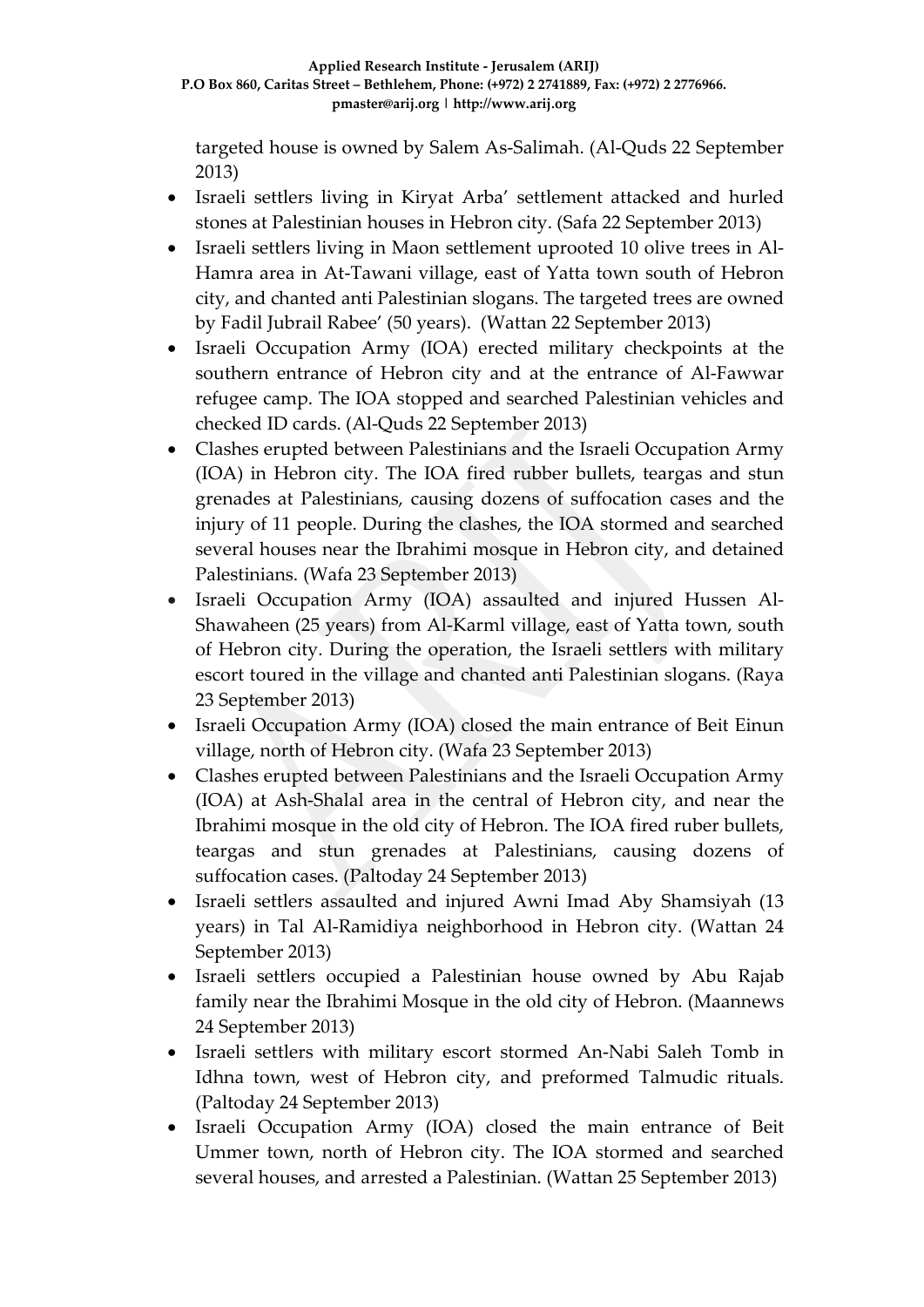- Israeli Occupation Army (IOA) raided and searched Palestinian houses in the southern part of Hebron city. (Wattan 25 September 2013)
- Clashes erupted between Palestinians and the Israeli Occupation Army (IOA) in Hebron city. The IOA fired rubber bullets, teargas and stun grenades at Palestinians, causing dozens of suffocation cases and the injury of 21 people. (Maannews 25 September 2013)
- Israeli Occupation Army (IOA) erected a military checkpoint in Dura town, west of Hebron city. The IOA stopped and searched Palestinian vehicles and checked ID cards. (Sama News 26 September 2013)
- More than 15 Palestinians; included a five-years child, were injured and dozens suffered gas inhalation during clashes that erupted between Palestinians and the Israeli Occupation Army (IOA) at the entrance of Al-Fawar refugee camp, south of Hebron city. The IOA fired rubber bullets, teargas and stun grenades at Palestinians. During the clashes, the IOA stormed houses and occupied their roofs. (Maannews 27 September 2013)
- About 16 Palestinians were injured and dozens suffered gas inhalation during clashes that erupted between Palestinians and the Israeli Occupation Army (IOA) in several areas in Hebron city. The IOA fired rubber bullets, teargas and stun grenades at Palestinians. (Al-Quds 27 September 2013)
- Clashes erupted between Palestinians and the Israeli Occupation Army (IOA) in Halhul town, north of Hebron city. The IOA fired rubber bullets, teargas and stun grenades causing dozens of suffocation cases and the injury of two people. (Al-Quds 27 September 2013)
- Israeli Occupation Army (IOA) stormed Al-Arroub refugee camp, north of Hebron city, and fired teargas grenades at Palestinian houses, causing dozens of suffocation cases. Clashes erupted between Palestinians and the IOA. (Safa 29 September 2013)
- Clashes erupted between Palestinians and the Israeli Occupation Army (IOA) in Al-Fawar refugee camp, south of Hebron city. The IOA fired teargas and stun grenades at Palestinians, causing dozens of suffocation cases. (Safa 29 September 2013)
- Israeli Occupation Army (IOA) demolished a tent erected by a group of Palestinian activists to support a Palestinian prisoner in the Israeli jail; Mahmoud Al-Sharha, in Dura town, west of Hebron city. (Wafa 29 September 2013)

# **Qalqilyah**

• Israeli Occupation Army (IOA) attacked a non-violent protest in Kafr Qaddum village, east of Qalqilyah city. The IOA rubber bullets teargas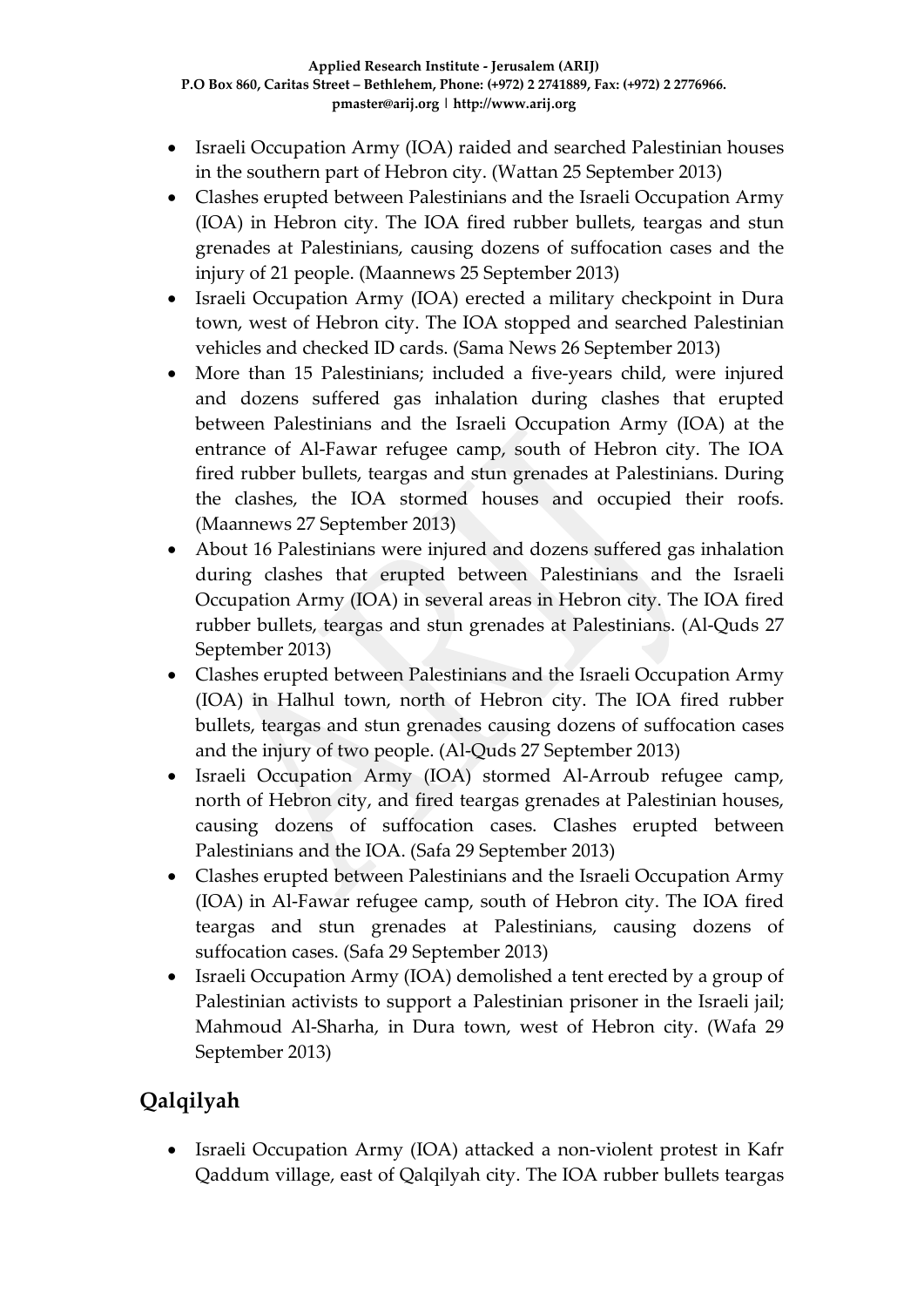and stun grenades at Palestinians, causing dozens of suffocation cases. (Wafa 5 September 2013)

- Israeli Occupation Army (IOA) attacked the weekly non-violent protest against the segregation wall and settlements in Kafr Qaddum village, east of Qalqilyah city. The IOA fired teargas and stun grenades at Palestinians, causing dozens of suffocation cases and the injury of three Palestinian journalists; were identified as: Muran Ishtiyah, Ja'far Ishtiyah and Ala Badrnih. (Al-Quds 6 September 2013)
- Israeli settlers with military escort razed tens dunums of agricultural land in Salem village, east of Nablus city, and opened fire at Palestinians to prevent them from reaching to the area. During the operation, the IOA closed the eastern gate of the village and prevented Palestinians and journalists from entering the village, and detained and assaulted two people. (Sama News & Wafa 12 September 2013)
- Israeli Occupation Army (IOA) and Israeli Civil administration invaded and Palestinian land in Izbet Jal'ud village, south of Qalqilyah city, and uprooted olive trees. (Maannews 12 September 2013)
- A Palestinian; Nasfat Mahmoud Ishtiyah (25 years), was injured after the IOA attacked the weekly non-violent protest against the Segregation wall and settlements in Kafr Qaddum village, east of Qalqilyah city. The IOA fired teargas and stun grenades at Palestinians and houses causing dozens of suffocation cases. (ARN 13 September 2013)
- Israeli Occupation Army (IOA) attacked the weekly non-violent protest against the segregation wall and settlements in Kafr Qaddum village, east of Qalqilyah city. The IOA fired teargas and stun grenades at participants causing dozens of suffocation cases and the injury of 7 people. (Al-Quds 20 September 2013)
- Israeli Occupation Army (IOA) invaded and searched several houses in Beit Amin village, south of Qalqilyah city, and arrested six Palestinians. The IOA closed all the village entrance and prevented Palestinians from leaving or entering the village. The arrestees were identified as: Bassam Omar, Abd Al-Salam Omar, Ali Omar, Ibrahim Omar, Mahmoud Omar, and Abdala Omar. During the operation, the IOA demolished a part of a house and an animal barracks, and imposed a curfew on the village. (Maannews 21 September 2013)
- Head of Elkana settlement located near Qalqilyah city, Tzadok Zehorai asked the Israeli Prime Minister Benjamin Netanyahu to approve the construction of 283 new housing units in the settlement. (Maariv 24 September 2013)
- The Israeli Occupation Army (IOA) attacked the weekly non-violent protest against the segregation wall and settlements in Kar Qaddum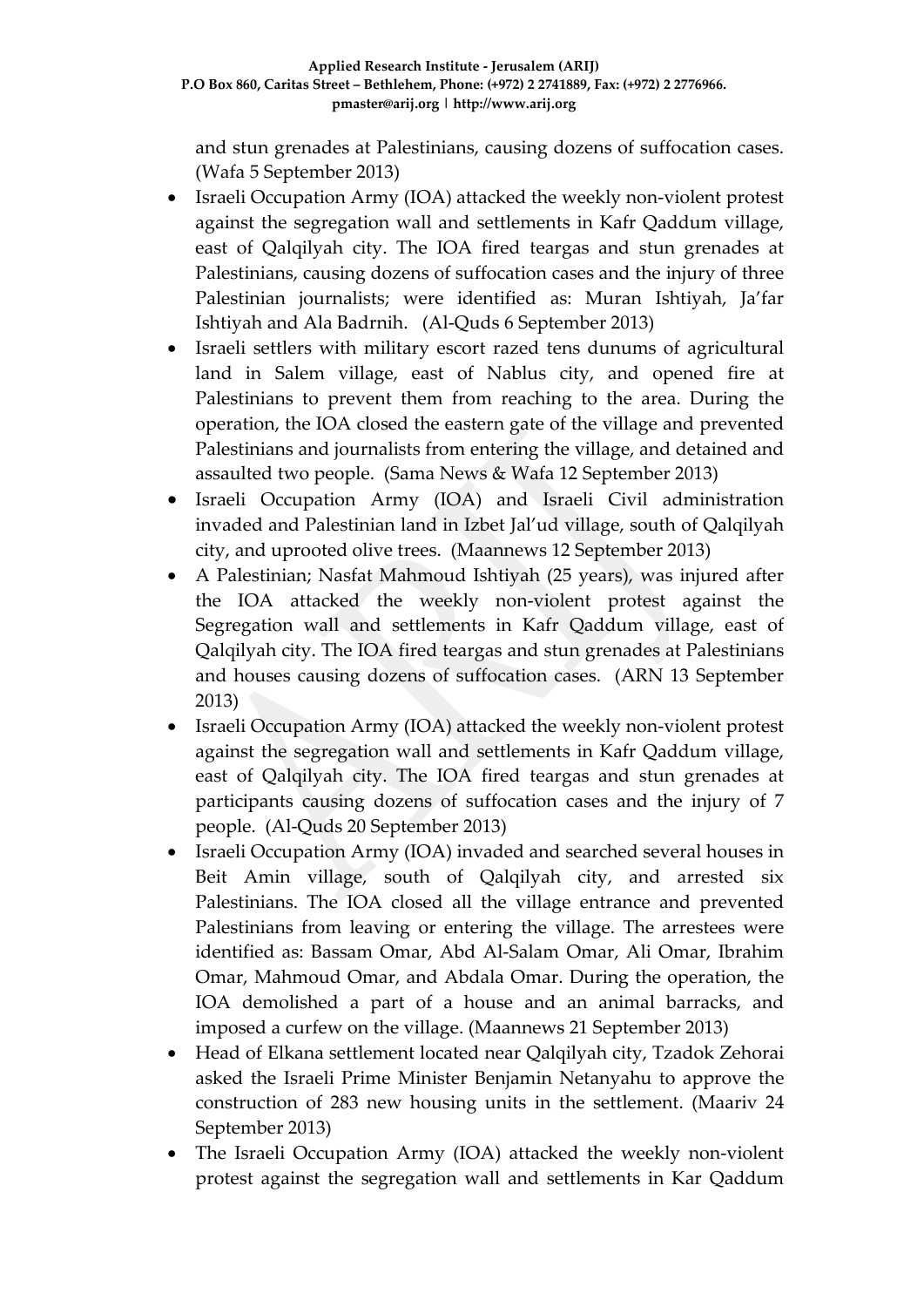village, east of Qalqilyah city. The IOA fired teargas and stun grenades at participants, Palestinian houses and lands, causing dozens of suffocation cases, and the torch of tens of olive trees. (Maannews 27 September 2013)

• Clashes erupted between Palestinians and the Israeli Occupation Army (IOA) in Azzun village, east of Qalqilyah city. The IOA fired rubber bullets, teargas and stun grenades at Palestinians, causing dozens of suffocation cases and the injury of two people. (Maannews 27 September 2013)

## **Tubas**

- Israeli Occupation Helicopter caused the demolition of three residential tents near Tayasir checkpoint in Tubas governorate. (Sama News 12 September 2013)
- Israeli Occupation Authorities ordered 9 Palestinian families (about 100 Palestinians) to evacuate their houses and the area in Khirbet Al-Burj and Khirbet Al-Metah in the northern of Jordan valley, under the claim that the Israeli Army will hold military exercises in the area. (Raya 14 September 2013)
- Israeli Occupation bulldozers along with the Israeli Occupation Army (IOA) demolished all the houses and structures (around 58 structures) in Khirbet Mak-houl in the northern of Jordan valley. The targeted area is inhabited by 48 Palestinians. After the operation, the IOA declared the area as "close military zone". (Maannews & LRC 16 September 2013)
- Israeli Occupation Authorities confiscated two trucks and a number of tents in Khirbet Mak-houl in the northern of Jordan valley, after the IOA demolished all the structures in the area. (Wattan 17 September 2013)
- Israeli Occupation Army (IOA) closed the northern of Jordan Valley areas and Tayasir checkpoint. The IOA prevented Palestinians from crossing the checkpoint, and evacuated all the residents from Al-Meta and Al-Burj areas, under the claim of Israeli military training. (Sama News 17 September 2013)
- Israeli Occupation Army (IOA) seized tents used by the residents of Khirbet Makhool in the northern of Jordan valley, which was destroyed by the IOA on the 16<sup>th</sup> of September 2013. The Red Cross workers were still distributing tents to residents when the Israeli military force raided the site, knocked down tents and confiscated them. (Maannews 19 September 2013)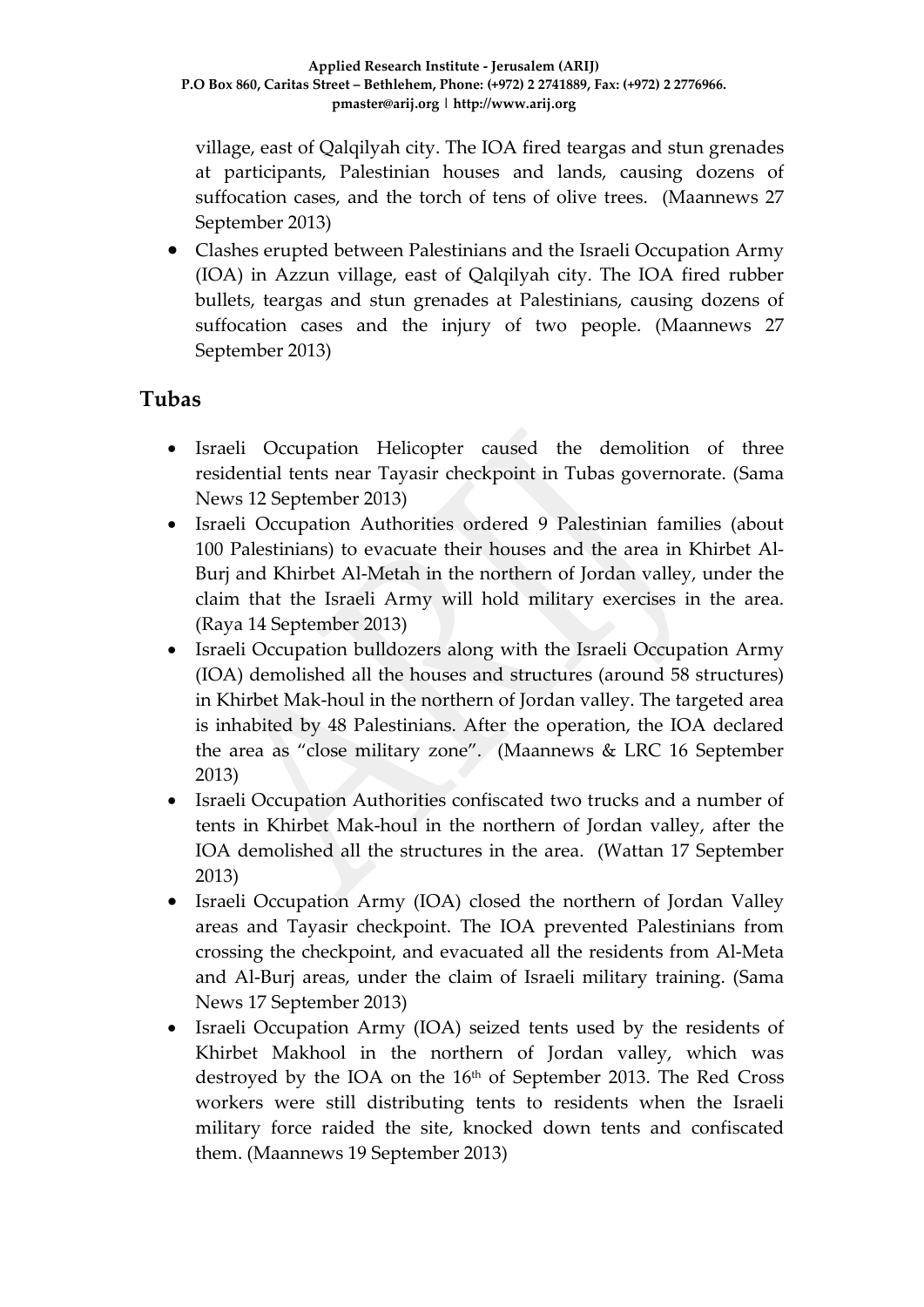- Clashes erupted between Palestinians and the Israeli Occupation Army (IOA) in Khirbet Al Makhoul in the northern of Jordan Valley. The IOA prevented Palestinians from re-building their houses and confiscated tents. During the clashes, the IOA closed the area, and decaled it as "close military zone". (Safa 20 September 2013)
- Israeli Occupation Army (IOA) closed Khirbet Al-Makhol area in the northern of Jordan valley, and declared the area as "closed military zone". (Sama News 30 September 2013)

## **Ramallah**

- Clashes erupted between Palestinians and the Israeli Occupation Army (IOA) in Al-Jalazoun refugee camp, north of Ramallah city. The IOA fired rubber bullets, teargas and stun grenades at Palestinians, causing dozens of suffocation cases and the injury of five people. (Maannews 1 September 2013)
- Israeli Occupation Authorities closed one kilometer length of agricultural road led to more than 1500 dunums of Palestinian land and razed it, in Al-Mughayyir village, northeast of Ramallah city. The targeted land located near the Israeli Bypass road Aluon and an Israeli military base. (NBPRS 4 September 2013)
- Clashes erupted between Palestinians and the Israeli Occupation Army (IOA) in al Jalazoun refugee camp, north of Ramallah city. The IOA fired live bullets, teargas and stun grenades at Palestinians causing dozens of suffocation cases and the injury of two people. (ARN 6 September 2013)
- Dozens of Palestinian and international activists suffered gas inhalation after the Israeli Occupation Army (IOA) raided the weekly non-violent protest against the segregation wall and settlements in Bilin village, northwest of Ramallah city. The IOA fired rubber bullets, teargas and stun grenades. (Maannews 6 September 2013)
- Clashes erupted between Palestinians and the Israeli Occupation Army (IOA) in Beituniya village, west of Ramallah city. The IOA fired bullets, teargas and stun grenades, causing dozens of suffocation cases and the injury of a Palestinian. (Paltoday 7 September 2013)
- Clashes erupted between Palestinians and the Israeli Occupation Army (IOA) at Ofar prison, west of Ramallah city. The IOA fired live bullets, teargas and stun grenades at Palestinians, causing dozens of suffocation cases and the injury of 12 people. (Al-Quds Net 7 September 2013)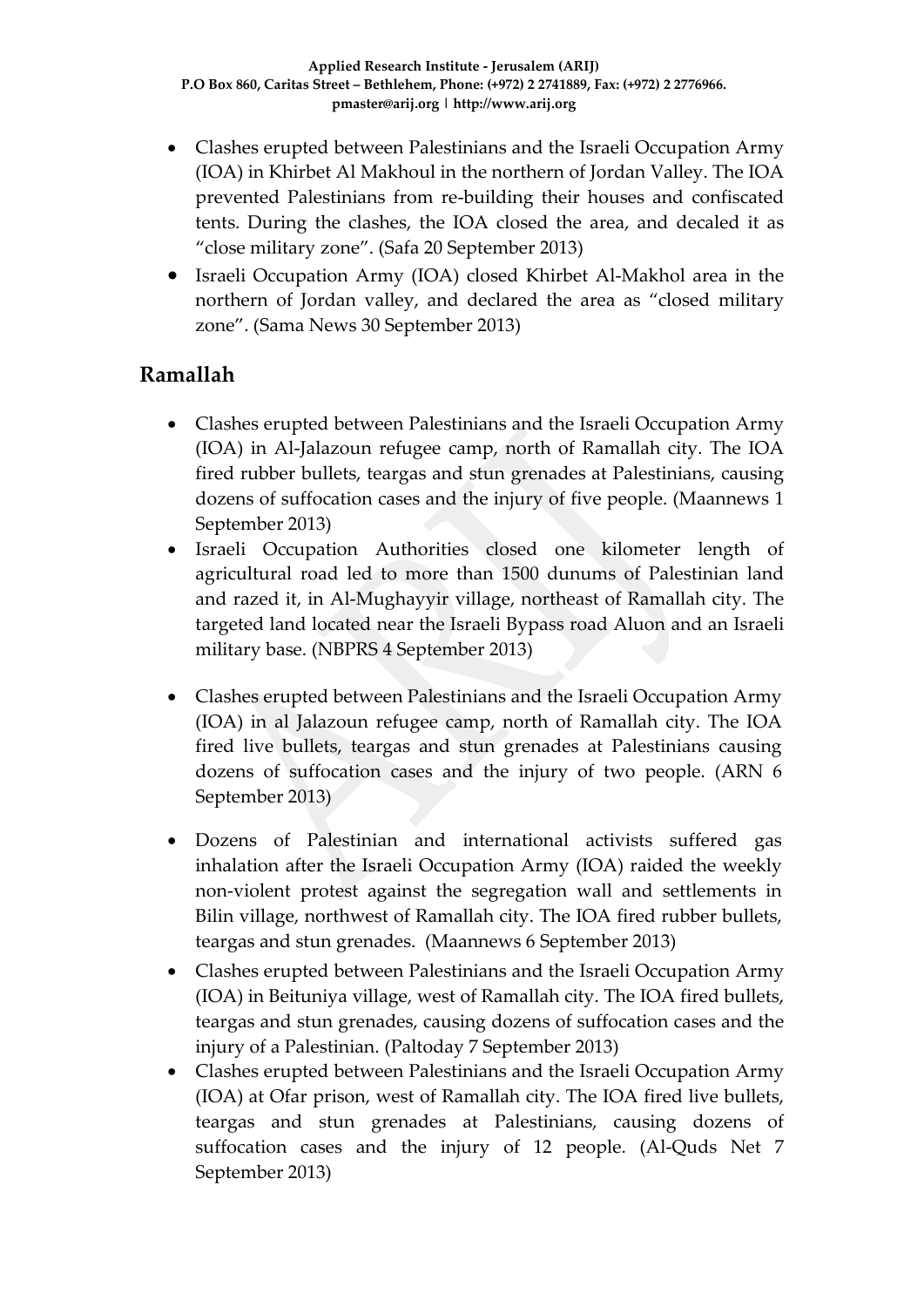- A Palestinian; Anas Fadel Mohammad Badran (19 years), was injured after an Israeli Military jeeps ran over him in Beit 'Ur at Tahta village, west of Ramallah city. Clashes erupted between Palestinians and the IOA, where the IOA fired teargas and stun grenades. (Maannews 10 September 2013)
- Israeli Settlers living in Beit El settlement hurled stones at Palestinian vehicles while they were driving near the settlement, and closed the road. As a result, the screen windows for five vehicles were destroyed (Wafa 10 September 2013)
- Israeli Occupation Army (IOA) invaded Deir Abu Mesh'al village, northwest of Ramallah city, and fired teargas and stun grenades at Palestinians and houses. (Raya 11 September 2013)
- Israeli Occupation Army (IOA) attacked the weekly non-violent protest against the Segregation wall and settlements in An-Nabi Saleh village, north of Ramallah city. The IOA fired rubber bullets, teargas and stun grenades at participants, causing dozens of suffocation cases. (Sama News 13 September 2013)
- Two Palestinians were injured and dozens suffered gas inhalation, after the IOA raided the weekly non-violent protest against the Segregation wall and settlements in Bilin village, northwest of Ramallah. The IOA fired rubber bullets, teargas and stun grenades at Palestinians. (Sama News 13 September 2013)
- Israeli Occupation Authorities handed out 8 Palestinian families, military orders to demolish their houses in Kharbatha Al-Musbah village, west of Ramallah city, and to demolish five barracks and an industrial store. (RB2000 14 September 2013)
- Israeli settlers living in Beit El settlement hurled stones at a Palestinian vehicle owned by Maan News network while it was traveling on Ramallah - Al Jalazoun road, near the settlement. (Maannews 17 September 2013)
- Israeli Occupation Army (IOA) raided and searched a Palestinian house owned by Rashad Karaja in Saffa village, west of Ramallah city, and summoned his son; Marsel (21 years), to interview the Israeli Intelligence Police on the 23rd of September 2013. (Al-Quds 18 September 2013)
- Three Palestinians and an international activist were injured and dozens suffered gas inhalation after the Israeli Occupation Army (IOA) attacked the weekly non-violent protest against the Segregation wall and settlements in Bilin village, west of Ramallah city. The IOA fired rubber bullets, teargas and stun grenades at participants. The injuries Palestinians were identified as: Hamza Birnat (21 years), Ismail Abu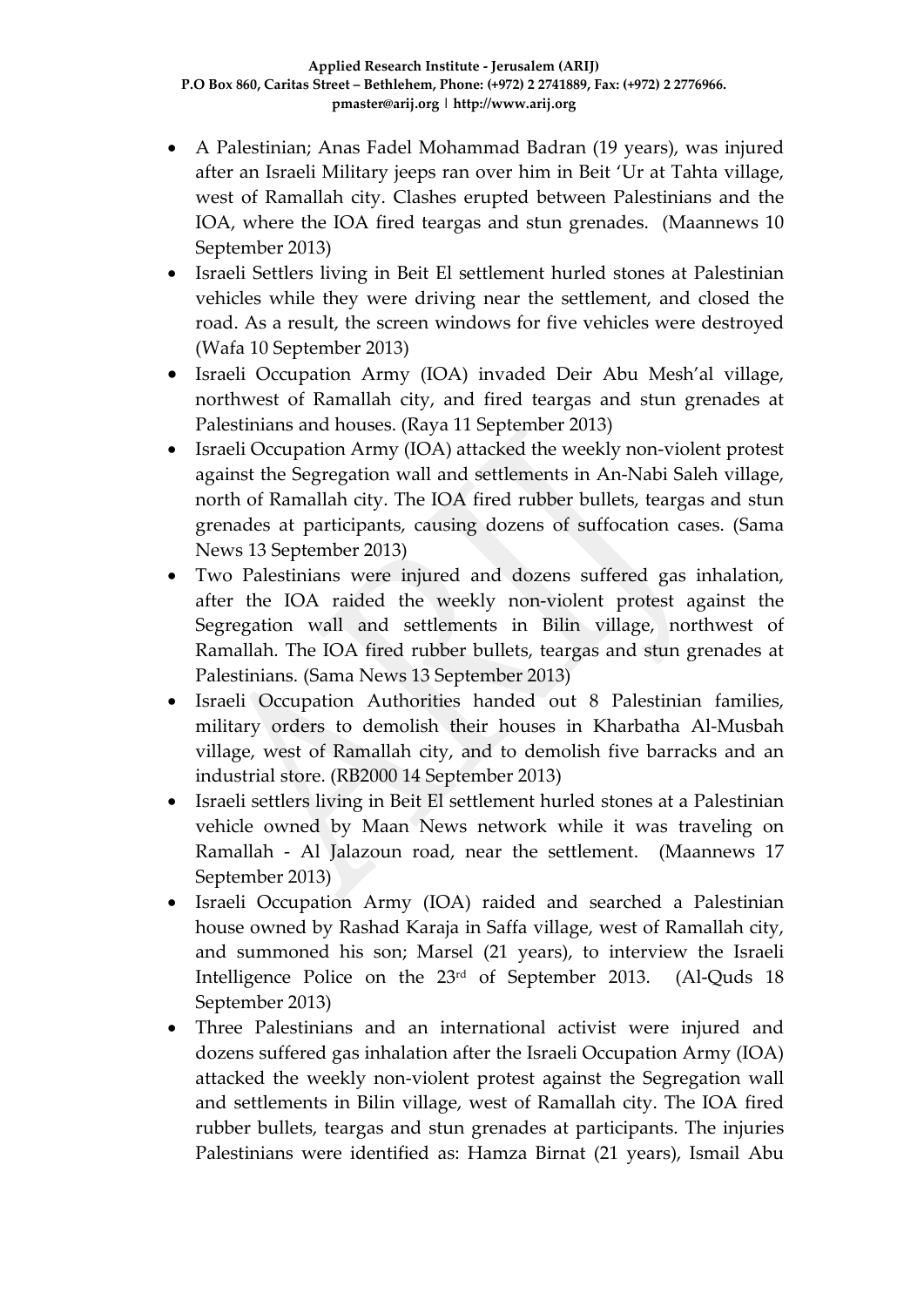Rahma (15 years) and Ashraf Al-Khateeb (31 years). (Maannews 20 September 2013)

- Dozens of Palestinians suffered gas inhalation after the Israeli Occupation Army (IOA) attacked the weekly non-violent protest against the segregation wall and settlements in An-Nabi Saleh village, northwest of Ramallah city. The IOA fired teargas and stun grenades at Palestinians. (Al-Quds 20 September 2013)
- Israeli Occupation Army (IOA) closed with cement blocks a road link between Ramallah city and Al-Jalazoun refugee camp. Clashes erupted between Palestinians and the IOA. (Wattan 25 September 2013)
- Clashes erupted between Palestinians and the Israeli Occupation Army (IOA) in Al-Jalazoun refugee camp, north of Ramallah city. The IOA fired live bullets, teargas and stun grenades at Palestinians, causing dozens of suffocation cases and the injury of two people, were identified as: Mohammad Yousif Zamrah (24 years) and Mohammad Adnan (21 years). (Wafa 26 September 2013)
- Dozens of Palestinians suffered gas inhalation after the Israeli Occupation Army (IOA) attacked a non-violent protest against the Segregation wall and settlements in Nilin village, west of Ramallah city. The IOA fired teargas and stun grenades at Palestinians. (Wafa 27 September 2013)
- A Palestinian journalist; Hamza Birnat (21 years), was injured and dozens suffered gas inhalation after the Israeli Occupation Army (IOA) raided the weekly non-violent protest against the Segregation wall and settlements in Bilin village, northwest of Ramallah city. The IOA fired rubber bullets, teargas and stun grenades at participants. (Wafa 27 September 2013)
- Clashes erupted between Palestinians and the Israeli Occupation Army (IOA) near Ofra prison, west of Ramallah city. The IOA fired rubber bullets, teargas and stun grenades, causing dozens of suffocation cases and the injury of five people. (Wafa 27 September 2013)
- Clashes erupted between Palestinians and the Israeli Occupation Army (IOA) in Al-Jalazoun refugee camp, north of Ramallah city. The IOA fired rubber bullets, teargas grenades at Palestinians, causing dozens of suffocation cases and the injury of seven people. (Paltoday 27 September 2013)
- The Israeli Occupation Army (IOA) attacked the weekly non-vioelnt protest against the segregation wall and settlements in An-Nabi Saleh village, north of Ramallah city. (Al-Quds 27 September 2013)
- Israeli settlers living in Beit El settlement torched two Palestinian vehicles and wrote anti-Palestinian slogans on the walls in Al-Jalazoun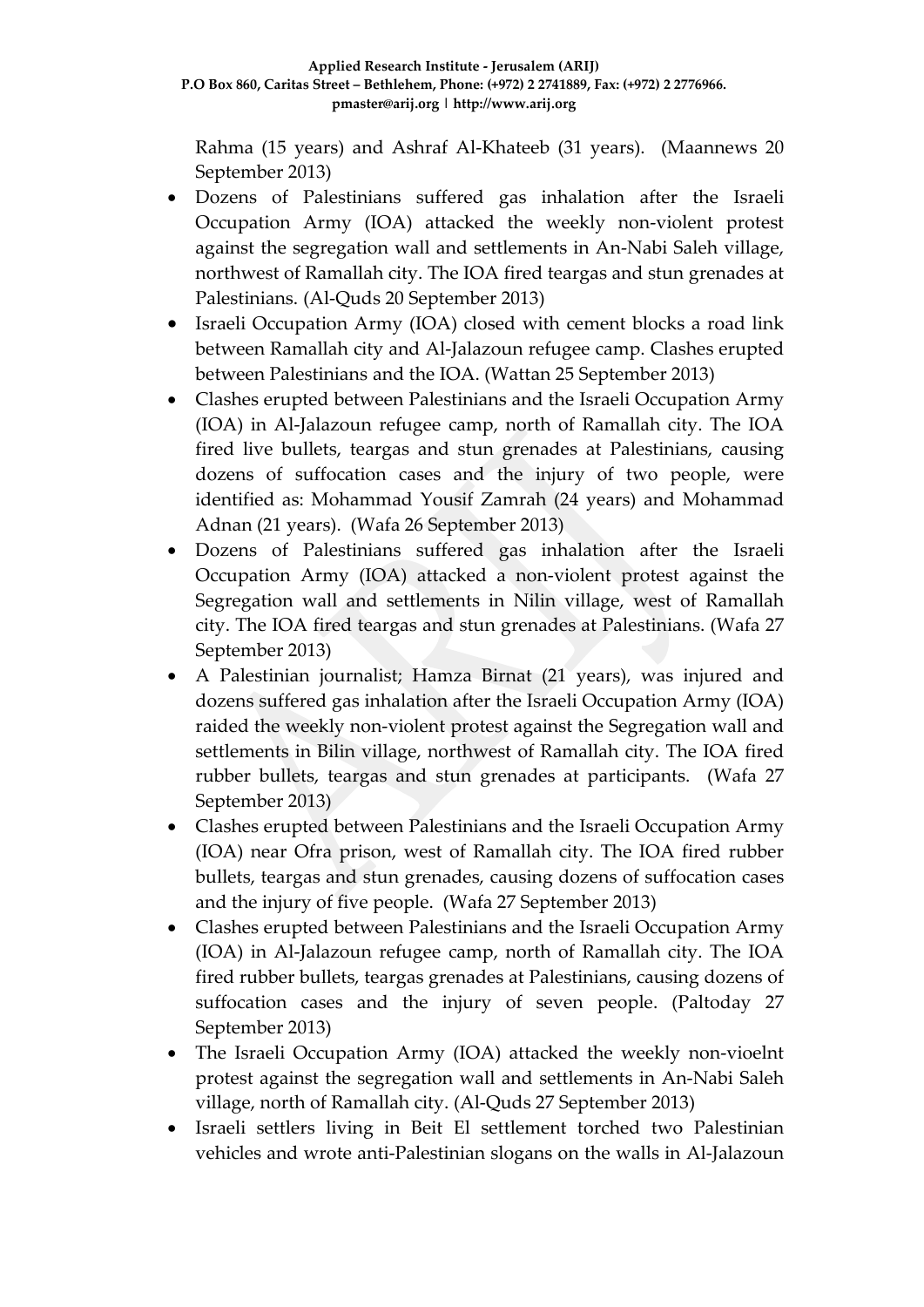refugee camp, north of Ramallah city. The targeted vehicles are owned by Sobhe Odeh Al-Qadee. (Wafa 27 September 2013)

• Israeli Occupation Army (IOA) closed and razed an agricultural road in Al-Mughayyir village, northeast of Ramallah city. (Maannews 27 September 2013)

# **Jericho**

- Israeli Occupation bulldozers demolished a 160 square meters house and a barracks owned by Jehad Rashidah in Fasayel village, north of Jericho city. During the operation, the Israeli Occupation Army (IOA) fired teargas and stun grenades at Palestinian resident, causing dozens of suffocation cases. (Wattan 2 September 2013)
- Israeli Occupation Army (IOA) demolished a residential structure in Al-Jiftlik village, north of Jericho city. (DWG 2 September 2013)

# **Salfit**

- Israeli Occupation bulldozers razed Palestinian land, west of Salfit, for construction new housing units in Leshim illegal settlement. The lands are located between Deir Ballout and Kufr Ad-Deek villages. Leshim was built last year on privately owned Palestinian land. A week ago, the Israeli Housing Minister, Uri Ariel, placed the corner stone of the illegal settlement. (IMEMC 1 September 2013)
- Israeli settlement of Ariel continued pump wastewater at Palestinian land and between houses in Burqin village, west of Salfit city. The wastewater caused damaged in Palestinian land and the spread of diseases. (PNN 3 September 2013)
- Israeli Occupation bulldozes razed Palestinian land located between Kafr Ad-Dik and Deir Ballout villages, west of Salfit city, to start the construction the new housing units for Leshem settlement. (ARN 8 September 2013)
- Clashes erupted between Palestinians and the Israeli Occupation Army (IOA) in Deir Istiya village, northwest of Salfit city. (PNN 8 September 2013)
- Israeli Newspaper Ma'ariv, said that the Israeli settlers have marked walking trails will be open during the so-called ' parachute ' day. The newspaper said that the first track will be in the Valley of Qana, where starting from the Israeli outpost Havat Yair to Khirbet Shehadeh and end up in Ein Al-Ghozlan area, and the second track begins near the settlement of Iinab to Khirbet Samra. (Maariv & Raya 9 September 2013)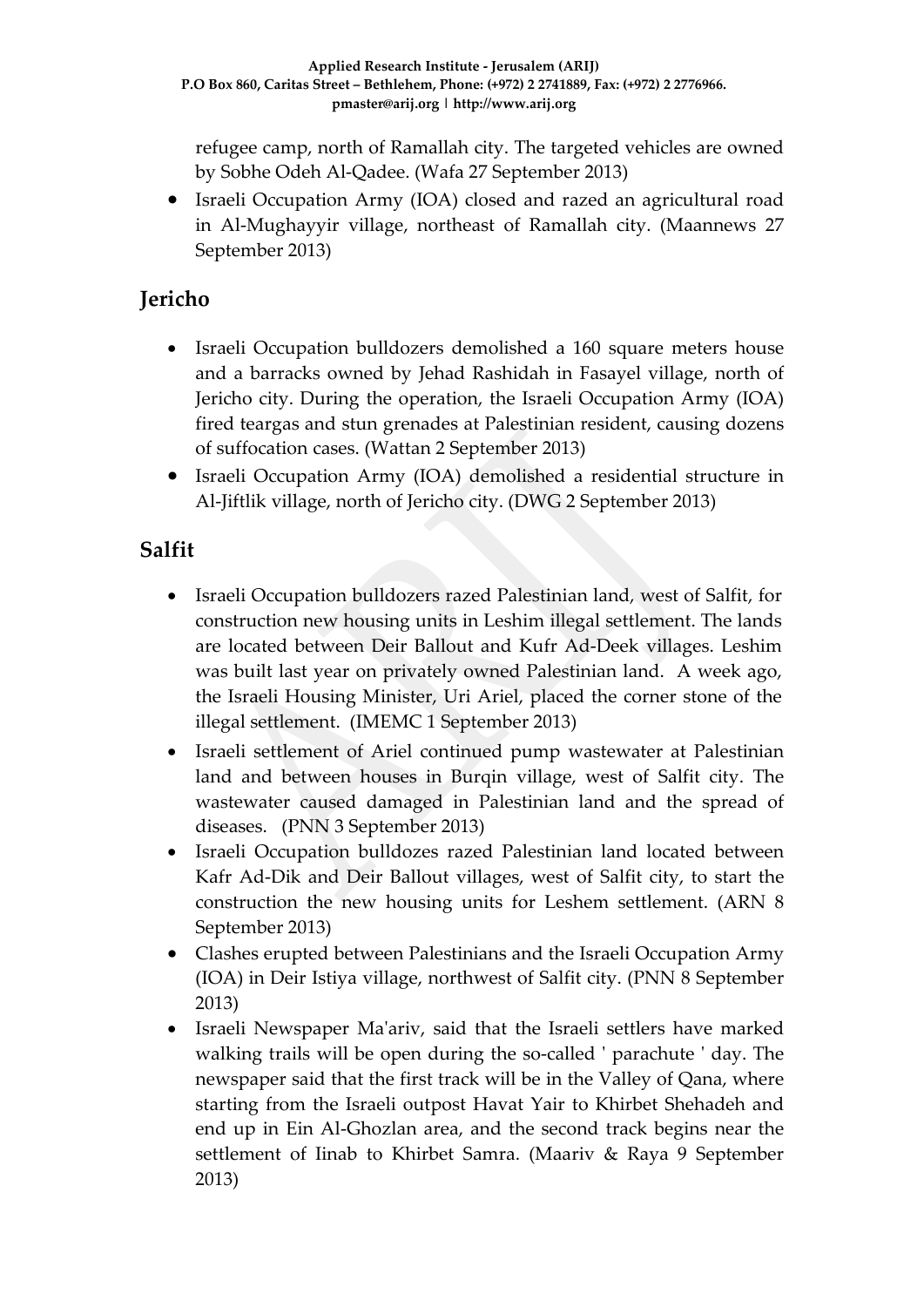- Israeli occupation bulldozers and Authorities continued confiscation and razing Palestinian lands, in various towns and villages of Salfit governorate to expand settlement to construct of the new settlement neighborhood of "Leshem", which threatening to steal three historical sites including ancient Byzantine village called Deir Samaan, northwest of Kafr Dik village, west of Salfit city. "The three archaeological sites are: Khirbet Ash-Shajara, north of Salfit, Moghour Ash-Shames and Al-Qamar, west of Salfit, and Deir Samaan archaeological village. (PNN 17 September 2013)
- Israeli settlers razed land to construct a colonial road to link between Barqan settlement and "Samira" road. The targeted land located between Bruqin and Sarta villages, west of Salfit city. Clashes erupted between Palestinians and the Israeli settlers. (Raya 24 September 2013)
- Israeli Occupation Army (IOA) and bulldozers razed Palestinian land and uprooted olive trees in Dhahir Sabeh area in Sarta village, west of Salfit city. The IOA prevented Palestinians from entering the area. (Wafa 25 September 2013)
- Clashes erupted between Palestinians and Israeli settlers near Sarta village, west of Salfit city, after the Israeli settlers living in Barqan settlement razed Palestinian land to construct an Israeli colonial road. (Maannews 27 September 2013)
- Israeli settlers living in Ariel settlement pumped wastewater at Wadi Al-Matwe area, north of Salfit city. (Maannews 29 September 2013)
- Israeli Civil administration and the Israeli Natural Authorities along with the Israeli Occupation Army (IOA) started to mark more than 2326 trees in Wadi Qana area, north of Salfit city, to uproot them. (ARN 29 September 2013)
- Israeli settlers living in Leshem settlement, which located between Deir Balout and Kafr Ad-Dik villages, west of Salfit city, stole stones and rocks from Deir Samman village. The Israeli crushers broke stones and rocks and transferred them to the settlement to use them in the construction of Leshem settlement. (PNN 30 September 2013)

## **Tulkarm**

• Israeli Occupation Authorities surveyed 80 dunums of Palestinian land in Khallit An-Nassara area in Kafr Jammal village, south of Tulkarm city. The targeted land planted with olive trees, located near Salit settlement trees, and owned by Faiz Mohammad Saleh. (Wafa 16 September 2013)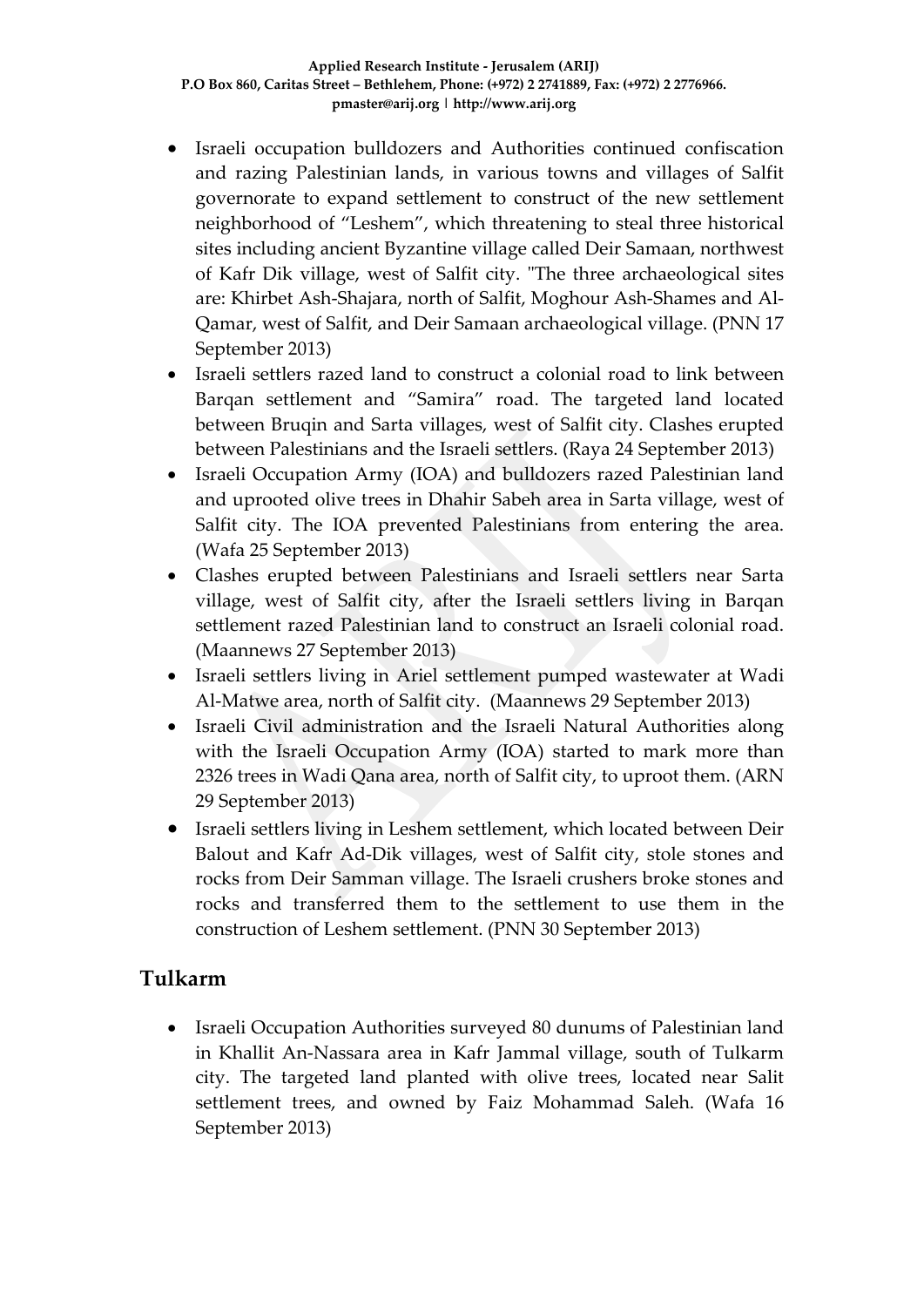## **Nablus**

- Israeli Occupation Army (IOA) invaded and searched several areas in Beita village, south of Nablus city, and fired bullets and light grenades at houses. (Maannews 1 September 2013)
- Israeli Occupation Army (IOA) closed Huwara checkpoint, south of Nablus city, and prevented Palestinian vehicles from crossing it. The IOA also, closed Yetzhar settlement road. (Maannews 1 September 2013)
- Israeli Occupation Army (IOA) stormed and searched a number of Palestinian houses in several neighborhoods in Nablus city, and arrested two Palestinians; were identified as: Khalil Ad-Dala' and Hussam Al-Battem. (PNN 8 September 2013)
- Israeli Occupation jeeps invaded Beita village, south of Nablus city, and fired teargas and stun grenades at Palestinian and houses, causing dozens of suffocation cases. During the operation, the IOA erected a military checkpoint at the entrance of the village. The IOA stopped and searches Palestinian vehicles and checked ID cards. The IOA detained and assaulted 9 Palestinians; were identified as: Imad Faleh Saleh Daoud, Adham Mohammad Bahjat Faeq, Salamah Tariq Abdeen, Raid Ja'far Fouzi Khadir, Jamal Issam Abu Aiyash, Zakariyah Mohammad Sharfah, Nouh Mohammad Sharfah, Imam Ribhi Sidqi (Maannews 8 September 2013)
- Israeli settlers destroyed the screen windows for 20 Palestinian vehicles after hurling stones at them in a main road south of Nablus city. (Safa 8 September 2013)
- Israeli Occupation Army (IOA) assaulted and detained a Palestinian after stopping him at Za'tara checkpoint, south of Nablus city. (Wafa 11 September 2013)
- Clashes erupted between Palestinians and the Israeli Occupation Army (IOA) in Qaryut village, south of Nablus city, after the IOA attacked a non-violent protest to re-opened a road in the village, after the IOA closed it years ago. During the operation, the IOA arrested a number of Palestinian activists. (Wattan 11 September 2013)
- Israeli Occupation Army (IOA) stormed and searched several Palestinian house in Beita village, south of Nablus city. During the operation, the IOA detained a number of Palestinians. (Maannews 11 September 2013)
- Israeli settlers living in Elon Moreh settlement set fire in **500 dunums** of Palestinian land planted with olive trees in Jabal Ras Hazem area in Deir Hatab village, east of Nablus city. (Al-Quds 11 September 2013)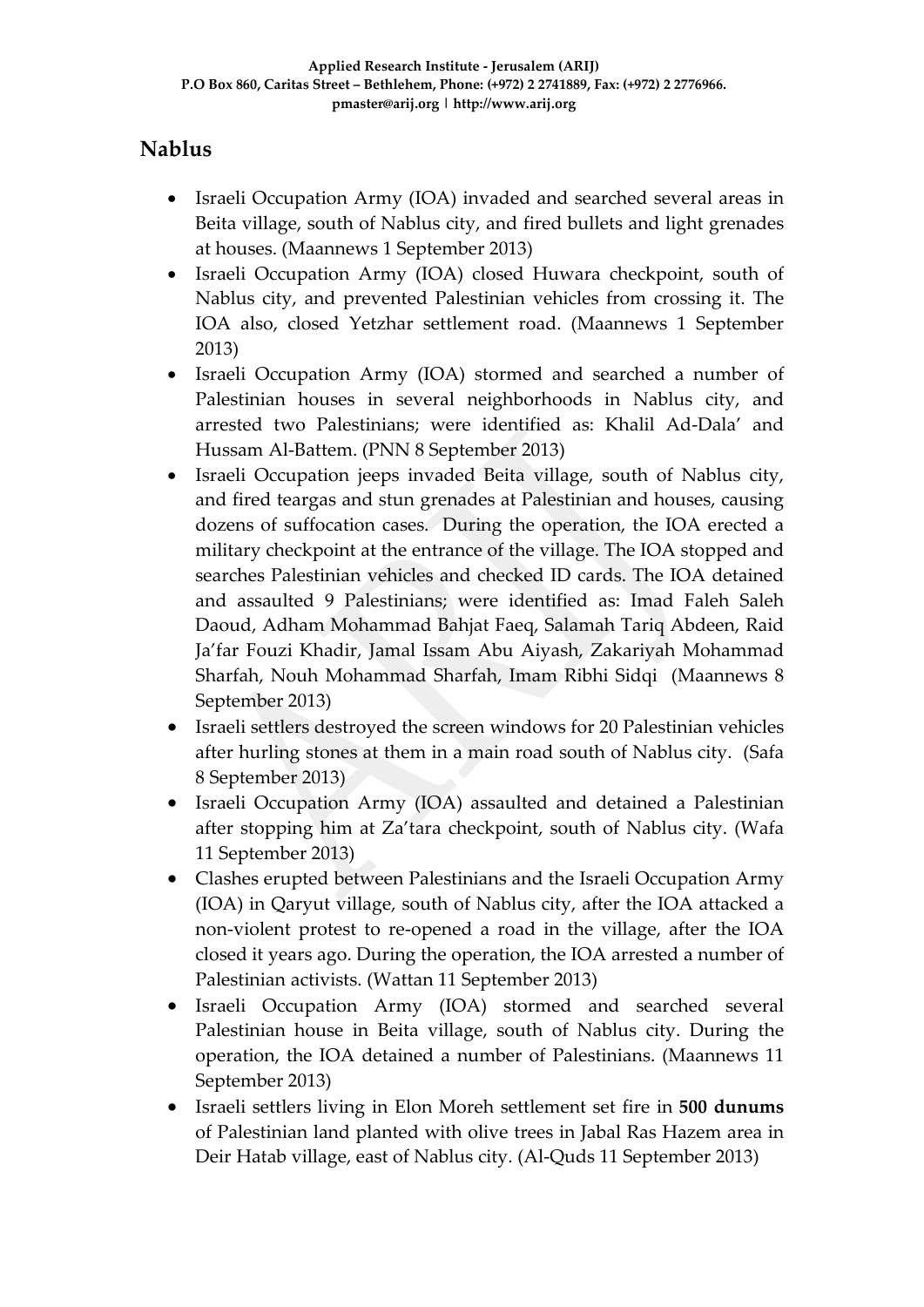- Israeli Occupation Army (IOA) invaded Askar refugee camp in Nablus city. Clashes erupted between Palestinians and the IOA, where the latter fired rubber bullets, teargas and stun grenades at Palestinians, causing dozens of suffocation cases and the injury five people. During the clashes, the IOA arrested four Palestinians; three of them were identified as: Imad Abd Al-Fatah Abu Tyoun, Abd Al-Fatah Tayon and Abdalla Abu Tayoun. (Safa 12 September 2013)
- Israeli settlers escorted by the Israeli Occupation Army (IOA) invaded Joseph tomb in Balata refugee camp in Nablus city and performed Talmudic rituals. Clashes erupted between Palestinians and the IOA, where the IOA fired teargas and stun grenades at Palestinians, causing dozens of suffocation cases. During the operation, the IOA arrested four Palestinians; two of the arrestees were identified as: Iyad Al-Akir and Salah Muroh. (Maannews 12 September 2013)
- Israeli Occupation Army (IOA) invaded several neighborhoods in Nablus city and Balata refugee camp, and arrested a number of Palestinians. (Wafa 13 September 2013)
- Israeli settlers torched an under construction house in Madama village, south of Nablus city. (Wafa 15 September 2013)
- Israeli settlers opened fire at Palestinian shepherds while they were near Yanun village, southeast of Nablus city, and prevented them from entering the area. (Wafa 19 September 2013)
- Israeli settlers stormed and toured in Aqraba and Yanun villages, southeast of Nablus city, carried out provocative actions and attacked Palestinian houses. During the operation, the Israeli settlers with military escort detained a Palestinian shepherd near Aqraba village. (Sama News 22 September 2013)
- Israeli settlers seized and razed 20 dunums of Palestinian land in Khirbet Yanun, which located between Yanun and Aqraba villages, southeast of Nablus city. The targeted land is owned by: Adel Hamad Abu Shehab and Abu Rajee. (Maannews 23 September 2013)
- Israeli settlers living in Havat Jel'ad outpost torched 350 olive trees in land located between Sarra and Tall villages, west of Nablus city. The targeted trees are owned by: Suliman Abd Al-Aziz Hamad, Omar Mustafah Samarah and Mohammad Faris. (Maannews 24 September 2013)
- Israeli settlers sprayed gas on the face of Adi Issam Ad-Damiri (23 years) and hurled stones at Palestinian vehicles while they were at the entrance of Huwwara village, south of Nablus city. (Maannews 24 September 2013)
- Israeli settlers escorted by the Israeli Occupation Army (IOA) stormed Joseph Tomb in Nablus city and preformed Talmudic rituals. As a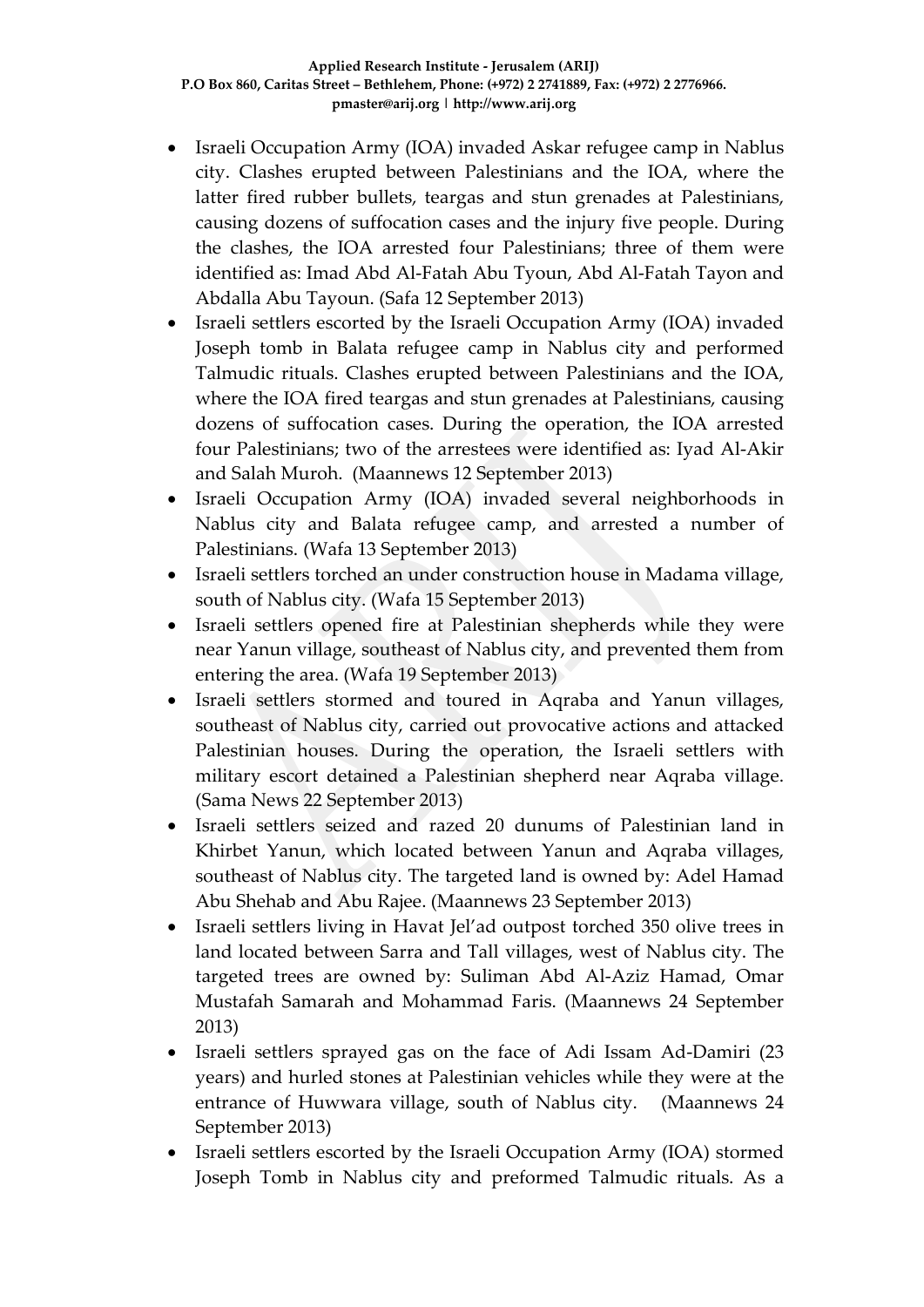result, clashes erupted between Palestinians and the IOA, where the IOA fired live bullets, teargas and stun grenades at Palestinians, causing dozens of suffocation cases. During the clashes, the IOA closed the southern entrance of Nablus city. (Sama News & Maannews 24 September 2013)

- New neighborhood of Har Bracha: "Arab state is not established. Hundreds attended the dedication ceremony of the new neighborhood of Har Bracha. Rabbi Eliezer Melamed: neighborhood for young couples weaving their lives in holiness and joy. Hundreds of Israelis attended the inauguration of the new neighborhood of Har Bracha settlement. The ceremony was attended by a large community and head sat, Rabbi Eliezer Melamed, chairman of the Yesha Council, the father sees the Samaria Regional Council chairman Gershon Mesika and MK Moti Yogev (Jewish Home). Rabbi Melamed said that the new neighborhood for young couples. "These houses are complete now unique, these small apartments designed for young couples to start their lives in the hope that this atmosphere of settling the land, would weave the sacred life of their marriage and begin to grow here."We pray these houses will have the wonderful families grow map deep memories of joy and holiness and thus will later do great things for the people of Israel," said Rabbi Melamed. [\(Israel National News](http://www.inn.co.il/News/News.aspx/262691) 24 September 2013)
- Israeli settlers attacked Palestinian houses in Urif village, south of Nablus city. Clashes erupted between Palestinians and the Israeli settlers. (Wattan 25 September 2013)
- Israeli Occupation Army (IOA) stormed several areas in Nablus city and closed for few hours Za'tara checkpoint, south of the city. (Safa 26 September 2013)
- Israeli Occupation Army (IOA) raided Salem village, east of Nablus city and fired stun and light grenades at Palestinian houses. (Safa 26 September 2013)
- Two Palestinians were injured and dozens suffered gas inhalation during clashes that erupted between Palestinians and the Israeli Occupation Army (IOA) at Huwwara checkpoint, south of Nablus city. The IOA fired teargas and stun grenades at Palestinians. (Wattan 27 September 2013)
- Israeli Settlers gathered at a Palestinian mountain; Jabal Qarqafih, near Jurish village, southeast of Nablus city. (Wafa 27 September 2013)
- Four Palestinians were injured; two of them were identified as: Taghreed Mohammad Faris Adilee (32 years) and Fouad Adilee, and dozens suffered gas inhalation during clashes that erupted between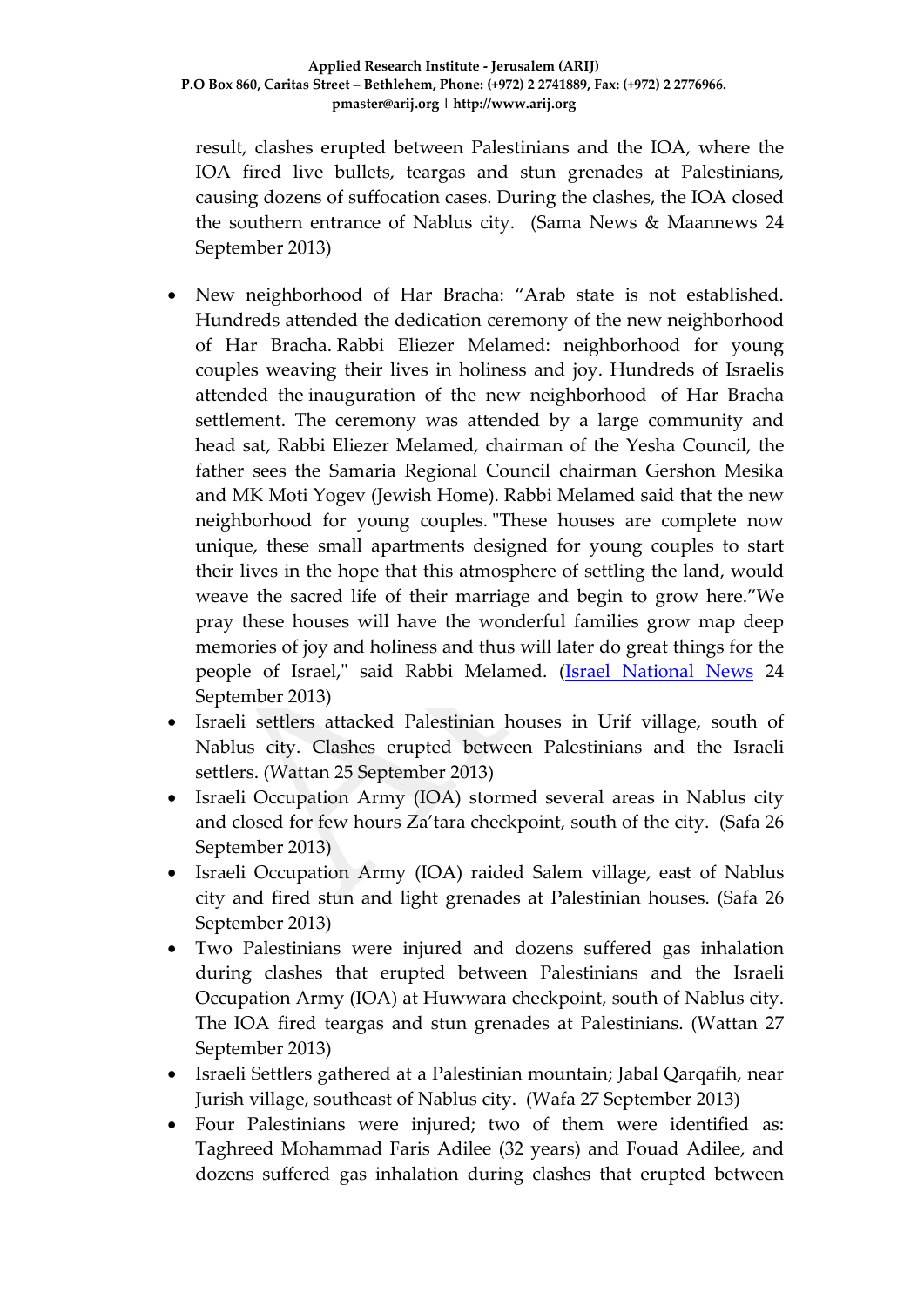Palestinians and the Israeli Occupation Army (IOA) in Osarin village, south of Nablus city. The IOA fired rubber bullets, teargas and stun grenades at Palestinians. (Maannews 29 September 2013)

- Israeli Occupation Army (IOA) invaded Beita village, south of Nablus city, and fired teargas and stun grenades at Palestinians and houses causing dozens of suffocation cases. Clashes erupted between Palestinians and the IOA. During the operation, the IOA erected a military checkpoint at the entrance of the village, and prevented Palestinians from entering or leaving the village. (Safa 29 September 2013)
- Israeli settlers living in Bracha settlement attacked and fired stun grenades at Palestinian houses in Jabal As-Sabi' area, east of Burin village, south of Nablus city. Clashes erupted between Palestinians and the Israeli settlers. (Safa 29 September 2013)
- Israeli Occupation Army (IOA) closed the eastern entrance of Aqraba village, southeast of Nablus city. (Safa 29 September 2013)

### **Gaza**

- Israeli Occupation Army (IOA) opened fire at Palestinian houses in Ash-Shaja'iya neighborhood, east of Gaza city and Israeli bulldozers staged few meters into the eastern part of the neighborhood. (Raya 2 September 2013)
- Israeli Occupation jeeps and bulldozers staged tens meters into the eastern part of Khan Youis town south of the Gaza strip, and opened fire at Palestinian houses and land. (Maannews 3 September 2013)
- A Palestinian child was injured after the Israeli Occupation Army (IOA) opened fire at him while he was in the eastern part Jabaliyah town north of the Gaza strip. (Wafa 5 September 2013)
- Israeli Occupation Navy sized two Palestinian fishing boats while they were in Rafah shore, south of the Gaza strip. (ARN 10 September 2013)
- Israeli Occupation jeeps and bulldozers staged few meters into the eastern part of Khaza'a town, east Khan Younis city south of the Gaza strip, and razed Palestinian land. (Al-Quds 12 September 2013)
- Israeli Occupation gunboats opened fire at Palestinian fishing boats while they were sailing at Gaza shore. (Safa 15 September 2013)
- Israeli Occupation jeeps and bulldozers staged 150 meters into the eastern part of Khaza'a village, east of Khan Younis city, south of the Gaza strip, opened fire at Palestinian houses and razed land. (Sama News 17 September 2013)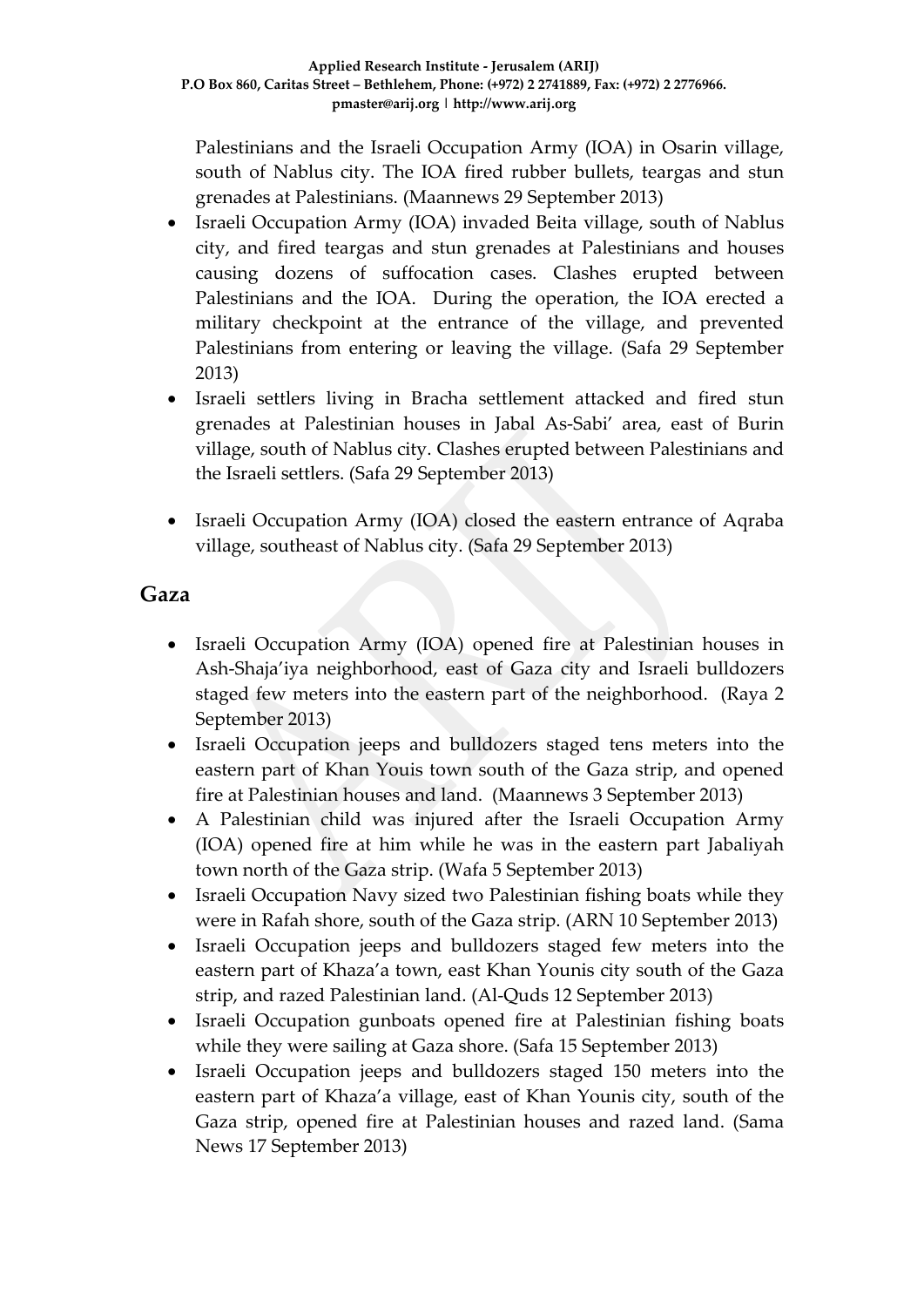- Israeli Occupation Army (IOA) staged few meters into the eastern part of Jabaliya town, north of the Gaza strip. The IOA opened fire at houses and lands causing the injury of a Palestinian. (Maannews 18 September 2013)
- Israeli Occupation jeeps staged few meters into the eastern part of Juhor Ad-Dik area, southeast of Gaza city and opened fire at house and land. During the operation, the IOA arrested two Palestinians and transferred them to unknown location. (Sama News 18 September 2013)
- Two Palestinians were injured after the Israeli Occupation Army (IOA) opened fire at them while they were at the eastern part of Jabaliya town, north of the Gaza strip. (Al-Quds 20 September 2013)
- Israeli Occupation bulldozers and jeeps staged few meters into the eastern part of Deir Al-Balah town in the central of the Gaza strip, razed land and opened fire at Palestinian houses. (Paltoday 24 September 2013)
- Israeli Occupation gunboats opened fire at Palestinian fishing boats while they were sailing at Rafah shore, south of the Gaza strip. (Al-Ayyam 24 September 2013)
- Five Palestinians included a journalist were injured during clashes that erupted between Palestinians and the Israeli Occupation Army (IOA) near the border fence, east of Gaza city. The IOA fired rubber bullets, teargas and stun grenades. (Wattan 27 September 2013)

### **Others**

• Netanyahu: Law discriminating against women in West Bank to be amended. According to PM, controversial bill initiated by MK Stork to amend law that discriminates against women beyond Green Line will take effect by October, either by army order or by applying Israeli law on territories will the Netanyahu administration apply Israeli law in Judea and Samaria? Prime Minister [Benjamin Netanyahu](http://www.ynetnews.com/articles/0,7340,L-4187902,00.html) announced at the cabinet meeting Sunday that by the beginning of the upcoming winter session of the Knesset in October, the law discriminating between women residing within the Green Line and those residing in the territories will be amended. The Ministerial Committee on Legislative Affairs already passed a bill to this effect, yet the committee's chairwoman Justice Minister [Tzipi Livni](http://www.ynetnews.com/articles/0,7340,L-3525610,00.html) announced she has reservations about it, and Science and Technology Minister Yaakov Peri even filed an appeal against it. Attorney General Yehuda Weinstein expressed his opposition to the bill. According to him, "from a legal aspect, the accumulation of applying Israeli legislation with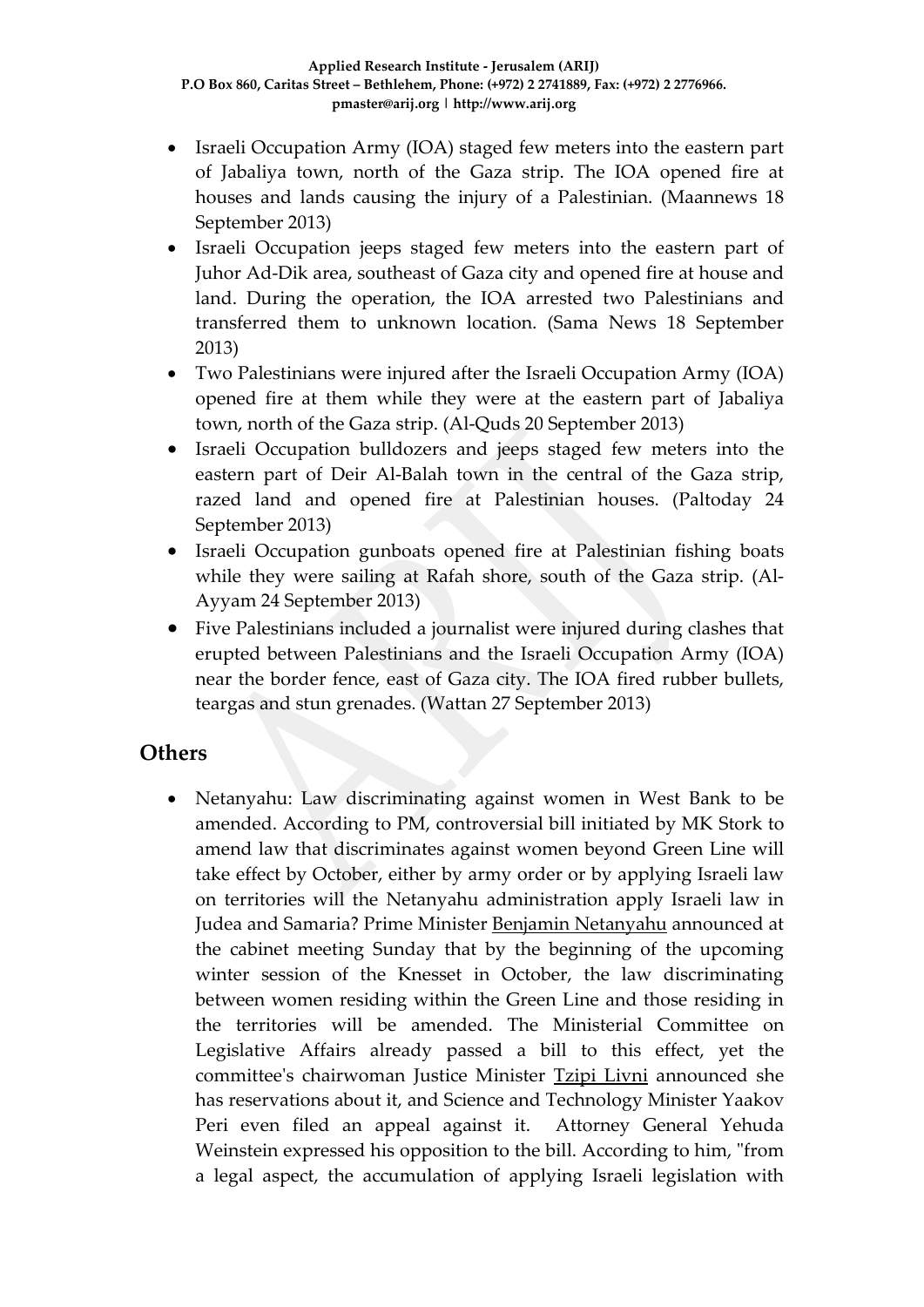territorial nature in this area could have international legal implications. In this context, the promotion of such proposals will have wide implications." Effectively, Weinstein explained that these actions signify annexation, which is not acceptable in international public opinion. Weinstein added that his stance in regards to the appeal is that "it should be accepted legally and the bill should be opposed. There is urgency in regulating the legal situation in Judea and Samaria. As was first reported by Ynet, a legal flaw exposes women who reside beyond the Green Line for dismissal from work in case of pregnancy and other events that involve women and mothers. According to the prime minister's statement, the amendment to the law will be carried out either by an order issued by the [IDF](http://www.ynetnews.com/articles/0,7340,L-4117583,00.html) Central Command chief, who is sovereign in terms of law and regulations in the territories, or through Knesset legislation that will correct the discrimination between women on different sides of the Green Line. In case of legislation that will be enforced in the territories, it will be a precedent since until now, the residents of Judea and Samaria were subject to the laws of the military administration. As reported on Ynet, about six months ago, Knesset Member Orit Strok [\(Habayit Hayehudi\)](http://www.ynetnews.com/articles/0,7340,L-3666222,00.html) submitted an amendment to the law, after it became clear that women residing in settlements and in Palestinian cities do not have Israeli labor laws applied to them. One of the women, who turned to the Industry, Trade and Labor Ministry for help after being fired for being pregnant, was told that the ministry is not authorized to help her since she lives in the West Bank. Subsequently, a special session of the Knesset committees was convened, in which the law's discrimination was examined. The prime minister is expected to announce Sunday that the matter should be dealt with within the month. According to Netanyahu, "the citizens of Israel, including those who reside in Judea and Samaria, deserve to have equal rights, and I am committed to that." He also ordered further examination of labor law differences between Israelis residing in the territories and those who live within Israeli borders. [\(Ynetnews](http://www.ynetnews.com/articles/0,7340,L-4424985,00.html) 1 September 2013)

• Rosh Hashana Eve: 8.081 million Israelis. Some 75.1% of population Jews, 20.7% Arabs, 4.2% defined as 'other.' Past year saw 160,749 babies born; 127,052 Israelis wed, 29,616 divorced. The country grew by about 148,000 inhabitants: On New Year's Eve 5773, Israel's population stands at 8.081 million people – approximately 6.066 million of them Jews, 1.67 million Arabs and some 345,000 defined as "other." This according to data from the Central Bureau of Statistics, published on Monday. On the eve of Rosh Hashana 5773, there are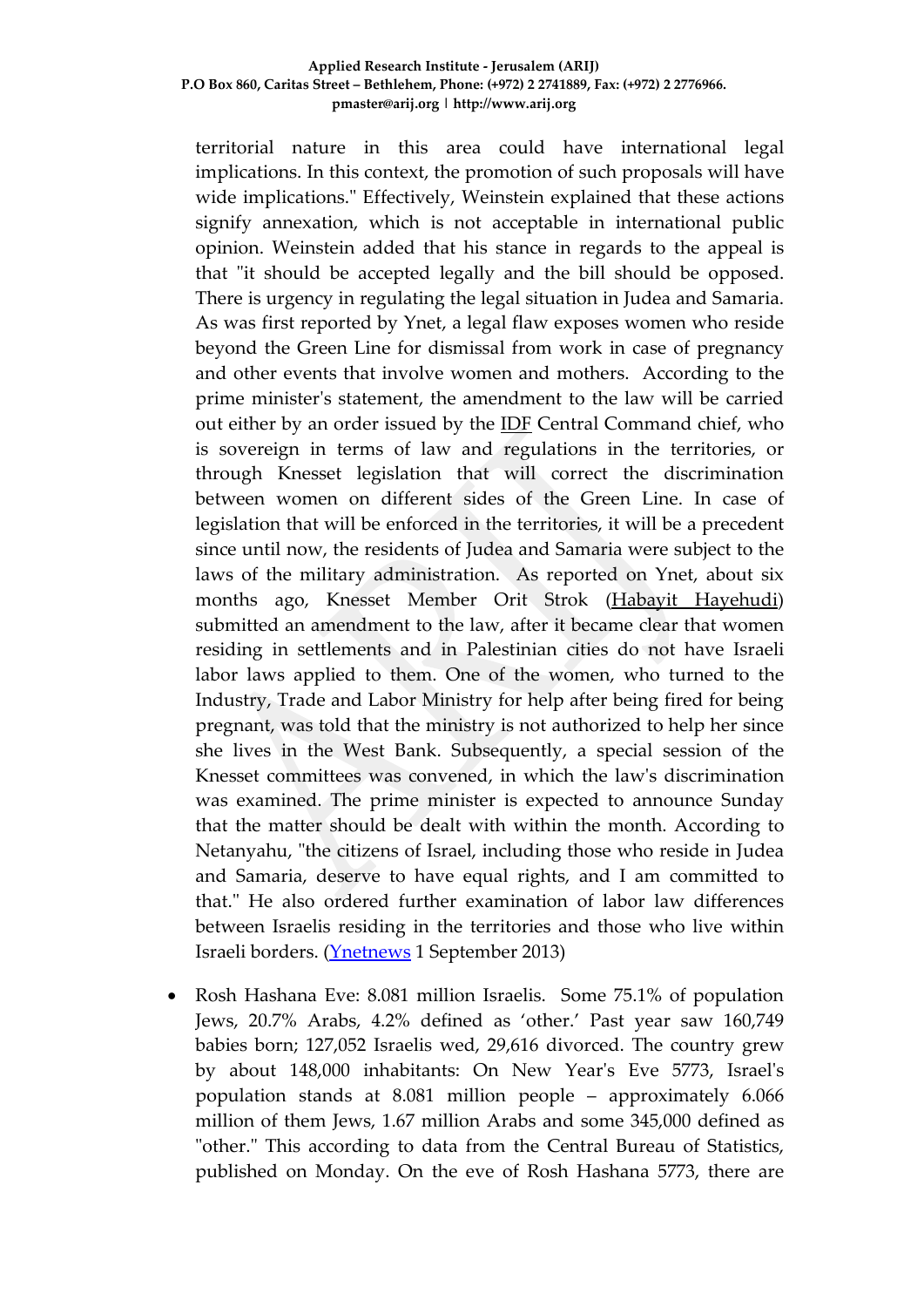7.9332 million Israelis living in the country, the year before – in 5772 – there were 7.7974 million Israelis. The data indicate that 75.1% of the population are Jews, 20.7% are Arab; and 4.2% are "others," which include Christian Arabs, other religions and those listed with no religious affiliation at the Interior Ministry. Since Rosh Hashana in the previous year, the CBS reported that Israel's population grew by 1.8%, a figure similar to previous years. Data from the Population, Immigration and Border Authority shows that over the past year, 160,749 babies were born – 82,437 boys and 78,312 girls. The most popular names were Itay, Daniel, Ori, Yosef, and Noam for boys; Noa, Shira, Tamar, Talia and Yael for girls. The number of new immigrants, according to the Immigration Authority at the Interior Ministry was 16,968. The survey also shows that through the year's end, 127,052 Israelis wed and 29,616 divorced. According to the Immigration Authority, there are 8,730,562 registered Israelis in total. The gap in numbers between those of the CBS and the Interior Ministry is most likely due to Israelis currently living abroad, who are counted in Interior Ministry data, but are not included in CBS statistics. [\(Ynetnews](http://www.ynetnews.com/articles/0,7340,L-4425333,00.html) 2 September 2013)

• Danon Warns Netanyahu over 'Peace' Deal. Deputy Defense Minister says whoever presents an "interim agreement" with the PA does not belong in Likud. The staunch Land of Israel advocates in Likud's ranks are worried by Prime Minister Binyamin Netanyahu's attempts to reach an interim agreement with the Palestinian Authority, in which a Palestinian state will be established within temporary borders. *Channel 2* reported Monday evening that in a closed meeting of Likud members that included Knesset Speaker Yuli Edelstein, Deputy Defense Minister Danny Danon sharply attacked the idea of an interim state, and warned the prime minister against bringing it to the government's approval. "What will happen if, G-d forbid, the negotiations lead to an agreement, and the prime minister will bring the agreement to the government? They are talking about an interim agreement," he said. "If an accord like that is presented, the Likud movement must tell whoever is advancing such an arrangement: 'you do not belong in Likud.'" "These days, the 20th anniversary of the Oslo Accords is being marked and, rather than admitting failure, the Oslo gang is trying to lead to an interim arrangement in which the State of Israel will give away the majority of its assets and will not receive anything in return," added Danon. "Such an arrangement contrary to the DNA of the Likud and the national camp and anyone who supports it - his place will not be in the Likud," he said. Last week, Danon said that he is "very disturbed" by the diplomatic efforts: "I look at the diplomatic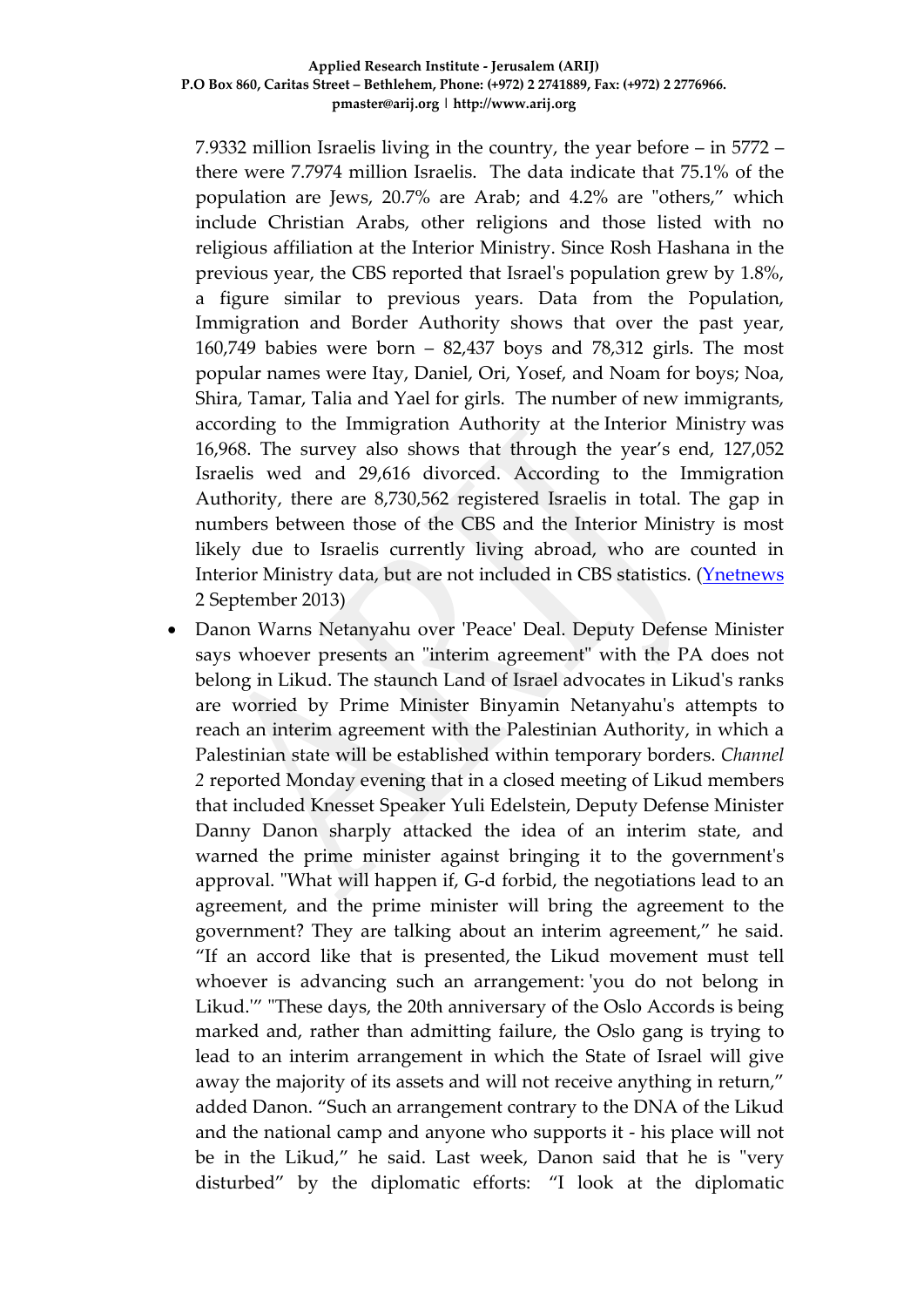negotiations team and I ask myself, who represents the interests of the state of Israel in the negotiations? Who represents the national camp? I respect Livni but she does not represent the national camp. She does not represent the settlers and their numerous supporters. I am very concerned by the fact that the team of Martin Indyk, Tzipi Livni and [PA negotiator Saeb] Erekat is leading us to the days of [Ehud] Olmert and the dividing of Jerusalem, to an agreement that speaks of a retreat from most of the territory in Judea and Samaria." "There is no doubt that if negotiations ripen to an agreement by Minister Tzipi Livni and the Israeli government to surrender, the Likud movement will be put to the test, and Likud ministers will have to take a stand and decide if they are loyal to the Likud's path or if they choose to be led by Tzipi Livni, and – in this case – the prime minister. It is my understanding that we are not there and my hope that we will not be there." (Israel [National News](http://www.israelnationalnews.com/News/News.aspx/171557) 3 September 2013)

• 'You can't be an Occupier in Your Own Home'. In candid TV interview, Bayit Yehudi head says the lesson from world inaction on Syria is that Israel can only trust G-d and its own might. In a wide-ranging 30 minute interview with Nehama Duek, Bennett firmly rebuffed her contention that Israel is an occupying power in Judea and Samaria. "We are not occupiers. You cannot be an occupier in your own home. Internalize this, Nehama. We are not controlling them, they have been ruling themselves for a long time." "In Lebanon, in Syria, in Egypt, everything is in chaos. The only stable place is here, in our land. We have stability and quiet thanks to the IDF, from the fact that we are present in Judea and Samaria and that we live there. The same geniuses who told us that if we give Syria the Golan Heights we will have peace, are now telling us that we have to hand over Judea and Samaria. I don't accept this." When Bennett described his proposal for applying Israeli sovereignty on parts of Judea and Samaria – Duek protested that the Palestinians want a state. "Okay," he said. "And I want to live. What takes precedence? My will to live? My wanting that my four children survive – or their will to have a state and an army that will annihilate me? What can I do? Even though they'd really love to annihilate me, they have no partner in this. I have this bug in my system – I love to live in my country." During the interview, Bennett spoke about national unity, saying that part of his political mission is to unite different streams in the nation, and "to lower tensions." On August 22, Bennett had a similar message for the public regarding the Syria gas attack: "Seventy years ago, when they annihilated children and babies, the world was silent," he wrote. "The internet and television stations are not moving the world out of its complacency.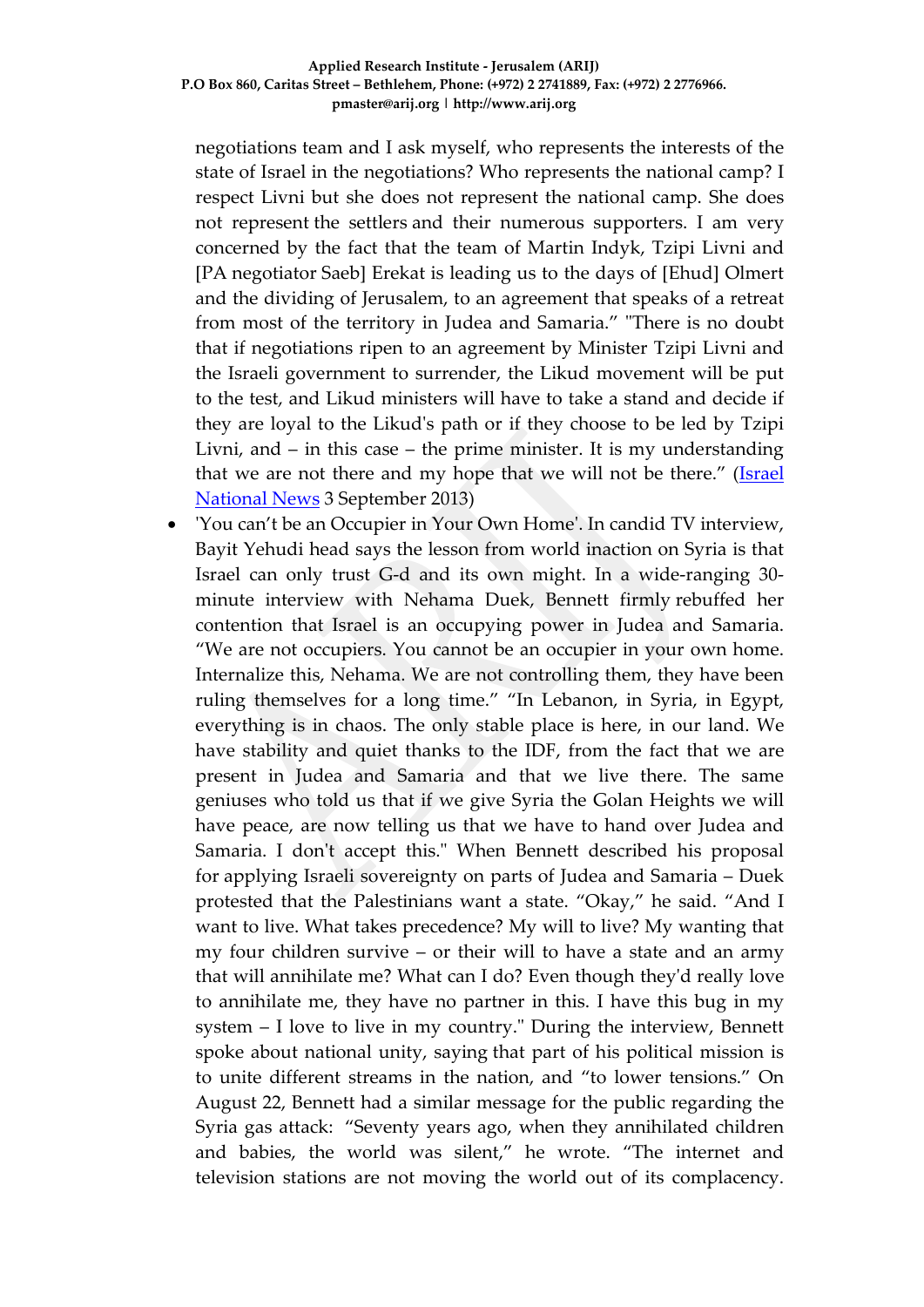Images of mass graves and piles of children cannot pass in silence." "A child is a child is a child," he stated. "And don't tell me '[it's just] Arabs killing Arabs.' I will not be silent." [\(Israel National News](http://www.israelnationalnews.com/News/News.aspx/171574) 3 September 2013)

• Ya'alon: Settlement evacuations not part of new talks with Palestinians. Defense Minister says renewed negotiations "are not dealing with the evacuation of [West Bank] settlements." The renewed Israeli Palestinian negotiations "are not dealing with the evacuation of [West Bank] settlements," Defense Minister Moshe Ya'alon said Tuesday evening at a Rosh Hashana toast in Samaria with settler leaders. The Samaria Regional Council relayed his words to the media. According to the council, Ya'alon questioned the assumption that in exchange for the word peace, Israel would relinquish territory. He added that the settlements in Judea and Samaria were important to the home-front defense of the nation and therefore needed to be strengthened and developed. Meanwhile Tuesday, Avi Ro'eh, who heads the Council of Jewish Communities of Judea, Samaria and the Gaza Strip, stated that renewed peace talks could only lead to a Palestinian state with temporary borders and would not end in a final-status agreement. "Our fear is of an interim agreement under American pressure whose central point's will be Israeli recognition of a Palestinian state with temporary borders, and a decision to hand over sections of Area C to the Palestinians," Ro'eh said on Tuesday in a rare press conference. "This can only harm Israel," he contended. "It won't improve our standing in Europe or in other areas." He was standing in the newly inaugurated visitor center at the biblical archeological tourist site on the edge of the Shiloh settlement, in the West Bank's Binyamin region. The round, glass paned room in which he spoke gave a panoramic view of the West Bank hills with their olive trees and terraced stone walls. Ro'eh accused the United States of pushing for renewed talks so it could chalk up one success in a region where it had suffered one failure after another. "There won't be a final status agreement, because the Palestinians do not know how to give; only to take," he went on, declaring that "two states for two peoples won't happen here." He added that what was needed instead was a process that would enable Israelis and Palestinians to have good relations. In light of what is happening in other countries in the region, he said, "the Palestinians here are living in Eden." Israel takes care of their security, and there is local autonomy over 90 percent of their daily lives, he pointed out. He expressed hope that in the coming year, the building of new homes for Judea and Samaria residents would continue. Under Ya'alon, the ministry has been supportive of building projects for the settlements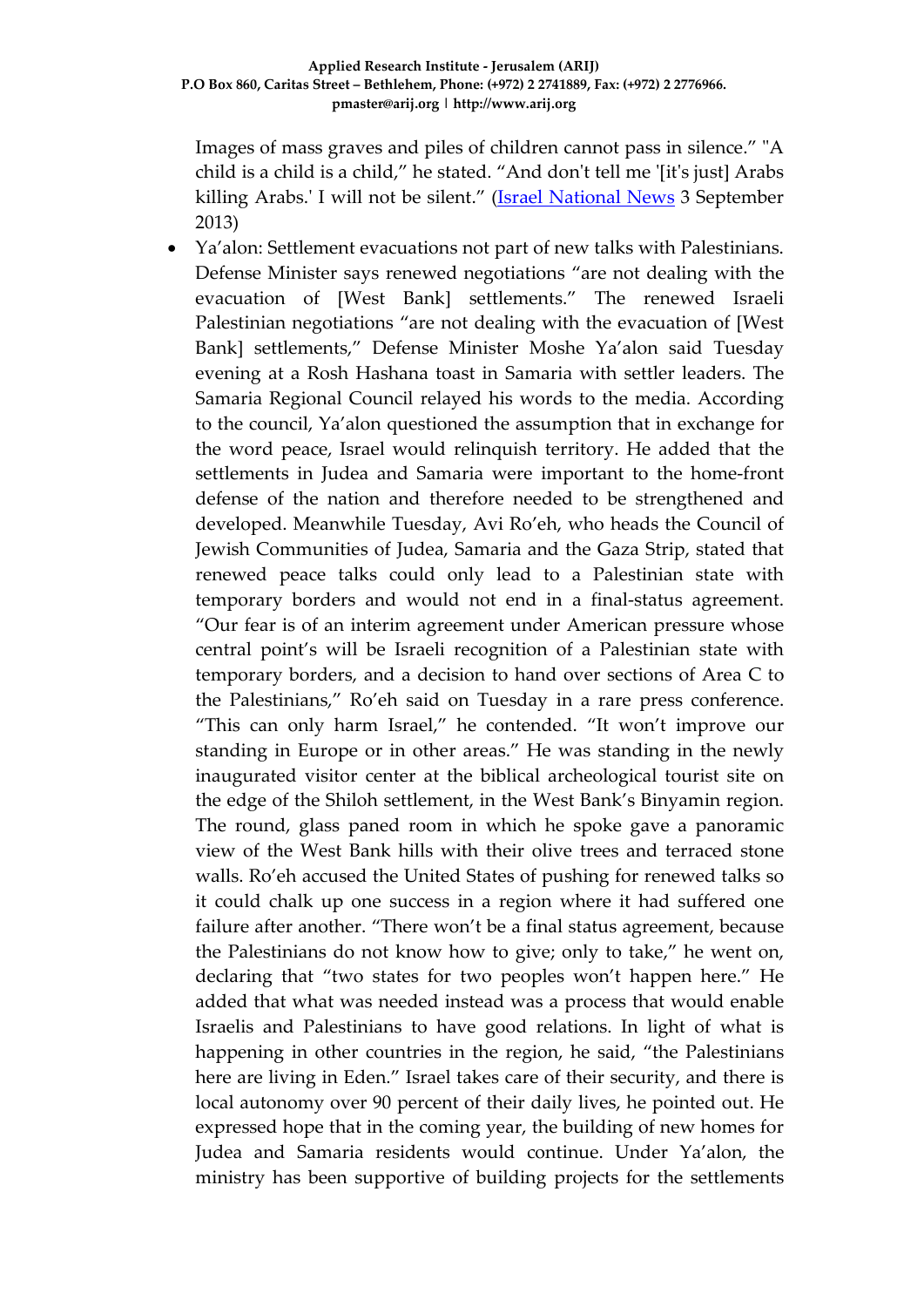and has helped to advance them, he added. With respect to the Amona outpost, which is under threat of demolition and against which there is a case in the High Court of Justice and the Jerusalem Magistrate's Court, Ro'eh said he believed the community would not be destroyed. He explained that in one way or another, the community would eventually receive authorization. In the worst-case scenario, he said, homes would be moved from private Palestinian property to purchased lots, so the community could remain on its hilltop. "The settlement enterprise won't rise and fall on the issue of Amona," said Ro'eh, even though he understood the pain of the families whose homes might be destroyed by a court order. He said he intended to respect the final will of the court. The best option in cases such as Amona is to compensate Palestinians on whose property Jewish homes have been built, he said. [\(JPOST](http://www.jpost.com/Defense/Yaalon-Settlement-evacuations-not-part-of-new-talks-with-Palestinians-325249) 4 September 2013)

- Jewish Public Radio published a report on the progress of the Israeli-Palestinian negotiations and the possibility of long-term success, and the signing of agreements between the two sides under the auspices of the U.S.. Focused radio in its report that the Israeli delegation to the current refusal to recognize all the agreements that took place between Palestinian President Mahmoud Abbas and former Israeli Prime Minister "Ehud Olmert" on land, where the Israeli side, his Palestinian counterpart that the agenda earlier about the exchange of territory is void where they will be put up new agreements. According to sources, "Olmert" has agreed with President Mahmoud Abbas, previously unknown to withdraw from all the 67 territories with a limited exchange of Lands, where Olmert put up 6 percent "of the exchange of territory" and the Palestinians offered 1.9 percent. " (IBA 7 September 2013)
- Enforcer of West Bank building laws promoting development in his settlement. Rami Ziv ranks high in administration behind demolition orders for illegal West Bank homes - but meanwhile he's been seeking sweetheart terms for homes built in his own settlement. As the deputy head of a Civil Administration unit responsible for cracking down on illegal construction in the West Bank, Rami Ziv has often seen Israeli settlers protesting outside his home because of demolition orders his unit had issued. Yet while he was issuing demolition orders by day, Ziv was at one point meeting by night with representatives of Amana the company that builds housing for settlements - in an effort to win good terms for construction in his own settlement, Peduel. Across from the negotiating table at these meetings sat Ze'ev Hever, the secretary general of Amana, or his representatives. Hever's connections go way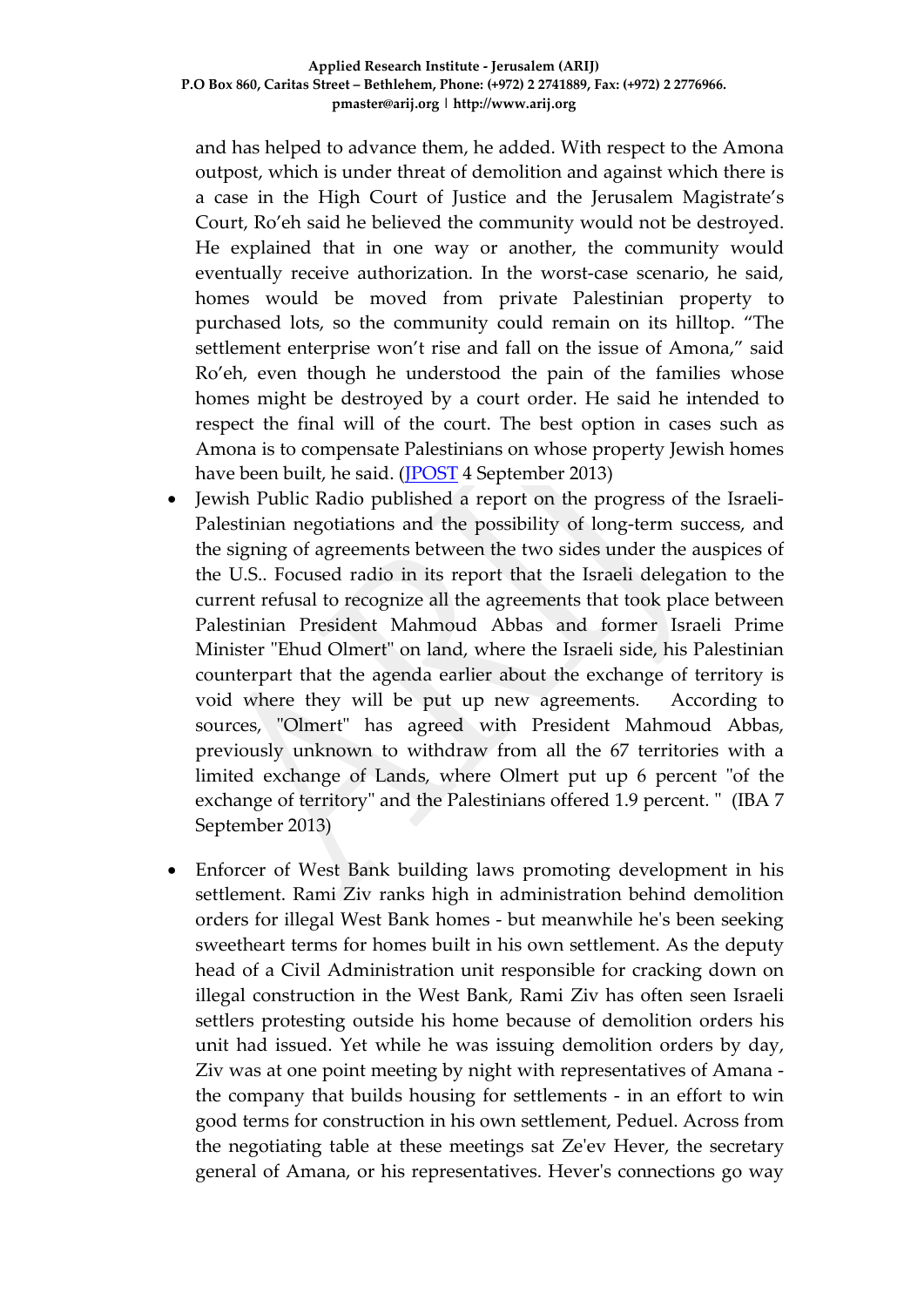beyond Rami Ziv. Defense Minister Moshe Ya'alon's door is open to him, as is that of Justice Minister Tzipi Livni and various senior officials in the Civil Administration. The relationship between Hever and Ziv, who are ostensibly on opposite sides of settlement construction (with Hever building and Ziv tearing down) is just one example of the intricate links and conflicts of interest that exist between the settlement enterprise and the state apparatus that is supposed to keep it in check. Those relationships don't appear to be disintegrating with the changing of the guard at the Civil Administration. When Brig. Gen. Moti Almoz was replaced as its head by Brig. Gen. David Menachem last week, Hever was very much in the fray, bringing Almoz a gift from the chain bookstore Tzomet Sfarim and huddling for an extended conversation with Maj. Gen. Eitan Dangot, the army's coordinator of government activities in the territories. The last state comptroller's report on the issue, which charged that people are pretty much doing whatever they want when it comes to settlement construction, doesn't seem to have made much of a dent. As for Ziv, he is a veteran Civil Administration inspector and has been in his current post as deputy head of enforcement monitoring in the West Bank for three years. He was the first to document the construction of the Migron and Amona outposts, which were the sites of serious clashes between pro-settlement protesters and security officials evacuating those areas. The demonstrations outside his home have taken place in the last few years, because of demolition orders he has issued. At the same time, Ziv believes in the ideology of Jewish settlement of the West Bank and acts on that belief. In 1984 he helped found the settlement of Yitzhar, near Nablus, and has since moved to the settlement of Peduel, where he lives now. One of his neighbors there is Bentzi Lieberman, the former head of the Yesha Council of settlements who is currently chairman of the Israel Lands Administration. Ziv is considered an honest and brave inspector, but also one who is cautious about damaging his relationships with friends who live on other settlements. In a May article, this newspaper reported that as part of a 2007 police investigation of Amana, which is essentially the construction arm of the Yesha Council, Ziv traveled with police investigators to point out illegal Amana buildings in Psagot but asked them to wait until he wasn't with them before they photographed the buildings, so as not to damage his relationship with his contacts on the settlement. He also refused a police request to provide an official description of the process by which the buildings he pointed out were constructed illegally. Ziv said that at the point it was unnecessary. In his own settlement of Peduel, Ziv is a dominant figure. He used to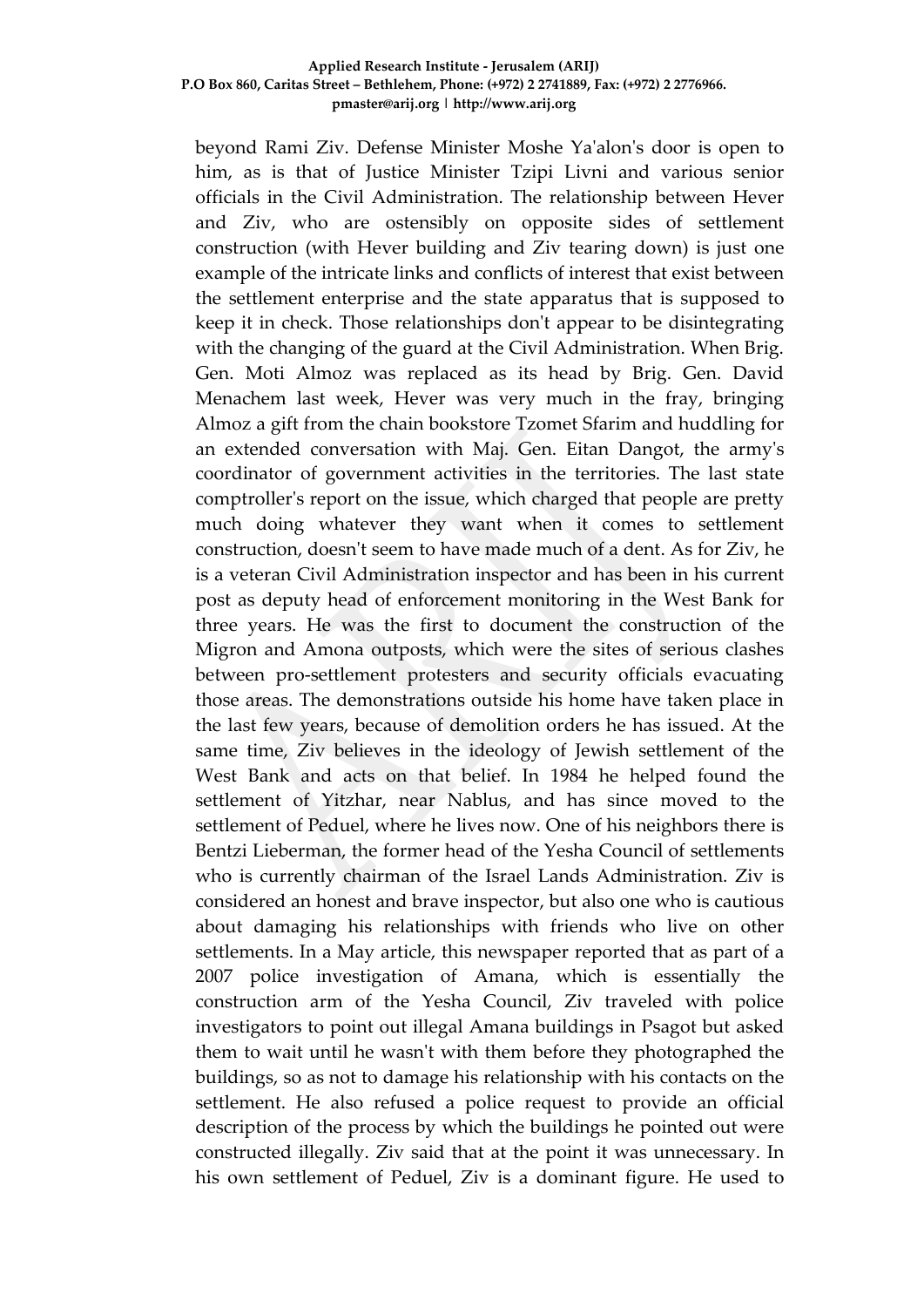head Peduel's construction committee, but in 2010 became a rank-andfile member of the committee rather than its chairman. His role on the committee comes despite the fact that, in his capacity as deputy head of the Civil Administration housing enforcement unit, he is the superior of the official who inspects the housing in Peduel that Ziv is promoting (though it must be said that, so far at least, all construction in Peduel is legal). [\(Haaretz](http://www.haaretz.com/news/diplomacy-defense/.premium-1.545770) 8 September 2013)

• Settler leaders rally against Palestinian state with interim borders. Organizers plan rally after receiving what they believed to be credible information that such a plan was in works. As they gathered Sunday in front of the Prime Minister's Office in Jerusalem, settler leaders rallied against the possible creation of a Palestinian state with interim borders that could include the evacuation of some West Bank settlements. They spontaneously organized the rally late Saturday night after receiving what they believed to be credible information that such a plan was in the works. Palestinians in the last few days have also spoken out against the possibility of an interim state. "There is only a slim chance that we will come to a final status solution [from these negotiations]," said Construction and Housing Minister Uri Ariel (Bayit Yehudi) as he spoke to reporters at the tail end of the protest, which did not draw more than several dozen people. The only result that could emerge from the renewed talks between Israel and the Palestinians is an interim Palestinian state, Ariel said. He feared, he said, that the Israeli public would support such a solution because it would seem palatable to them. Settler leaders and right wing politicians are particularly worried that the plan could include the evacuation of some West Bank settlements. Ariel said he did not want to see a repeat of the 2005 Disengagement plan in which Jewish communities were evacuated. "We have a difficult history with this topic and we do not want to repeat it," Ariel said. The Bayit Yehudi party had agreed to the negotiations; the issue was not the talks, but rather the topic of conversation between the two sides, he explained. "We oppose the expulsion of Jews," Ariel stated. He warned that the time to work against any agreement that might be reached in the negotiations was now, before a plan was formed and not after it was announced. "Now is the time to make a difference. We will work to strengthen the settlement enterprise and to build in Judea and Samaria and in Jerusalem," Ariel said. His party head, Economy and Trade Minister Naftali Bennett, stopped by but did not address the small protest. Avi Ro'eh, who heads the Council of Jewish Communities of Judea, Samaria and the Gaza Strip, said that in light of the chaos in the surrounding Arab nations, it was illogical to consider creating another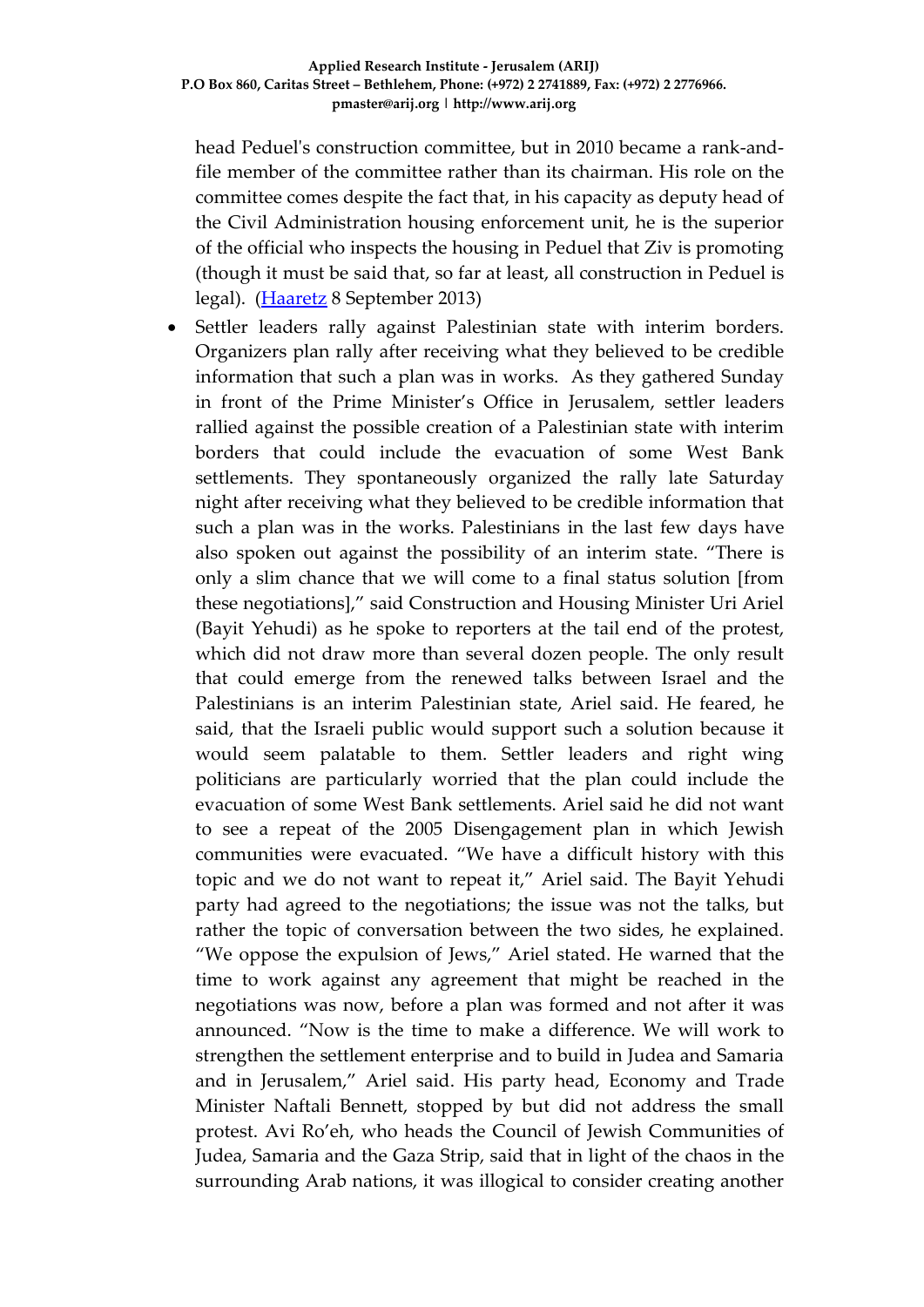one. Add in US President Barack Obama's retreat from attacking Syria even though it crossed red lines set by the US with regard to a chemical weapons attack, he pointed out. "It shows that we can't trust anyone but ourselves," Ro'eh said. "The prime minister's solution of two states for two people is unrealistic, incorrect and dangerous for the state of Israel and its future," Ro'eh stated. He imagined a scenario in which Netanyahu would agree to a Palestinian state in Judea and Samaria. "We are trying to explain why it's not right to create a Palestinian state," he said. "We have come to ring the alarm bell," added Samaria Regional Council head Gershon Mesika. [\(JPOST](http://www.jpost.com/Diplomacy-and-Politics/Settler-leaders-rally-against-Palestinian-state-with-interim-borders-325533) 8 September 2013)

• Document confirms World Zionist Organization allocates land to settlers in Jordan valley. Government coordinator in the territories confirms: Settlers farming over a thousand acres of lands belonging to absentee owners in Jordan Valley. An internal Civil Administration document confirms a [Haaretz report](http://w.haaretz.com/news/diplomacy-defense/palestinian-owners-barred-from-jordan-valley-land-while-israeli-farmers-profit.premium-1.491546) that the World Zionist Organization has allocated to settlers in the Jordan Valley more than 5,000 dunams (1,235 acres) of private Palestinian land located east of the border fence, namely, between that fence and the actual border with the Kingdom of Jordan. This area between the border fence and the actual border  $-$  the Jordan River  $-$  is a closed military zone that in some places is two kilometers wide. A military order prevents the Palestinian owners from accessing their lands in this area. On the other hand, Jewish settlers are allowed to farm the lands. In January, Haaretz [reported](http://www.haaretz.com/news/diplomacy-defense/palestinian-owners-barred-from-jordan-valley-land-while-israeli-farmers-profit.premium-1.491546) that under the aegis of this order, the WZO had allocated to settlers in the Jordan Valley over 5,000 dunums of private Palestinian lands. Following this report, the Civil Administration began to investigate how this situation had come about and how much land had been allocated in this manner. The documents that have come into the possession of Haaretz indicate that following the June 1967 Six-Day War and after the border fence was completed, Palestinians continued to farm their lands located close to the border. But following a number of incidents in which Palestinian farmers in this area helped infiltrators to cross the border into Israeli-controlled territory; the entire area was declared a military zone. Several Palestinians who owned plots in the area submitted applications requesting permission to farm their lands; however, their requests were denied. In 1979, the WZO's Settlement Division submitted a request for the cultivation of these lands "in light of the shortage of farmland in the Jordan Valley, a shortage that is preventing the expansion of existing communities and the establishment of new ones." During the first government headed by Menachem Begin, the Ministerial Committee on Security Affairs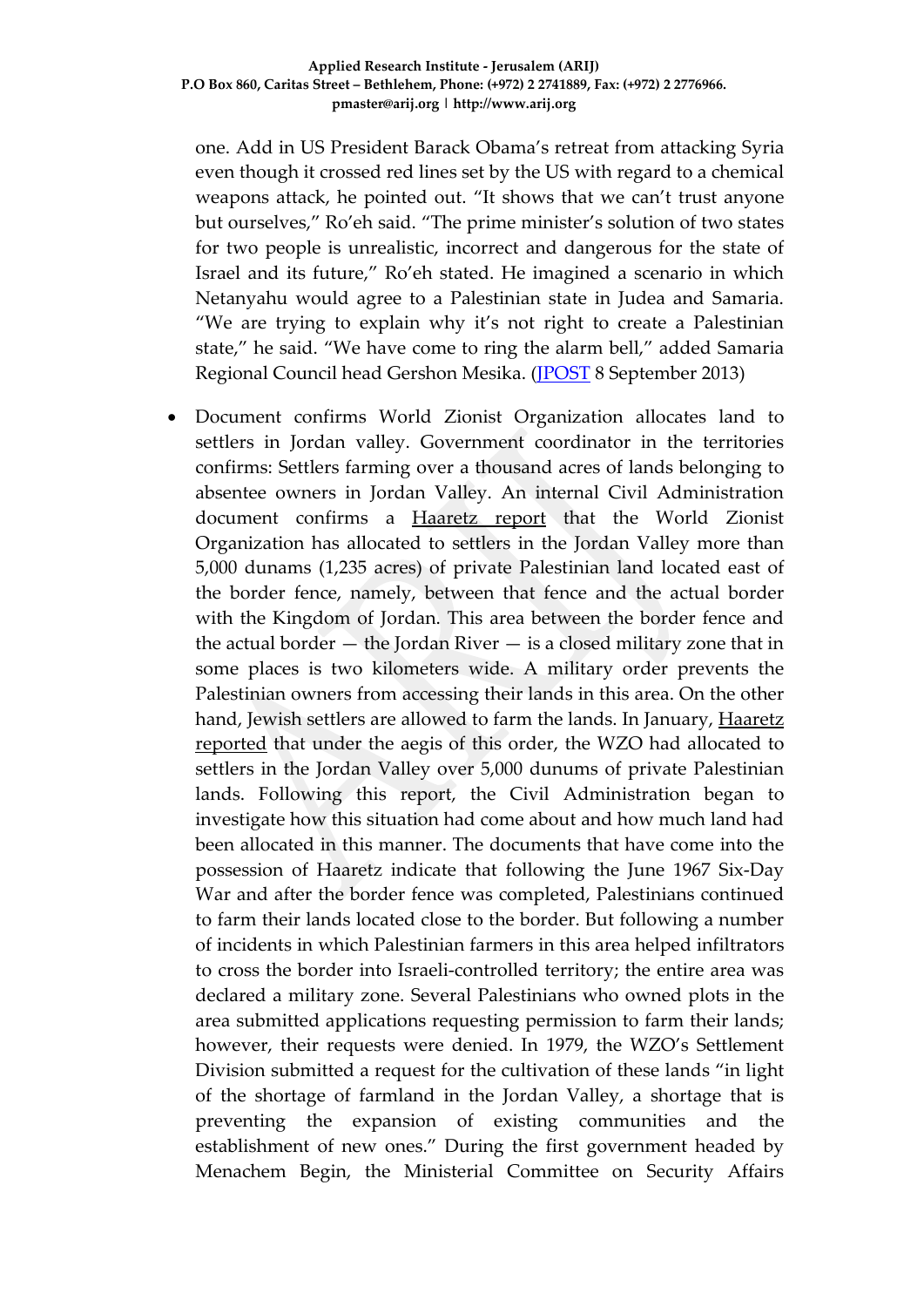authorized the cultivation of state lands or lands belonging to absentee owners. In the wake of the committee's decision, the Israel Defense Forces cleared the mines in this area. Plia Albeck, who directed the Civil Department of the State Prosecutor's Office for 24 years and maintained close ties with rightist circles, issued a number of statements of professional opinion. In light of the statements she issued, the WZO was authorized to allocate some 75,000 dunams (18,750 acres) of land for farming purposes. Senior military officials, including then-GOC Central Command, Major General Amram Mitzna, approved the allocation of land for cultivation on condition that the farmers had served in the army and were permitted to bear firearms, and on condition that Palestinians would not farm the lands in their stead. It should be pointed out here that, despite the peace settlement Israel signed with Jordan in 1994, these guidelines were not reviewed and remain in effect to this day. The Civil Administration subsequently signed three agreements with the WZO, allocating to the latter organization some 29,000 dunums (7,250 acres) for farming purposes. An examination conducted by the Civil Administration shows that a total of 8,565 dunums (2,116 acres) are cultivated beyond the border fence; of these, 4,765 dunums (1,177 acres) are Palestinian lands, 578 dunums (143 acres) are privately owned and another 3,222 dunums (796 acres) are state lands. Discussions have recently been held in the Civil Administration and in the office of the coordinator of government activities in the territories on this matter. It is a complex legal issue, because the settlers farming these lands are not trespassers but are persons who were legally allocated the lands by the WZO. On the other hand, the lands also legally belong to their Palestinian owners. The coordinator of government activities in the territories, Maj. Gen. Eitan Dangot, has instructed that all Palestinians who request compensation for the lands they cannot farm should be compensated by the Civil Administration. A Civil Administration official has told Haaretz that the Civil Administration has no intention of initiating any action with regard to this matter. "If someone submits a petition to the Supreme Court in its capacity as the High Court of Justice, requesting that his lands be returned to him, we will have to decide what to do," the official said. [\(Haaretz](http://www.haaretz.com/news/diplomacy-defense/1.545856) 9 September 2013)

• Without fear of evacuation: jump in housing prices in Samaria. Mountain settlements residents jumping on every home available and prices are rising by tens of percent. Fear of a future agreement? "We'll stay here for another 20 years". Settlement houses in the mountain of Samaria, the future is estimated to remain outside of any map of the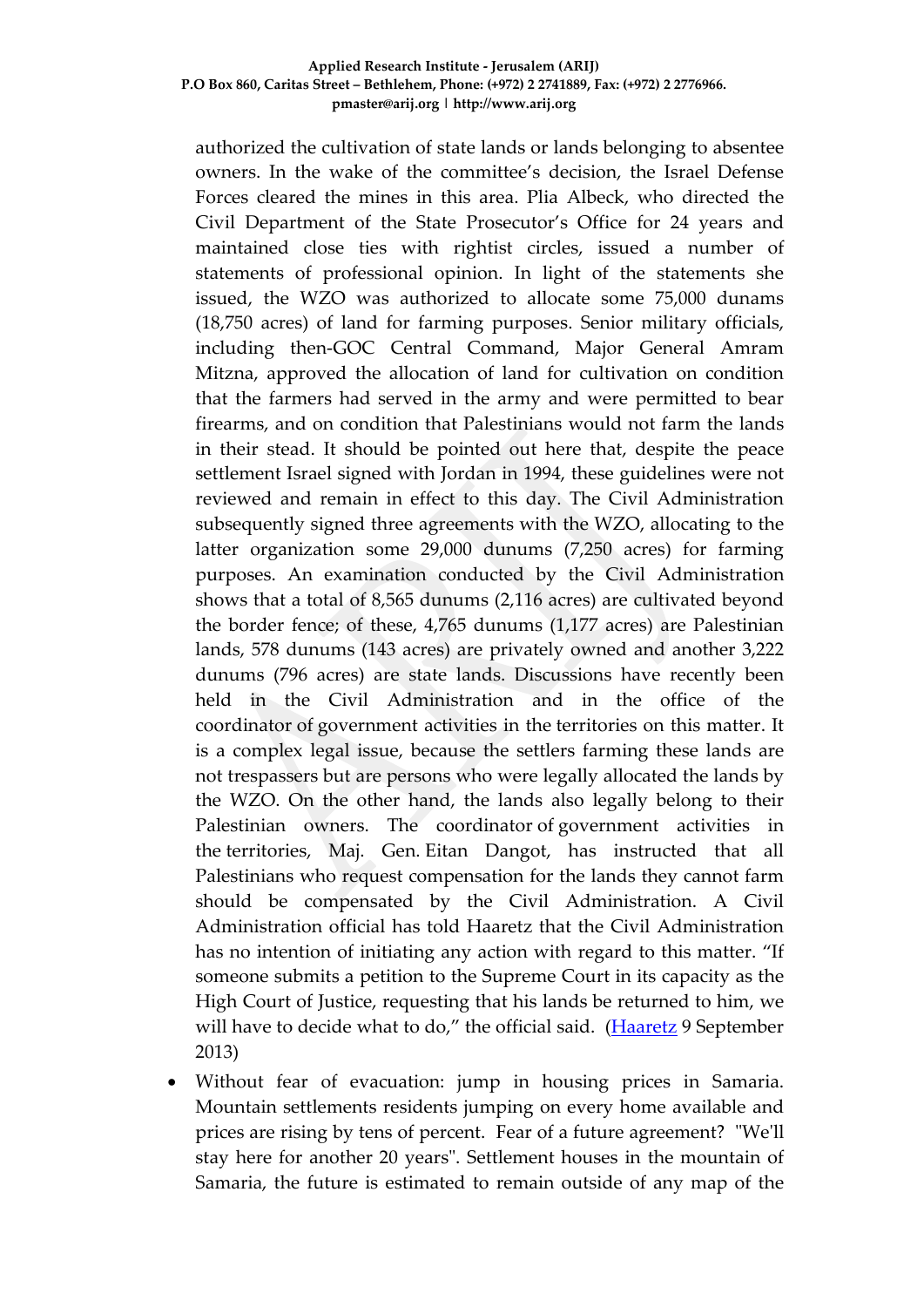political settlement between Israel and the Palestinians will crystallize, enjoy now, when negotiations are taking place, in peak demand. Figures indicate tens of percent surges in housing prices in the area. These settlements around the city of Nablus, outside the settlement blocs, including four relatively isolated communities: Yitzhar, Har Bracha, Itamar and Elon Moreh. In the past it was possible to reach these communities from the north and traffic them to the Emek Hefer Area and Sharon was comfortable, but since the Oslo Accords access to communities is just south from the junction connector road apple or ancient settlement. But despite the geographical isolation and despite the assumption that remain under Israeli control, the data collected Shomron Regional Council reveal that the pace of construction on the mountain does not achieve the demand and therefore prices soar. For example, the area 110 square meters in the settlement of Yitzhar, recently sold 690 thousand shekels. Similar house sold in 2011 -535 thousand shekels only. Comes a leap of 28 percent in two years Nearby settlement of Har Bracha sold a similar situation. In 2011 was sold in four-room apartment Two - Family 450 thousand shekels. Similar homes recently sold NIS 650 thousand (an increase of 44 percent). And despite rising prices, the inventory of apartments sold out and now do not get them. Itamar settlement more moderate price increase: in 2012 sold House area 100 sqm for 525 thousand shekels. Now sold a similar house at -570 thousand shekels (an increase of eight percent per year). Settlement of Elon Moreh was an increase of about ten percent Bsntiimm -660 thousand considered a private home in the 140 m in 2011, to -720 thousand shekels similar to today. Bad and Elad Rozenfeld, plus a pair of two, moved to Har Bracha four months ago and now they are looking for a home to purchase in the locality. Bad works of Har Bracha and Elad Tel Aviv, and after experiencing several "stations," the last one Ashkelon, they decided to establish their home instead. "The fact that after four months, I already know I want to stay here all my life shows a lot about this community," says Reut. "Despite all the talk about the future of the mountain, I see myself staying here for at least another 20 years. Therefore we are looking for a great home for these years." The surge in prices does not deter them but the problem is Har Bracha No homes for sale. "Prices rose across the country and it really is a place worth investing in," she says. "There is a community and a lively and even after the price increase is still much saner than anywhere else in the country." Shomron Regional Council head Gershon Mesika mountain resident himself, trying to explain the phenomenon. "This is a combination of a few things coming here expressed," he says. "On one hand, acute housing shortage within the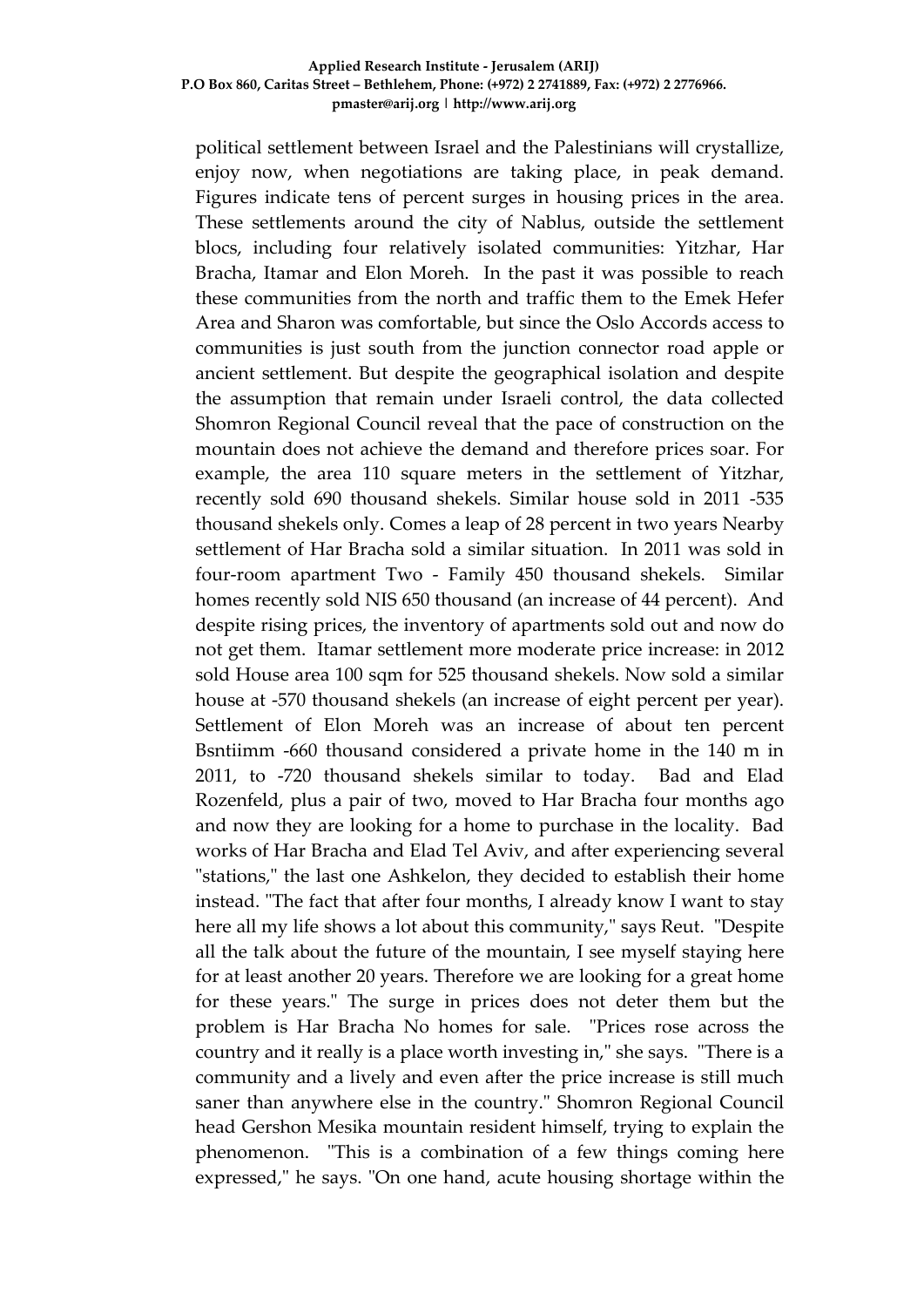Green Line and freeze led to a sharp decline in supply, which inevitably leads to an increase in prices. And on the other hand, was created in the mountain settlement bloc quality geared to the needs of young couples, excellent education and community warm and embracing. I invite all who desired his home with a quality community, near the center of the country, to come and live in Samaria. " [\(Maariv](http://translate.googleusercontent.com/translate_c?depth=1&hl=en&prev=/search%3Fq%3Dmaariv%26biw%3D1366%26bih%3D566&rurl=translate.google.ps&sl=iw&u=http://www.nrg.co.il/online/1/ART2/505/536.html%3Fhp%3D1%26cat%3D402&usg=ALkJrhizdAThSwSzhdKs1gj6WAviqjwzzg) 9 September 2013)

Israel's high court on the Tuesday  $10<sup>th</sup>$  of September 2013, will discuss whether to apply a controversial law in East Jerusalem which would enable the Israeli government to seize private Palestinian property. The Absentees' Property Law (1950) was originally enacted to transfer the property of Palestinian refugees, who had been forcibly displaced in 1948, to the state of Israel. A court hearing on Tuesday will determine whether the law can be applied to property in East Jerusalem which is owned by Palestinians who live in the occupied West Bank. In June, Israeli attorney general Yehuda Weinstein wrote a recommendation to the Israeli government which supported applying the law to Palestinians residing outside of Israel's unilaterally declared Jerusalem boundaries. In effect, the law would mean that Palestinians forced to flee their Jerusalem properties, who now reside in the occupied West Bank, would be considered "absentees," enabling the Israeli government to seize their land. Weintsein will not be present at Tuesday's court session but other officials from his office will attend. Only 13 percent of land in Jerusalem is now accessible to Palestinians, and that percentage would decrease significantly if the Absentees' Property Law is applied to occupied East Jerusalem. The law could be used to take control of private property from Palestinians in the occupied West Bank who live "only meters away from their properties." The Israeli high court may rule that each case be reviewed individually, therefore enabling the Israeli government to apply the law without provoking a strong reaction from the Palestinian Authority or international community. Israel could also claim that the so-called "absentee properties" will be used for public purposes, Tafakji added. Dr. Muatasim An-Nasser, a specialist in political history and Jerusalem, told Ma'an that Israel has been using the Absentees' Property Law to "legalize theft." The law has been used as a pretext to take control of land belonging to Palestinians who were forcibly displaced and sought refuge in other areas of Palestine, or other Arab countries, he added. "The Israeli government decided previously to annex East Jerusalem, but without including its residents. Thus, residency is subject to Israel's mood or is considered an interim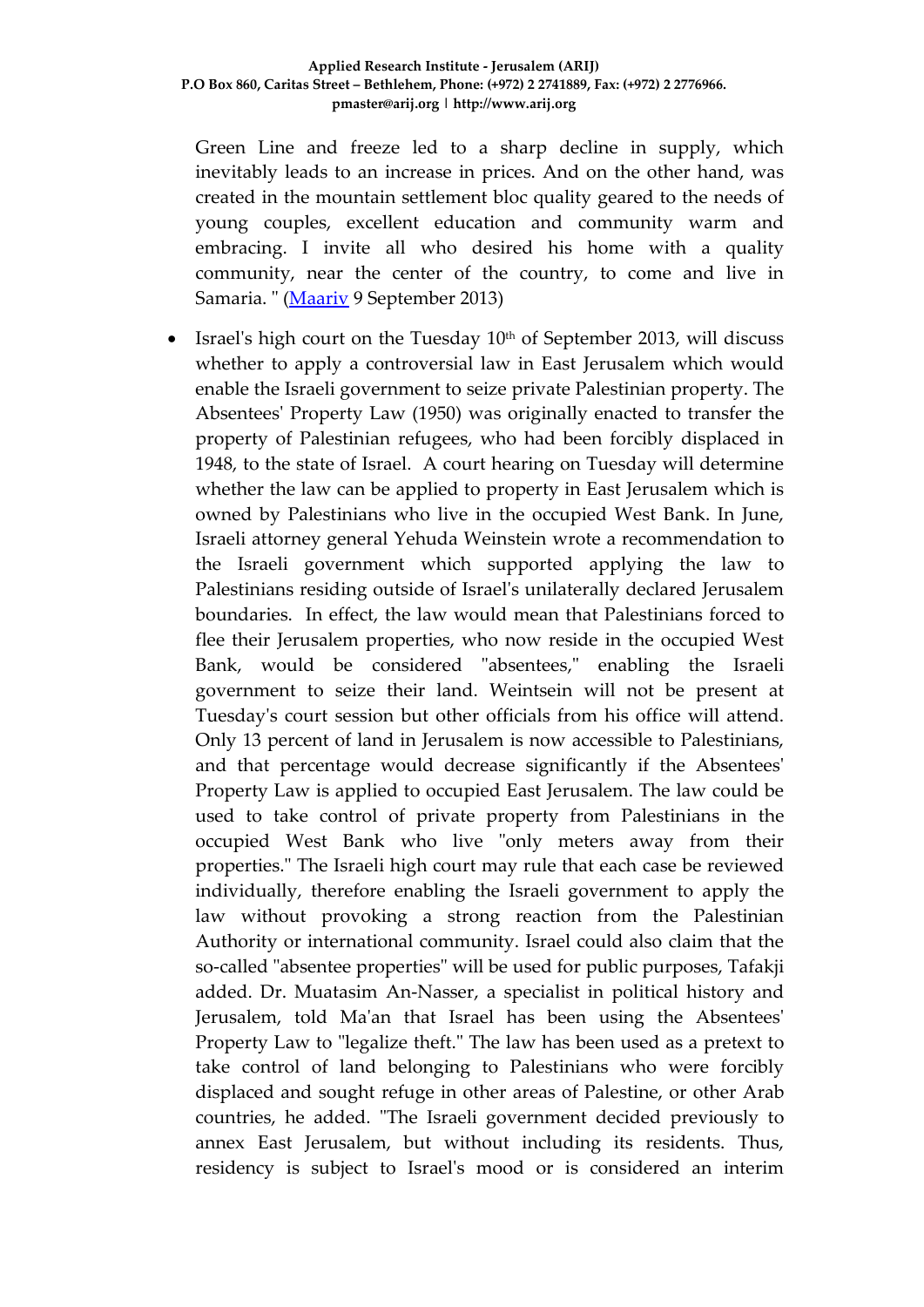residency until all the residents' properties are under Israel's control." Applying the law to East Jerusalem is a clear violation of international law, "which Israel has always violated." (Maannews 10 September 2013)

• Israel's highest academic society: 108 professors, but not a single Arab. The Israel Academy of Sciences and Humanities selects its members from among scholars at the peak of their career, usually when they've passed 60 years old; academy official says: 'Regrettably, the number of Arab scientists... is too small'. The Israel Academy of Sciences and Humanities, which comprises 108 of Israel's most distinguished scholars, doesn't have a single Arab member. The universities employ only a handful of Arab scholars each – between one and five - in the most senior position. "In academia abroad, in the United States for example, they boast of affirmative action in the approach to minorities. In Israel there is no openness or desire to accept the other," says Professor Yousef Jabareen of the Technion. The academy selects its members from among scholars at the peak of their career, usually when they've passed 60 years old. Members include former Supreme Court President Aharon Barak and Nobel Prize winners Yisrael Aumann, Dan Shechtman Aaron Ciechanover. The academy's president is Ruth Arnon. Every year the members are permitted to choose up to five new members in humanities and natural sciences. The chosen few, picked on the recommendation of academy members, are typically the most senior tenured professors in an academic institution. An academy official said there are no Arabs there because "the stratum from which the academy's members are chosen is the senior faculty of academia – leading scientists with achievements and accomplishments." "Regrettably, the number of Arab scientists … is too small in the senior academic staff, from which the most prominent and excellent ones are chosen as academy members," he said. Higher Education Council figures show only 2 percent of the 174 senior staff members of state-funded institutions are Arab. A Haaretz survey of research universities found few Arab scholars in the highest professional level at each university. Hebrew University has two Arab professors at the highest level out of 20 senior faculty members. Ben-Gurion University has 13 Arab professors out of 451, five at the highest level and eight in lower positions. Haifa University has two Arab professors at the highest rung and 10 in lower levels, out of 265 professors. Tel Aviv University officials said there were about 25 senior Arab faculty members there, and at Bar-Ilan University there are two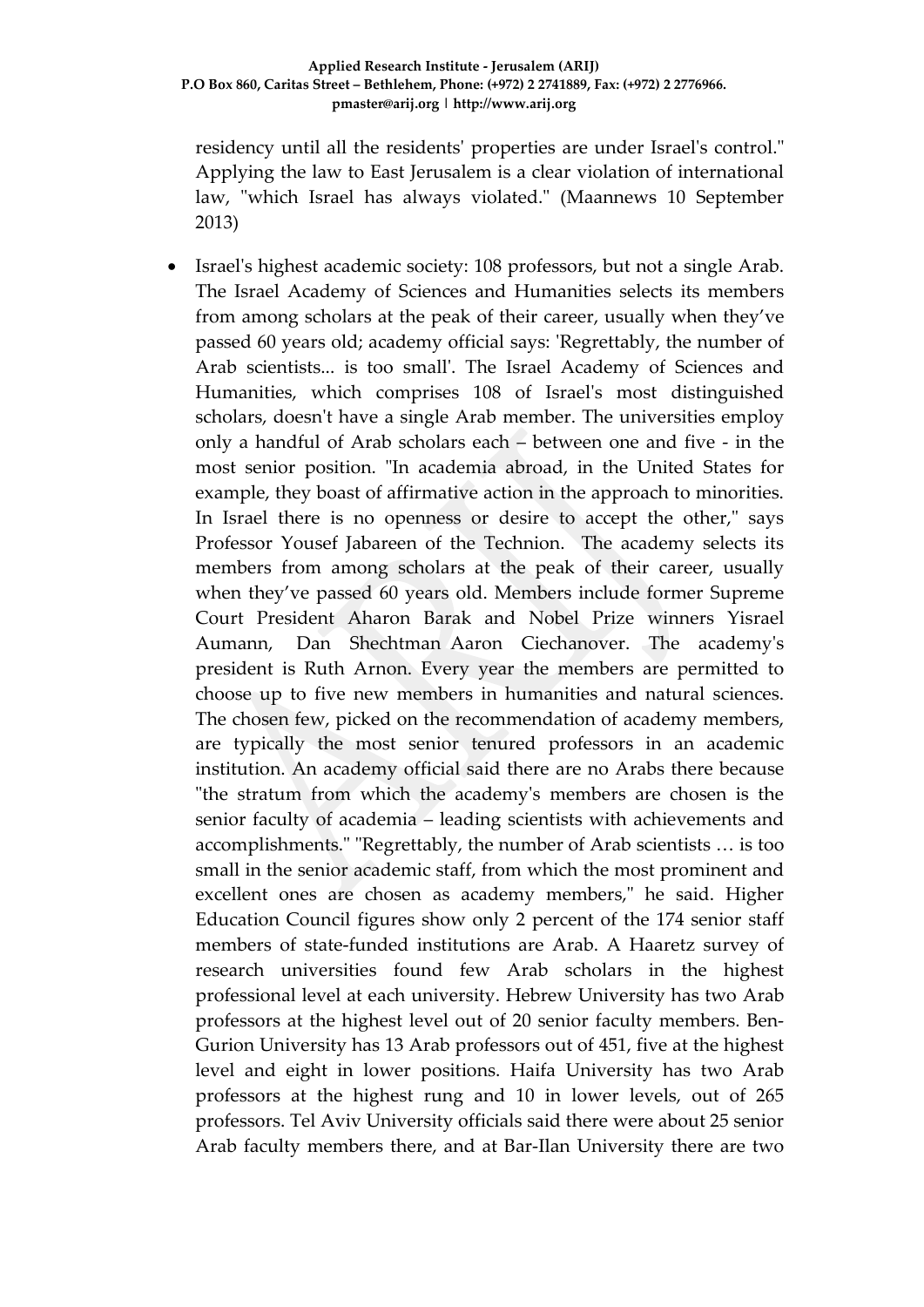senior Arab faculty members. Ariel University's 80 professors include not a single Arab. ([Haaretz](http://www.haaretz.com/news/national/.premium-1.546618) 12 September 2013)

- Security forces on high alert as Israelis mark Yom Kippur. West Bank checkpoints temporarily closed until after Day of Atonement ends; police undertake security measures to safeguard worshipers gathering at Western Wall; train and bus services ceased. Expecting many thousands of Jewish worshipers to gather at the Western Wall in Jerusalem at the start of Yom Kippur Friday evening, police have preemptively undertaken numerous security measures to safeguard them for the duration of the fast, which ends on Saturday evening. Police spokesman Micky Rosenfeld said Thursday that the hundreds of officers, to be stationed in and around the Kotel and the Old City, had been instructed on all security needs and expectations days before. "Israeli police have completed security measures ahead of Yom Kippur, which will be implemented from Thursday evening until the end of Yom Kippur," said Rosenfeld. "Tens of thousands of visitors in the area are expected, and police will ensure they can pray peacefully." Rosenfeld said Border Police, undercover teams and various other elite units will blanket the area to respond immediately to any incidents, with particular precaution being taken at the Western Wall and synagogues in the area. Security crossings into Israel from the West Bank were temporarily closed Friday and will open again following Yom Kippur in accordance with security assessments adopted by the IDF. Train and bus services throughout the country ended Friday afternoon and were set to resume Saturday evening after Yom Kippur ends. As occurs every year, streets and highways across the country are also empty of private traffic in observance of Yom Kippur. The fast will begin at 6:12 p.m in Jerusalem, 6:27 p.m in Tel Aviv, 6:19 p.m in Haifa and 6:27 p.m in Beersheba and will last approximately 25 hours. [\(JPOST](http://www.jpost.com/Israel/Security-forces-on-high-alert-as-Israelis-mark-Yom-Kippur-326089) 13 September 2013)
- 500,000 attend *slihot* prayers at the Western Wall since start of Jewish month of *Elul*. Faithful come to holy site to recite the traditional penitential prayers that are said at this time of year. Jews praying at the Western Wall. Photo: Western Wall Heritage Foundation. Some 500,000 people have participated in slihot prayers at the Western Wall since the beginning of the month of Elul, the Western Wall Heritage Foundation announced on Thursday. Thousands more arrived Thursday night for the final penitential prayer service before Yom Kippur, in which Chief Rabbis David Lau and Yitzhak Yosef participated along with Western Wall Rabbi Shmuel Rabinowitz. Throughout the month of Elul and especially in the days between Rosh Hashana and Yom Kippur, tens of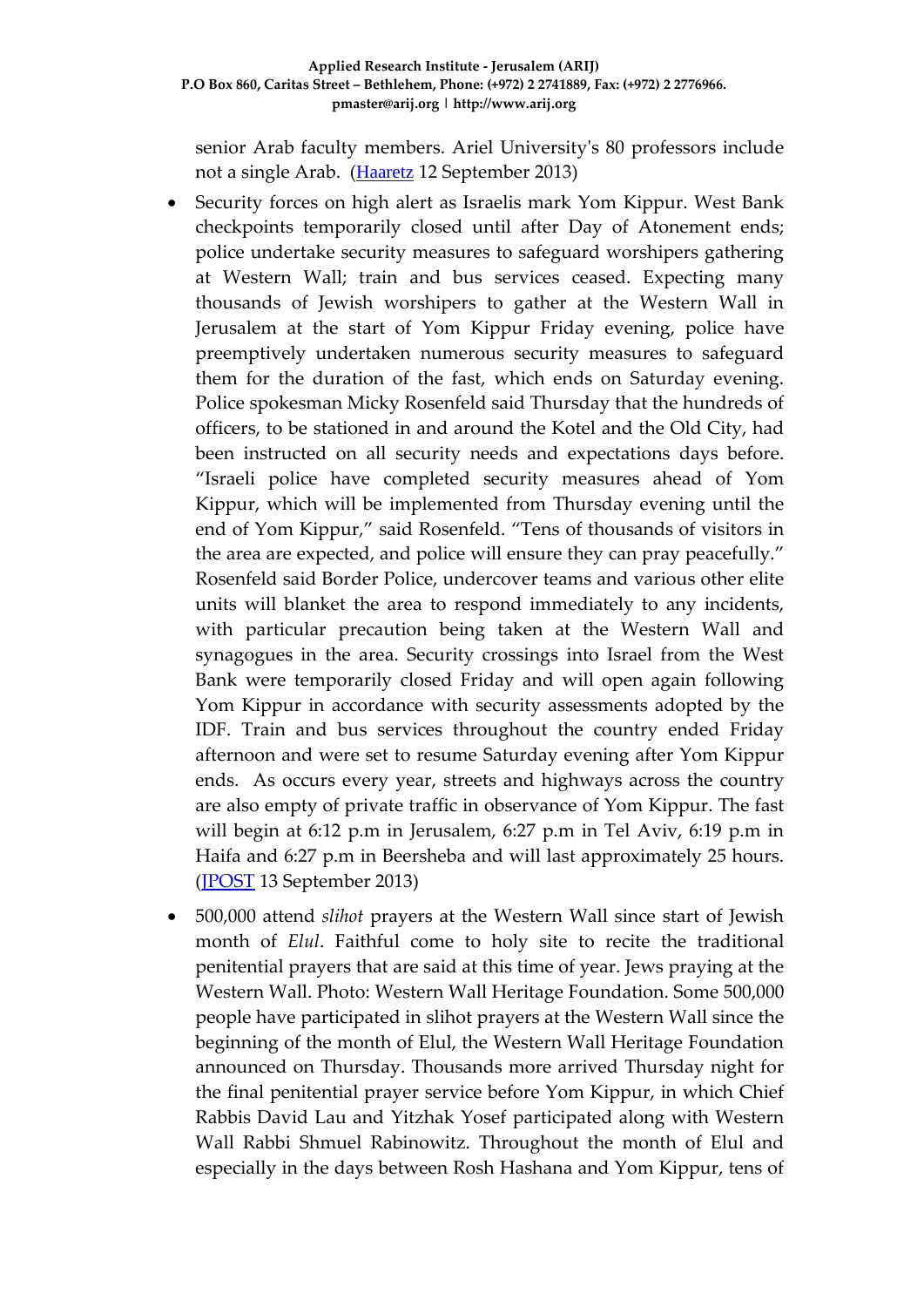thousands came to the site – individually, as families or as part of an organized group – to recite the traditional prayers said at this time of year. "This dramatic spectacle of the masses of the Jewish people thronging to the Western Wall is an impressive testimony and is an honor for the people of Israel and [demonstrates] its affinity to its traditions and inheritance and to the remnant of our Temple," said Rabinowitz. "It is hard not to be moved by the strength of these images, which demonstrate the true strength of the the Jewish people." Meanwhile, the Or Yisraeli youth organization held a slihot service Wednesday night at the tomb of Rabbi Shimon Bar Yohai in Meron in the Galilee. Approximately 7,000 members of the youth movement attended midnight prayers, prior to which the group's founder and president, Israel Prize laureate Rabbi Yitzhak David Grossman, addressed the crowd. Grossman told the assembled that their gathering in the middle of the night to seek closeness to God was a source of great pleasure to the Creator. Or Yisraeli has 150 branches around the country with 10,000 members and "seeks to impart Jewish values and traditions to the country's youth." Rabbi Avraham Yitzhak Grinboim, its chairman, said it was an intense event that would stay with the participants for years to come. "The prayer service at the foot of the tomb of Rabbi Shimon Bar Yohai was an incredibly rousing experience, which is hard to put in to words," he declared. [\(JPOST](http://www.jpost.com/National-News/500000-attend-islihoti-prayers-at-the-Western-Wall-since-beginning-of-Jewish-month-of-iEluli-326006) 13 September 2013)

• Police Promise: No More Soccer Games on Temple Mount. At long last, said Public Security Minister Yitzchak Ahronovich, police will enforce the law banning soccer games on Judaism's holiest site. It's bad enough that Jews are more or less banned from their holiest site – the Temple Mount – but what's even painful is the fact that those who are allowed to use it on a regular basis desecrate the sacred site on a regular basis. That was the essence of a missive sent by MK Moshe Feiglin (Likud Beiteinu) to Public Security Minister Yitzchak Ahronovich – and to Feiglin's surprise, the minister said that he would order police to enforce a court ruling that bans soccer games on the Mount. Jews have long complained about the activities by Muslims on the Mount deemed inappropriate to a holy place, such as barbecues, picnics, and political demonstrations. One of the worst desecrations, say many Jews involved in the issue, are the soccer games that take place in the open areas of the mount, with the attendant cursing, fighting, and other unholy behavior. The High Court several years ago banned the practice, in response to several petitions – but police have never enforced the law. That will now change, said Ahronovich. Responding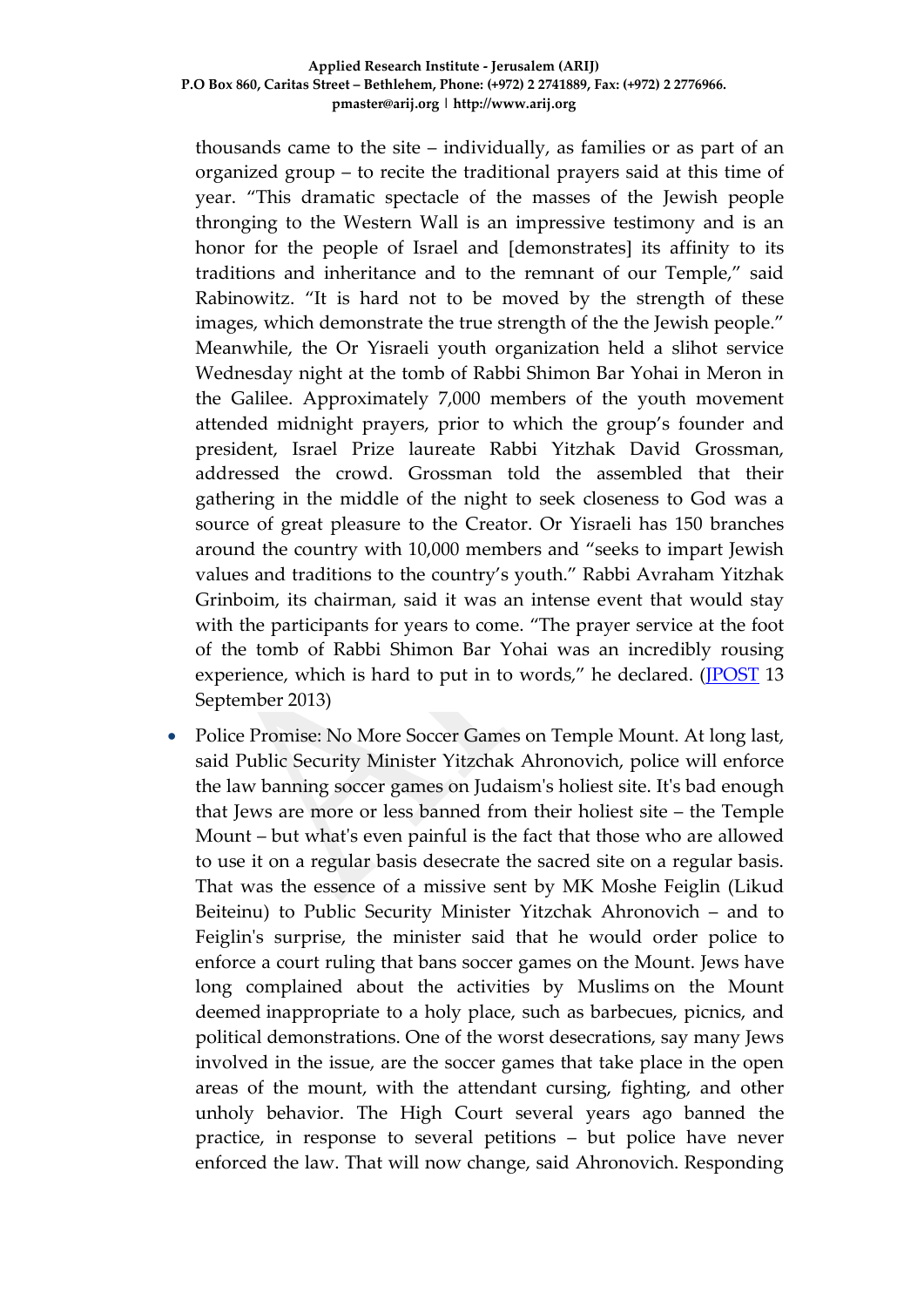to a Knesset query filed last June by Feiglin, in the wake of an incident in which Jews grabbed a soccer ball being used for an illegal game, and gave it to police – who promptly returned it to the players – Ahronovich said that the police are obligated to uphold the law, and they will "The officers acted in contradiction to the law and their obligations," Ahronovich said. "The query by MK Feiglin is definitely appropriate. Police will from now on conscientiously enforce the law, and I have ordered police commanders to do so. Police are already working through several channels that the sanctity of the site is preserved," he added. In response, the Jewish Leadership (*Manhigut Yehudit*) movement, led by Feiglin, praised Ahronovich saying that he had promised to look into how and why police have not been enforcing the law as required. Officials of the Temple Institute also praised the minister, saying that it welcomed efforts by police to end the practice of using the holy site "as a playground." MK Feiglin has been a particularly vocal critic of the policy banning Jewish worship on the Temple Mount, condemning it as discrimination. He himself had been subject to a blanket ban from ascending the Mount after police took issue with several high profile visits he made to the site. [\(Israel National News](http://www.israelnationalnews.com/News/News.aspx/171860) 13 September 2013)

• Feiglin to question legal authority, legitimacy of Temple Mount Wqaf. Groups lobby for Jewish prayer rights at Temple Mount during Succoth after lack of access during Rosh Hashana. The Knesset Interior Committee scheduled a hearing for Monday regarding preparations for Jewish visitation to the Temple Mount over Succoth. Groups lobbying for Jewish prayer rights at the site criticized the lack of accesses afforded to them over Rosh Hashana and are demanding that Jewish visits over Succoth be enabled by police. Access was restricted on the first day of Rosh Hashana and the site was closed on the second day to Jewish and other non-Muslim visitors when non-Muslims are generally not given access. In general, access for Jews and other non-Muslims is strictly controlled, and police prohibit any non-Muslim prayer at the site as well as any outward demonstrations of religious worship, in accordance with the demands of the Jordanian Islamic trust, or Wqaf, which administers the area. MK and Deputy Knesset Speaker Moshe Feiglin, a longtime Temple Mount prayer rights advocate, is insisting that, in light of the problems encountered over Rosh Hashana, police must prepare adequately for Jewish access over Succoth. The MK highlighted specifically the closure of the Temple Mount to Jews and non-Muslims over the last two weeks of Ramadan. In light of this policy, exclusive Jewish access should be provided by police during Succoth, he argued. Feiglin also intends to publicly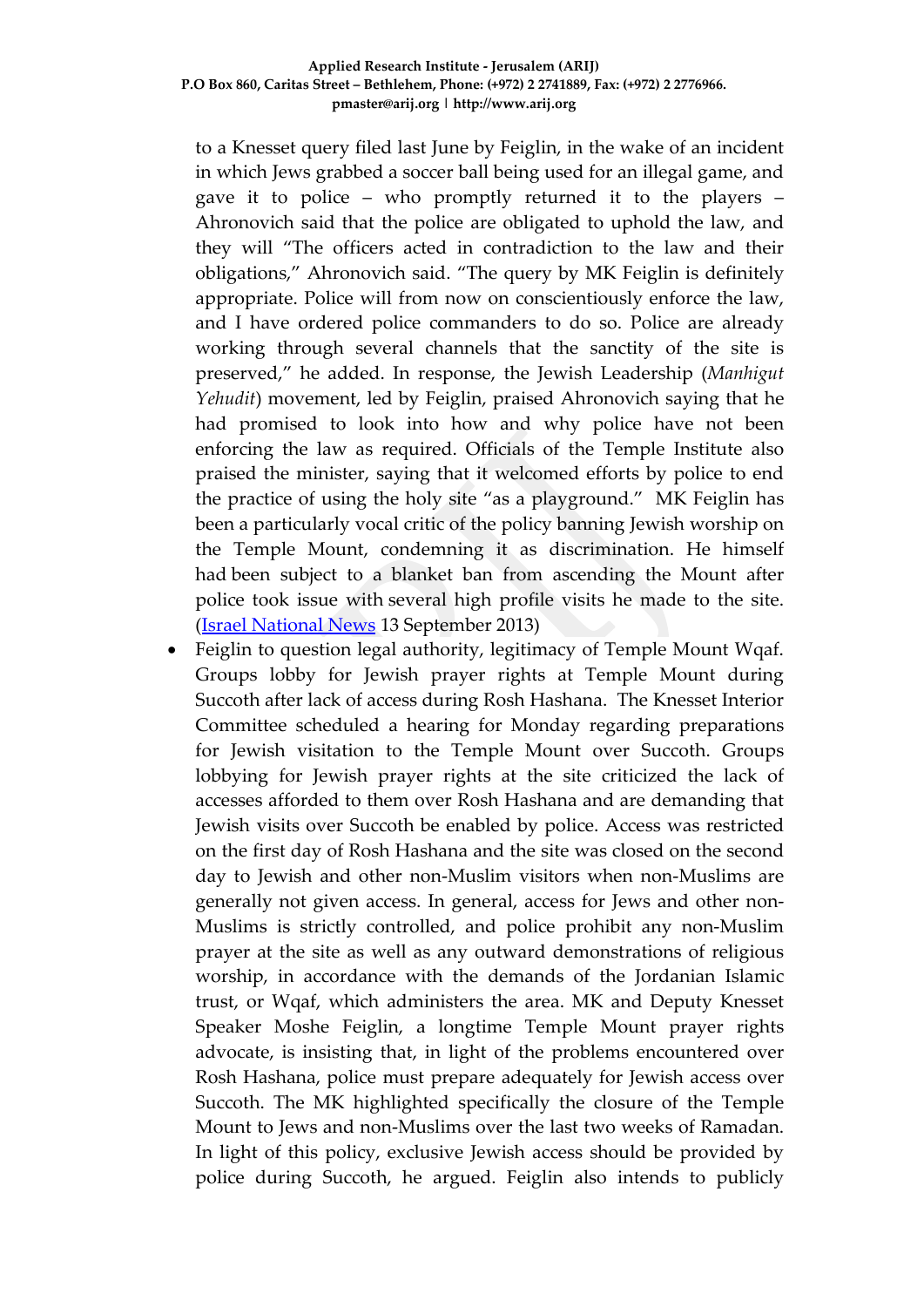question the legality of the Wqaf and its authority to administer the Temple Mount. He recently sent a letter to the police, asking for clarification regarding the legal authority of the body, and subsequently challenged the reply that a government decision taken after the Six Day War authorized the Wqaf to continue running the site. "To the best of my knowledge, there is no such decision, and from a reading of the words of the ministerial committee in 1968, it is clear that they thought there was no such agreement," Feiglin wrote to Insp.- Gen. Yohanan Danino. Feiglin quoted then-justice minister Yaakov Shimshon Shapira, who said at a committee meeting in June 1968: "We never announced that the entirety of the Temple Mount belongs to the Arabs. We never announced that it is forbidden for Jews to pray there. We never announced that it is forbidden for Jews to establish a synagogue there." Feiglin wrote that in the absence of such a decision, "all directives which discriminate between Muslims and non- Muslims regarding entrance to the [Temple] Mount should be immediately rescinded and free entrance from all gates to the Mount is enabled, in accordance with the law." The MK also demanded that all Wqaf stewards be removed from the site and raised questions about the Wakf's legal status – questions, which he plans to rise at Monday's committee hearing. Feiglin claims the Wqaf is not a registered institute in any state framework and therefore does not pay the appropriate taxes and national insurance contributions as required by law. "It seems to me that this is a badge of shame for the Israel Police force to cooperate with this criminal organization and for its police officers to respond to the whims of its officials," wrote Feiglin. [\(JPOST](http://www.jpost.com/Jewish-World/Jewish-Features/Feiglin-to-question-legal-authority-legitimacy-of-Temple-Mount-Waqf-326184) 16 September 2013)

• Right-wing MKs tells Netanyahu: Don't give land to Palestinians. Seventeen members of the governing coalition, including five deputy ministers, call on Netanyahu to refuse any deal that involves ceding land. Seventeen coalition Knesset members, including five deputy ministers, called on Prime Minister [Benjamin Netanyahu](http://www.haaretz.com/misc/tags/Benjamin%20Netanyahu-1.476753) on Sunday not to agree to any deal that would include handing over any lands to the [Palestinian Authority.](http://www.haaretz.com/misc/tags/Palestinian%20Authority-1.476790) A letter signed by the MKs was handed to Netanyahu [before his meeting with U.S. Secretary of State](http://www.haaretz.com/news/diplomacy-defense/1.547125) [John Kerry,](http://www.haaretz.com/misc/tags/John%20Kerry%20-1.507474) reflecting fears in [Likud](http://www.haaretz.com/misc/tags/Likud-1.476785) that Netanyahu might agree to a far-reaching deal with the [Palestinians](http://www.haaretz.com/misc/tags/Palestinians-1.477125) that would include ceding territory. Likud deputy ministers Zeev Elkin, Danny Danon and Tzipi Hotovely were among the signatories, along with Habayit Hayehudi deputy ministers Eli Ben Dahan and Avi Wortzman. The letter reads: "Twenty years after the wretched [Oslo Accords,](http://www.haaretz.com/misc/tags/Oslo%20accords-1.477758) we call on the prime minister to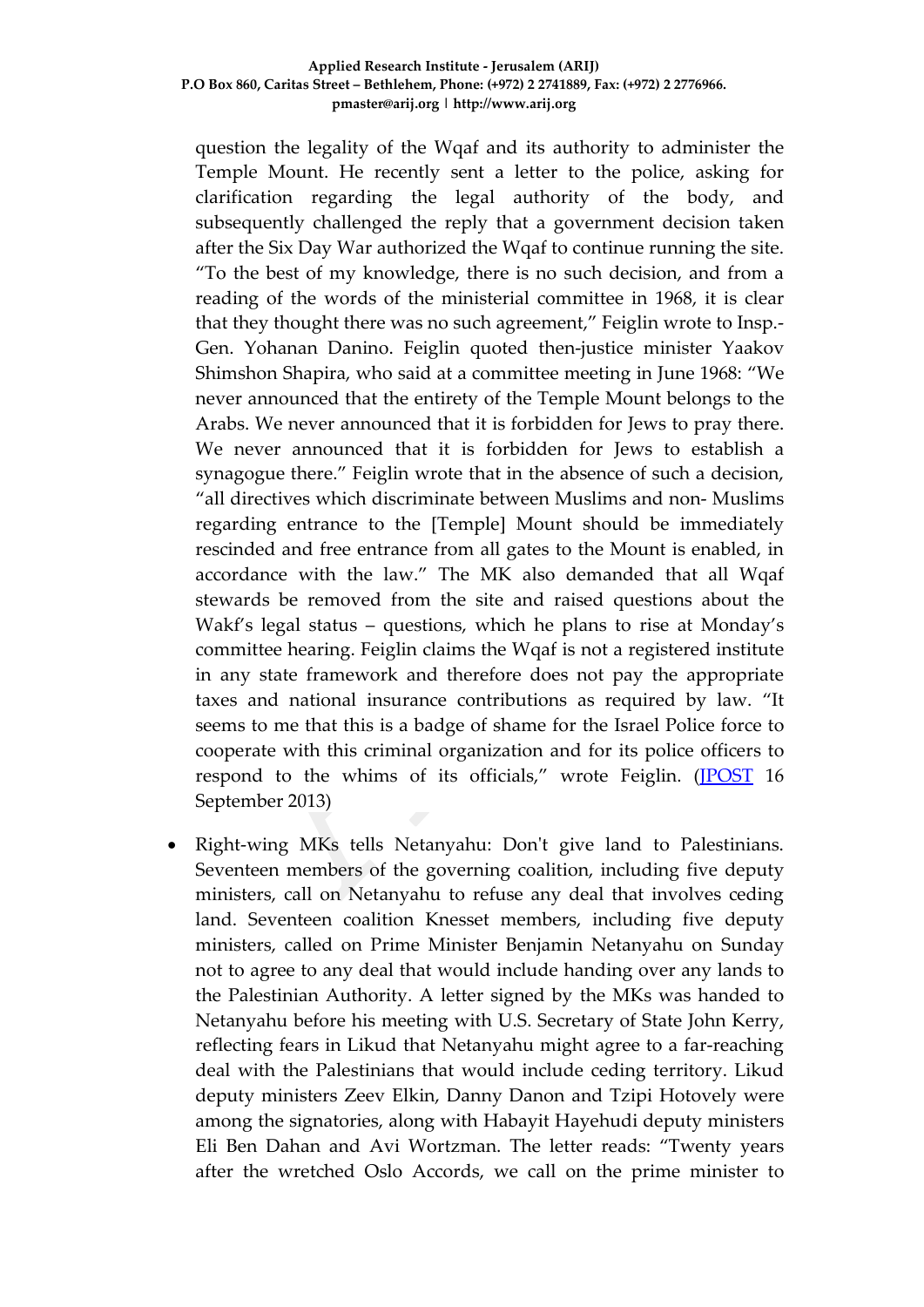present our clear position to the U.S. secretary of state: Israel will not return to the Oslo outline, and will not hand further parts of the motherland to the Palestinian Authority." The letter was initiated by the head of the Land of Israel lobby in the Knesset, coalition chairman Yariv Levin (Likud) and Habayit Hayehudi's Orit Strock. Other signatories included Likud MK Miri Regev, Yisrael Beiteinu MK David Rotem and Habayit Hayehudi MK's Ayelet Shaked, Nissan Slomiansky, Moti Yogev, Shuli Moalem, Zvulun Kalfa and Yoni Chetboun. Likud right-wing activists have recently been more outspoken than before in their rhetoric against any possible deal with the Palestinians. Last week Channel 2 reported that Danon "threatened" to oust Netanyahu from the party if he promoted a deal with the Palestinians in the immediate future. "What would happen if, God forbid, the talks lead to an agreement and the prime minister presents this deal to the government? Will we again say that one shouldn't embarrass the prime minister? Now they're discussing an interim agreement. If that issue arises, the Likud should stand up and declare: 'Whoever promotes such a deal should not be in the Likud,'" Danon said. Last week Hotovely called a press conference for foreign correspondents and said: "Four prime ministers have failed in reaching peace by dividing the land. The fate of these present talks will be no different. The Israeli government must offer an alternative plan." [\(Haaretz](http://www.haaretz.com/news/keeping-track-of-the-peace-process/.premium-1.547174) 16 September 2013)

• 2012 West Bank settler population growing almost three times as fast as national rate. Settlement population represents 4.2 percent of overall population, according to the Central Bureau of Statistics. The growth rate of the settler population in 2012 was five percent, which means that the number of Israelis in the West Bank increased at a pace almost three times as fast the nation's 1.9% growth rate last year, according to numbers released Monday by the Central Bureau of Statistics. Put in real numbers, the number of West Bank settlers in 2012 was 341,400, up by 16,200 from the 2011 population of 325,200, according to the CBS. The 11,100 babies born to settler families in 2012 contributed to 68.5% of the population growth, while the remaining 31.5% increase came from the 5,100 people who moved into West Bank settlements last year. The 2012 settler population represents a small increase both in the rate of growth and the actual growth that occurred in the last few years, according to the CBS. In 2009, there were 296,700 settlers living in the West Bank, for a growth rate of 5.3% compared to the nation's 1.8% rate that year, according to the CBS. But in 2010, the settler growth rate dipped slightly to 4.9%, while that of the nations rose slightly to 1.9%. Put in real numbers, the settler population grew by 14,400 for a total of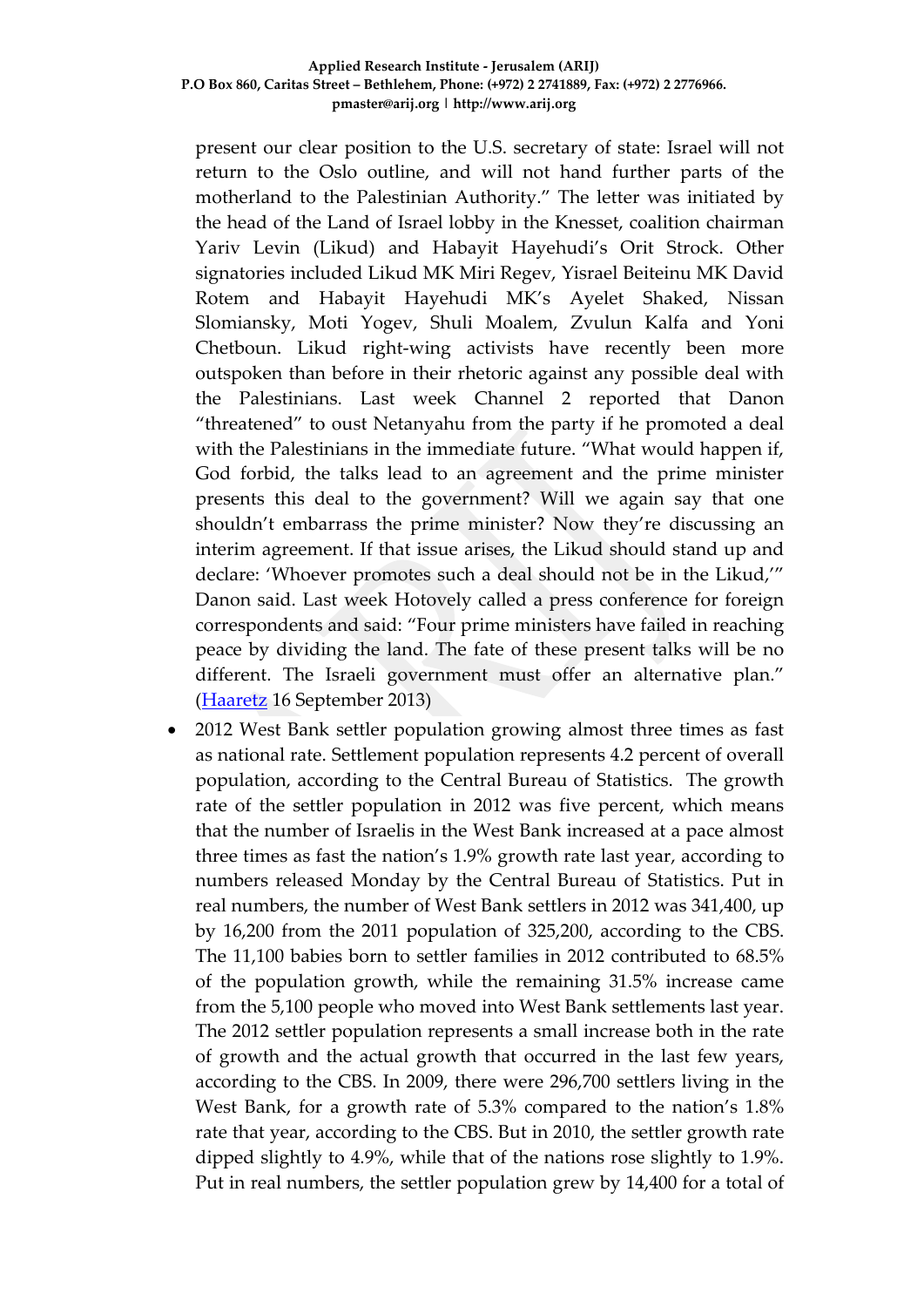311,100 that year, according to the CBS. The growth rate dropped again in 2011 to 4.6% and that of the nation's dipped to 1.8%. Put in real terms, the settler population in 2011 grew again by 14,400 for a total of 325,200, according to the CBS. Despite the rapid rate of growth, the settlement population represents only 4.2% of the country's overall population of 7.9 million in 2012. Close to half of the settler population in 2012 lived in only five of the 130 West Bank settlements. The largest West Bank settlement, Modi'in Illit, had a population of 55,494 in 2012, followed by Betar Illit with a population of 42,467. Some 36,862 settlers lived in Ma'aleh Adumim in 2012, 18,176 people lived in Ariel and another 13,466 lived in the Givat Ze'ev settlement, according to the CBS. [\(JPOST](http://www.jpost.com/National-News/2012-West-Bank-settler-population-growing-almost-three-times-as-fast-as-national-rate-326309) 17 September 2013)

• Israeli Government Coalition, who is participating in the negotiation process with the Palestinians, has recently approved a plan to pave a new road from the illegal Gush Etzion settlement bloc to the Dead Sea. Israeli ministers are scheduled Tuesday to visit the Gush Etzion bloc in the West Bank to view the project that will go into effect after four months. Israeli Transportation Minister Yisrael Katz, Agriculture Minister Yair Shamir and Chairman Avigdor Lieberman of the Knesset Foreign Affairs and Defence Committee will visit Gush Etzion bloc for their first work tour associated with the giant project. The timing of the presentation of the project as well as the route of the new road are considered problematic, because it crosses West Bank areas which are discussing these days between Israel and the Palestinian Authority as part of the negotiations. However, the road passes only through Area C, which full under the Israeli control. The tour will take place Tuesday  $17<sup>th</sup>$  of September. According to the plan, the existing road connecting the coast through the town Beit Shemesh and Gush Etzion, added to the continuing pave on existing steep jeep road today. The cost of the program is estimated at \$ 35 million. Site work should start in January 2014, which means that in four months, and a year and a half later, the work should be completed and the trip to the Dead Sea from Gush Etzion will take 27 minutes. There is also a new program phase two, which will be expanded and will improve greatly the road to Beit Shemesh make Gush Etzion accessible from the west lot quicker and easier than today. This is kind of a highway connecting the coastal plain, from Ashkelon, Gush Etzion. Staff formulated the plan argue that road planning in coordination with environmental factors and is defined as' the way landscape "is integrated into its natural surroundings. Tour program will be held today ministers and professionals who will travel along the road SUVs. Below shall be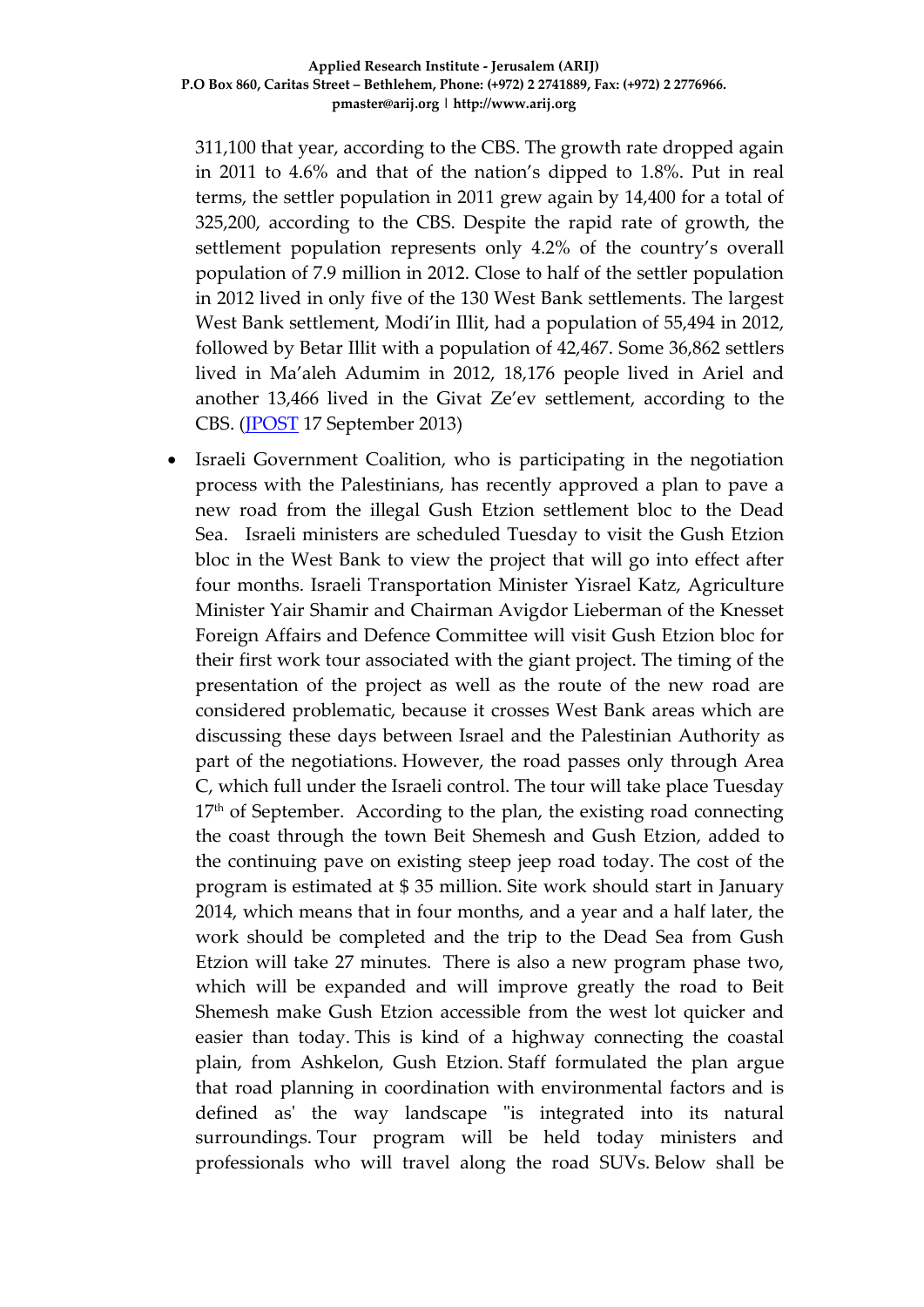distributed responsibility for the program and will be defined budget sources to finance the project. Dovey Damn, head of the regional council scrolls, told Ma'ariv yesterday: "This road is a dream of mine for twenty years, and is part of the vision of tourism of connecting the Gush Etzion Dead Sea and connecting regional council Scrolls Jerusalem. This road will facilitate the arrival of tourists from Bethlehem, the Dead Sea and increase tourism here, along with access to great relief of the inhabitants of Jerusalem and Tel Aviv. "David Pearl, head of the Gush Etzion Regional Council, described the road 'event in the history of the settlement and the state." He said, "Today there are only two roads to the Dead Sea, the significance of adding a major new road leading to the center of the Dead Sea is to encourage tourism and the many visitors to Gush Etzion in the Judean Desert and the Dead Sea." [\(Maariv](http://www.nrg.co.il/online/1/ART2/507/588.html?hp=1&cat=404&loc=17) 17 September 2013)

In response to a request by the Society of St. Yves under the Freedom of Information Act, the Israeli Ministry of Interior published figures on family unification applications between the years 2000 to 2013, child registration applications from 2004-2013 and cases in front of the Humanitarian Committee from 2007-2013. Since 2000, the Ministry of Interior rejected 43% of the family unification applications and 24% of the child registration applications. It must be pointed out that the Ministry of Interior denied the registration of 12 children due to security reasons – speaking of minors under 14 years old. Between 2000 and July 2013 the Ministry of Interior received 12,284 family unification applications, 5,629 applications were approved, 4,249 rejected. Thus, 43% of the applications in which the Ministry took decision were rejected. 20% of these cases were denied due to security concerns. 13% were rejected on bases of the center of life policy – this means that the applicants could not prove that their center of life was in Jerusalem or Israel. The figures also indicate that there is a big delay processing the applications and taking decisions in them: In 2012, 809 new applications were filed while just 332 cases were concluded. In total, at least 2,406 cases are pending and wait for a decision. If an average family size of four members is assumed, this means there are currently at least 9,624 persons living in uncertainty, which is proportionately 2.6% of the population in East Jerusalem. It must be stated that the dark figure is much higher, as the 2.6% include just open applications, not considering rejected cases or families which do not fulfill the age or security criteria set by the Israeli authorities. Between 2004 and July 2013 the Ministry of Interior received 17,616 applications for child registration, 12,247 were approved, 3,933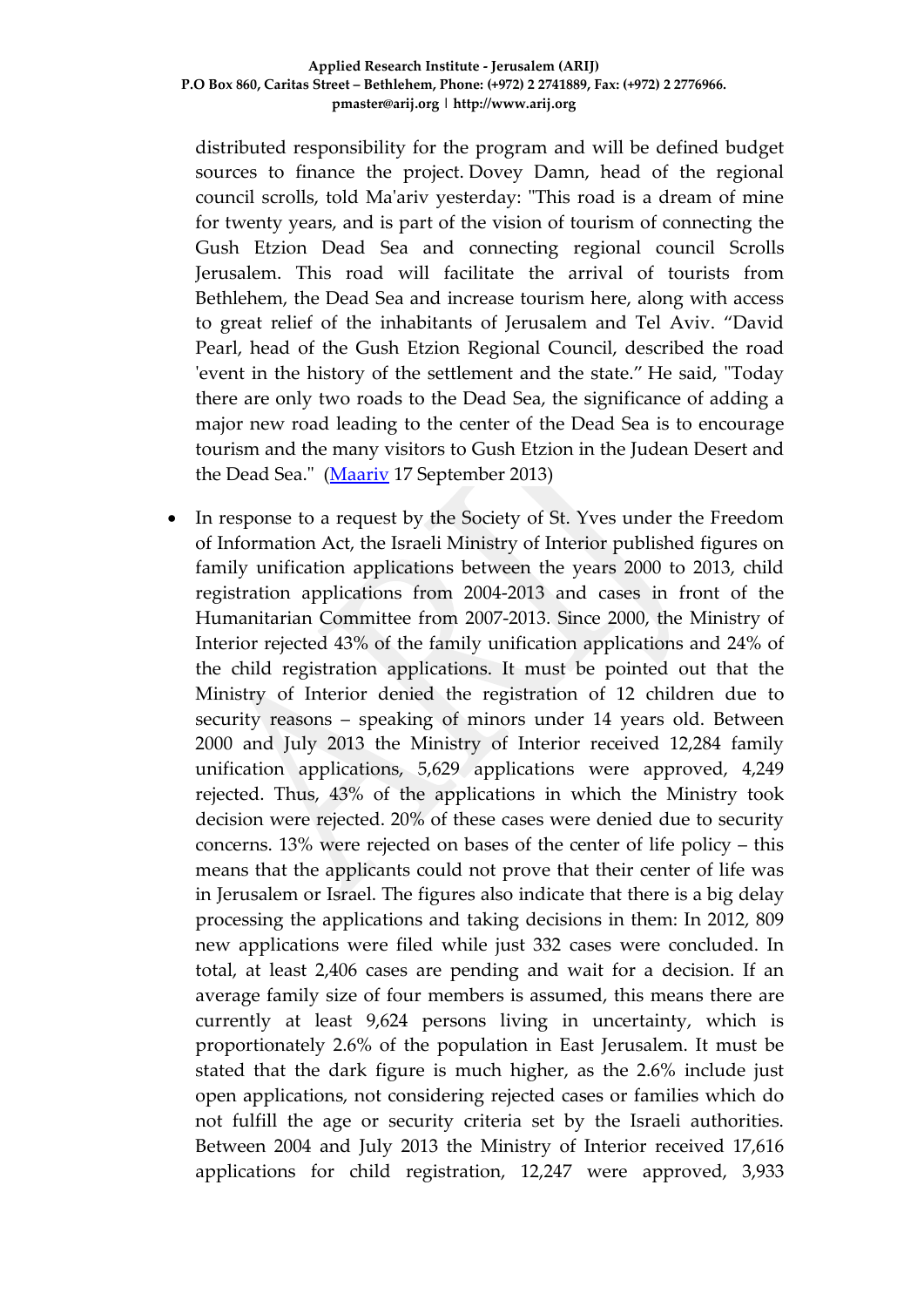rejected. The Ministry cannot provide data prior to 2004 as prior to that year files were not inserted into the computerized system. The figures show that 24% of all decisions were negative. 29% of the rejected applications were refused on the grounds of the center of life policy. In 12 cases children were not registered due to security concerns. The figures indicate that on the date St. Yves submitted the request 1,436 cases were pending. In the cases of child registration through the family unification process between 2000 and 2013 239 applications were filed. 120 application were approved, 75 rejected. One case was rejected due to security reasons, 44 on the bases of the center of life policy. The "humanitarian committee" which was established in 2007 and is charged with examining individual requests for family reunification based on specific humanitarian grounds, received 900 applications between 2007 and mid 2013. In 121 cases the committee ruled in favor of the applicants, 415 cases were rejected. Between 2012 and mid-2013, no positive decision was given by the committee. Out of a total of 176 cases submitted in 2012, 59 were rejected. At the moment, there are 364 cases pending – until the date St. Yves submitted the request the committee decided on no case in 2013. The figures give a limited picture of the realities of family unification and child registration: The total number of cases indicates only new filed applications per year, therefore approved and rejected cases cannot be seen in relation to the total number of cases, as it is unknown how many cases were opened before the year 2000. This is why the Society of St. Yves will submit a follow-up request to the Ministry of Interior to clarify questions which arose from the received figures. [\(Saint Yves](http://saintyves.org/index.php?option=com_content&view=article&id=198%3Aministry-of-interior-43-of-the-family-unification-applications-rejected-between-2000-and-2013&catid=49%3Apress-release&Itemid=18&lang=en) 17 September 2013)

• Historic Pro-Judea and Samaria Conference at EU. 20 European Parliament members and many media representatives took part in the conference, initiated by Samaria leadership. A historic conference in support of the Jewish settlement enterprise in Judea and Samaria took place Tuesday inside one of the bastions of opposition to the Jewish presence in the region – the European Parliament. The conference was organized by the Deputy Chairman of the European Parliament's Foreign Affairs Committee, Dr. Fiorello Provera of Italy, who became a supporter of the Jewish communities after touring Samaria (Shomron), and by senior MEP Bastiaan Belder of Holland, who has also become a friend of Samaria in recent years. The Israeli delegation included Samaria (Shomron) Regional Council Head Gershon Mesika, Acting Council Head Yossi Dagan, and the Director of Shomron Foreign Department, Shay Atias. MK Ayelet Shaked (Bayit Yehudi) was also a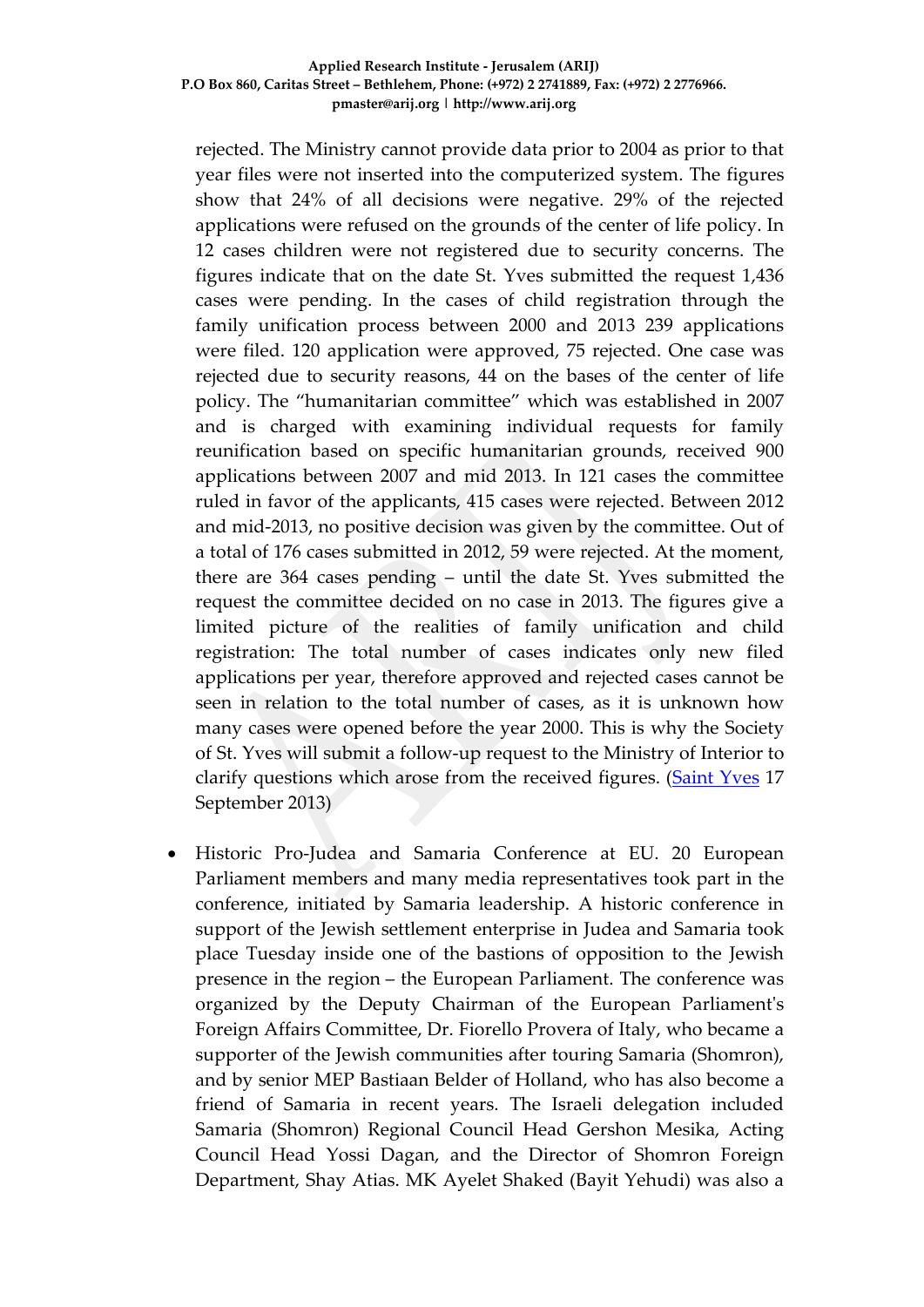part of the delegation. David Walzer, Israel's Ambassador to the EU, delivered an address at the conference – the first time he has done so alongside the Samaria representatives. In the two days that preceded the conference, members of the Israeli delegation met with influential MEPs including Germany's Elmar Brok, Chairman of the EU's Committee on Foreign Affairs, and Alejo Vidal Quadras, Vice-President of the European Parliament. About 20 MEPs took part in the historic conference, in the Foreign Affairs Committee hall, and many media representatives attended it as well. Samaria Regional Council Head Gershon Mesika said in his speech that "the European Union needs to carry out some serious soul searching, as regards its treatment of the Jewish people throughout history, in general, and specifically in recent years. The bad old anti-Semitism is cloaked in a costume of anti-Israelism nowadays." Mesika's deputy, Yossi Dagan, also addressed the gathering. "The most important thing is to come out and see things with one's own eyes. For years, we have been talking in this building about Judea and Samaria, and yet most people have not been there and have not seen the reality," he said. Dagan also took the opportunity to call on the EU to end its funding for radical anti-Israel organizations. "The EU must stop funding the extreme leftist organizations that are sabotaging the coexistence in the factories of Judea and Samaria. This is a great waste of money and it harms coexistence as well as relations between the EU and Israel." MK Shaked called for a change in the very terminology employed within the context of the Arab-Israeli conflict. "It is time to say the truth: Judea and Samaria are not occupied territory, but disputed territory. That is the truth as far as international law is concerned, as well." The Israelis' speeches were marked by applause from the audience. MEP Adrian Severin of Romania said that the EU needs to rethink its new policy regarding marking products from Judea and Samaria. "Although there are disputes, we must think if this is the right time to place pressure on the only stable place in the Middle East." Dr. Provera summed up the conference, saying that "MEPs in this house are not familiar with the facts. Did you know that Jews and Arabs work side by side in the factories of Samaria? The idea of putting pressure on Israel and slapping sanctions on it is unacceptable. It will not bring peace, but may only bring unemployment to the Palestinians, as a result of which they might turn to terror." The conference was organized by the Foreign Affairs Bureau of the Samaria Regional Council, which has been working with the EU for the past 18 months and which assembled the rare coalition of 20 MEPs. The Samaria Regional Council has hosted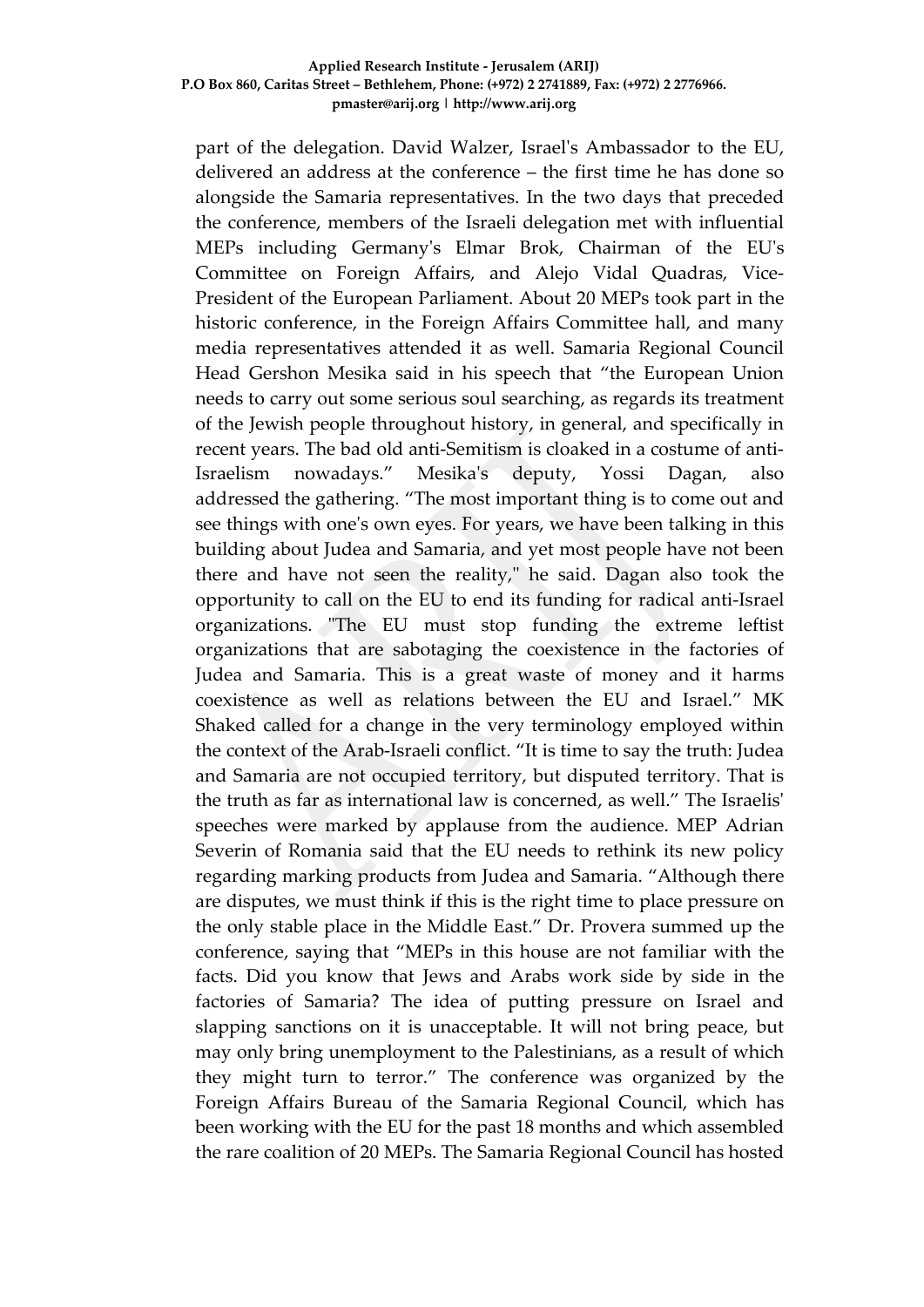more than 70 MEPs for tours of Samaria in the past 18 months, as well as 100 foreign journalists. [\(Israel National News](http://www.israelnationalnews.com/News/News.aspx/172049) 18 September 2013)

• Ariel Youth Movement 'Floods' Paths of the Patriarchs. Over a thousand girls from the Ariel movement came to the land of Netzer to renew the pioneering enterprise of the land of Israel. A flood of youth in the form of 1,200 girls from the Ariel youth movement traveled to Gush Etzion on Monday to identify with the renewed pioneering enterprise in the expanses of the land of Israel. The participants came from around the country and swept over the paths of Netzer and Derech HaAvot (Path of the Patriarchs) located in Gush Etzion. Yehudit Katzover and Nadia Matar, co-directors of the "**[Women in](http://www.womeningreen.org/)  [Green](http://www.womeningreen.org/)**" grassroots Zionist organisation, which campaigns to uphold Jewish rights in the land of Israel, greeted the girls who came to the lands of Netzer. "Many hundreds of girls, from dozens of branches, and with spirits so high they reached the heavens, filled the agricultural plots at Netzer, those agricultural lands that were saved from Arab takeover by the Women in Green movement and the activists of the Netzer Group," they said. "The girls turned over the soil of the plots with their hands and with hoes, and watered the trees with water that they brought there in buckets," they said, adding that "the tree is like the soldier in the field who guards the land of Israel." Katsover and Matar hoped to transmit the message of awareness and inner feeling that "every place on which the girls tread belongs to us, to the Jewish people." "The girls felt how, by their activity and their presence at the site, they continue in the steps of the Patriarchs when they establish facts on the ground for future generations." The trip was organized in exemplary fashion by the Ariel movement, and inculcated in the girls educational messages and values of love of Israel. The trip ended for the girls and the organizers with a sense of raised spirits which was expressed in the promise to return and volunteer in the Women in Green agricultural camp for youth, held at Netzer during the year. Yossi Vardi, the Director General of the Ariel movement, shared how the connection between the movement and Women in Green began. "When we were on the road, preparing the Sukkot trip in the Gush Etzion region, we passed through Netzer and we discovered the tremendous activity that is being done by Women in Green for the redemption of lands, and we decided to bring the girls there, as one of the stops on the trip." In the stops on their trip, the members of the Ariel youth movement go to different sites where emphasis is placed on a central value from the life of the Jewish people. Among the other stops, they learned of the values of the sanctity of the Jewish people at a site with a *mikveh* (ritual bath) from the Second Temple period, the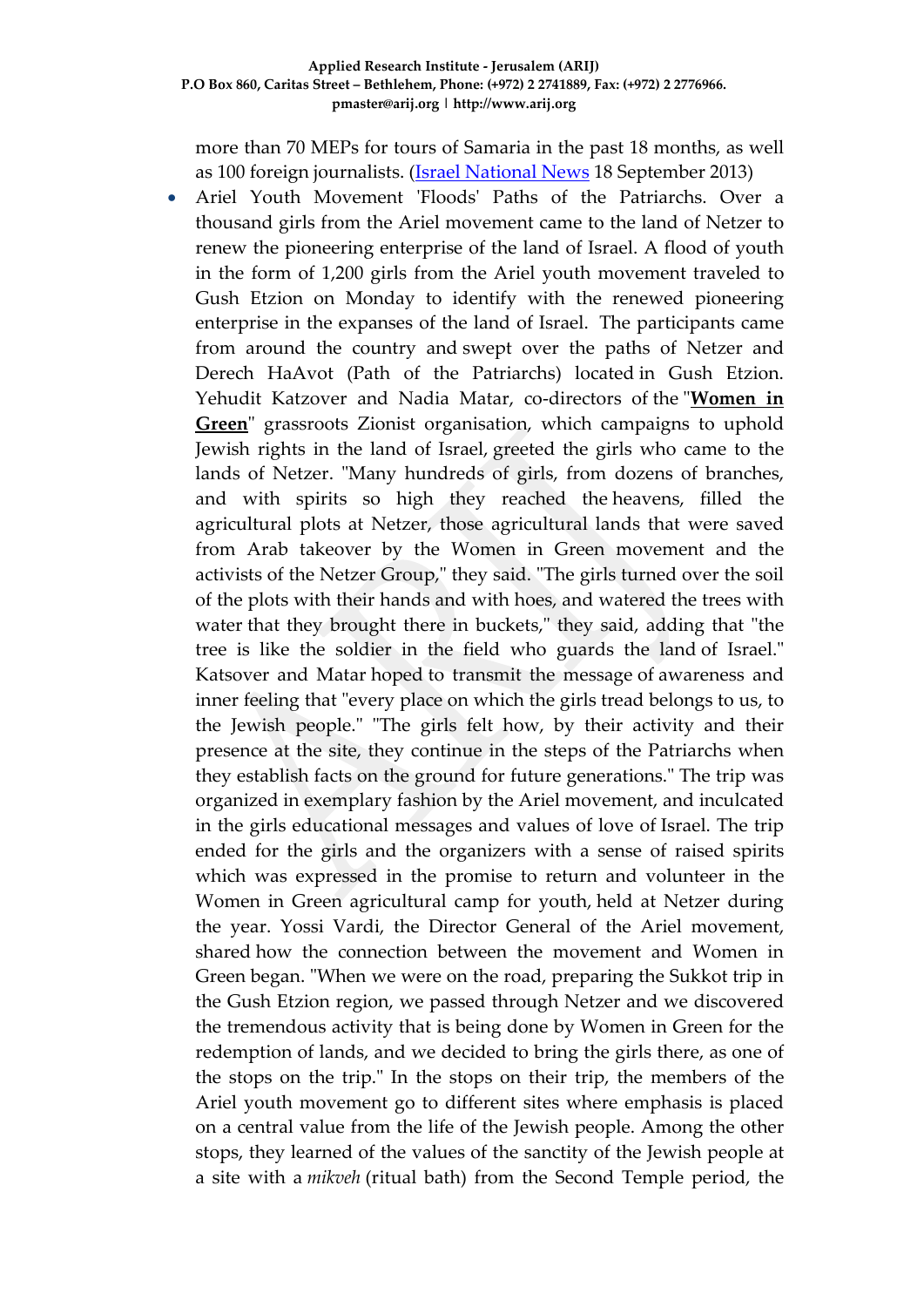value of *aliyah le-regel*, or pilgrimage to the Temple (Jews walked along this very route on their way to Jerusalem), and additional values. On the meeting itself between the movement's girls, youth leaders, and branch leaders with Women in Green, he relates: "After we discovered the place, we contacted Women in Green and asked how we can help. The girls worked at removing stones, hoeing, clearing the area, and watering and caring for the trees. We intend to continue this connection with Women in Green. We will sit together and see how we are continuing together, and strengthen the connection of the members of the Ariel movement to the Land of Israel, to the Torah of Israel, and to the redemption of the land." "We are happy for having merited seeing this wonderful and pure youth that grows naturally in its land, Eretz Israel," Katsover and Matar sum up the entire event and invite the public to come to Netzer on the intermediate days of the holiday of Sukkot. A kosher sukkah set up by Women in Green will be waiting there for visitors and hikers. [\(Israeli National News](http://www.israelnationalnews.com/News/News.aspx/172045) 18 September 2013)

• Human rights and environmental authorities revealed that the Israeli Environment Ministry granted in June 2012 a license to transport fuelcontaminated soil from the land occupied in 1948 to the West Bank, especially to the established Israeli waste treatment in the northern of Jordan Valley. Despite the serious health-environmental consequences resulting from the treatment of contaminated soil in the West Bank, the Ministry claimed that the Israeli Treaty with the necessary means to prevent the spread of pollution into the ocean. It also claims the Ministry of transport of contaminated waste to Jordan Valley does not include any political problem, although the latter is in accordance with international law as occupied territory and, consequently, the applicable international conventions and treaties that prohibit disposal of waste of the State (Israel) in the territories under military occupation (the West Bank). It should be noted that the established "settlement composite or adjacent to the colony" normalized "in Palestinian rift deals a few years ago, various kinds of domestic and agricultural waste and spin them into organic fertilizer (composite). The Ministry of the environment has recently moved the Israeli fuel contaminated soils to have established, in line with the policy of the Ministry, which strongly supports the colonial activity in the West Bank and install several Israeli industrial projects. According to the allegations of the Israeli Cabinet, the level of soil contamination of fuel rising, in landfills (which in the occupied West Bank. c. k.) and not in the garbage dump "country" for hazardous waste in the Negev (site named "Ramat hoviv"), where she was buried soils contaminated by Israeli. It is known that Israeli occupation on many of the West Bank (in the areas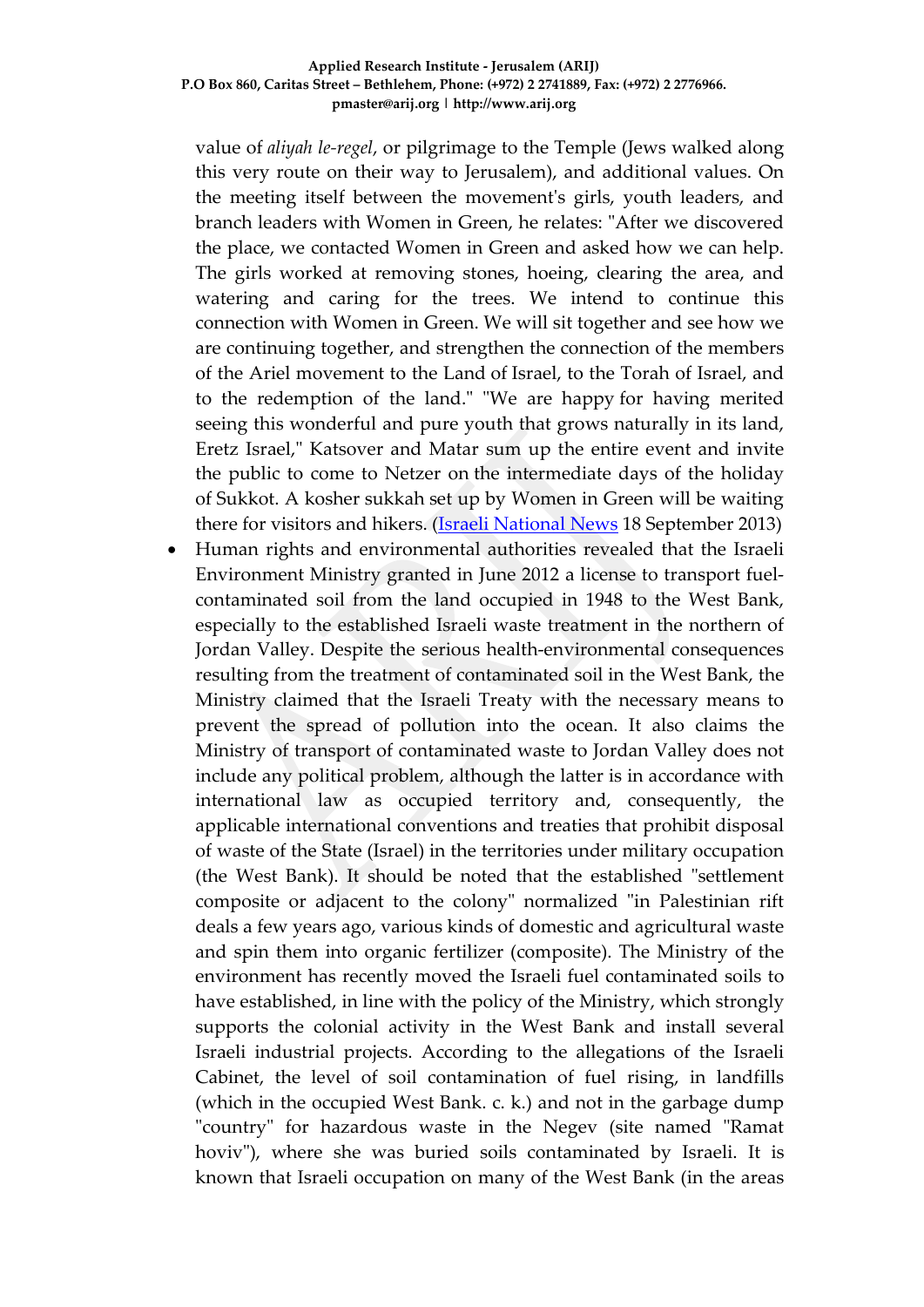of Ramallah, Hebron and Tulkarem, Nablus and other) to vie with animals to waste. And also, it is useful to recall that the establishment of the separation wall, the colonial, which is notable and most heinous war crimes against human and environment, stealing fertile top soil from the West Bank and moved into territories occupied in 1948; occupation steal fertile soil from the Bank, in turn, transferred the contaminated soil. In addition to the effects of the wall destroyed hundreds of thousands of dunums of Palestinian land planted fertile swept away and looted, as well as the destruction of vegetation, and the uprooting of hundreds of thousands of rustling carob trees, olive, almond, Palm, and rare wild plants, threatening biodiversity and some animal species, as in the Jenin area and Jordan Valley, such as wild birds, deer, hedgehog, wolves, hyenas, and threatened with extinction. The issue here lies not only in the health consequences resulting from the spread of pollution from contaminated soils into the ocean, but also harm caused by such soils agricultural land in the Jordan Valley, tens of meters (yards) from Israeli soil contaminated sites; not to mention the pollution of groundwater. (Wattan 19 September 2013)

• European diplomats: Israeli army manhandled us, seized Palestinian aid. IDF says it was blocking an attempt to pitch tents at site of a West Bank village demolished earlier this week, and that Palestinians attacked soldiers. Israeli soldiers clashed with Palestinians, European diplomats and foreign activists trying to erect an encampment in the West Bank on Friday. The diplomats said the Israel Defense Forces manhandled them and stopped them from bringing aid and supplies to Palestinians whose homes in the hamlet of Khirbet Makhoul were demolished on Monday. Meanwhile, the IDF said the attempt to erect the tents was a "provocation," and that Palestinians attacked the soldiers at the scene. The army said dozens of Palestinians, foreign activists and diplomats gathered near the settlement of Hemdat and the base of the IDF's Kfir Brigade in the northern Jordan Valley on Friday afternoon, and tried to set up tents at the site where the homes were razed. Some of those present started throwing stones toward the security forces and hitting soldiers, the IDF said, adding that it used stun grenades to disperse the crowd. Three Palestinians were detained for attacking the security forces and transferred to police, the IDF said. The area was declared a closed military zone, and the army stopped a truck bringing supplies to the site, the IDF said. Reuters reported that the soldiers manhandled European diplomats at the site, and seized the truck, which was full of tents and emergency aid they had been trying to deliver to Palestinians whose homes were demolished. Khirbet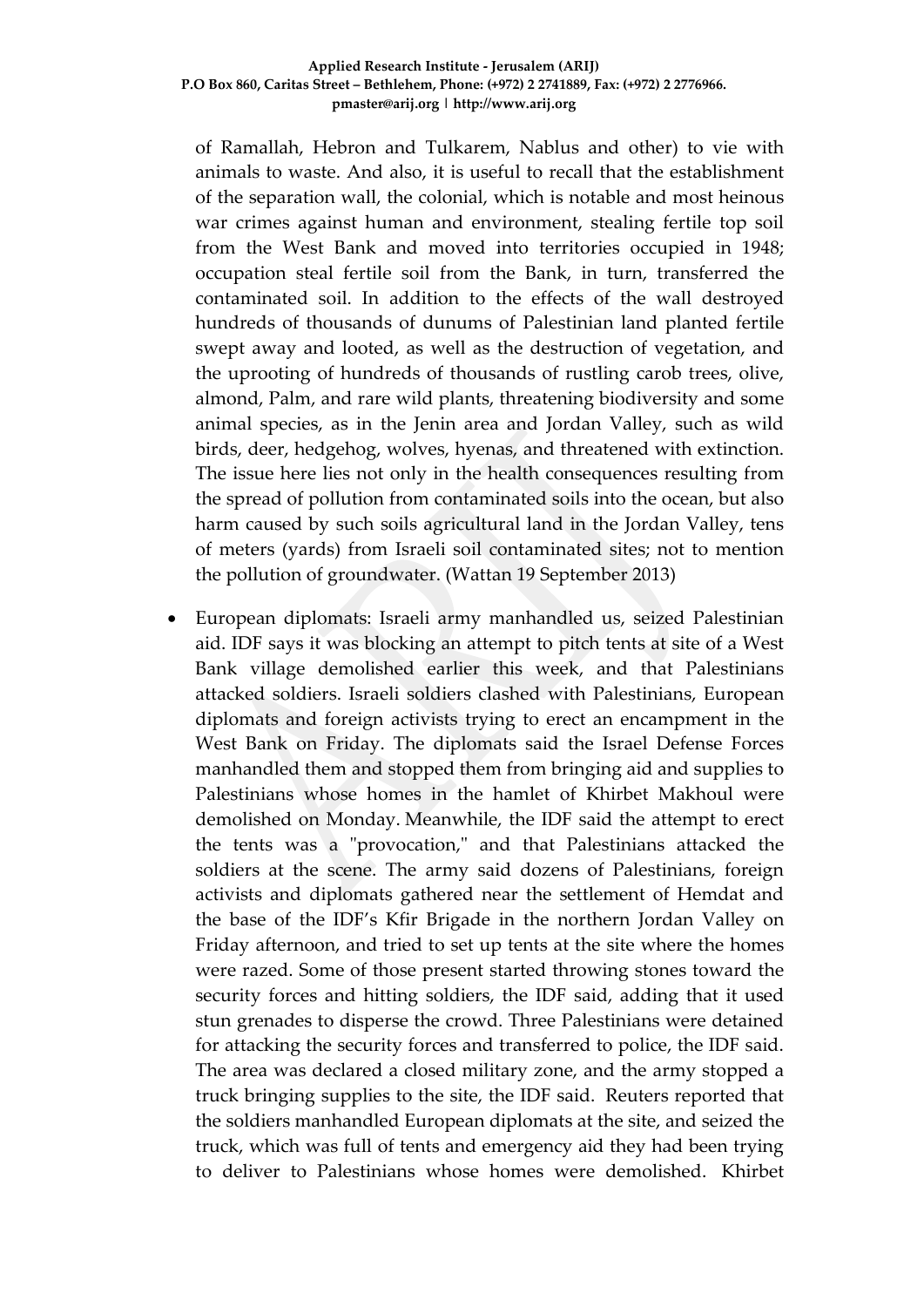Makhoul was home to about 120 people. The army razed their ramshackle houses, stables and a kindergarten on Monday after Israel's High Court ruled that they did not have proper building permits. Despite losing their property, the inhabitants have refused to leave the land, where, they say; their families have lived for generations along with their flocks of sheep. A Reuter's reporter saw soldiers throw stun grenades at a group of diplomats, aid workers and locals, and yank a French diplomat out of the truck before driving away with its contents. "They dragged me out of the truck and forced me to the ground with no regard for my diplomatic immunity," French diplomat Marion Castaing told Reuters. "This is how international law is being respected here," she said, covered with dust. 'Shocking and outrageous' Israeli soldiers stopped the International Committee of the Red Cross (ICRC) delivering emergency aid on Tuesday and on Wednesday IRCS staff managed to put up some tents but the army forced them to take the shelters down. Diplomats from France, Britain, Spain, Ireland, Australia and the European Union's political office, turned up on Friday with more supplies. As soon as they arrived, about a dozen Israeli army jeeps converged on them, and soldiers told them not to unload their truck. "It's shocking and outrageous. We will report these actions to our governments," said one EU diplomat, who declined to be named because he did not have authorization to talk to the media. "(Our presence here) is a clear matter of international humanitarian law. By the Geneva Convention, an occupying power needs to see to the needs of people under occupation. These people aren't being protected," he said. In the scuffles between soldiers and locals, an elderly Palestinian man also fainted and was taken for medical treatment to a nearby ambulance. The UN Office for the Coordination of Humanitarian Affairs (OCHA) said in a statement that Makhoul was the third Bedouin community to be demolished by the Israelis in the West Bank and adjacent Jerusalem municipality since August. Palestinians have accused the Israeli authorities of progressively taking their historical grazing lands, either earmarking it for military use or handing it over to the Israelis whose settlements dot the West Bank. Israelis and Palestinians resumed direct peace talks last month after a three-year hiatus. Palestinian officials have expressed serious doubts about the prospects of a breakthrough. "What the Israelis are doing is not helpful to the negotiations. Under any circumstances, talks or not, they're obligated to respect international law," the unnamed EU diplomat said. [\(Haaretz](http://www.haaretz.com/news/diplomacy-defense/1.548043) 20 September 2013)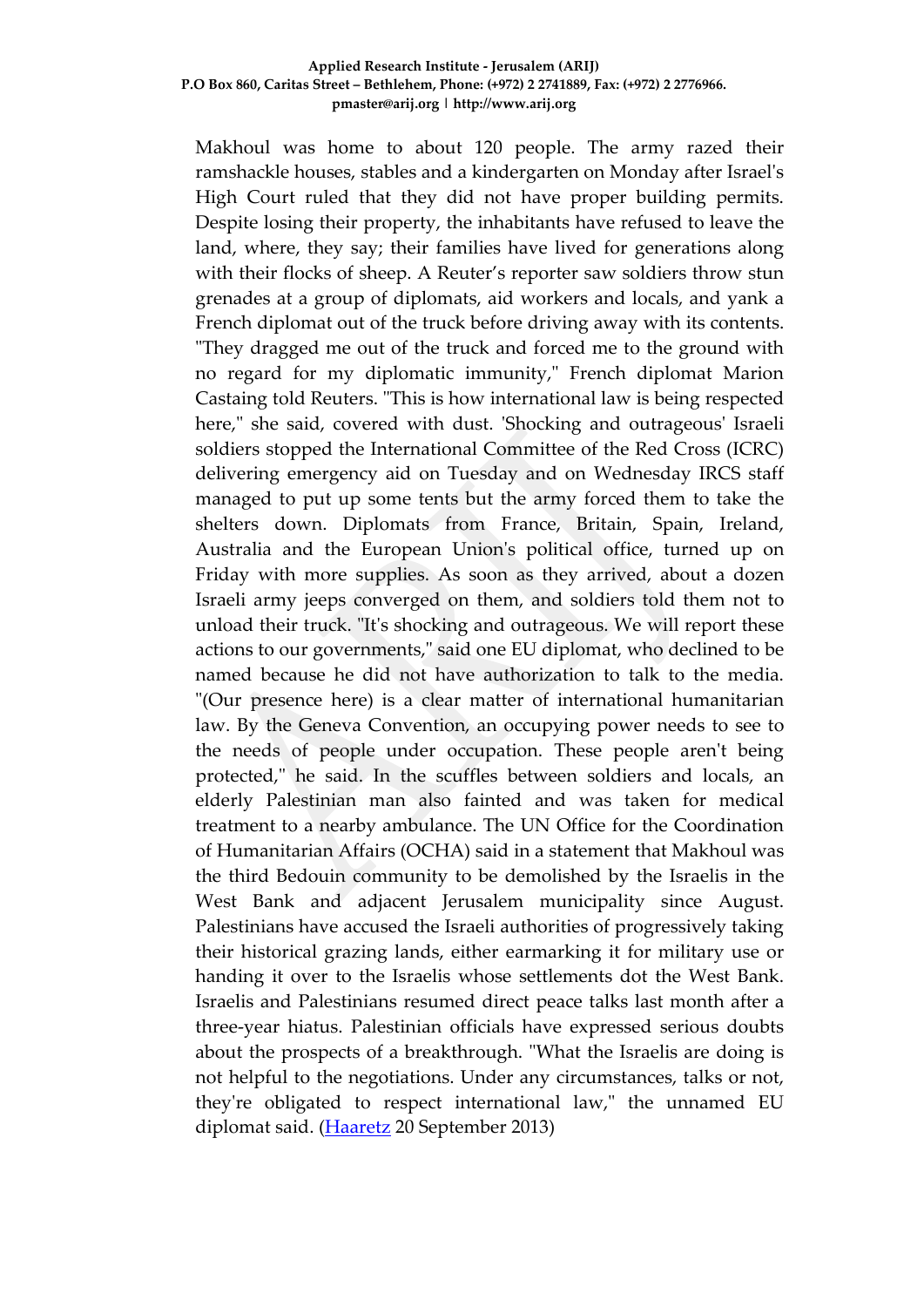• EU calls on Israel to explain IDF 'mistreatment' of diplomats in West Bank. Israel is upset over the way diplomats acted in the incident, particularly the striking of an IDF officer. The European Union demanded that Israel explain the IDF mistreatment of some European diplomats who went with aid organizations to deliver tents to Palestinian families in the Jordan Valley. The homes of the Palestinians were destroyed by Israel on Monday morning in compliance with a High Court of Justice order. The violence occurred as the IDF pulled a French diplomat and Palestinians out of a truck with new tent supplies for the Palestinian families, so they could confiscate it. Photographs from the incident show the french diplomat on the ground, after she was pulled from the truck. The Foreign Ministry on Saturday night sent *The Jerusalem Post* an 11-second video clip in which the French diplomat can be seen punching a soldier in the face once she gets up from the ground. But a Reuter's reporter saw soldiers on Friday throw sound grenades at a group of diplomats, aid workers and Palestinians. A seven minute video posted on YouTube shows multiple incidents in which the IDF acted violently toward foreigners and Palestinians during the events. EU foreign policy Chief Catherine Ashton said on Saturday, "The EU deplores the confiscation of humanitarian assistance carried out by Israeli security forces yesterday in Khirbet al-Makhul." "EU representatives have already contacted the Israeli authorities to demand an explanation and expressed their concern at the incident. The EU underlines the importance of unimpeded delivery of humanitarian assistance and the applicability of international humanitarian law in the occupied Palestinian territory," Ashton said. According to Foreign Ministry spokesman Paul Hirschson, the French Foreign Ministry has spoken with Israel's ambassador to France over the incident. There was also a conversation between the EU and Foreign Ministry Deputy Director General Rafi Schutz, Hirschson said. The incident is not over, Hirschson said. Israel is upset over the way diplomats acted in the incident, particularly the striking of an officer, he said. Diplomats, he said, "are sent to countries to build bridges, not act as provocateurs." But French diplomat Marion Castaing described for Reuters how the IDF mistreated her. "They dragged me out of the truck and forced me to the ground with no regard for my diplomatic immunity," Castaing said. "This is how international law is being respected here," she said, covered with dust. Locals said Khirbet Al-Makhul was home to about 120 people. The army demolished their ramshackle houses, stables and a kindergarten on Monday after the High Court of Justice ruled that they did not have proper building permits. Despite losing their property, the inhabitants have refused to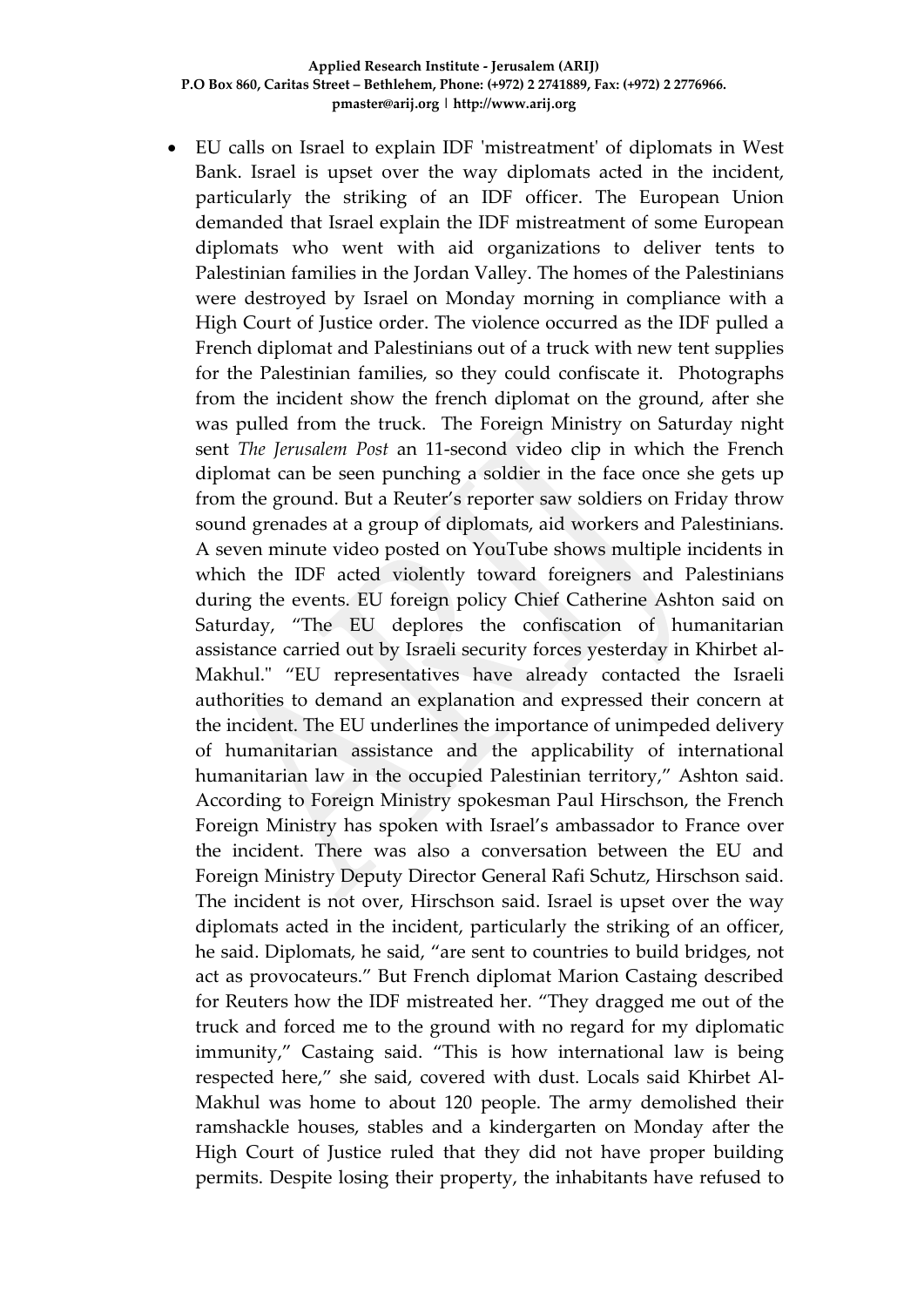## **Applied Research Institute - Jerusalem (ARIJ) P.O Box 860, Caritas Street – Bethlehem, Phone: (+972) 2 2741889, Fax: (+972) 2 2776966. pmaster@arij.org | http://www.arij.org**

leave the land where, they say; their families have lived for generations along with their flocks of sheep. The Israeli army said on Friday that security forces had tried to prevent tents from being erected in area, in accordance with the court decision. "At the site, Palestinians and the foreign activists violently objected, throwing stones and striking law enforcement officers," a military spokeswoman said. "Reports that foreign diplomats abused their diplomatic privileges are currently being reviewed, and if required, complaints will be filed with the relevant authorities." The French diplomat jabbed a soldier in the face after picking herself up off the ground. Reuter's reporters at the scene said they saw no stone throwing or foreign activists. Israeli soldiers stopped the International Committee of the Red Cross (ICRC) delivering emergency aid on Tuesday and on Wednesday ICRC staff managed to put up some tents but the army forced them to take the shelters down. Diplomats from France, Britain, Spain, Ireland, Australia and the European Union's political office, turned up on Friday with more supplies. As soon as they arrived, about a dozen Israeli army jeeps converged on them, and soldiers told them not to unload their truck. "It's shocking and outrageous. We will report these actions to our governments," said one EU diplomat, who declined to be named because he was not authorized to talk to the media. [\(JPOST](http://www.jpost.com/Diplomacy-and-Politics/EU-calls-on-Israel-to-explain-IDF-mistreatment-of-diplomats-in-West-Bank-326721) 22 September 2013)

• Following altercation in West Bank || Israel considers banishing French diplomat who tussled with Border Police. National security adviser to decide whether to declare French diplomat Marion Fesneau-Castaing persona non-grata; Israel calls her acts a provocation.Israel is considering taking action against one of the participants in an altercation that took place last week between [European](http://www.haaretz.com/misc/tags/Europe-1.477701) diplomats and Israeli Border Police officers, and is weighing whether to declare a French diplomat persona non-grata because of what officials say was inappropriate behavior for a diplomat, Haaretz has learned. National Security Adviser Yaakov Amidror is holding discussions to decide whether the French diplomat may be declared a persona non-grata. A decision has not yet been reached, but if such a measure is adopted, the diplomat, Marion Fesneau-Castaing, would no longer be afforded diplomatic immunity and would be banished from Israel. "Diplomats are sent by their governments to act as a bridge and not as provocateurs," the Foreign Ministry said. "The European diplomats and their governments owe an explanation for this blatant violation of diplomatic codes of conduct. Israel has already made it clear that it will not accept this misconduct. Israel's response will reflect the seriousness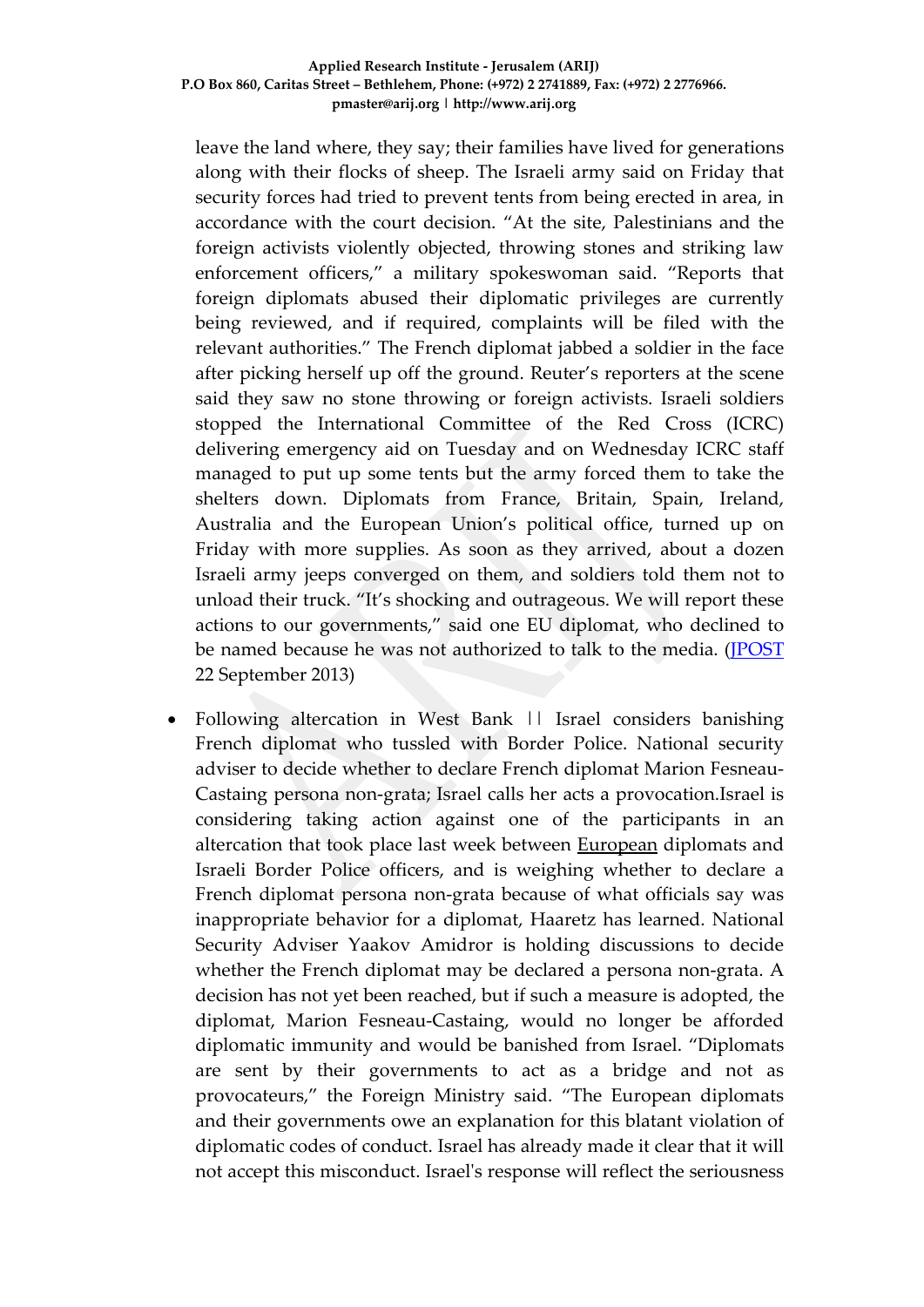of these violations." [The incident](http://www.haaretz.com/news/diplomacy-defense/1.548043) occurred on Friday, when several European diplomats and activists were trying to help Palestinians erect tents in the village of Khirbet Makhoul, where Israeli authorities had demolished illegally built homes earlier in the week. Fesneau-Castaing is the cultural attaché for the French Consulate in Jerusalem. While the French Embassy in Tel Aviv is responsible for ties with Israel, the Jerusalem consulate is responsible for relations with the Palestinian Authority. [\(Haaretz](http://projects.bdp.co.il/laceiba/minisite1/?ref=ynet&thanx=ynet) 22 September 2013)

• Danon in NY Times op-ed: Annul the Oslo Accords. MK Danny Danon says 1993 bilateral agreement only brought more bloodshed; calls for three-state solution requiring regional agreement with Egypt and Jordan. No agreement can be signed until Hamas, the Egyptian crisis is dealt with, he writes. Israel should annul the Oslo Accords because the agreement only "brought increased bloodshed," Deputy Defense Minister and Likud MK Danny Danon wrote over the weekend in an op-ed for The New York Times. "Despite these efforts, true peace seems as distant as it did before the secret talks in Oslo were revealed to the world. The government of Israel must admit that we made a mistake and declare that the Oslo process has failed," he wrote. Rejecting the two-state proposal, Danon called for a "three-state solution," where any future Palestinian entity would require a "regional agreement involving Jordan and Egypt." Danon emphasized what he felt was the futility of current peace talks. He wrote that no final-status agreement with the Palestinians could be signed until issues related to "a fundamentalist Hamas regime in Gaza and continuing instability in Egypt" were resolved. The op-ed was not the first time Danon has expressed skepticism over the resumption of Palestinian-Israeli peace talks. Earlier this month, he said he would oppose even a provisional agreement given the current circumstances. He has said that the majority of Likud and the general public would reject any peace proposal along the lines of the settlement reportedly offered by former Prime Minister Ehud Olmert and Justice Minister Tzipi Livni, who today heads the Israeli negotiating team. Danon has also indicated before that he believes the Oslo Accords have become irrelevant. He called the bilateral agreement between Israel and the Palestinian Liberation Organization "a thing of the past" in an interview with Israel Hayom in October of last year. His latest comments come a little more than a week before Prime Minister Benjamin Netanyahu was set to visit the White House, likely to speak with U.S. President Barack Obama about the peace process, among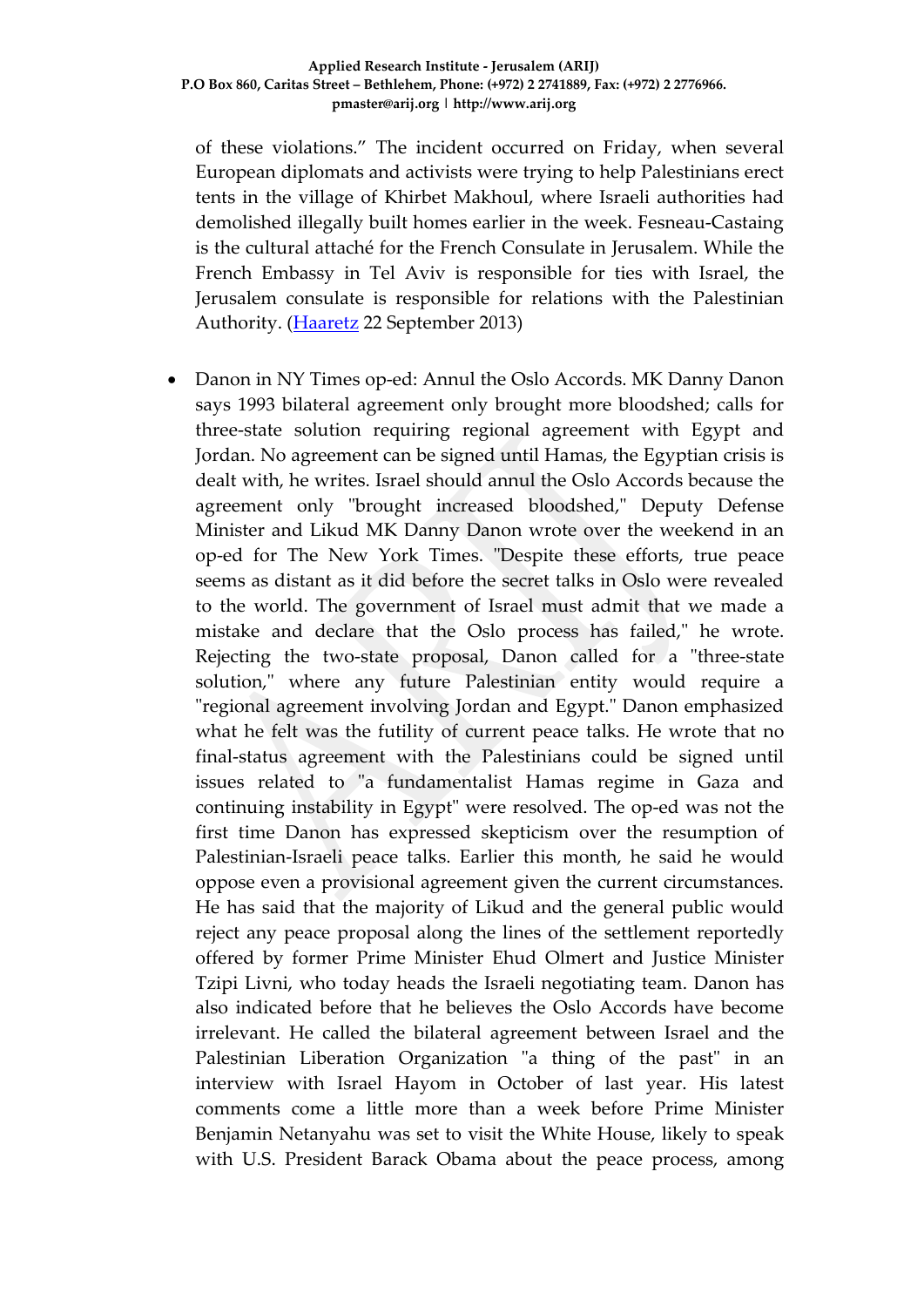other topics. Israel and the Palestinian Authority agreed to resume direct negotiations with U.S. mediation in July. The U.S. -- which spearheaded the resumption of peace talks -- has called the current efforts "serious." (**Israeli Hayom** 22 September 2013)

• Netanyahu orders settlers are allowed back into contested Hebron house. In wake of shooting that killed Israeli soldier near Hebron, prime minister pledges to 'strengthen settlement' in West Bank. Prime Minister Benjamin Netanyahu has ordered the Civil Administration on Sunday night to take the necessary action to allow Jewish settlers back into a contested house in the West Bank city of Hebron. In April 2012, a group of settlers moved into the house, claiming that they had purchased the property, which is located not far from the Cave of the Patriarchs. After reviewing the deed, the Civil Administration invalidated the purchase, citing faults in the transaction. Under the martial law in the territories, any real estate deal must first be approved by an Israeli army commander. Consequently, then-Defense Minister Ehud Barak ordered that the house be evacuated. Since then, settlers in Hebron have been waging a legal battle to gain recognition for the transaction. Defense Minister Moshe Ya'alon has pledged in the past that if the deal is deemed legal, the settlers would receive authorization to move in from the military as well. On Sunday night, Netanyahu ordered that the house be inhabited without delay. "Anyone who tries to uproot us from the city of our patriarchs will achieve the opposite," he said. "We will continue to fight terrorism … with one hand, while strengthening the settlement with the other." Netanyahu's announcement came after an Israel Defense Forces soldier was shot dead on Sunday in Hebron. He was the second Israeli soldier killed since Friday by suspected Palestinian gunmen as tensions rise in the West Bank despite a resumption of stalled U.S.-brokered peace talks in July. Nevertheless, the purchase must still go through the appropriate bureaucratic channels. In June, an appeals committee ordered that the settlers' request to register the purchase be reviewed. Contrary to reports, it did not recognize the legality of the transaction, but leveled criticism at the manner in which the deal was denied. Once this process is completed, the prime minister and defense minister can sign off on the deal and allow the settlers back into the property. Netanyahu's statement did not mention a timeline for this process. The settlers said on Sunday that they will only return to the home once they receive an official authorization. [\(Haaretz](http://www.haaretz.com/news/diplomacy-defense/.premium-1.548368) 23 September 2013)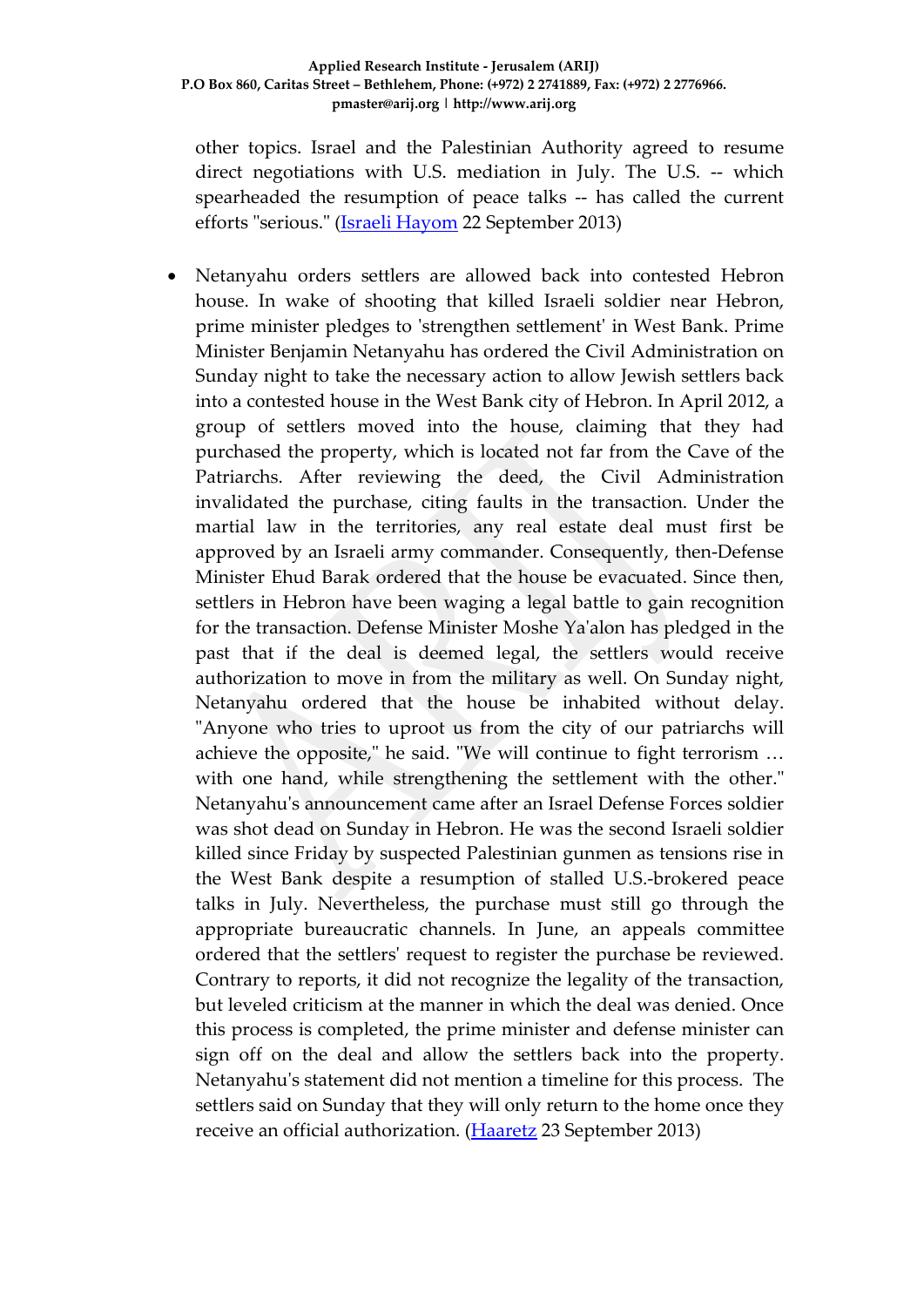- Ariel: There will be One State West of the Jordan. Housing Minister Uri Ariel (Bayit Yehudi) said that there will never be a two-state solution to resolve the conflict between Israel and the Arabs. Speaking at a dedication ceremony for a synagogue in the community of Bnei Netzarim, which is made up of Jews who were uprooted from the community of Netzarim during the Disengagement, Ariel said, "We are committed to the land of Israel, meaning that there will be only one country, the State of Israel, west of the Jordan." [\(Israel National News](http://www.israelnationalnews.com/News/Flash.aspx/276878) 24 September 2013)
- Euro-Mediterranean Observatory declared that about 33% of Palestinian houses in the overcrowded living under threat of demolition are not complete licensing procedures. The Observatory said in a report that the Israeli authorities continue to fight Palestinian demographic; who is devoted to their expansion is normal less than 13% of the area of East Jerusalem, thus creating a real disaster. The settlement is expanding criticize governmental decisions with impunity, where the Finance Committee endorsed the Israeli Jerusalem municipality financial support included 1,500 housing units late last August, as Israeli bulldozers began the same month demolitions in At-Tur neighborhood in preparation for the construction of an Israeli National Park. The United Nations figures reveal a high incidence of poverty in Jerusalem from 64% in 2006 to 78% in 2012, because of the high unemployment rate which exceeds the ceiling of 40%, in addition to blatant discrimination in remuneration between the Palestinians and Israelis. The report called on Israel to freeze settlements in East Jerusalem heightened immediately, along with the protection of Palestinian sovereignty over East Jerusalem and its status as the capital of a future Palestinian State. (Quds Net 26 September 2013)
- Feiglin: a Palestinian state- a recipe for the destruction of Israel. Deputy Knesset Speaker MK Moshe Feiglin, suggesting that Obama saying that "Israel's security depends on the establishment of a Palestinian state", caused by Israeli policies. Deputy Knesset Speaker MK Moshe Feiglin, accusing the leaders of Israel and Obama's statement that "Israel's friends, including the U.S., must recognize that the security of Israel as a Jewish and democratic state depends on the establishment of a Palestinian state, and we should say so explicitly". According to Feiglin, "to Rabin and Netanyahu returned and memorized all the leaders of Israel and the historical truth that there is no" Palestinian "no history" Palestinian "and no national aspirations" Palestinian. "There is an Arab nation that aspires to destroy Israel and invention is the way Central does it." Feiglin noted that Western leaders have always understood this. Feiglin cited in this context the words of British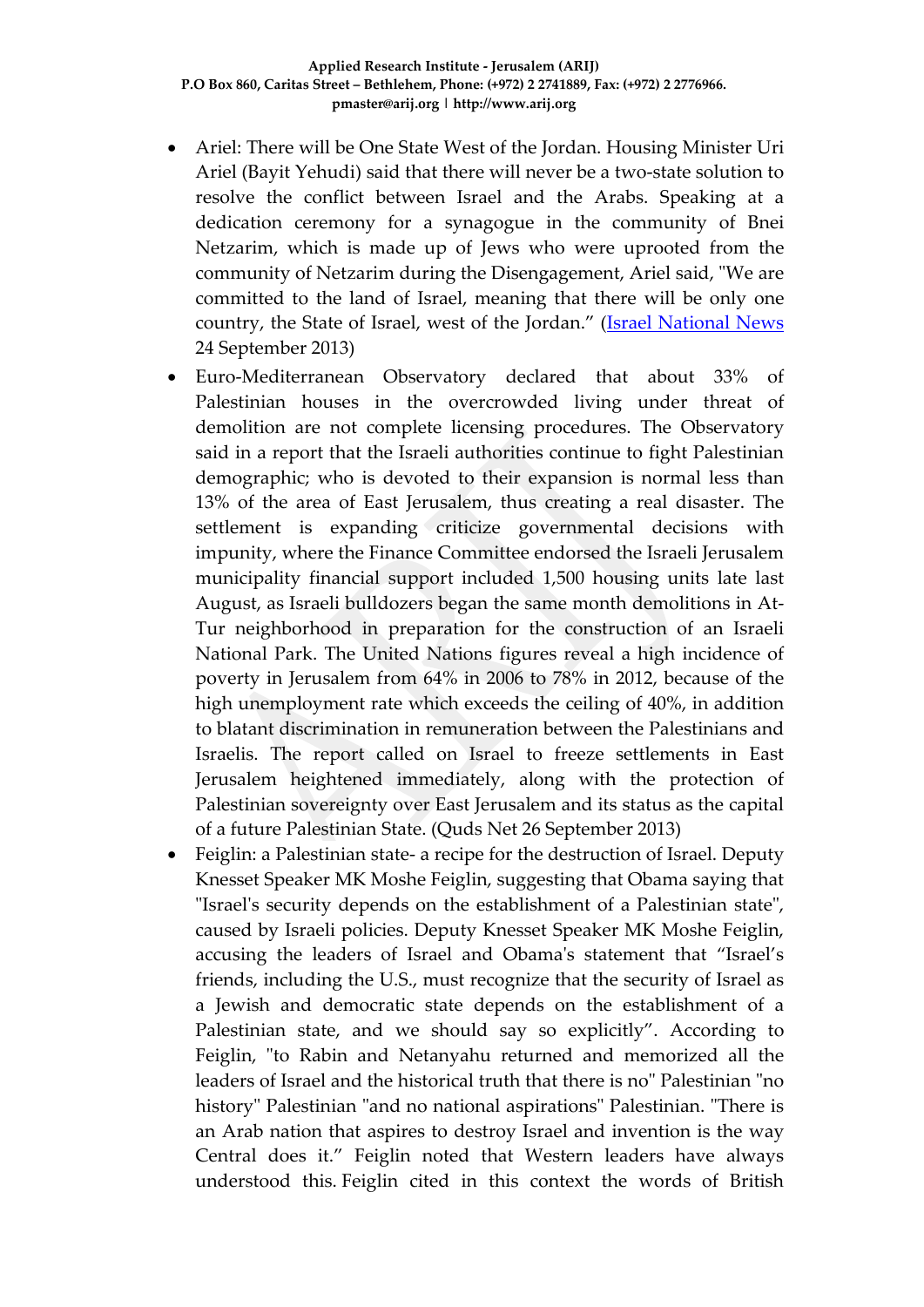Foreign Secretary Ernest Bevin, who explained the nature of the UN Arab-Jewish conflict, upon the transfer of the land of Israel to the UN issue, "The purpose of the Jews is to establish a Jewish state in Israel and the goal of the Arabs is not a Jewish state Land of Israel." This is the law alembics area - or our country or their country. Whether we knew the right of another of our country - we lost our right out. Therefore - Barack Obama is wrong and misleading the citizens of Israel. Palestinian state does not guarantee the security of Israel, but a recipe for destruction. [\(Israel National News](http://www.inn.co.il/News/News.aspx/262747) 26 September 2013)

• Israel to Expel French Diplomat who Punched IDF Soldier. Marion Fesneau-Castaing to be expelled from Israel after assaulting IDF soldier during protest in support of Bedouin squatters. A French diplomat who [physically attacked](http://www.israelnationalnews.com/News/News.aspx/172118) an Israeli soldier during a demonstration in support of illegal Bedouin squatters will be deported from Israel, an official has told the *Israel Hayom* paper. He added, however, that it was "an isolated incident that does not characterize relations" between Israel and France. Marion Fesneau-Castaing, France's cultural attache to its consulate in Jerusalem, punched the soldier in the face during scuffles around an illegal encampment set up by local and foreign activists in the Jordan Valley. EU officials initially issued a condemnation against Israel over the incident, as reports by anti-Israel activists claimed Israeli forces had used violence against a convoy delivering "humanitarian aid," and had physically assaulted the French diplomat. However, a [video of the incident e](http://www.israelnationalnews.com/News/News.aspx/172118)merged showing a very different story - including footage of Castaing punching a soldier in the face, as well as remarkable restraint on behalf of IDF personnel in the face of provocation by Arab and European activists. That footage provoked an angry response by the Israeli Foreign Ministry which condemned "European diplomats' blatant violation of the law, their disregard to a ruling of the Israeli court and their unnecessary provocation under the alleged pretext of humanitarian aid." Fesneau-Castaing will be deported from the country before the end of the year. [\(Israel National News](http://www.israelnationalnews.com/News/News.aspx/172263) 27 September 2013)